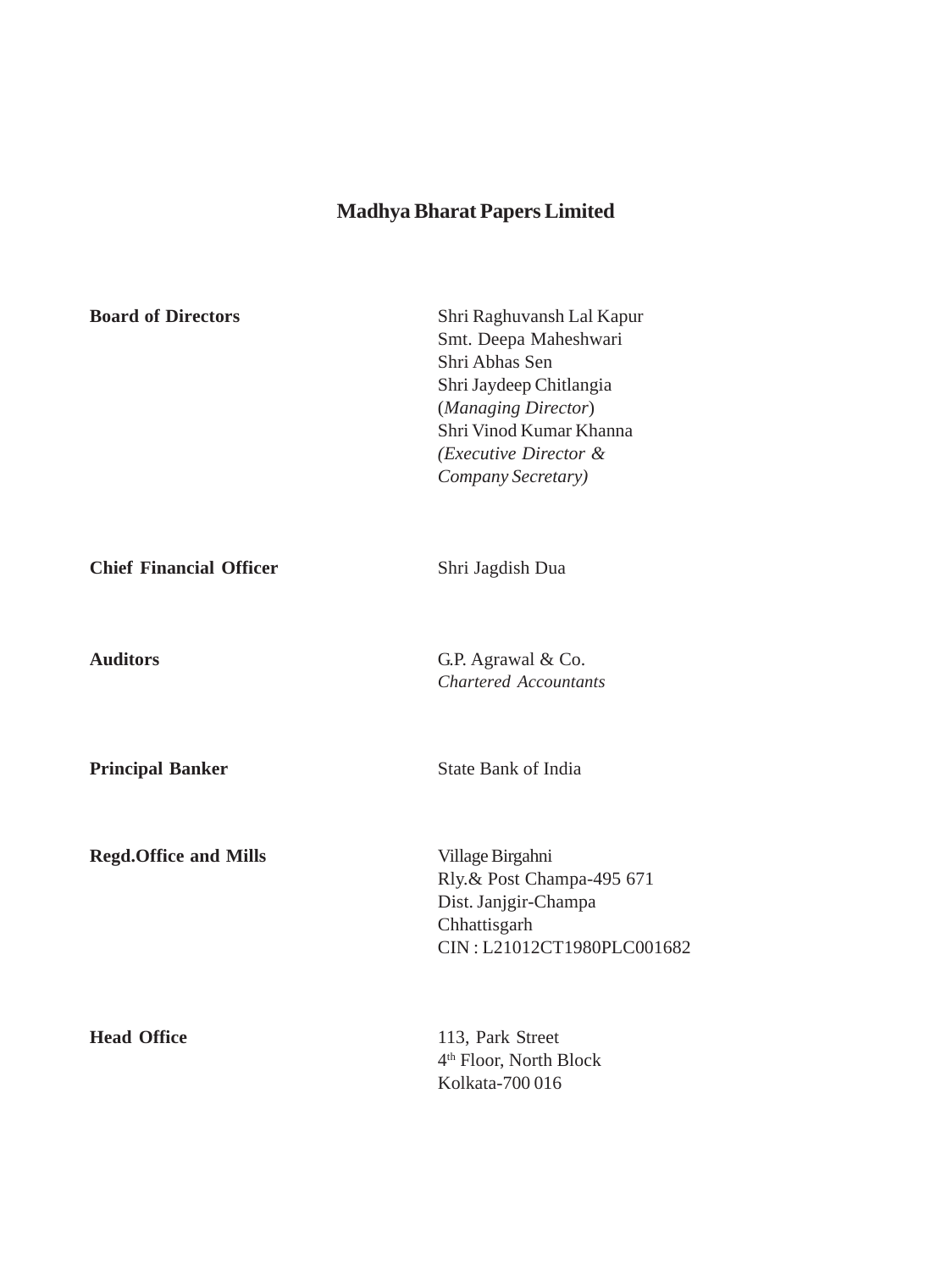# **DIRECTORS' REPORT**

Your Directors present the 38<sup>th</sup> Annual Report together with the Audited Statement of Accounts of the Company for the year ended  $31<sup>st</sup> March, 2018$ .

# **Financial Results** (` in lakhs)

| <b>Particulars</b>                              | 2017-18  |           |          | 2016-17   |
|-------------------------------------------------|----------|-----------|----------|-----------|
| Profit/(Loss) before Depreciation $\&$ Tax      |          | (1601.86) |          | (1192.00) |
| Less: Depreciation                              | 106.94   |           | 107.31   |           |
| Provision for taxation                          |          |           |          |           |
| Deferred Tax liabilities                        | (643.27) | (536.34)  | (445.05) | (337.75)  |
| Net $Profit / (Loss)$                           |          | (1065.52) |          | (854.25)  |
| Add: Balance Brought Forward from Previous year |          | 535.16    |          | 1389.41   |
| <b>Balance Carried Forward</b>                  |          | (530.36)  |          | 535.16    |

# **Operations/State of Company's Affairs & Future Outlook**

The Company decided to shift its raw material from agro-residues to recycled waste paper to comply with the directions of Central Pollution Control Board (CPCB) and Chhattisgarh Environment Conservation Board (CECB). Due to paucity of funds, the Company could implement it slowly which affected its quality, quantity and profitability. The Company has incurred huge losses amounting to  $\bar{\tau}$  1683.12 lakhs before tax adjustments (previous year loss of  $\bar{\tau}$  1297.29 lakhs).

The production during the year was 7232 tonnes (8596 tonnes previous year) due to curtailment of operations arisen out of environmental laws, shortfall in working capital and capital expenditure for switchover of raw material to recycled waste paper.

# **Changes in the Nature of Business, if any**

There was no change in the nature of business of the Company during the year.

# **Dividend**

In view of accumulated losses, no dividend is recommended by the Directors for the financial year ended 31st March, 2018.

# **Reserves**

Due to inadequacy of profit, no general reserve is created for the year ended  $31<sup>st</sup>$  March, 2018.

# **Share Capital**

The paid up equity share capital as on  $31<sup>st</sup>$  March, 2018 was  $\bar{\tau}$  3.41 crores. During the year under review the Company has not issued any shares or any convertible instruments.

# **Borrowings**

The total borrowings stood at  $\bar{\tau}$  4250.22 lakhs as at 31<sup>st</sup> March, 2018 as against  $\bar{\tau}$  3608.74 lakhs as on 31<sup>st</sup> March, 2017, an increase of  $\bar{\tau}$  641.48 lakhs.

# **Deposits**

The Company has not accepted any deposits from public, and as such, there are no outstanding deposits in terms of Companies (Acceptance of Deposits) Rules, 2014.

# **Internal financial control systems and their adequacy**

The Company has in place adequate internal financial controls commensurate with the size, scale and complexity of operations. During the year under review, such controls were tested and no reportable material weakness in the design or operation was observed.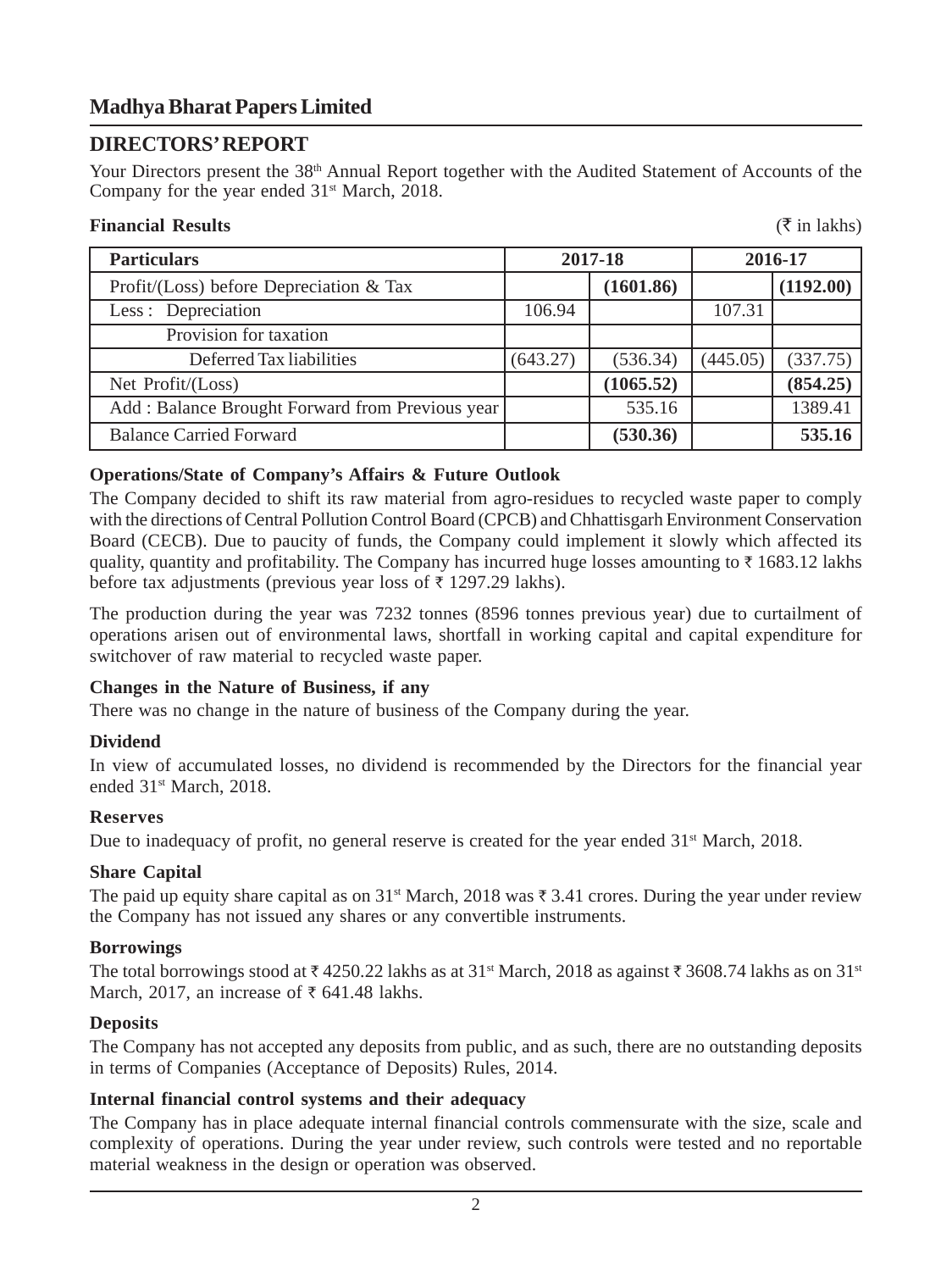

# **Audit Committee**

The composition and terms of reference of the Audit Committee have been furnished in the Corporate Governance Report. There have been no instances where the Board has not accepted the recommendations of the Audit Committee.

# **Nomination & Remuneration Committee**

The composition and terms of reference of the Nomination & Remuneration Committee have been furnished in the Corporate Governance Report forming part of this report.

# **Stakeholders Relationship Committee**

The composition and terms of reference of the Stakeholders Relationship Committee have been furnished in the Corporate Governance Report forming part of this report.

# **Extract of Annual Return**

Extract of the Annual Return in Form MGT-9 as required under Section 92(3) of the Companies Act, 2013 is enclosed as **Annexure 1**.

# **Board Meetings**

During the year under review, four Board Meetings were convened and held. The details of which are given in Corporate Governance Report.

# **Energy Conservation, Technology Absorption and Foreign Exchange Earning and Outgo**

The prescribed particulars of Conservation of Energy, Technology Absorption and Foreign Exchange Earnings and Outgo as required under Section 134(3)(m) of the Companies Act, 2013 read with Rule 8(3) of the Companies (Accounts) Rules, 2014 is enclosed as **Annexure 2**.

# **Risk Management**

The Company's policy on risk management includes identifying types of risk and its assessment, risk handling as well as risk monitoring and reporting.

The detail of the policy as approved by the Board of Directors is available on the Company's website www.mbpl.in.

# **Corporate Social Responsibility**

The provisions of Section 135 of the Companies Act, 2013 are not attracted to the Company.

# **Details of Vigil Mechanism / Whistle Blower Policy**

In order to ensure that the activities of the Company and its employees are conducted in a fair and transparent manner by adoption of highest standards of professionalism, honesty, integrity and ethical behavior, the Company has adopted vigil mechanism policy. The detail of the policy is available on the Company's website www.mbpl.in.

# **Directors and Key Managerial Personnel (KMP) details**

In accordance with the provisions of Section 152 and other applicable provisions of the Companies Act, 2013, Shri Jaydeep Chitlangia (DIN: 00094002) retires by rotation at the forthcoming Annual General Meeting and being eligible offers himself for re-appointment.

Approval of shareholders is being sought for the re-appointment of Shri Vinod Kumar Khanna as a Whole-time Director of the Company with effect from 13<sup>th</sup> August, 2018 for a period of 3 years, which the board recommends.

The Board has complied with Regulation 17 (1A) of the SEBI (Listing Obligations and Disclosure Requirements) Regulations, 2015 for continuation of appointments of Shri Abhas Sen and Shri Raghuvansh Lal Kapur who have attained the age of 81 years and 85 years respectively.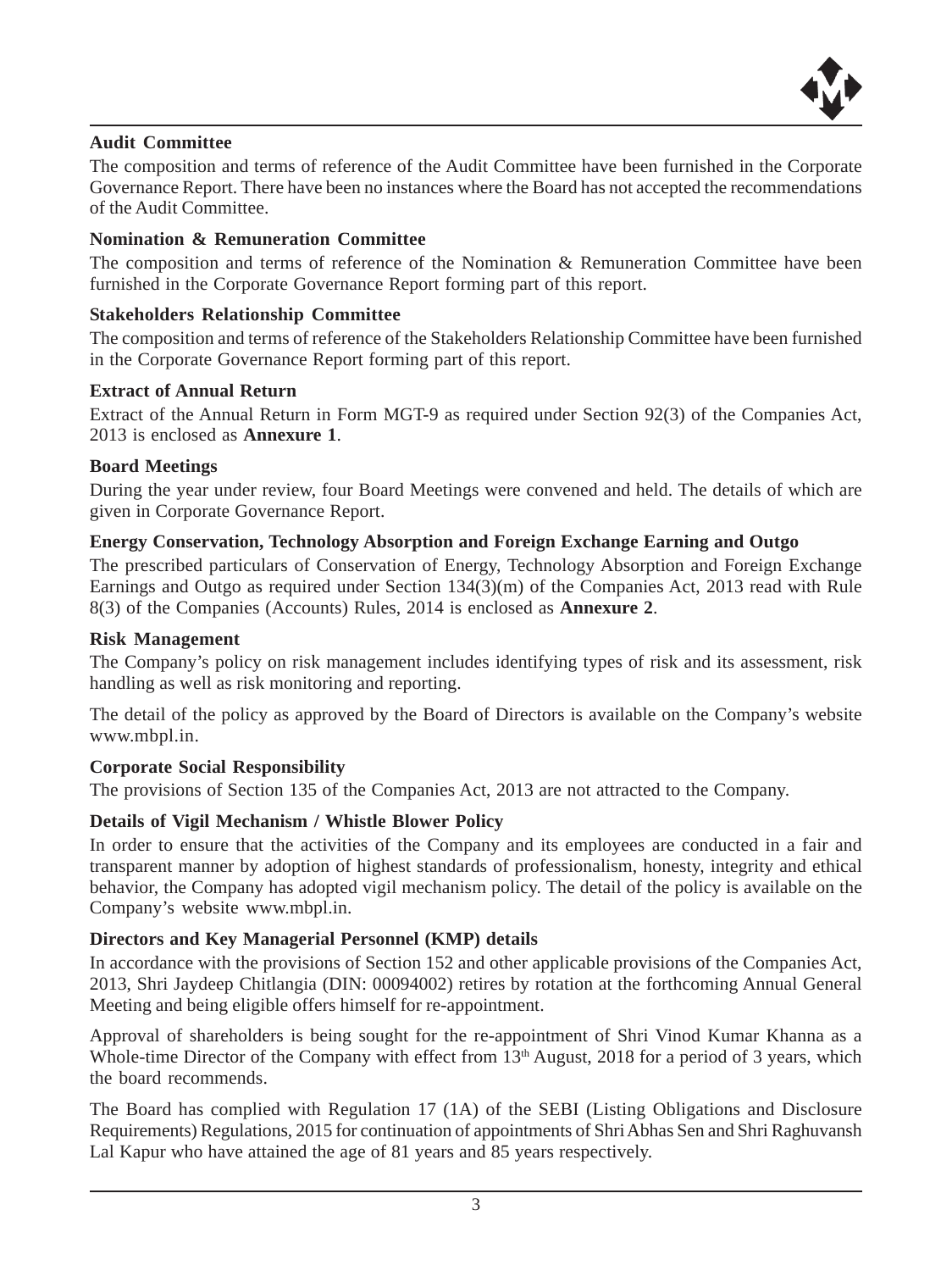All Independent Directors have given the declaration that they meet the criteria of independence as laid down under section 149(6) of the Companies Act, 2013 and Securities and Exchange Board of India (Listing Obligations and Disclosure Requirements) Regulations, 2015 (hereinafter referred as "SEBI Regulations").

There were no other changes in Directors or Key Managerial Personnel.

# **Annual Evaluation**

Pursuant to the provisions of Section 134(3)(p) of the Companies Act, 2013 and relevant regulations of SEBI Regulations, annual evaluation of the performance of the Board, its committees and of individual directors has been made. The manner in which evaluation was carried out has been explained in the Corporate Governance Report.

# **Managerial Remuneration**

The information required pursuant to Section 197(12) of the Companies Act, 2013 read with Rule 5 of the Companies (Appointment and Remuneration of Managerial Personnel) Rules, 2014 in respect of managerial personnel and employees of the company is attached as **Annexure 3**.

# **Particulars of Contracts or Arrangements made with Related Party**

All related party transactions that were entered into during the financial year under review were at arm's length basis and were in the ordinary course of business. There are no materially significant related party transactions made by the Company with Promoters, Directors, Key Managerial Personnel or other designated persons which may have a potential conflict with the interest of the Company at large. Accordingly there are no transactions to be reported in Form AOC-2. Therefore a nil report is attached herewith as **Annexure 4**.

All related party transactions are placed before the Audit Committee and also the Board for approval. The detail of the policy on Related Party Transactions as approved by the Board of Directors and Audit Committee is available on the Company's website www.mbpl.in.

# **Particulars of Loans, Guarantees or Investments**

It is the Company's policy not to give loans directly, or indirectly, to any person (other than to employees under contractual obligations) or to other body corporate or give any guarantee or provide any security in connection with a loan to any other body corporate or person. The Company does not make any new investment in securities of any other body corporate.

# **Remuneration Policy**

The policy of the Company on director's appointment and remuneration, including criteria for determining qualifications, independence and other matters as provided under Section 178(3) of the Companies Act, 2013 is annexed to this Report as **Annexure 5**.

The Company's criteria for payment of remuneration to the Non Executive Directors is available on the Company's website www.mbpl.in.

# **Directors' Responsibility Statement**

Pursuant to the provisions of Section 134(3)(c) of the Companies Act, 2013, the directors state that:

- (i) in the preparation of the annual accounts, the applicable accounting standards have been followed along with proper explanation relating to material departures, if any;
- (ii) the directors have selected such accounting policies and applied them consistently and made judgments and estimates that were reasonable and prudent so as to give a true and fair view of the state of affairs of the Company as at March 31, 2018 and of the profit and loss of the Company for the year on that date;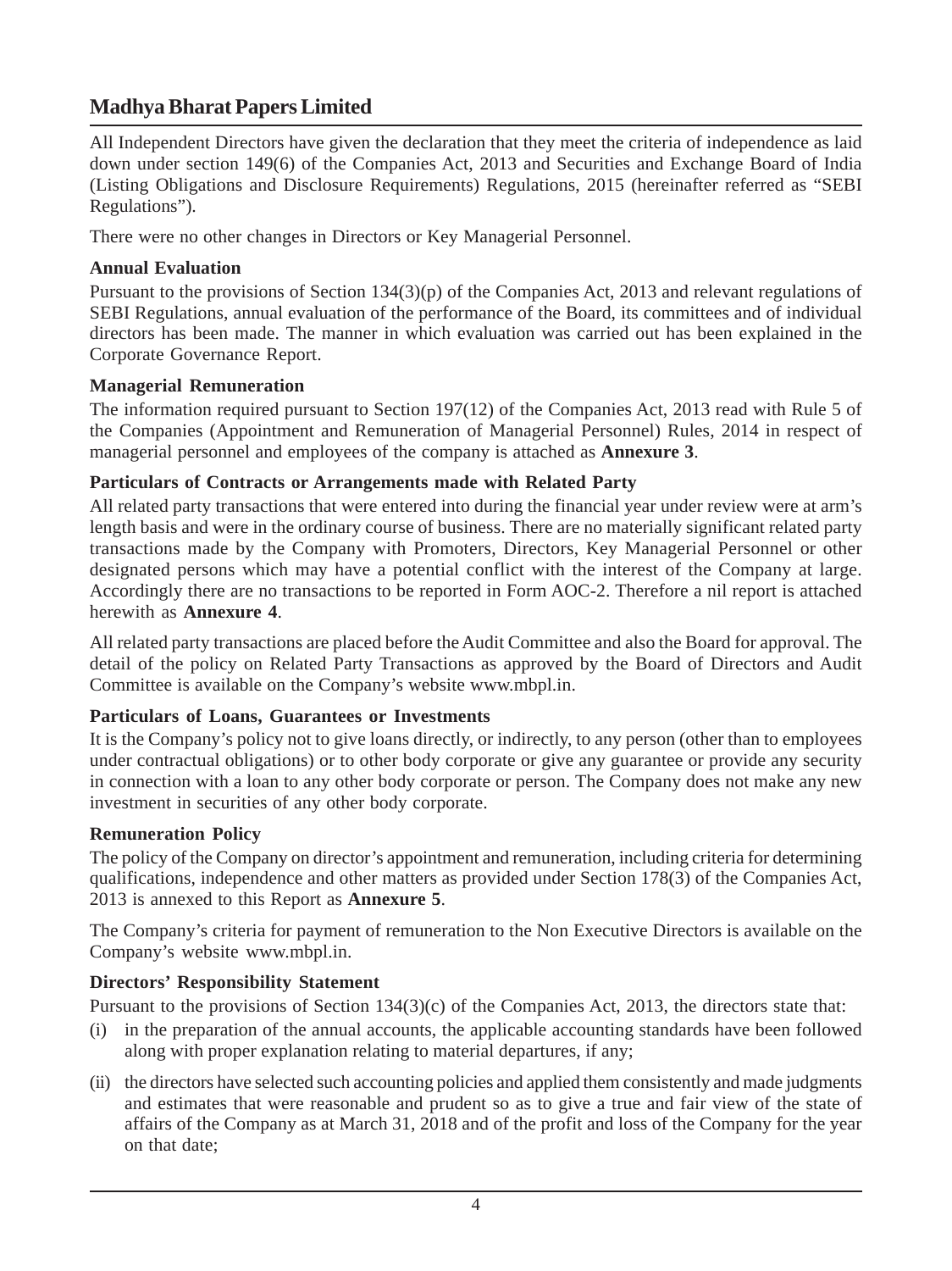

- (iii) the Directors have taken proper and sufficient care for the maintenance of adequate accounting records in accordance with the provisions of the Companies Act, 2013 for safeguarding the assets of the Company and for preventing and detecting fraud and other irregularities;
- (iv) the Directors have prepared the annual accounts on a 'going concern' basis.
- (v) the Directors have laid down internal financial controls to be followed by the Company and such internal financial controls are adequate and are operating effectively.
- (vi) the Directors devised proper systems to ensure compliance with the provisions of all applicable laws and that such systems are adequate and operating effectively.

## **Corporate Governance**

The Independent Directors and Non-Executive Director received sitting fees for attending the Board and Committee meetings of the Directors. The sitting fees paid to the directors are within the limits prescribed under the Companies Act, 2013 and Rules thereon.

The Corporate Governance Report for the financial year ended  $31<sup>st</sup>$  March, 2018 giving the details as required under SEBI Regulations, is given separately as **Annexure 6** and forms part of this Report of the Directors. The requisite certificate from the Statutory Auditors of the Company is enclosed as **Annexure 7** and forms a part of this Report of the Directors.

The company has laid down a Code of Conduct which is applicable to all members of the Board and Senior Management of the Company. A declaration signed by the Managing Director regarding compliance with the Code of Conduct is attached as **Annexure 8** and certificate pursuant to Regulation 17(8) of the SEBI Regulations is attached as **Annexure 9**.

## **Statutory Auditors**

M/s G.P. Agrawal & Co. (Firm Registration No.302082E), Chartered Accountants were appointed as Statutory Auditors of the Company at the  $37<sup>th</sup>$  AGM held on  $21<sup>st</sup>$  September, 2017 for a term of five years subject to ratification by the members at every subsequent AGM held after that AGM. Due to recent changes in the provisions of the Act, the ratification of appointment of Statutory Auditors is no longer required at every AGM. Based on this, the matter is not included in the Notice convening 38th AGM in line with the Companies Amendment Act, 2017.

The Auditor has observed that "The Company has recognized Deferred Tax Assets amounting to Rs 643.28 lakhs, even though there is no virtual certainty of future taxable profits. This has resulted in understatement of Accumulated Losses by aforesaid amount and overstatement of Deferred Tax assets to the same extent." However on the said statement of the Auditors, the Directors are confident of utilizing the Deferred Tax Assets.

## **Secretarial Auditors**

Pursuant to the provisions of Section 204 of the Companies Act, 2013 and rules made thereunder, the Company had appointed M/s A. K. Labh & Co, Practicing Company Secretaries to undertake the secretarial audit of the Company. The Secretarial Audit Report for the financial year ended 31<sup>st</sup> March, 2018 is attached as **Annexure 10**. There are no qualifications or observations or remarks made by the Auditors in their Report. Hence no comments or explanations by the board are required.

The Company has appointed Ms. Rashmi Sharma of M/s Rashmi Sharma & Co., Practicing Company Secretary to undertake the Secretarial Audit for the FY 2018-19.

# **Cost Records**

Company is required to maintain Cost Records as specified by the Central Government under subsection (1) of Section 148 of the Companies Act, 2013 and accordingly such accounts and records are made and maintained.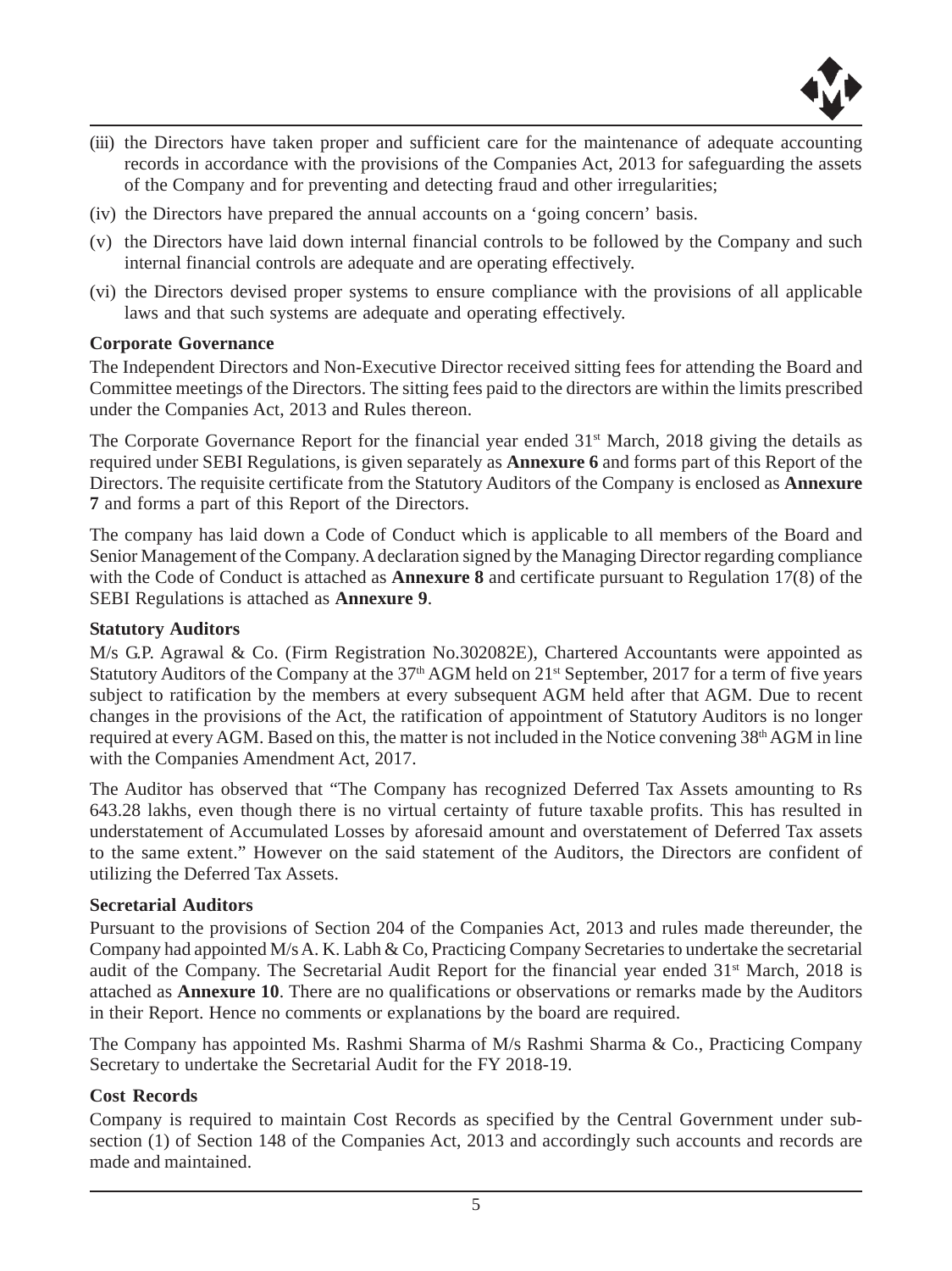Pursuant to provisions of Companies Act, 2013 and the Rules thereunder, requirement of Cost Audit is not applicable to the Company.

# **Investor Education & Protection Fund**

The provisions of Section 125(2) of the Companies Act, 2013 are not applicable to the Company as there was no dividend declared and paid in the last financial year.

## **Stock Exchange Listing**

The Equity Shares of the Company are listed at the Calcutta Stock Exchange Limited. The Company confirms payment of listing fee to the Calcutta Stock Exchange Limited for the year 2018-19.

## **Business Responsibility Reporting**

The provisions of SEBI Regulations with respect to Business Responsibility Reporting are not applicable to the Company and therefore the company has not undertaken Business Responsibility Reporting.

## **Material Changes and Commitments**

There have been no material changes and commitments affecting the financial position of the Company between the end of the financial year to which the financial statements relate and the date of the report.

## **Significant and Material Orders Passed by the Regulators or Courts**

There are no significant and material orders passed by the Regulators / Courts that would impact the going concern status of the Company and its future operations.

## **Disclosure under the Sexual Harassment of Women at Workplace (Prevention, Prohibition & Redressal) Act, 2013**

The Company as a Group has adopted a policy on prevention, prohibition and redressal of sexual harassment at workplace in line with the provisions of the Sexual Harassment of Women at Workplace (Prevention, Prohibition and Redressal) Act, 2013 and rules made thereunder. During the year under review, no complaints were reported to the Board.

# **Management Discussion and Analysis Report**

As required under Regulation 34(2) of the SEBI Regulations, the Management Discussion and Analysis Report is attached as **Annexure 11** and forms an integral part of this Report.

# **Subsidiary, Joint Ventures & Associate Companies**

The Company does not have any Subsidiary/ Joint Venture/ Associate Companies.

# **Acknowledgement**

The Board of Directors would like to thank the Company's customers, employees, shareholders, bankers, suppliers and all other associated with the Company for their continued support.

On behalf of the Board

**Regd. Office:** Village Birgahni, Rly & Post Champa- 495 671, Dist. Janjgir-Champa Chhattisgarh. **R.L. KAPUR JAYDEEP CHITLANGIA** CIN: L21012CT1980PLC001682 *Director Managing Director* Dated: 13<sup>th</sup> August, 2018 (DIN: 00002483) (DIN: 00094002)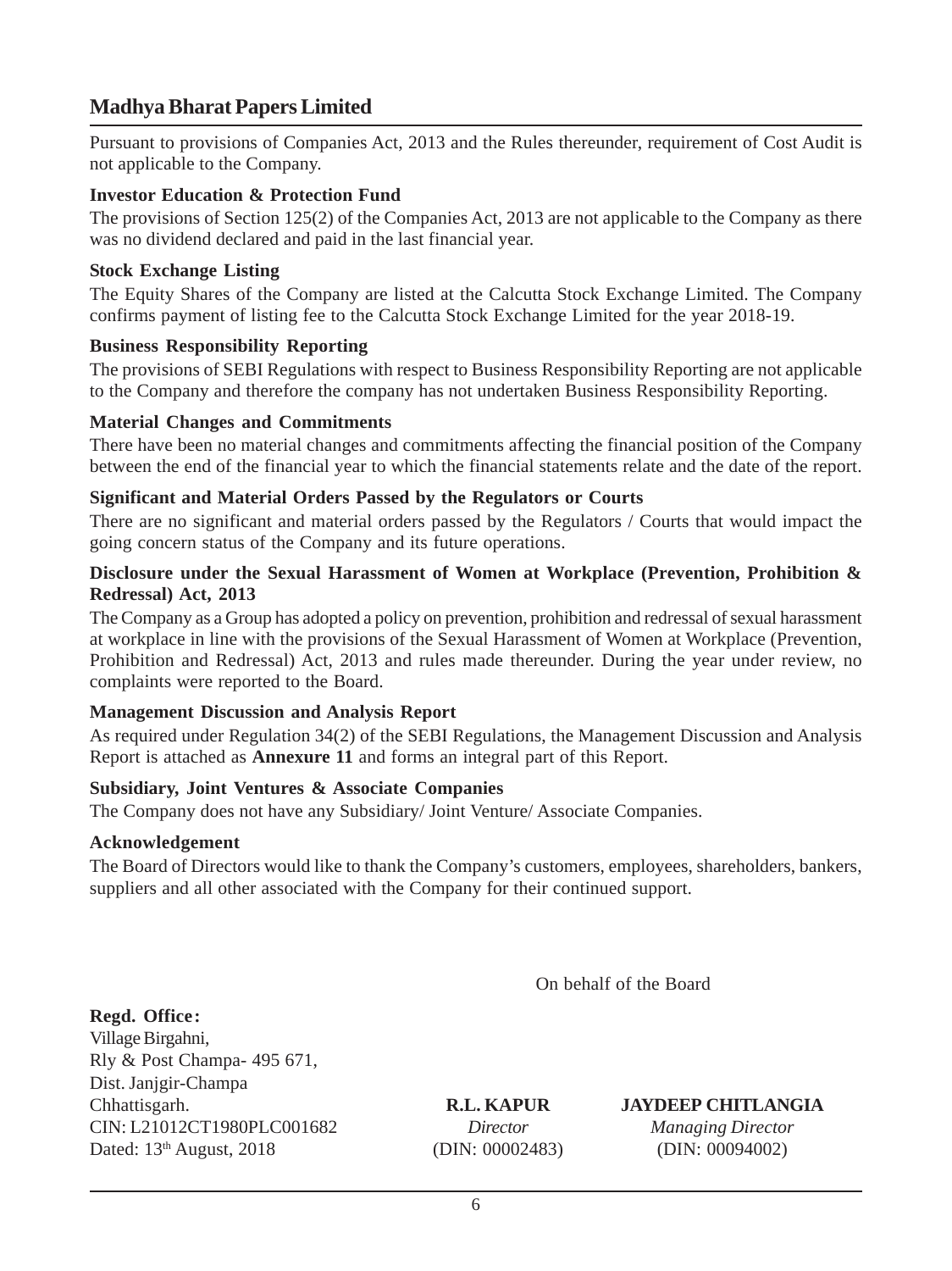

# **Form No. MGT-9 EXTRACT OF ANNUAL RETURN As on the financial year ended on 31st March 2018**

[Pursuant to section 92(3) *of the Companies Act, 2013* and rule 12(1) of the Companies (Management and Administration) Rules, 2014]

# **I. REGISTRATION AND OTHER DETAILS**:

| $\mathbf{i}$       | <b>CIN</b>                                                                        |   | L21012CT1980PLC001682                                                                                                                     |
|--------------------|-----------------------------------------------------------------------------------|---|-------------------------------------------------------------------------------------------------------------------------------------------|
| $\overline{11}$    | <b>Registration Date</b>                                                          | ÷ | $14th$ November, 1980                                                                                                                     |
| $\overline{111}$ ) | Name of the Company                                                               |   | <b>MADHYA BHARAT PAPERS LIMITED</b>                                                                                                       |
| iv)                | Category/Sub-Category of the Company                                              |   | <b>Public Company Limited by Shares</b>                                                                                                   |
| V)                 | Address of the Registered office and contact<br>details                           | ÷ | P.O. Champa, Dist. Janjgir-Champa-<br>495671 Chhattisgarh.<br>Phone: 09203906288                                                          |
| $\rm{vi})$         | Whether listed company                                                            |   | Yes                                                                                                                                       |
|                    | vii) Name, Address and Contact details of Registrar<br>and Transfer Agent, if any | ÷ | Maheshwari Datamatics Private Limited,<br>23, R N Mukherjee Road,<br>5 <sup>th</sup> Floor, Kolkata–700001<br>Contact No. (033) 2243 5029 |

# **II. PRINCIPAL BUSINESS ACTIVITIES OF THE COMPANY**:

(Contributing 10% or more of the total turnover of the company)

| Sl. No. | <b>Name and Description</b> | NIC Code of the | % to total turnover |  |
|---------|-----------------------------|-----------------|---------------------|--|
|         | of main products / services | product/service | of the company      |  |
|         | Writing & Printing Paper    | '701            | 100%                |  |

# **III. PARTICULARS OF SUBSIDIARY, JOINT VENTURES &ASSOCIATE COMPANIES :-**

| SI. No.   Name & Address<br>of the Company | $ $ CIN/ $ $ Subsidiary/Joint<br><b>GLN</b>   Venture/Associate | % of Shares<br>held | Applicable<br><b>Section</b> |
|--------------------------------------------|-----------------------------------------------------------------|---------------------|------------------------------|
| Not Applicable                             |                                                                 |                     |                              |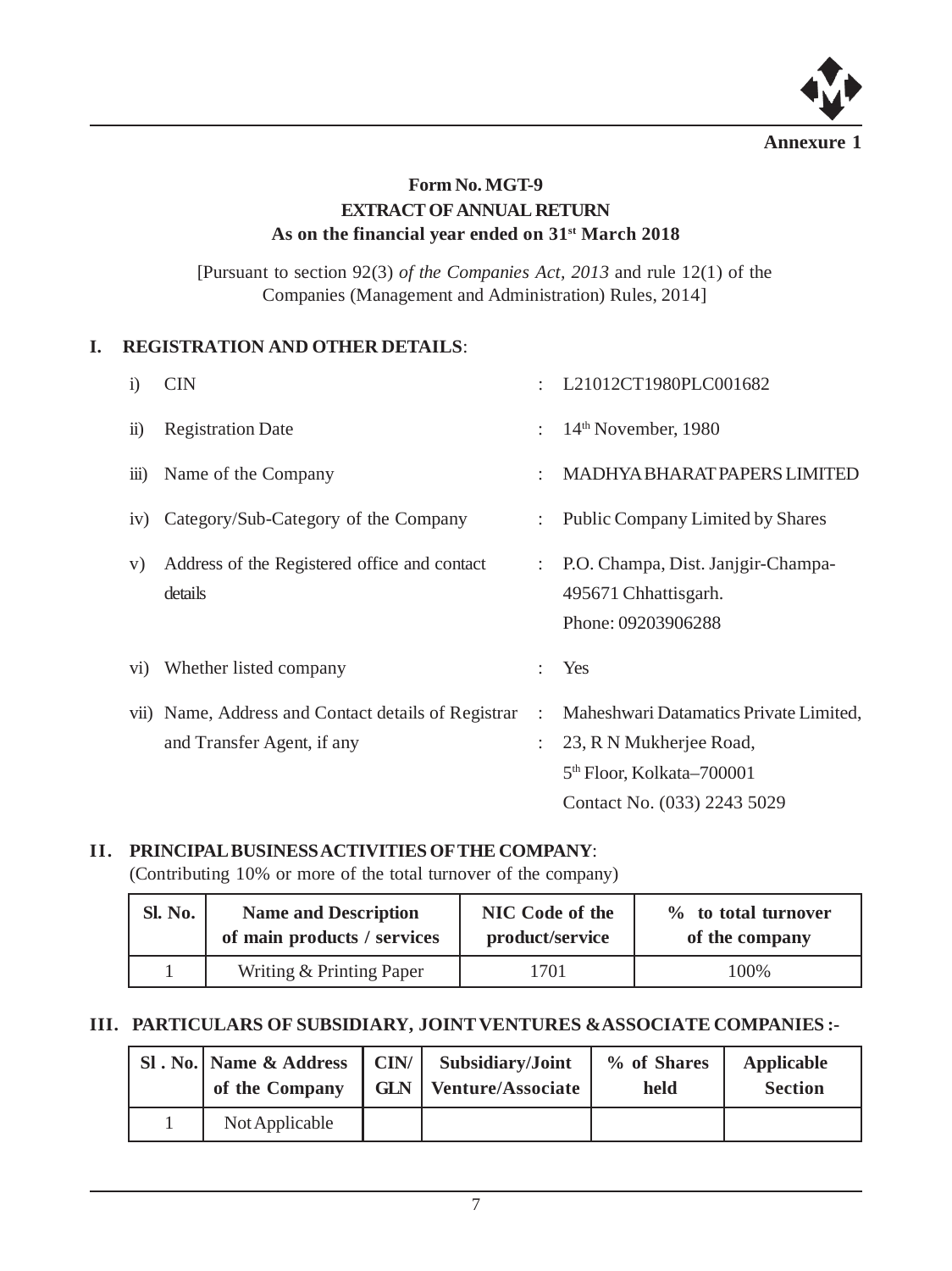# **IV. SHARE HOLDING PATTERN (Equity Share Capital Breakup as percentage of Total Equity)**

# *i) Category-wise Share Holding*

| <b>Category of Shareholders</b>                                                                                                                                                                                                                                                                                                              |         | No. of Shares held at the<br>beginning of the year |               | No. of Shares held at the<br>end of the year |                         |                 |              | $\frac{0}{0}$<br>Change                 |                    |
|----------------------------------------------------------------------------------------------------------------------------------------------------------------------------------------------------------------------------------------------------------------------------------------------------------------------------------------------|---------|----------------------------------------------------|---------------|----------------------------------------------|-------------------------|-----------------|--------------|-----------------------------------------|--------------------|
|                                                                                                                                                                                                                                                                                                                                              | Demat   | Physical                                           | <b>Total</b>  | $%$ of<br><b>Total</b><br><b>Shares</b>      | Demat                   | <b>Physical</b> | <b>Total</b> | $%$ of<br><b>Total</b><br><b>Shares</b> | during<br>the year |
| A. Promoters<br>$(1)$ Indian<br>a) Individual/HUF<br>Central Government<br>b)                                                                                                                                                                                                                                                                | 1902737 |                                                    |               |                                              | 1902737 55.7987 1902993 |                 | 1902993      | 55.8062 0.0075                          |                    |
| State Government<br>c)<br><b>Bodies Corporate</b><br>d)<br>Banks / Financial Institutions<br>e)<br>Any Other<br>f)                                                                                                                                                                                                                           | 45400   |                                                    | 45400         | 1.3314                                       | 45400                   |                 | 45400        | 1.3314                                  |                    |
| Sub-Total $(A)$ $(1)$                                                                                                                                                                                                                                                                                                                        | 1948137 | L                                                  | 1948137       | 57.1301                                      | 1948393                 | $\overline{a}$  | 1948393      | 57.1376 0.0075                          |                    |
| $(2)$ Foreign<br>NRIs-Individuals<br>Other-Individuals<br><b>Bodies Corporate</b><br>Banks / Financial Institutions<br>Any Other (Specify)                                                                                                                                                                                                   |         |                                                    |               |                                              |                         |                 |              |                                         |                    |
| Sub-Total $(A)$ $(2)$                                                                                                                                                                                                                                                                                                                        |         | ÷,                                                 |               | L.                                           |                         | $\sim$          | ÷            |                                         |                    |
| <b>Total shareholding of</b><br>Promoter (A)                                                                                                                                                                                                                                                                                                 |         |                                                    |               |                                              |                         |                 |              |                                         |                    |
| $(A) = (A)(1)+(A)(2)$                                                                                                                                                                                                                                                                                                                        | 1948137 |                                                    | 1948137       | 57.1301                                      | 1948393                 |                 | 1948393      | 57.1376 0.0075                          |                    |
| <b>B.</b> Public Shareholding<br>(1) Institutions<br><b>Mutual Funds</b><br>a)<br>b) Banks / Financial Institutions<br>Central Government(s)<br>c)<br>d) State Government(s)<br>Venture Capital Funds<br>e)<br>f) Insurance Companies<br>Foreign Institutional Investors<br>g)<br>h) Foreign Venture Capital Funds<br>Others (specify)<br>i) | 1255856 |                                                    |               |                                              | 1255856 36.8286 1255856 |                 | 1255856      | 36.8286                                 |                    |
| Sub-total $(B)$ $(1)$                                                                                                                                                                                                                                                                                                                        | 1255856 |                                                    | 1255856       | 36.8286                                      | 1255856                 |                 | 1255856      | 36.8286                                 |                    |
| (2) Non-Institutions<br><b>Bodies Corporate</b><br>a)<br>Indian<br>i)<br>ii) Overseas<br>b) Individuals                                                                                                                                                                                                                                      | 62200   | 17100                                              | 79300         | 2.3255                                       | 61200                   | 17100           | 78300        |                                         | 2.2962(0.0293)     |
| Individual shareholders holding<br>i)<br>nominal share capital<br>upto ₹ 1 lakh<br>Individual shareholders holding<br>$\mathbf{ii}$ )                                                                                                                                                                                                        | 25849   | 59658                                              | 85507         | 2.5076                                       | 26849                   | 59402           | 86251        | 2.5294                                  | 0.0218             |
| nominal share capital in excess<br>of ₹ 1 lakh<br>c) Others (specify)<br>1. Non Resident Indians<br>2. Clearing Member                                                                                                                                                                                                                       | 41200   | ÷,                                                 |               | 41200 1.2082                                 | 41200                   |                 | 41200        | 1.2082                                  |                    |
| 3. OCB<br>4. Trust<br>Foreign Portfolio Investor<br>5.                                                                                                                                                                                                                                                                                       |         |                                                    |               |                                              |                         |                 |              |                                         |                    |
| Sub-total(B) $(2)$<br>Total Public Shareholding (B)                                                                                                                                                                                                                                                                                          | 129249  | 76758                                              | 206007        | 6.0413                                       | 129249                  | 76502           | 205751       |                                         | 6.0338(0.0075)     |
| $(B) = (B) (1) + (B) (2)$                                                                                                                                                                                                                                                                                                                    | 1385105 | 76758                                              | 1461863       | 42.8699                                      | 1385105                 | 76502           | 1461607      | 42.8624(0.0075)                         |                    |
| C. Shares held by Custodian<br>for GDRs & ADRs                                                                                                                                                                                                                                                                                               |         |                                                    |               |                                              |                         |                 |              |                                         |                    |
| Grand Total (A+B+C)                                                                                                                                                                                                                                                                                                                          | 3333242 |                                                    | 76758 3410000 | 100                                          | 3333498                 | 76502           | 3410000      | 100                                     |                    |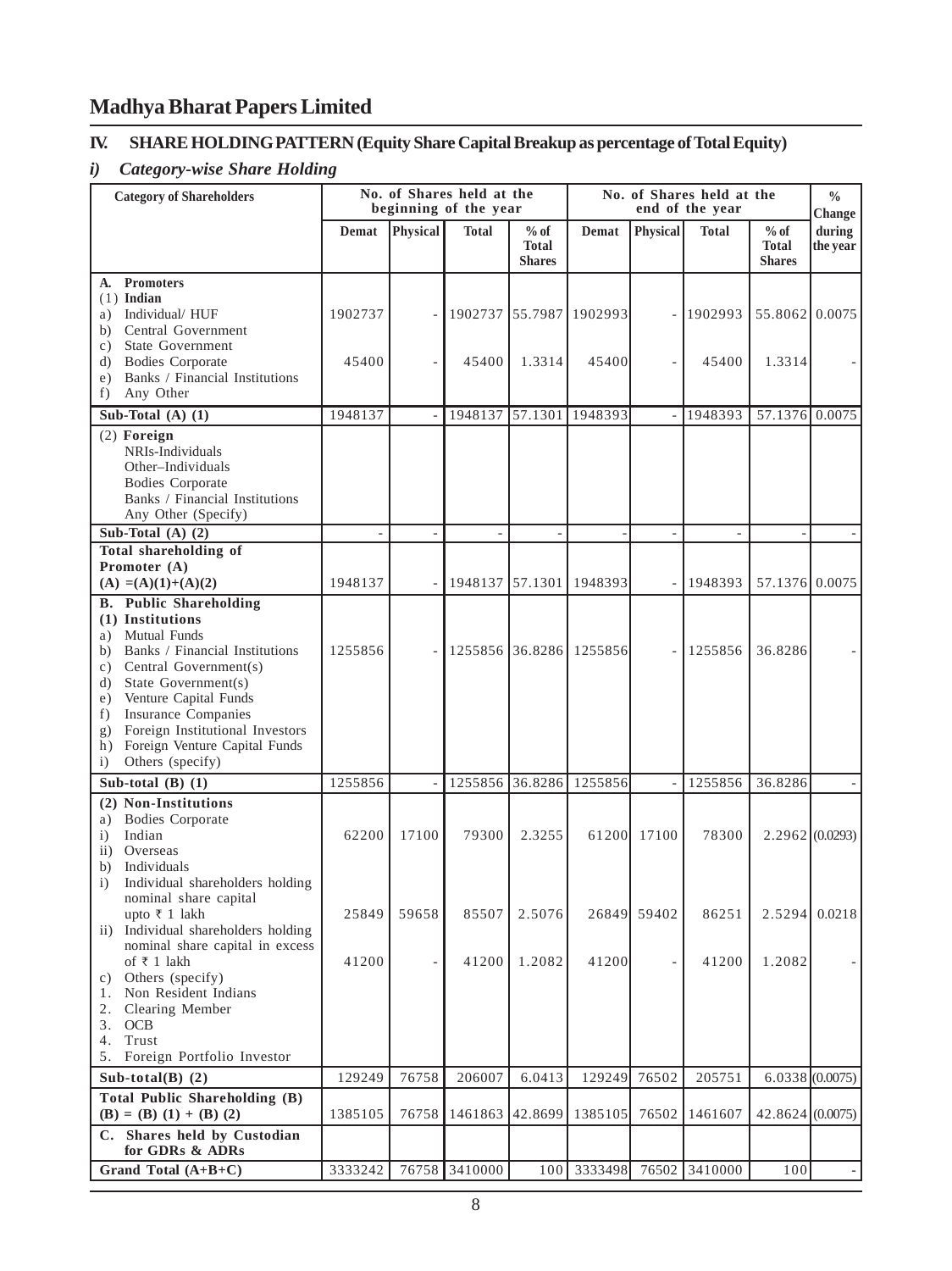

# **ii) Shareholding of Promoters**

|                |                             | Shareholding at the beginning<br>of the year |                                                   |                                                                        | Shareholding at the end | $\frac{0}{0}$<br>change                           |                                                                       |                                                  |
|----------------|-----------------------------|----------------------------------------------|---------------------------------------------------|------------------------------------------------------------------------|-------------------------|---------------------------------------------------|-----------------------------------------------------------------------|--------------------------------------------------|
| SI.<br>No.     | <b>Shareholder's Name</b>   | No. of<br><b>Shares</b>                      | $%$ of<br>total<br><b>Shares</b><br>0f<br>Company | % of<br><b>Shares</b><br>Pledged /<br>encumbered<br>to total<br>shares | No. of<br><b>Shares</b> | $%$ of<br>total<br><b>Shares</b><br>0f<br>company | % of<br><b>Shares</b><br>Pledged/<br>encumbered<br>to total<br>shares | in<br>share-<br>holding<br>during<br>the<br>year |
| $\mathbf{1}$   | Sudeep Chitlangia           | 490000                                       | 14.3695                                           | $\overline{a}$                                                         | 490000                  | 14.3695                                           |                                                                       |                                                  |
| $\overline{2}$ | Jaydeep Chitlangia          | 430000                                       | 12.6100                                           | L.                                                                     | 430000                  | 12.6100                                           |                                                                       |                                                  |
| 3              | Sheela Chitlangia           | 274737                                       | 8.0568                                            | L,                                                                     | 274737                  | 8.0568                                            | $\overline{a}$                                                        |                                                  |
| $\overline{4}$ | Archana Chitlangia          | 250000                                       | 7.3314                                            |                                                                        | 250000                  | 7.3314                                            | ٠                                                                     |                                                  |
| 5              | Nikhilesh Chitlangia        | 190000                                       | 5.5718                                            |                                                                        | 190000                  | 5.5718                                            |                                                                       |                                                  |
| 6              | Shreya Chitlangia           | 85000                                        | 2.4927                                            | L.                                                                     | 85000                   | 2.4927                                            |                                                                       | $\overline{\phantom{a}}$                         |
| $\tau$         | Radheshyam Chitlangia (HUF) | 80000                                        | 2.3460                                            |                                                                        | 80000                   | 2.3460                                            |                                                                       |                                                  |
| 8              | Akhilesh Chitlangia         | 50000                                        | 1.4663                                            | ÷.                                                                     | 50000                   | 1.4663                                            |                                                                       |                                                  |
| 9              | Abhishek Chitlangia         | 43500                                        | 1.2757                                            | L,                                                                     | 43500                   | 1.2757                                            | ÷.                                                                    | ٠                                                |
| 10             | Sunita Chitlangia           | 9500                                         | 0.2786                                            |                                                                        | 9756                    | 0.2861                                            | L                                                                     | 0.0075                                           |
| 11             | Chitlangia Medical Society  | 45400                                        | 1.3314                                            |                                                                        | 45400                   | 1.3314                                            |                                                                       | $\overline{\phantom{a}}$                         |
|                | <b>Total</b>                | 1948137                                      | 57.1301                                           |                                                                        | 1948393                 | 57.1376                                           | ÷                                                                     | 0.0075                                           |

# **iii) Change in Promoters' Shareholding (please specify, if there is no change)**

| SI.<br>N <sub>0</sub> | <b>Particulars</b>           |                         | Shareholding at the beginning<br>of the year | <b>Cumulative Shareholding</b><br>during the year |                                     |  |
|-----------------------|------------------------------|-------------------------|----------------------------------------------|---------------------------------------------------|-------------------------------------|--|
|                       |                              | No. of<br><b>Shares</b> | % of total shares of<br>the company          | No. of<br><b>Shares</b>                           | % of total shares of<br>the company |  |
|                       | Sunita Chitlangia            |                         |                                              |                                                   |                                     |  |
|                       | At the beginning of the year | 9500                    | 0.2786                                       |                                                   |                                     |  |
|                       | As on 30.09.2017 - Transfer  | 128                     | 0.0038                                       | 9628                                              | 0.2823                              |  |
|                       | As on 30.12.2017 - Transfer  | 128                     | 0.0038                                       | 9756                                              | 0.2861                              |  |
|                       | At the end of the year       |                         |                                              | 9756                                              | 0.2861                              |  |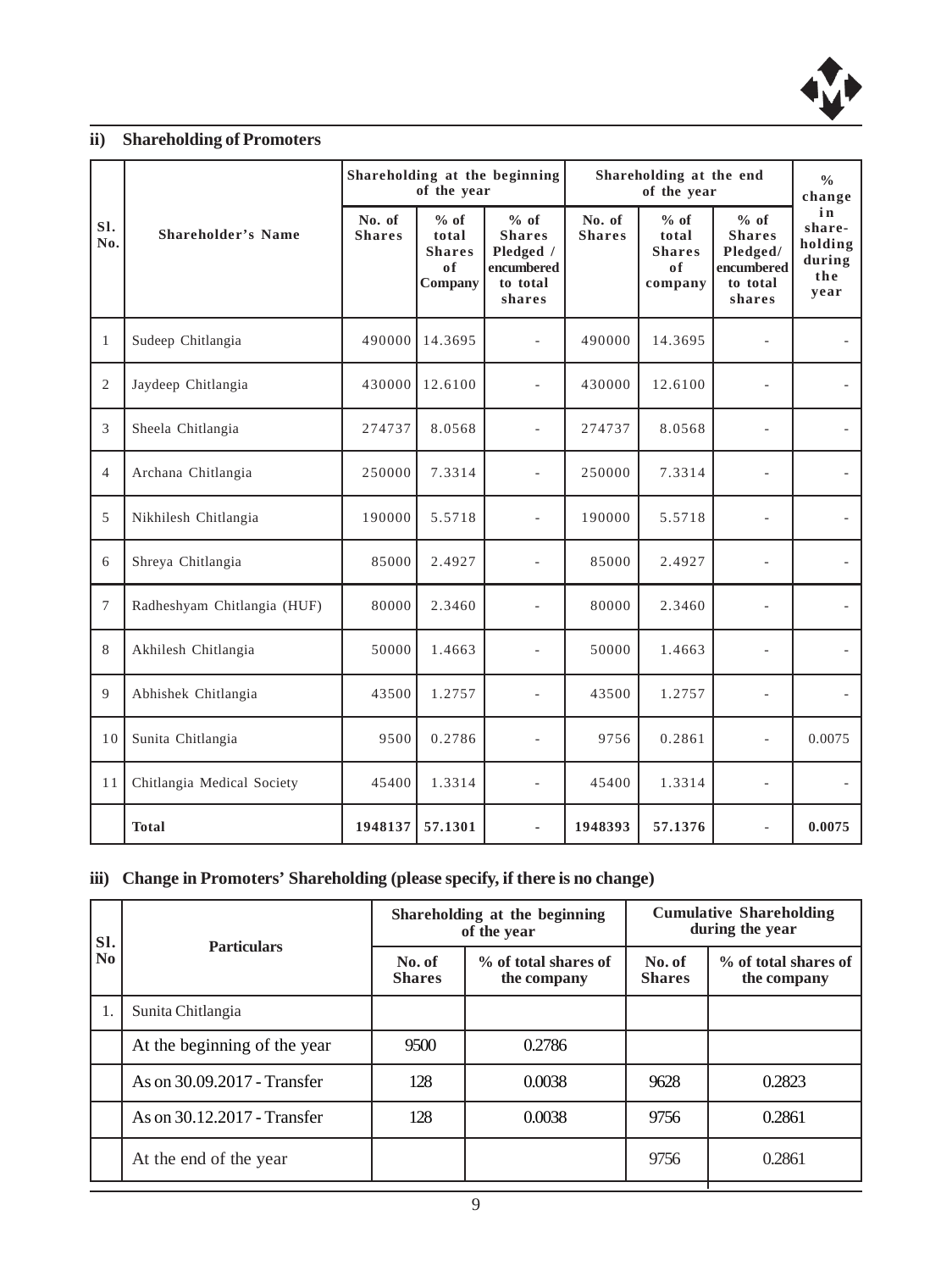## **iv) Shareholding Pattern of top ten Shareholders (other than Directors, Promoters and Holders of GDRs and ADRs):**

| SI.            | For Each of the Top 10              |                         | Shareholding at the beginning<br>of the year | <b>Cumulative Shareholding</b><br>during the year |                                     |
|----------------|-------------------------------------|-------------------------|----------------------------------------------|---------------------------------------------------|-------------------------------------|
| N <sub>0</sub> | <b>Shareholders</b>                 | No. of<br><b>Shares</b> | % of total shares of<br>the company          | No. of<br><b>Shares</b>                           | % of total shares of<br>the company |
| 1              | <b>IDBI</b> Bank Ltd.               |                         |                                              |                                                   |                                     |
|                | At the beginning of the year        | 562937                  | 16.5084                                      | 562937                                            | 16.5084                             |
|                | At the end of the year              |                         |                                              | 562937                                            | 16.5084                             |
| $\overline{2}$ | <b>IFCILtd.</b>                     |                         |                                              |                                                   |                                     |
|                | At the beginning of the year        | 277436                  | 8.1360                                       | 277436                                            | 8.1360                              |
|                | At the end of the year              |                         |                                              | 277436                                            | 8.1360                              |
| 3              | <b>ICICI Bank Ltd.</b>              |                         |                                              |                                                   |                                     |
|                | At the beginning of the year        | 227150                  | 6.6613                                       | 227150                                            | 6.6613                              |
|                | At the end of the year              |                         |                                              | 227150                                            | 6.6613                              |
| $\overline{4}$ | <b>State Bank of India</b>          |                         |                                              |                                                   |                                     |
|                | At the beginning of the year        | 136515                  | 4.0034                                       | 136515                                            | 4.0034                              |
|                | At the end of the year              |                         |                                              | 136515                                            | 4.0034                              |
| 5              | Lower Vyapar Pvt.Ltd.               |                         |                                              |                                                   |                                     |
|                | At the beginning of the year        | 48700                   | 1.4282                                       | 48700                                             | 1.4282                              |
|                | At the end of the year              |                         |                                              | 48700                                             | 1.4282                              |
| 6              | <b>Urmila Desai</b>                 |                         |                                              |                                                   |                                     |
|                | At the beginning of the year        | 41200                   | 1.2082                                       | 41200                                             | 1.2802                              |
|                | At the end of the year              |                         |                                              | 41200                                             | 1.2082                              |
| $\tau$         | <b>Bank of Baroda</b>               |                         |                                              |                                                   |                                     |
|                | At the beginning of the year        | 29628                   | 0.8689                                       | 29628                                             | 0.8689                              |
|                | At the end of the year              |                         |                                              | 29628                                             | 0.8689                              |
| 8              | <b>Punjab National Bank</b>         |                         |                                              |                                                   |                                     |
|                | At the beginning of the year        | 22190                   | 0.6507                                       | 22190                                             | 0.6507                              |
|                | At the end of the year              |                         |                                              | 22190                                             | 0.6507                              |
| 9              | <b>Steadfast Commercial Co.Ltd.</b> |                         |                                              |                                                   |                                     |
|                | At the beginning of the year        | 15000                   | 0.4399                                       | 15000                                             | 0.4399                              |
|                | At the end of the year              |                         |                                              | 15000                                             | 0.4399                              |
| 10             | <b>Gopaldas Bagree</b>              |                         |                                              |                                                   |                                     |
|                | At the beginning of the year        | 10000                   | 0.2933                                       | 10000                                             | 0.2933                              |
|                | At the end of the year              |                         |                                              | 10000                                             | 0.2933                              |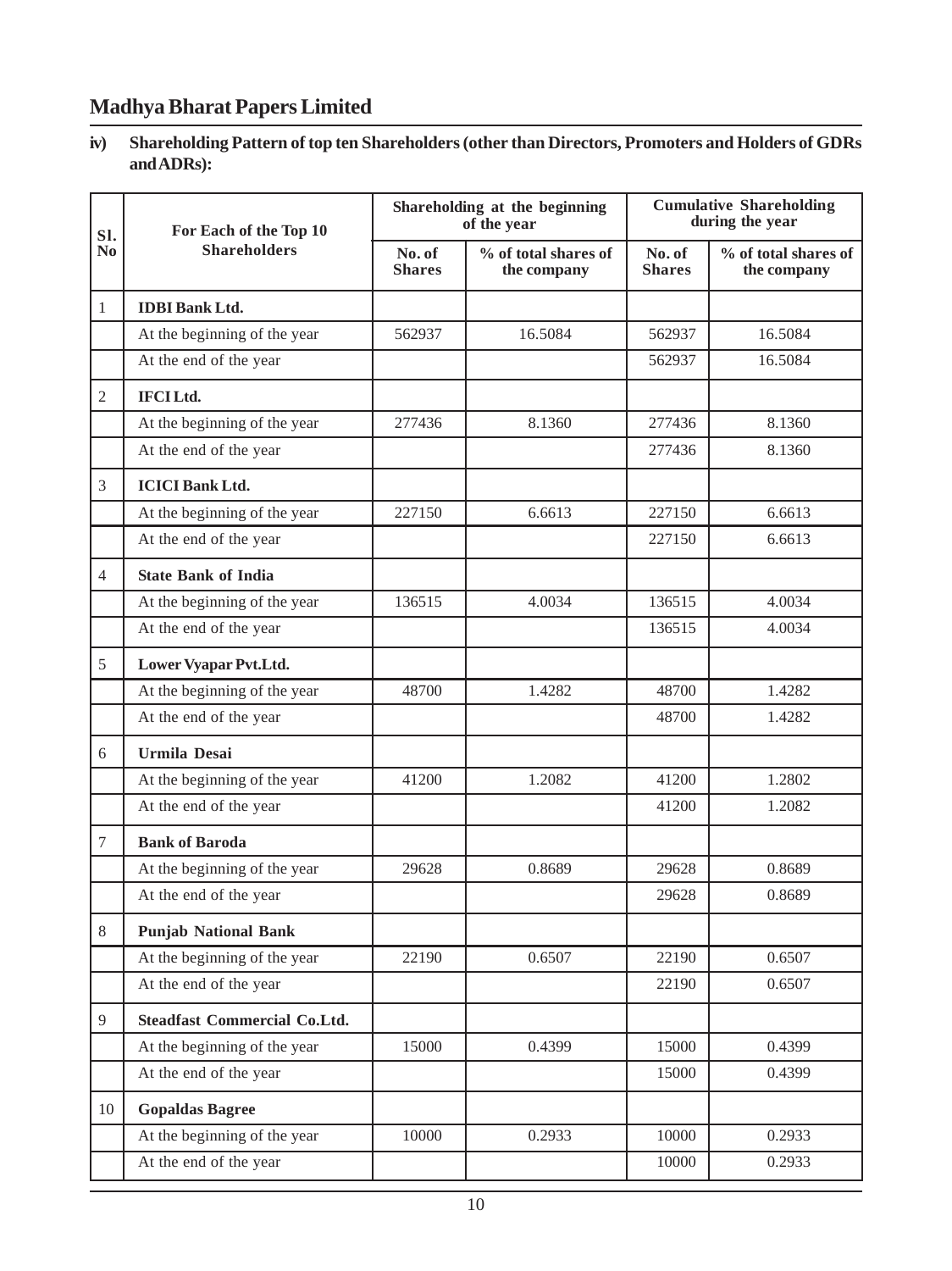

# **v) Shareholding of Directors and Key Managerial Personnel :**

| SI.            | For each of the Directors<br>and KMP      |                         | Shareholding at the beginning<br>of the year | <b>Cumulative Shareholding</b><br>during the year |                                     |
|----------------|-------------------------------------------|-------------------------|----------------------------------------------|---------------------------------------------------|-------------------------------------|
| No             |                                           | No. of<br><b>Shares</b> | % of total shares of<br>the company          | No. of<br><b>Shares</b>                           | % of total shares of<br>the company |
|                | <b>Details of Directors</b>               |                         |                                              |                                                   |                                     |
| $\mathbf{1}$   | Jaydeep Chitlangia                        |                         |                                              |                                                   |                                     |
|                | At the beginning of the year<br>a)        | 430000                  | 12.6100                                      | 430000                                            | 12.6100                             |
|                | Changes during the year<br>b)             |                         |                                              |                                                   |                                     |
|                | c) At the end of the year                 | 430000                  | 12.6100                                      | 430000                                            | 12.6100                             |
| $\mathfrak{2}$ | Deepa Maheshwari                          |                         |                                              |                                                   |                                     |
|                | At the beginning of the year<br>a)        | 500                     | 0.0147                                       | 500                                               | 0.0147                              |
|                | b) Changes during the year                |                         |                                              |                                                   |                                     |
|                | c) At the end of the year                 | 500                     | 0.0147                                       | 500                                               | 0.0147                              |
| 3              | <b>Abhas Sen</b>                          |                         |                                              |                                                   |                                     |
|                | At the beginning of the year<br>a)        |                         |                                              |                                                   |                                     |
|                | b) Changes during the year                | $\overline{a}$          |                                              | $\overline{a}$                                    |                                     |
|                | c) At the end of the year                 |                         |                                              |                                                   |                                     |
| $\overline{4}$ | <b>Raghuvansh Lal Kapur</b>               |                         |                                              |                                                   |                                     |
|                | At the beginning of the year<br>a)        | $\overline{a}$          |                                              | $\overline{a}$                                    |                                     |
|                | b) Changes during the year                | $\overline{a}$          |                                              | $\overline{a}$                                    |                                     |
|                | c) At the end of the year                 |                         |                                              | $\overline{a}$                                    |                                     |
| 5              | <b>Vinod Kumar Khanna</b>                 |                         |                                              |                                                   |                                     |
|                | a) At the beginning of the year           | 850                     | 0.0249                                       | 850                                               | 0.0249                              |
|                | b) Changes during the year                |                         |                                              |                                                   |                                     |
|                | c) At the end of the year                 | 850                     | 0.0249                                       | 850                                               | 0.0249                              |
|                | Details of Key Managerial Personnel (KMP) |                         |                                              |                                                   |                                     |
| $\mathbf 1$    | <b>Jagdish Dua</b>                        |                         |                                              |                                                   |                                     |
|                | a) At the beginning of the year           | 200                     | 0.0059                                       | 200                                               | 0.0059                              |
|                | b) Changes during the year                |                         |                                              |                                                   |                                     |
|                | c) At the end of the year                 | 200                     | 0.0059                                       | 200                                               | 0.0059                              |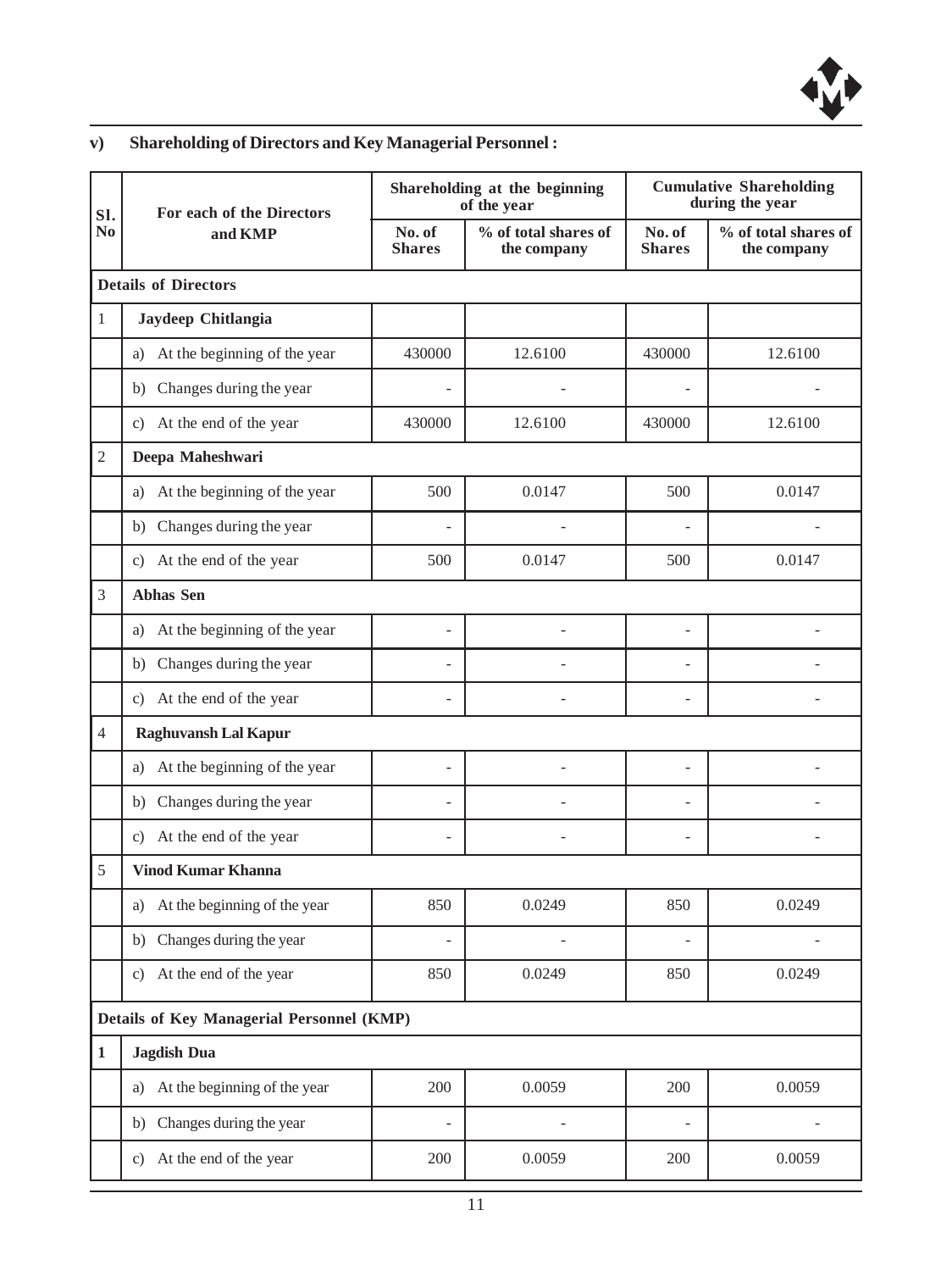#### **V. INDEBTEDNESS**

#### **Indebtedness of the Company including interest outstanding/accrued but not due for payment**

|                                                     |                                            |                           |                 | (111111)                            |  |  |  |  |
|-----------------------------------------------------|--------------------------------------------|---------------------------|-----------------|-------------------------------------|--|--|--|--|
| <b>Particulars</b>                                  | <b>Secured Loans</b><br>excluding deposits | <b>Unsecured</b><br>Loans | <b>Deposits</b> | <b>Total</b><br><b>Indebtedness</b> |  |  |  |  |
| Indebtedness at the beginning of the financial year |                                            |                           |                 |                                     |  |  |  |  |
| Principal Amount<br>$\ddot{1}$                      | 638.99                                     | 2659.26                   |                 | 3298.25                             |  |  |  |  |
| Interest due but not paid<br>$\ddot{11}$            |                                            | 310.49                    |                 | 310.49                              |  |  |  |  |
| iii)<br>Interest accrued but not due                |                                            |                           |                 |                                     |  |  |  |  |
| Total $(i + ii + iii)$                              | 638.99                                     | 2969.75                   | 0.00            | 3608.74                             |  |  |  |  |
| Change in Indebtedness during the financial year    |                                            |                           |                 |                                     |  |  |  |  |
| Addition                                            |                                            | 1827.67                   |                 | 1827.67                             |  |  |  |  |
| Reduction                                           | (181.69)                                   | (1004.49)                 |                 | (1186.18)                           |  |  |  |  |
| <b>Net Change</b>                                   | (181.69)                                   | 823.18                    | 0.00            | 641.49                              |  |  |  |  |
| Indebtedness at the end of the financial year       |                                            |                           |                 |                                     |  |  |  |  |
| Principal Amount<br>$\ddot{1}$                      | 457.30                                     | 3481.00                   |                 | 3938.30                             |  |  |  |  |
| $\rm ii)$<br>Interest due but not paid              |                                            | 311.93                    |                 | 311.93                              |  |  |  |  |
| iii)<br>Interest accrued but not due                | $\overline{\phantom{a}}$                   | $\overline{\phantom{a}}$  |                 |                                     |  |  |  |  |
| Total $(i + ii + iii)$                              | 457.30                                     | 3972.93                   | 0.00            | 4250.22                             |  |  |  |  |

## **VI. REMUNERATION OF DIRECTORS AND KEY MANAGERIAL PERSONNEL**

#### **A. Remuneration to Managing Director, Whole-time Directors and/or Manager:**

**(Amount in** `**)**

 $(\bar{z}$  in lakhs)

| SI.<br>No.       | <b>Particulars of Remuneration</b>                                                        | Jaydeep Chitlangia,<br><b>Managing Director</b> | Vinod Kumar Khanna Total Amount<br><b>Whole-time Director</b> |          |
|------------------|-------------------------------------------------------------------------------------------|-------------------------------------------------|---------------------------------------------------------------|----------|
| 1.               | Gross Salary:                                                                             |                                                 |                                                               |          |
|                  | Salary as per provisions contained in<br>(a)<br>section 17(1) of the Income-tax Act, 1961 | 3369012                                         | 2172000                                                       | 5541012  |
|                  | Value of perquisites $u/s$ 17(2) of the<br>(b)<br>Income-tax Act, 1961                    | 32400                                           |                                                               | 32400    |
|                  | Profits in lieu of salary under section<br>(c)<br>$17(3)$ of the Income- tax Act, 1961    |                                                 |                                                               |          |
| 2.               | <b>Stock Option</b>                                                                       | Nil                                             | Nil                                                           | Nil      |
| 3.               | <b>Sweat Equity</b>                                                                       | Nil                                             | Nil                                                           | Nil      |
| $\overline{4}$ . | Commission                                                                                |                                                 |                                                               |          |
|                  | - as % of profit<br>others, specify                                                       | Nil                                             | Nil                                                           | Nil      |
| 5.               | Others, please specify $-$ Club membership                                                | 14813                                           |                                                               | 14813    |
|                  | Total $(A)$                                                                               | 3416224                                         | 2172000                                                       | 5588224  |
|                  | Ceiling as per the Act                                                                    | 8400000                                         | 8400000                                                       | 16800000 |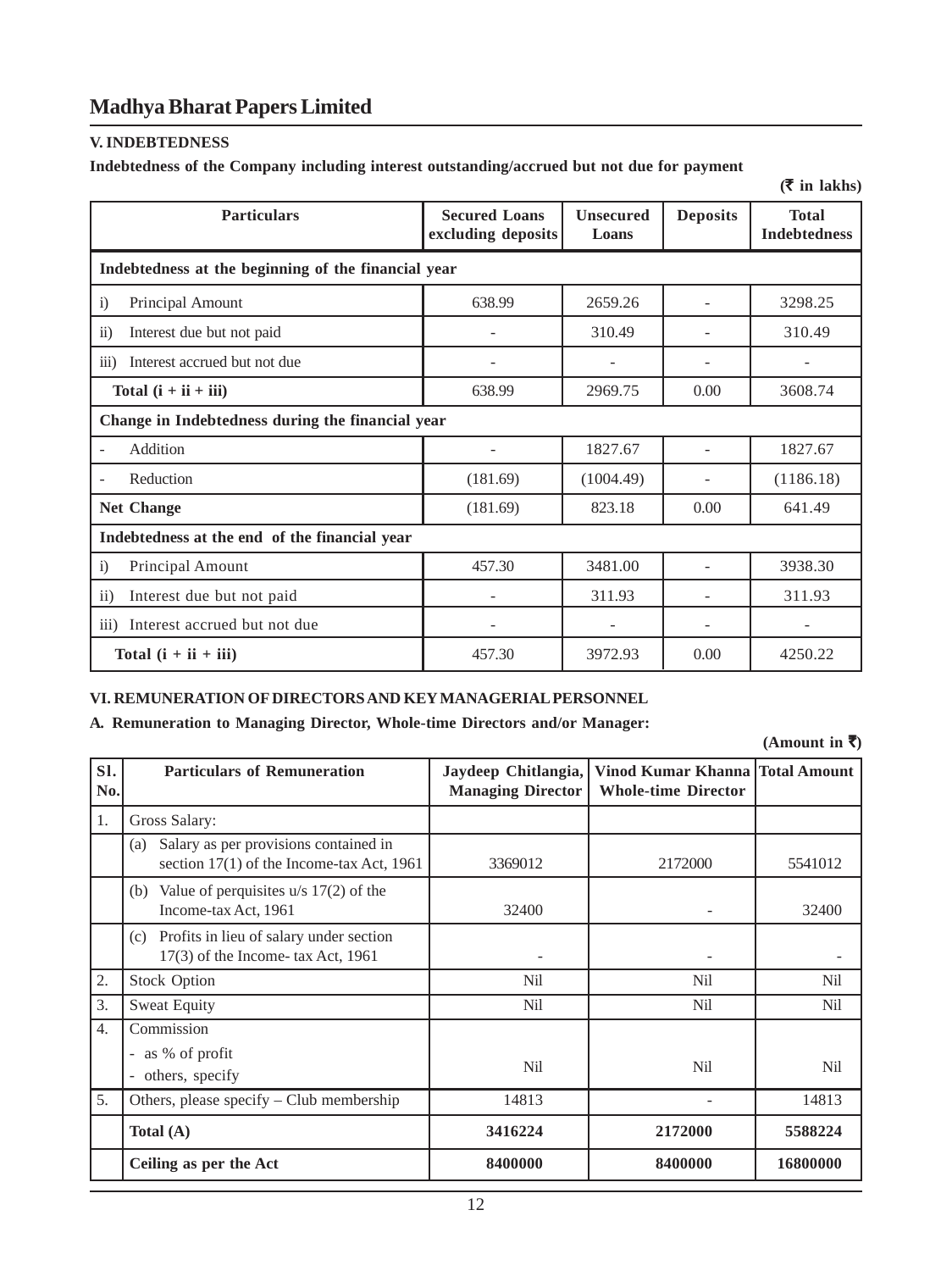

#### **B. Remuneration to other directors:**

## **(Amount in** `**)**

|             | <b>Name of Directors</b>                                                                                          |           |                         |                     |                        |
|-------------|-------------------------------------------------------------------------------------------------------------------|-----------|-------------------------|---------------------|------------------------|
| SI.<br>No.  | <b>Particulars of Remuneration</b>                                                                                | Abhas Sen | Raghuvansh<br>Lal Kapur | Deepa<br>Maheshwari | <b>Total</b><br>Amount |
| 1           | Independent Directors Fee for<br>attending board/committee meetings                                               | 70000     | 70000                   |                     | 140000                 |
|             | Total $(1)$                                                                                                       | 70000     | 70000                   |                     | 140000                 |
| $ 2\rangle$ | Other Non-Executive Directors Fee<br>for attending board/committee meetings,<br>commission others, please specify | N.A.      | N.A.                    | 70000               | 70000                  |
|             | Total $(2)$                                                                                                       |           |                         | 70000               | 70000                  |
|             | Total $(B) - (1+2)$                                                                                               | 70000     | 70000                   | 70000               | 210000                 |

## **C. Remuneration to Key Managerial Personnel other than MD/ Manager/ WTD:**

**(Amount in** `**)**

| SI.              | <b>Particulars of Remuneration</b>                                                    | Name of KMP                |
|------------------|---------------------------------------------------------------------------------------|----------------------------|
| No.              |                                                                                       | Jagdish Dua,<br><b>CFO</b> |
| $\mathbf{1}$     | Gross salary                                                                          |                            |
|                  | (a) Salary as per provisions contained in section $17(1)$ of the Income-tax Act, 1961 | 773000                     |
|                  | (b) Value of perquisites $u/s$ 17(2) Income-tax Act, 1961                             | 318800                     |
|                  | (c) Profits in lieu of salary under section $17(3)$ Income-tax Act, 1961              | NIL.                       |
| 2.               | <b>Stock Option</b>                                                                   | <b>NIL</b>                 |
| 3.               | <b>Sweat Equity</b>                                                                   | <b>NIL</b>                 |
| $\overline{4}$ . | Commission<br>- as % of profit<br>- others, specify                                   | NIL                        |
| 5.               | Others, please specify:                                                               | <b>NIL</b>                 |
|                  | <b>Total</b>                                                                          | 1091800                    |

# **VII. PENALTIES/ PUNISHMENT/ COMPOUNDING OF OFFENCES:**

| <b>Type</b>                  | Section of the<br><b>Companies Act</b> | <b>Brief</b><br><b>Description</b> | Details of Penalty/Punishment   Authority [RD<br><b>Compounding Fees imposed</b> | /NCLT/Court] | Appeal made, if<br>any (give details) |
|------------------------------|----------------------------------------|------------------------------------|----------------------------------------------------------------------------------|--------------|---------------------------------------|
| A. COMPANY                   |                                        |                                    |                                                                                  |              |                                       |
| Penalty                      |                                        | ۰                                  |                                                                                  |              |                                       |
| Punishment                   | ۰                                      | ۰                                  | ۰                                                                                | ۰            | ۰                                     |
| Compounding                  |                                        | ۰                                  |                                                                                  | ۰            |                                       |
| <b>B. DIRECTORS</b>          |                                        |                                    |                                                                                  |              |                                       |
| Penalty                      |                                        |                                    |                                                                                  | ٠            |                                       |
| Punishment                   |                                        | ۰                                  |                                                                                  |              |                                       |
| Compounding                  |                                        | ۰                                  |                                                                                  | ۰            |                                       |
| C. OTHER OFFICERS IN DEFAULT |                                        |                                    |                                                                                  |              |                                       |
| Penalty                      |                                        | -                                  |                                                                                  |              |                                       |
| Punishment                   |                                        | ۰                                  |                                                                                  | ۰            |                                       |
| Compounding                  |                                        |                                    |                                                                                  |              |                                       |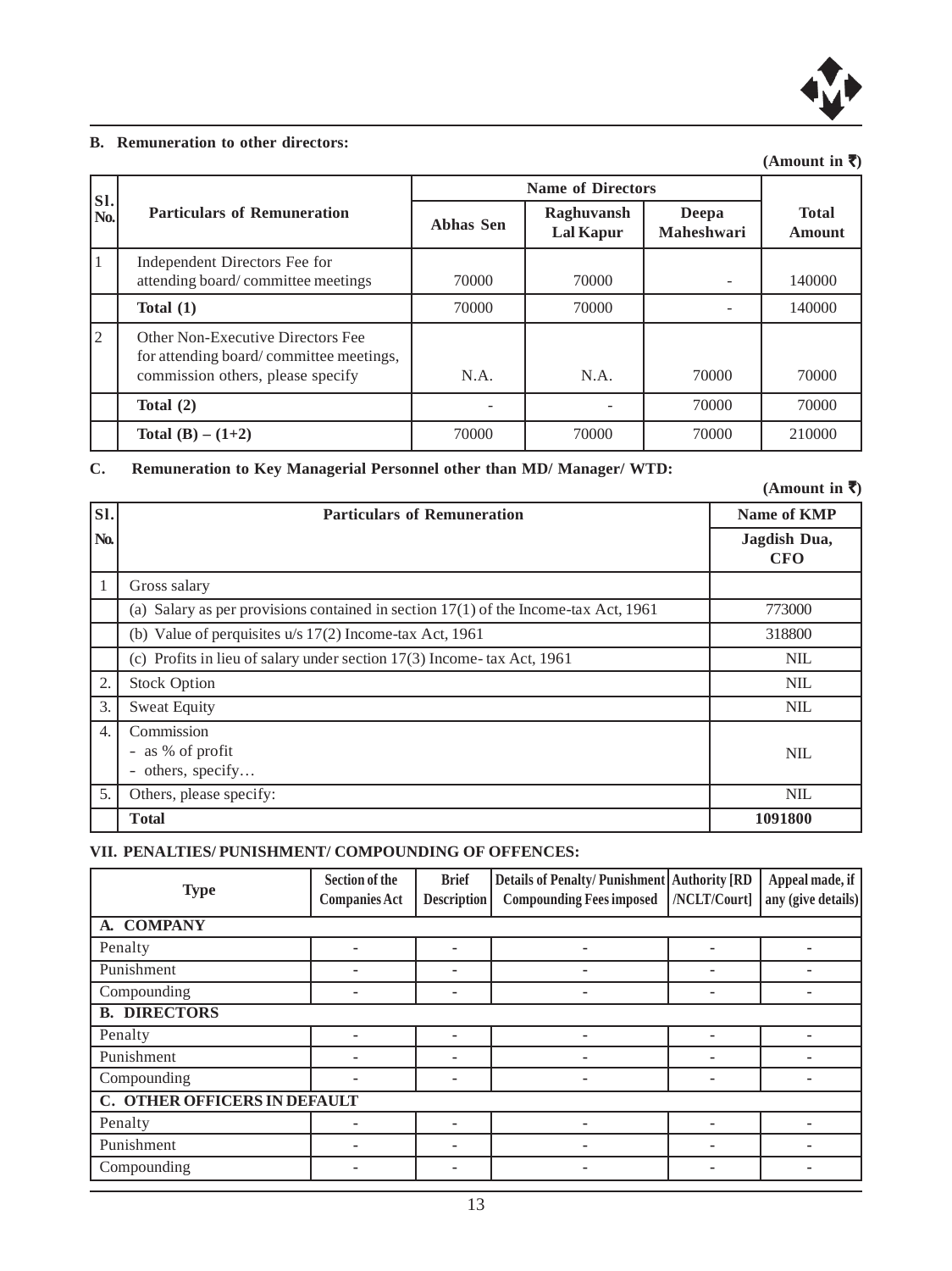# **Annexure 2**

**Information under Section 134(3)(m) of the Companies Act, 2013 read with Rule – 8(3) of the Companies (Accounts) Rules, 2014 and forming part of Directors' Report:**

## A. **CONSERVATION OF ENERGY**

## (a) **Energy Conservation measures taken**:

Change of various pumps and motors in Paper Machine and Pulp Mill have assisted in energy conservation. Further energy conservation measures are being identified to conserve and optimize the use of energy through improved operational methods and other means.

## (b) **Impact of the above measures:**

The Company has been able to optimize electricity.

(c) **Total energy consumption and energy consumption per unit of production**: Form- A enclosed.

# B. **TECHNOLOGY ABSORPTION:**

**Efforts made in technology absorption as per Form-B**: Form-B enclosed.

# C. **FOREIGN EXCHANGE EARNINGS AND OUTGO**:

(a) The Company has not exported any of its products during the year.

|     | (b) Total foreign exchange used and earned during the year | $(\xi$ in lakhs) |
|-----|------------------------------------------------------------|------------------|
| (i) | CIF value of imports                                       | 575.19           |
|     | Expenditure in foreign currency                            | 10.34            |
| (i) | Foreign exchange earned                                    |                  |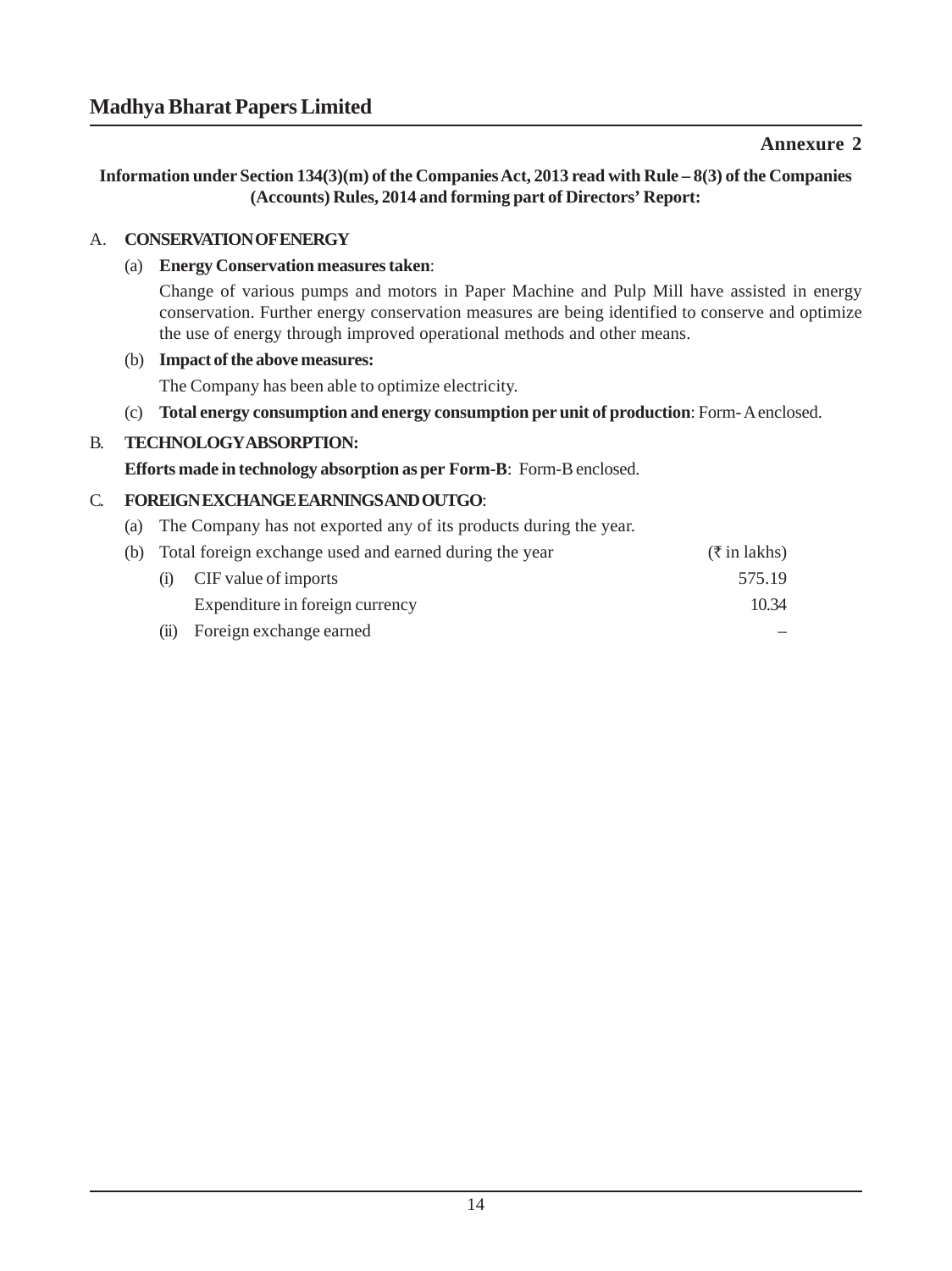# **FORM - A**

**Form for disclosure of particulars with respect to conservation of energy**

|           |                | <b>Particulars</b>                                 | Unit      | 2017-18  | 2016-17  |
|-----------|----------------|----------------------------------------------------|-----------|----------|----------|
| A.        |                | <b>Power and Fuel Consumption</b>                  |           |          |          |
|           | 1              | Electricity                                        |           |          |          |
|           |                | a) Purchased Power                                 |           |          |          |
|           |                | Units                                              | Kvah      | 798518   | 777615   |
|           |                | <b>Total Amount</b>                                | Rs.       | 9279150  | 12183350 |
|           |                | Rate                                               | Rs/Kvah   | 11.62    | 15.67    |
|           |                | b) Own Generation                                  |           |          |          |
|           |                | <b>Through Diesel Generator</b><br>i)              |           |          |          |
|           |                | Units                                              | Kwh       |          | 105      |
|           |                | Units per Unit of Diesel Oil                       | Kwh/Ltr   |          | 10.50    |
|           |                | Cost/Unit                                          | Rs/Kwh    |          | 5.90     |
|           |                | Through Turbine Generator (3.1 MW)<br>$\ddot{u}$ ) |           |          |          |
|           |                | Units                                              | Kvah      | 8878372  | 10515221 |
|           |                | Units per Unit of Coal                             | Kvah /MT  | 903      | 805      |
|           |                | Cost per unit                                      | Rs/Kvah   | 3.03     | 3.11     |
|           | $\overline{2}$ | Coal                                               |           |          |          |
|           |                | For Steam & Power Generation in Paper Div.         |           |          |          |
|           |                | a) Grade - $F & E$                                 |           |          |          |
|           |                | Quantity                                           | <b>MT</b> | 23731    | 26282    |
|           |                | <b>Total Cost</b>                                  | Rs.       | 64811395 | 66649799 |
|           |                | Average Cost                                       | Rs/MT     | 2731     | 2536     |
|           |                | b) Washery Reject                                  |           |          |          |
|           |                | Quantity                                           | MT        |          | 562      |
|           |                | <b>Total Cost</b>                                  | Rs.       |          | 435727   |
|           |                | Average Cost                                       | Rs/MT     |          | 775      |
|           |                | c) Fire Wood                                       |           |          |          |
|           |                | Quantity                                           | MT        | 2.50     |          |
|           |                | <b>Total Cost</b>                                  | Rs.       | 7139     |          |
|           |                | Average Cost                                       | Rs/MT     | 2856     |          |
|           |                | d) Charcoal                                        |           |          |          |
|           |                | Quantity                                           | MT        | 2.9      | 9.6      |
|           |                | <b>Total Cost</b>                                  | Rs.       | 64623    | 213021   |
|           |                | Average Cost                                       | Rs/MT     | 22056    | 22190    |
|           | 3              | Furnace Oil                                        |           |          |          |
|           | 4              | Diesel Oil                                         |           |          |          |
|           |                | Quantity                                           | Ltr       |          | $10$     |
|           |                | <b>Total Cost</b>                                  | Rs.       |          | 620      |
|           |                | Average Cost                                       | Rs/Ltr    |          | 62       |
| <b>B.</b> |                | <b>Consumption per Unit of Production</b>          |           |          |          |
|           |                | Electricity                                        | Kvah/MT   | 1357     | 1314     |
|           |                | Coal                                               | MT/MT     | 3.33     | 3.12     |
|           |                | Diesel Oil                                         | Ltr/MT    |          |          |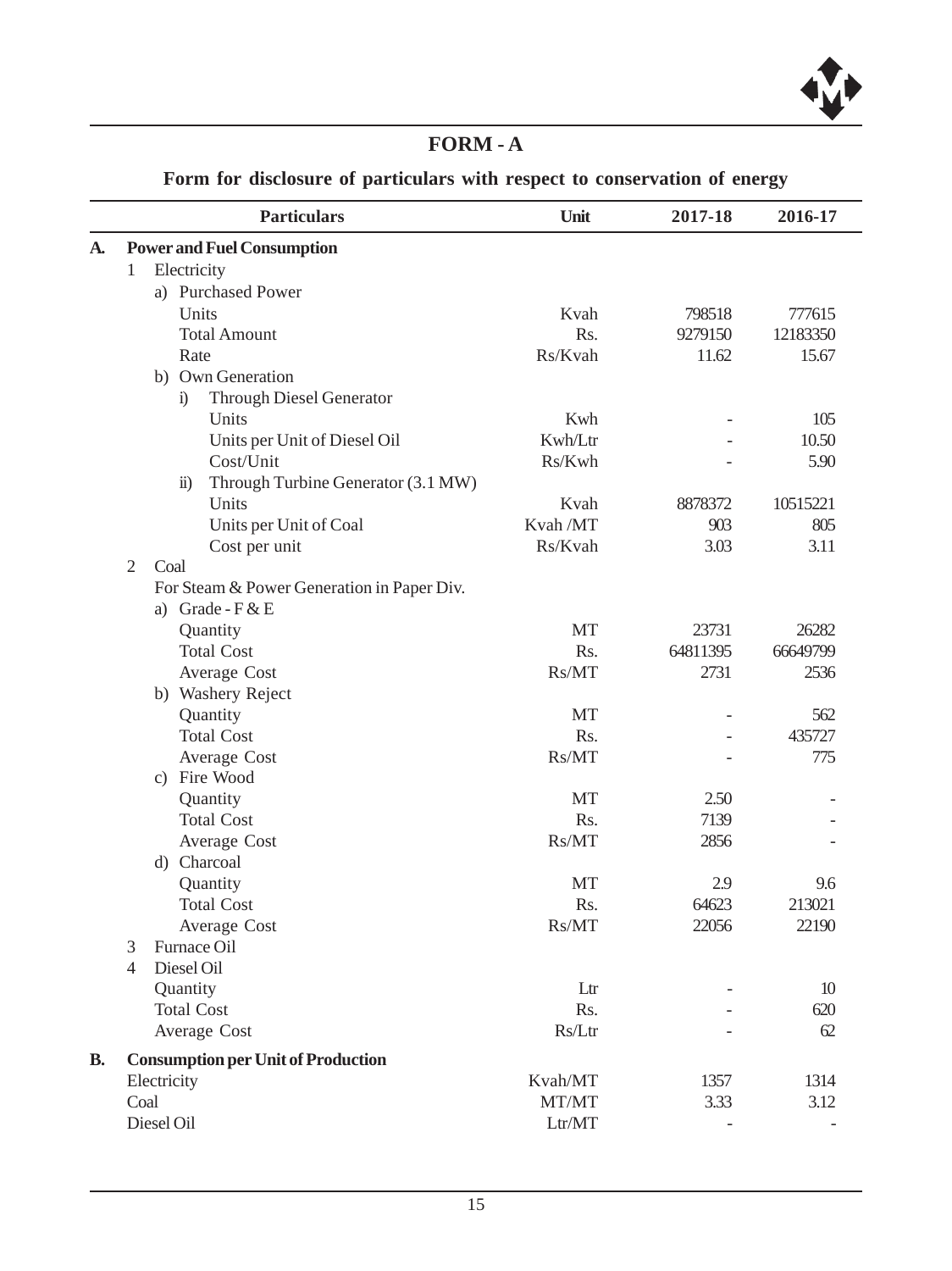## **FORM-B**

**Form for disclosure of particulars with respect to Technology Absorption**

#### **RESEARCH AND DEVELOPMENT**

#### 1. **Specific areas in which R&D carried out by the Company**.

The  $R \& D$  activities of the Company are aimed at improvement of quality of its products, cost control and reduction of pollutants.

- 2. **Benefits Derived** The products of the Company were in reasonable demand.
- 3. **Future Plan of Action** Further improvement in quality, reduction in costs and reduction of pollutants.
- 4. **Expenditure on R & D:** Nil

## **TECHNOLOGY ABSORPTION, ADAPTATION AND INNOVATION**

1. **Efforts made**

The Company is taking all necessary steps to improve the designing of various equipments for achieving optimum results and is trying to absorb various technologies available in the industry.

2. **Benefits**

The Company could not enjoy any benefits as the plant was not in full operation.

3. **Particulars of technologies imported during the last 5 years:** Nil

## **Annexure 3**

# **MANAGERIAL REMUNERATION AND PARTICULARS OF EMPLOYEES**

**A) Details of every employee of the Company as required under Rule 5(1) of Companies (Appointment and Remuneration of Managerial Personnel) Rules, 2014 for the year ended 31st March, 2018:**

|       | <b>Particulars</b>                                                                                                                                                                                                                                                                                                                                                 | <b>Details</b>                                                                                                                                                                    |  |  |
|-------|--------------------------------------------------------------------------------------------------------------------------------------------------------------------------------------------------------------------------------------------------------------------------------------------------------------------------------------------------------------------|-----------------------------------------------------------------------------------------------------------------------------------------------------------------------------------|--|--|
| (i)   | The ratio of each Director to the median remuneration of the<br>employees of the Company for the financial year                                                                                                                                                                                                                                                    | <b>Non Executive Directors*</b><br>Mr. Abhas Sen<br>0.27<br>Mr. Raghuvansh Lal Kapur<br>0.27<br>Mrs. Deepa Maheshwari<br>0.27                                                     |  |  |
|       | *Only sitting fee paid for attending<br>Board/Committee meeting.                                                                                                                                                                                                                                                                                                   | <b>Executive Directors</b><br>Mr. Jaydeep Chitlangia<br>14.63<br>Mr. Vinod Kumar Khanna<br>9.46                                                                                   |  |  |
| (ii)  | The percentage increase in remuneration of each Director, Chief<br>Financial Officer, Chief Executive Officer, Company Secretary<br>or Manager, if any, in the financial year                                                                                                                                                                                      | Non Executive Directors<br>Nil<br>Managing Director<br>12%<br><b>Executive Director</b><br>Nil<br><b>Chief Financial Officer</b><br>2.56%                                         |  |  |
| (iii) | The percentage increase in the median remuneration of employees<br>in the financial year                                                                                                                                                                                                                                                                           | 2.18%                                                                                                                                                                             |  |  |
| (iv)  | The number of permanent employees on the rolls of the Company                                                                                                                                                                                                                                                                                                      | 217 permanent employees as on March 31, 2018                                                                                                                                      |  |  |
| (v)   | Average percentile increase already made in the salaries of<br>employees other than the managerial personnel in the last financial<br>year and its comparison with the percentile increase in the<br>managerial remuneration and justification thereof and point out if<br>there are any exceptional circumstances for increase in the<br>managerial remuneration. | Average increment of Non-Managerial<br>Personnel-4.28%<br>Average increment of Managerial Personnel-<br>6.14%<br>No exceptional increase given in the managerial<br>remuneration. |  |  |
| (vi)  | Affirmation that the remuneration is as per the remuneration<br>policy of the Company                                                                                                                                                                                                                                                                              | Remuneration paid during the year is as per the<br>Remuneration Policy of the Company.                                                                                            |  |  |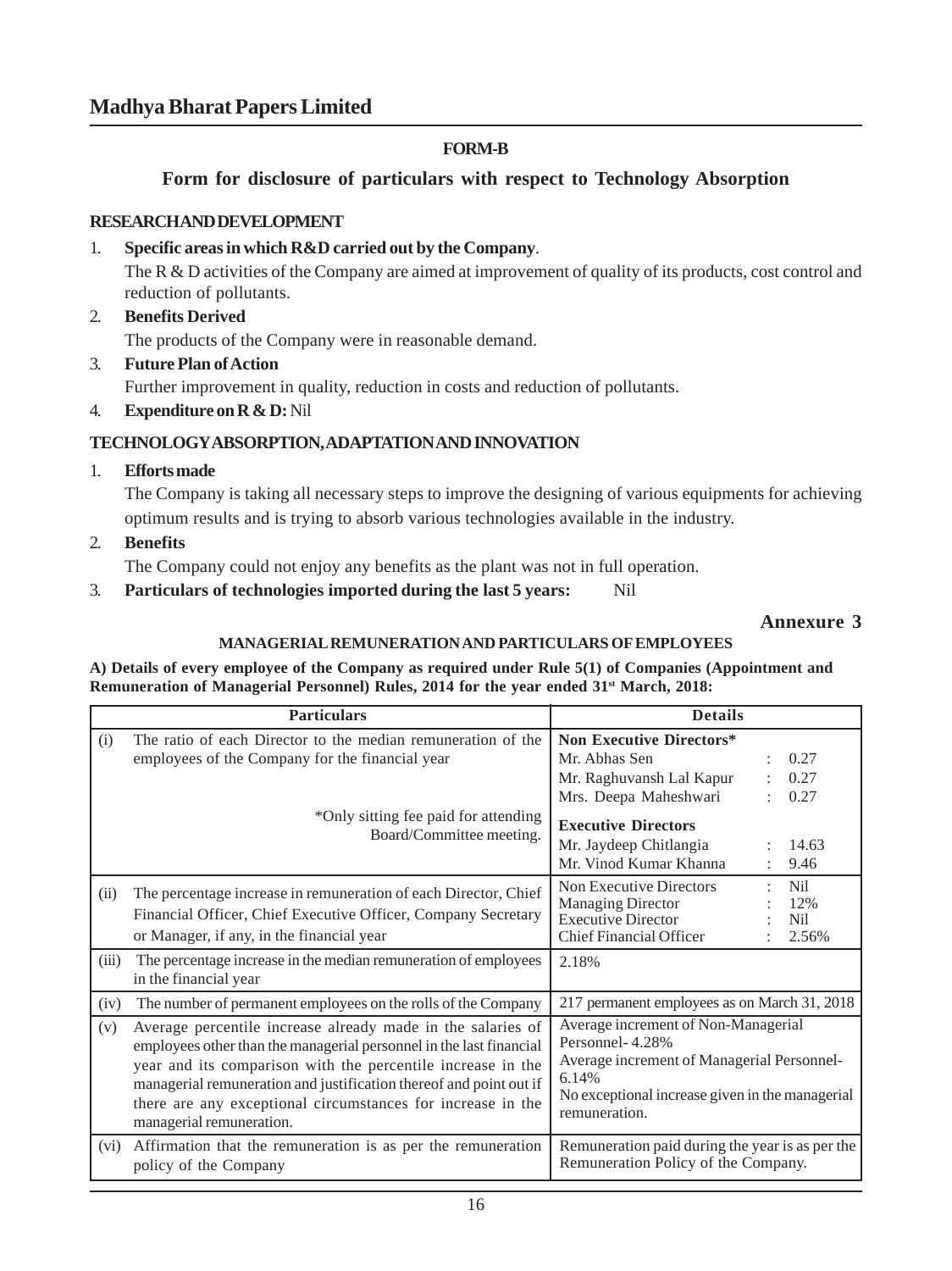

| B) Details of top ten employees of the Company in terms of remuneration drawn as required under Rule 5(2) of Companies |
|------------------------------------------------------------------------------------------------------------------------|
| (Appointment and Remuneration of Managerial Personnel) Rules, 2014 for the year ended $31st$ March, 2018:              |

| <b>SI</b><br>No. | Employee<br>Name           | <b>Designation</b>                                  | Remuneration<br>received<br>(Amount in $\overline{\tau}$ ) | <b>Oualification</b>                   | <b>Total</b><br>experience<br>in vears | Date of<br>commence-<br>ment of<br>employment | Age | <b>Previous</b><br>employment | Number of<br><b>Equity shares</b><br>held in the<br>Company |
|------------------|----------------------------|-----------------------------------------------------|------------------------------------------------------------|----------------------------------------|----------------------------------------|-----------------------------------------------|-----|-------------------------------|-------------------------------------------------------------|
| $\mathbf{1}$     | Jaydeep<br>Chitlangia      | Managing<br>Director                                | 3407213                                                    | B.Com                                  | 28                                     | 01.01.1990                                    | 5.5 |                               | 430000                                                      |
| $\mathfrak{2}$   | Vinod<br>Kumar<br>Khanna   | <b>Executive Director</b><br>& Company<br>Secretary | 2172000                                                    | M.Com,LLB,<br>FCA, FCS,<br><b>FCMA</b> | 41                                     | 19.10.1982                                    | 63  | Neptune<br>Paper Mills<br>Ltd | 850                                                         |
| $\mathcal{L}$    | C R<br>Pattanayak          | Regional Manager                                    | 1192724                                                    | Civil Engineer                         | 19                                     | 01.01.2008                                    | 42  | Aster<br>Teleservice          | N <sub>i</sub> l                                            |
| $\overline{4}$ . | Jagdish Dua                | Chief Financial<br>Officer                          | 1091800                                                    | B.Com                                  | 3.5                                    | 01.02.1991                                    | 51  | Shree Kaladhri<br>Agency      | 200                                                         |
| 5                | Mausum<br>Mukherjee        | Senior Systems<br>Manager                           | 1089770                                                    | B.Sc                                   | 25                                     | 01.08.1996                                    | 46  | Calcutta<br>Fan Ltd           | Ni1                                                         |
| 6                | Ramesh<br>Kumar<br>Periwal | Assistant General<br>Manager<br>(Purchase)          | 877892                                                     | B.Com                                  | 30                                     | 20.08.1988                                    | 49  | L.                            | N <sub>i</sub> l                                            |
| 7.               | Amitava<br>Addy            | Administrative<br>Officer                           | 671940                                                     | B.Com                                  | 36                                     | 18.05.1982                                    | 57  | J.                            | N <sub>i</sub> l                                            |
| 8                | Sarmistha<br>Pal           | Secretary to MD                                     | 568464                                                     | M.A.                                   | 19                                     | 18.03.2013                                    | 47  | Maruti Suzuki<br>India Ltd    | N <sub>i</sub> l                                            |
| $\mathbf Q$      | M K<br>Mundhra             | Commercial<br>Manager                               | 547875                                                     | B.Com                                  | 35                                     | 01.01.2013                                    | 57  | L.                            | 50                                                          |
| 10               | Ramesh<br>Kumar<br>Maurya  | Engineer in<br>Power Plant                          | 452790                                                     | Diploma in<br>Mechanical               | 21                                     | 10.09.2012                                    | 42  | Abhinav<br>Steels<br>Limited  | N <sub>i</sub> l                                            |

# **Annexure 4**

# **Form No. AOC-2**

[Pursuant to *clause (h) of sub-section (3) of section 134 of the Act and* Rule 8(2) of the Companies (Accounts) Rules, 2014]

**Form for disclosure of particulars of contracts/arrangements entered into by the company with related parties referred to in sub-section (1) of section 188 of the Companies Act, 2013 including certain arms length transactions under third proviso thereto**

#### **1. Details of contracts or arrangements or transactions not at arm's length basis NIL**

- a) Name(s) of the related party and nature of relationship
- b) Nature of contracts/arrangements/transactions
- c) Duration of the contracts/arrangements/transactions
- d) Salient terms of the contracts or arrangements or transactions including the value, if any
- e) Justification for entering into such contracts or arrangements or transactions
- f) Date(s) of approval by the Board
- g) Amount paid as advances, if any
- h) Date on which the special resolution was passed in general meeting as required under first proviso to Section 188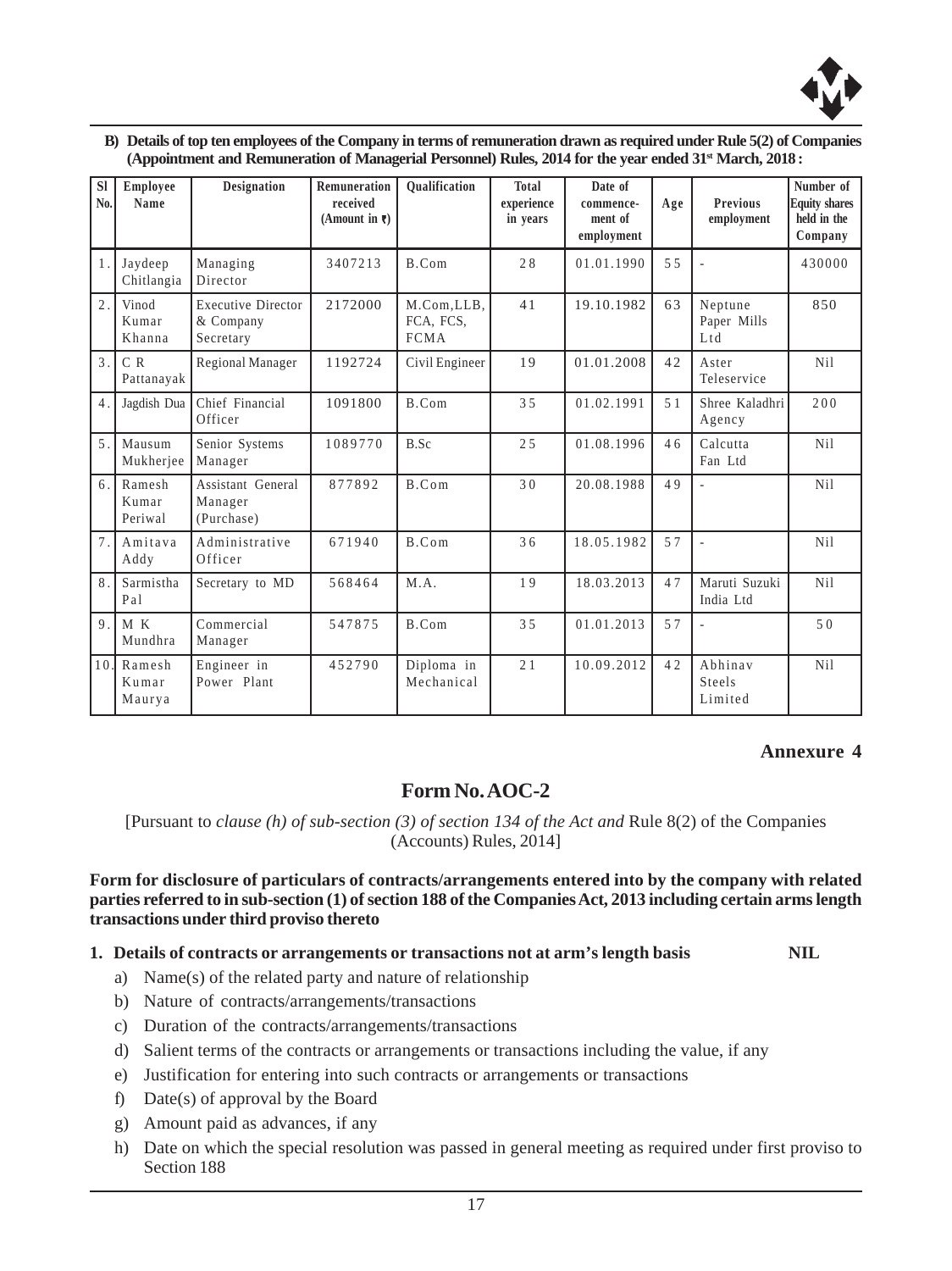#### **2. Details of material contracts or arrangement or transactions at arm's length basis NIL**

- a) Name(s) of the related party and nature of relationship
- b) Nature of contracts/arrangements/transactions
- c) Duration of the contracts/arrangements/transactions
- d) Salient terms of the contracts or arrangements or transactions including the value, if any
- e) Date(s) of approval by the Board, if any
- f) Amount paid as advances, if any

## **For and on behalf of the Board**

**Regd.Office:** Village Birgahni, Rly & Post Champa-495 671, Dist. Janjgir-Champa CIN: L21012CT1980PLC001682*Director Managing Director* **Dated: 13<sup>th</sup> August, 2018** (DIN: 00002483) (DIN: 00094002)

**R.L. KAPUR JAYDEEP CHITLANGIA**<br>Director Managing Director

**Annexure 5**

#### **Remuneration Policy:**

#### **a) Remuneration Policy for Non Executive Directors/ Independent Directors**

Levels of remuneration to directors are determined such that they attract, retain and motivate directors of the quality and ability required to run the company successfully. With changes in the corporate governance norms, the role of the Non-Executive Directors (NEDs) and the degree and quality of their engagement with the Board and the Company has undergone significant changes over a period of time.

Under the SEBI (Listing Obligations and Disclosure Requirements) Regulations, 2015 (hereinafter referred to as "SEBI Regulations"), every company to publish its criteria of making payments to NEDs in its Annual Report. Alternatively, this may be put up on the Company's website and reference may be drawn thereto in its Annual Report. Section 197 of the Companies Act, 2013 and Clause 49(II)(C) require the prior approval of the shareholders of a company for making payment to its NEDs.

Further, in order to be consistent with globally accepted governance practices, the company has ushered in flexibility in respect of payment of remuneration to NEDs. It has linked the remuneration paid to NEDs to their attendance at the meetings of the Board or Committees thereof, their contributions at the meetings or otherwise, and on their position in various Committees of the Board, whether as the Chairman or Member.

All board level compensation (including to the NEDs) is approved by the shareholders and disclosed separately in the financial statements. Appropriate disclosures are also made in the Annual Report of the company. The board approves the commission paid to the directors.

In addition, the company also pays a sitting fee on a per meeting basis to the NEDs for attending the meetings of the board and other committees.

#### *b) Remuneration Policy for Executive Directors*

The remuneration policy for the executive directors has been formulated, considering the following key principles including but not limited to the basic principle to have long term relationship with the Company:

#### **Key Principles:**

- Linked to strategy: A substantial portion of the executive director's remuneration is linked to success in developing and implementing the Company's strategy.
- Performance related: A part of the total remuneration varies with performance, aligning with the shareholder's interest.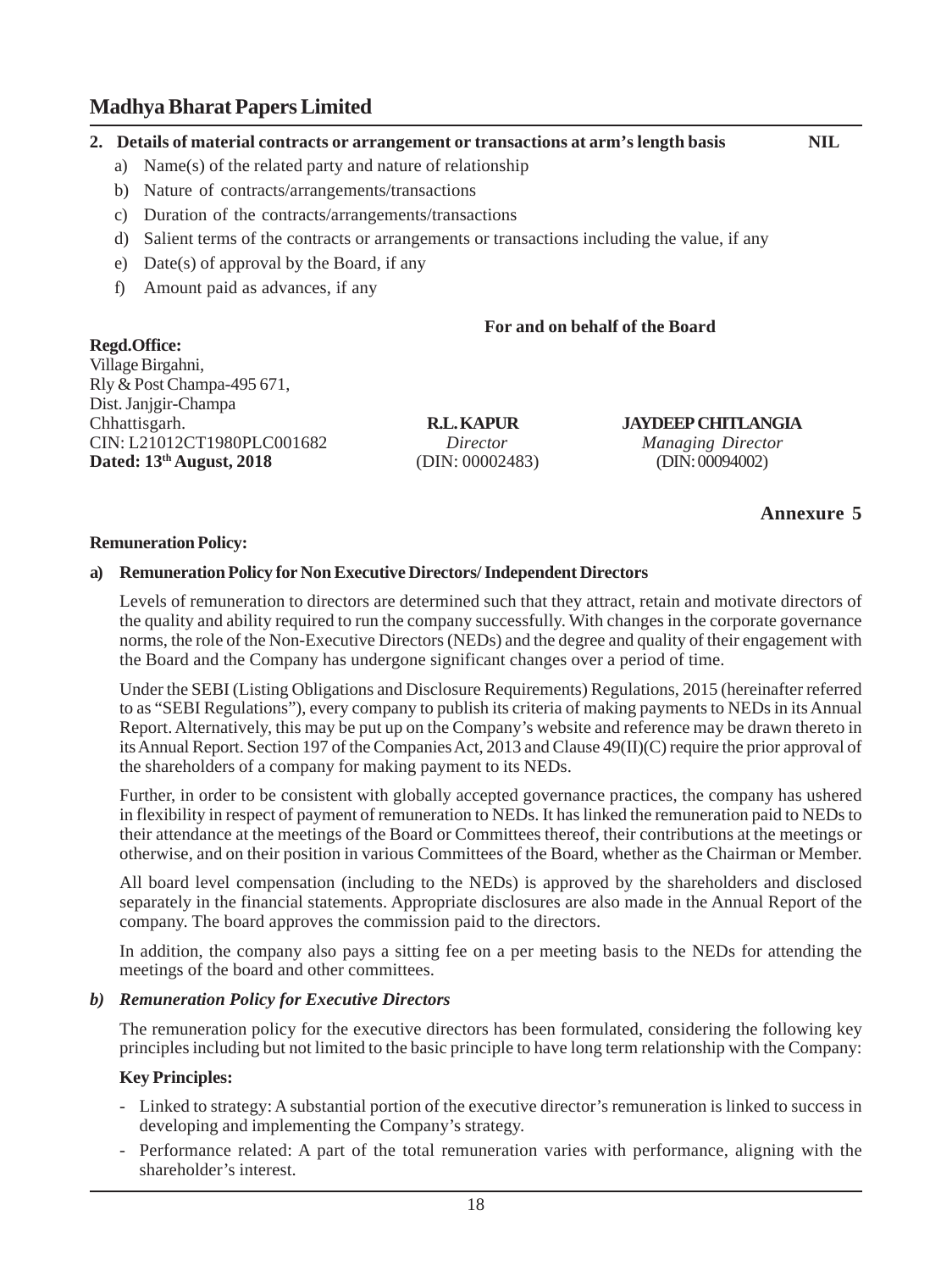

- Long term: The structure of remuneration is designed to reflect the long term nature of the Company and significance of the protection of interest of the shareholders.
- Fair treatment: Total overall remuneration takes account of both the external market and company's condition to achieve a balanced "fair outcome".

#### **Elements of the Remuneration structure of Executive Directors:**

The remuneration to key managerial personnel shall include:

- Fixed Salary
- Perquisites and Allowances
- Other benefits in accordance with the market practice and industry analysis.

Annual remuneration reviews shall be based on individual performance, company performance, market environment and future plans.

The remuneration to any one Managing Director or Whole Time Director or Manager shall not exceed five percent of the net profits of the Company and if there is more than one such director total remuneration shall not exceed ten percent of the net profits of the Company to all such directors and manager together. The total remuneration to its directors, including managing director and whole-time director, and its manager in respect of any financial year shall not exceed eleven percent of the net profits of that financial year.

In case of no profits, or inadequate profits, the Company shall pay remuneration to its managing or wholetime director or manager in accordance with the provisions of Schedule V of the Companies Act 2013.

#### **c)** *Remuneration Policy for Key Managerial Personnel (KMP)*

The remuneration to Key Managerial Personnel of the Company i.e. Managing Director/Chief Executive Officer/ Whole Time Director, Company Secretary and Chief Financial Officer as defined under Companies Act, 2013 read with related rules issued thereon, will be fixed after taking into account educational and professional qualification, experience & expertise of the personnel and the competitive market practices.

#### **Key Principles:**

- Remuneration should be sufficient to attract, retain and motivate best non-executive talent suits to the requirement of the Company.
- Remuneration practice should be consistent with the recognized best standard practices for Key Managerial Personnel.

#### **Elements of the Remuneration structure of KMP's:**

The remuneration to key managerial personnel shall include:

- Fixed salary
- Perquisites and Allowances
- Other benefits in accordance with the market practice

Annual remuneration reviews shall be based on individual performance, company performance, market environment and future plans.

#### **d)** *Remuneration Policy for Senior Management Personnel and other Executives:*

The remuneration to Senior Management personnel shall be fixed considering internal, external and individual equity; and also procedural equity.

Remuneration to Senior Management Personnel shall include –

- Fixed Salary
- Perquisites and Allowances
- And other benefits in accordance with the market practice

Annual remuneration reviews shall be based on individual performance, company performance, market environment and future plans.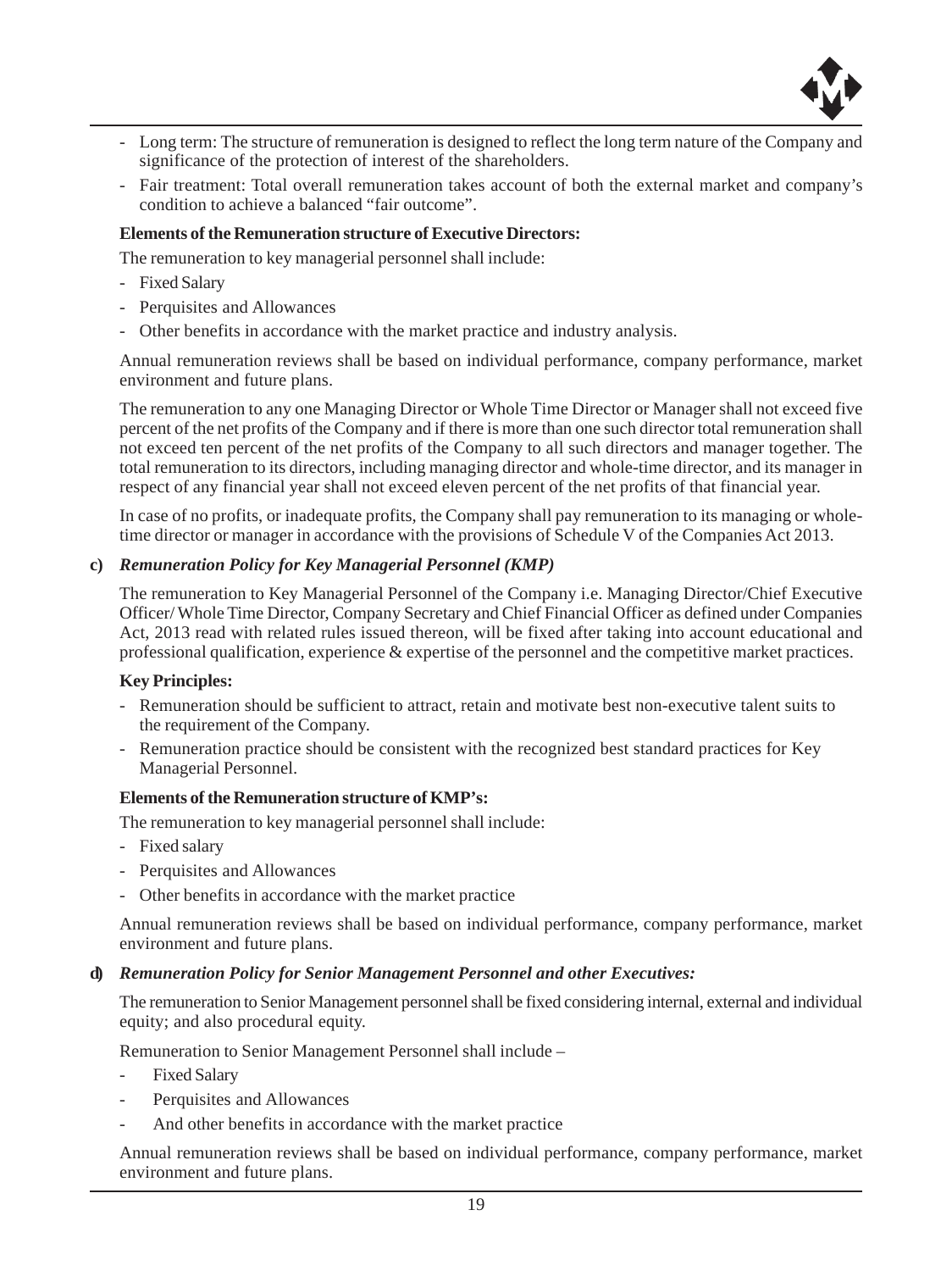## **REPORT ON CORPORATE GOVERNANCE**

## **1. Company's Philosophy on Corporate Governance**

The Company is committed to good corporate governance and aims at achieving increased levels of transparency and accountability to its shareholders and other key stakeholders.

## **2. Board of Directors**

## **a) Composition of the Board**

The Board of Directors consists of:

- One Managing Director
- Two Non-Executive Independent Directors
- One Non-Executive Woman Director
- One Executive Director

None of the Directors are related to each other.

## **b) Board meetings held during the year ended 31st March 2018**

During the year under review, four Board meetings were held on  $12<sup>th</sup>$  May, 2017,  $14<sup>th</sup>$  August, 2017,  $08<sup>th</sup>$ December, 2017 and 14<sup>th</sup> February, 2018.

**c) Attendance of each Director at the Board Meetings, last Annual General Meeting and Number of other Directorship and Chairmanship/Membership of Committee of each Director in various companies:**

| Name of the<br><b>Director</b> | <b>DIN</b> | Category of<br><b>Directorship</b> | No. of<br><b>Board</b><br><b>Meetings</b><br>attended | <b>Attendance</b><br>in previous<br>$AGM$ on<br>21.09.2017 | No.of<br><b>Directorship</b><br>held in other<br><b>Public Limited</b> | No. of membership/<br>chairmanship in<br>other<br><b>Board/Committee</b> |               |
|--------------------------------|------------|------------------------------------|-------------------------------------------------------|------------------------------------------------------------|------------------------------------------------------------------------|--------------------------------------------------------------------------|---------------|
|                                |            |                                    |                                                       |                                                            | <b>Companies</b>                                                       | Chairman                                                                 | <b>Member</b> |
| Mr. Jaydeep Chitlangia         | 00094002   | Managing<br>Director-Promoter      | 4                                                     | <b>Yes</b>                                                 |                                                                        |                                                                          |               |
| Mr. Abhas Sen                  | 01450642   | Non-Executive,<br>Independent      | $\overline{4}$                                        | No                                                         |                                                                        |                                                                          |               |
| Mr. Raghuvansh Lal<br>Kapur    | 00002483   | Non-Executive,<br>Independent      | 4                                                     | N <sub>0</sub>                                             |                                                                        |                                                                          |               |
| Mrs. Deepa Maheshwari          | 00550697   | Non-Executive                      | $\overline{4}$                                        | No                                                         |                                                                        |                                                                          |               |
| Mr. Vinod Kumar Khanna         | 00123393   | Executive                          | 4                                                     | <b>Yes</b>                                                 |                                                                        |                                                                          |               |

**\*** Only Audit Committee and Stakeholders Relationship Committee are considered

# **d) Information placed before the Board of Directors**

As required under the Regulation 17(7) read with Part – A of Schedule-II of SEBI (Listing Obligations and Disclosures Requirements) Regulations, 2015 all the informations were placed before the Board.

## **e) Shareholding of Non-Executive Directors**

Mrs. Deepa Maheshwari holds 500 shares in the Company and no other Non-Executive Directors hold any shares in the Company.

# **f) Code for Prevention of Insider Trading practices and Fair Disclosures**

As per SEBI (Prohibition of Insider Trading) Regulations 2015, the Company Secretary is the Compliance Officer and is responsible for setting forth policies, procedures, monitoring adherence to the rules for the preservation of price sensitive information, preclearance of trade, monitoring of trades and implementation of the Code of Conduct for trading in Company's securities under the overall supervision of the Board.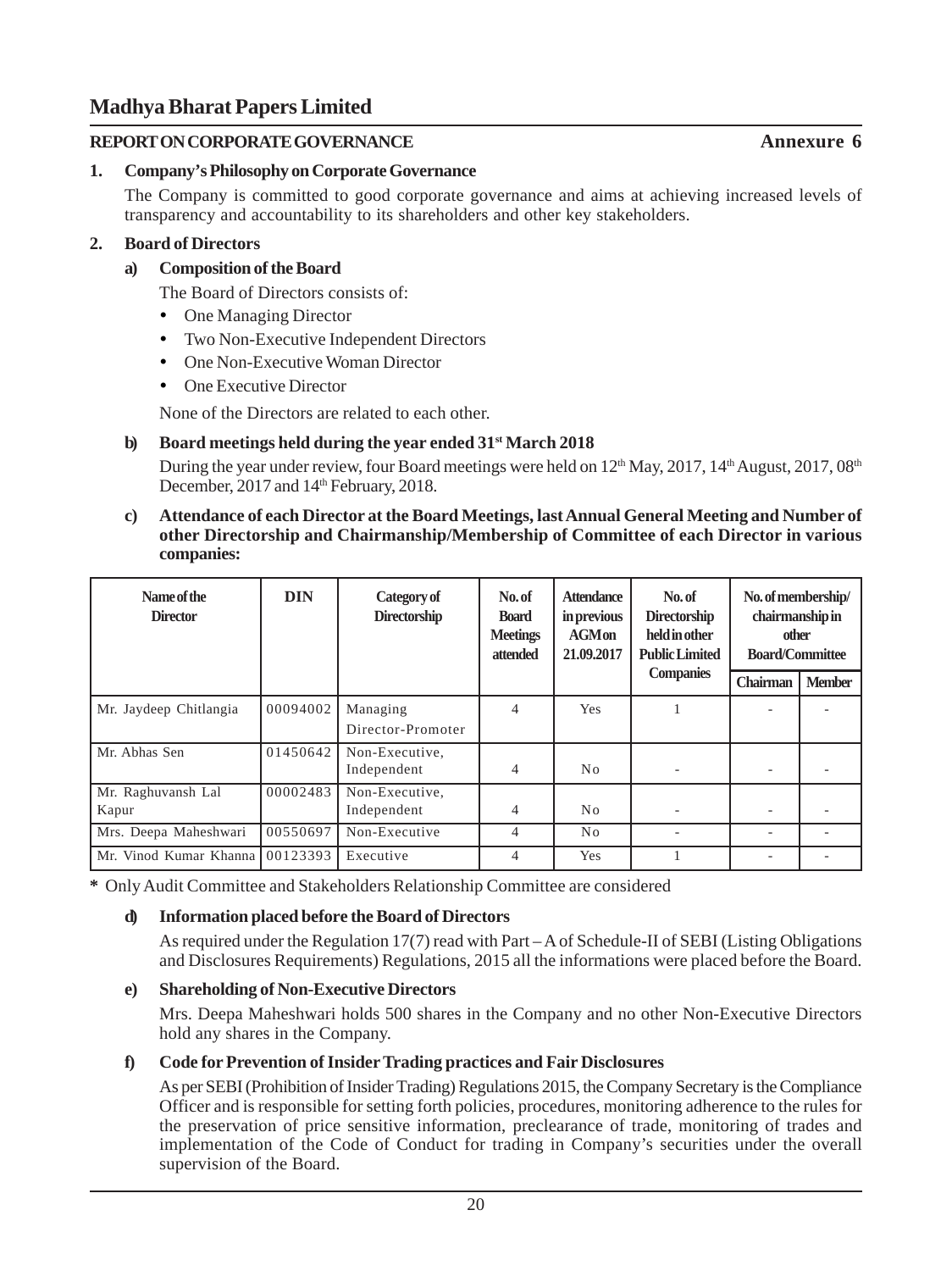

Further in terms of Amended Regulation, the Company has also adopted a Code of Conduct for Prevention of Insider Trading under SEBI (Prohibition of Insider Trading) Regulations, 2015 as well as a Code of Fair Disclosure. All the Directors on the Board, Officers, designated employees at Senior Management and connected persons at all locations who could be privy to unpublished price sensitive information of the Company are governed by this Code.

#### **g) Details of Familiarization Programme imparted to Independent Directors**

The Company has adopted familiarization programs for Independent Directors by way of Presentations at the quarterly Board Meeting which covers their roles, rights, responsibilities in the Company, nature of industry in which the company operates and the business model of the company.

#### **3**. **Audit Committee**

#### **a) Composition**

The Audit Committee comprises of Mr. Abhas Sen, Non-Executive Independent Director and Chairman of the Committee, Mr. Raghuvansh Lal Kapur, Non-Executive Independent Director and Mrs. Deepa Maheshwari, Non-Executive Woman Director. The Managing Director is permanent invitee in all meetings of the Committee. The Company Secretary acts as the Secretary of the Committee.

- **b) Brief Description of Terms of Reference of the Audit Committee:**
- **A. The Audit Committee shall act in accordance with the terms of reference specified under Section 177 of the Companies Act, 2013 and as per the provisions of Regulation 18(3) read with Schedule II, Part C of SEBI (Listing Obligations and Disclosure Requirements) Regulations, 2015 which shall inter alia include:**
	- 1. Oversight of the company's financial reporting process and the disclosure of its financial information to ensure that the financial statement is correct, sufficient and credible;
	- 2. Recommendation for appointment, remuneration and terms of appointment of auditors of the company;
	- 3. Approval of payment to statutory auditors for any other services rendered by the statutory auditors;
	- 4. Reviewing with the management, the annual financial statements and auditor's report thereon before submission to the board for approval, with particular reference to:
		- a. Matters required to be included in the director's responsibility statement to be included in the board's report in terms of clause (c) of sub-section (3) of Section 134 of the Companies Act, 2013;
		- b. Changes, if any, in accounting policies and practices and reasons for the same;
		- c. Major accounting entries involving estimates based on the exercise of judgment by management;
		- d. Significant adjustments made in the financial statements arising out of audit findings;
		- e. Compliance with listing and other legal requirements relating to financial statements;
		- f. Disclosure of any Related Party Transactions;
		- g. Modified opinion(s) in the draft audit report;
	- 5. Reviewing with the management, the quarterly financial statements before submission to the Board for approval;
	- 6. Reviewing with the management, the statement of users/application of funds raised through an issue (public issue, rights issue, preferential issue, etc.), the statement of funds utilized for purposes other than those stated in the offer document / prospectus/ notice and the report submitted by the monitoring agency monitoring the utilization of proceeds of a public or rights issue, and making appropriate recommendations to the board to take up steps in this matter;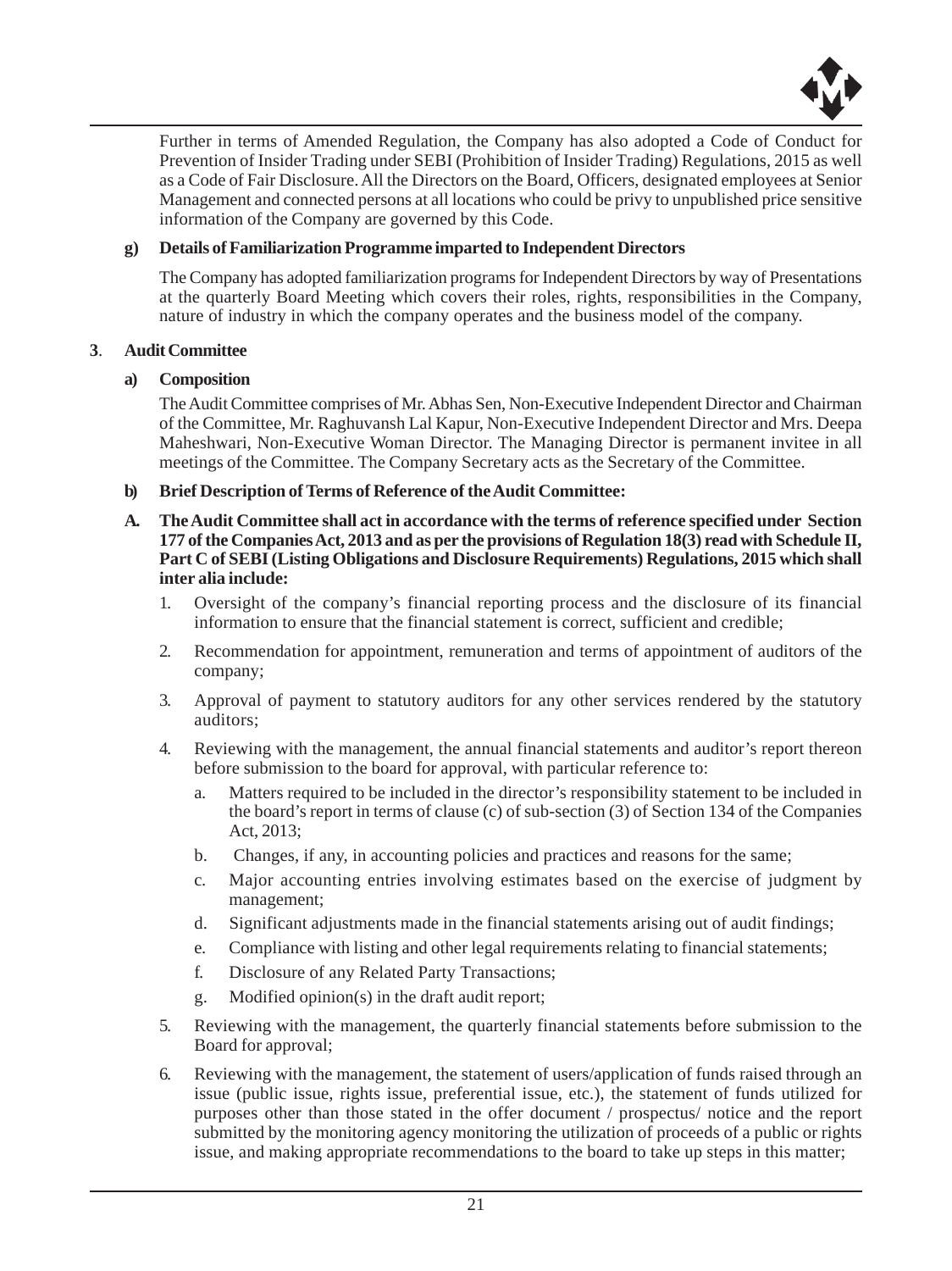- 7. Reviewing and monitoring the auditor's independence and performance, and effectiveness of audit process;
- 8. Approval or any subsequent modification of transactions of the company with related parties;
- 9. Scrutiny of inter-corporate loans and investments;
- 10. Valuation of undertakings or assets of the company, wherever it is necessary;
- 11. Evaluation of internal financial controls and risk management systems;
- 12. Reviewing, with the management, performance of statutory and internal auditors, adequacy of the internal control systems;
- 13. Reviewing the adequacy of internal audit function, if any, including the structure of the internal audit department, staffing and seniority of the official heading the department, reporting structure coverage and frequency of internal audit;
- 14. Discussion with internal auditors of any significant findings and follow up there on;
- 15. Reviewing the findings of any internal investigations by the internal auditors into matters where there is suspected fraud or irregularity or a failure of internal control systems of a material nature and reporting the matter to the board;
- 16. Discussion with statutory auditors before the audit commences, about the nature and scope of audit as well as post-audit discussion to ascertain any area of concern;
- 17. To look into the reasons for substantial defaults in the payment to the depositors, debenture holders, shareholders (in case of non-payment of declared dividends) and creditors;
- 18. To review the functioning of the whistle blower mechanism;
- 19. Approval of appointment of chief financial officer after assessing the qualifications, experience and background, etc. of the candidate;
- 20. Carrying out any other function as is mentioned in the terms of reference of the audit committee.

## **B. The Audit Committee shall mandatorily review the following information:**

- 1. management discussion and analysis of financial condition and results of operations;
- 2. statement of significant related party transactions (as defined by the audit committee), submitted by management;
- 3. management letters / letters of internal control weaknesses issued by the statutory auditors;
- 4. internal audit reports relating to internal control weaknesses; and
- 5. the appointment, removal and terms of remuneration of the chief internal auditor shall be subject to review by the audit committee.
- 6. statement of deviations:
	- a. quarterly statement of deviation(s) including report of monitoring agency, if applicable, submitted to stock exchange(s) in terms of Regulation 32(1).
	- b. annual statement of funds utilized for purposes other than those stated in the offer document/ prospectus/notice in terms of Regulation 32(7).

#### **c) Meetings and Attendance**

Four meetings were held during the year on 12<sup>th</sup> May, 2017, 14<sup>th</sup> August, 2017, 08<sup>th</sup> December, 2017 and 14<sup>th</sup> February, 2018.

| <b>Name of Director</b> | No. of meetings held | No. of meetings attended |
|-------------------------|----------------------|--------------------------|
| Abhas Sen               |                      |                          |
| Raghuvansh Lal Kapur    |                      |                          |
| Deepa Maheshwari        |                      |                          |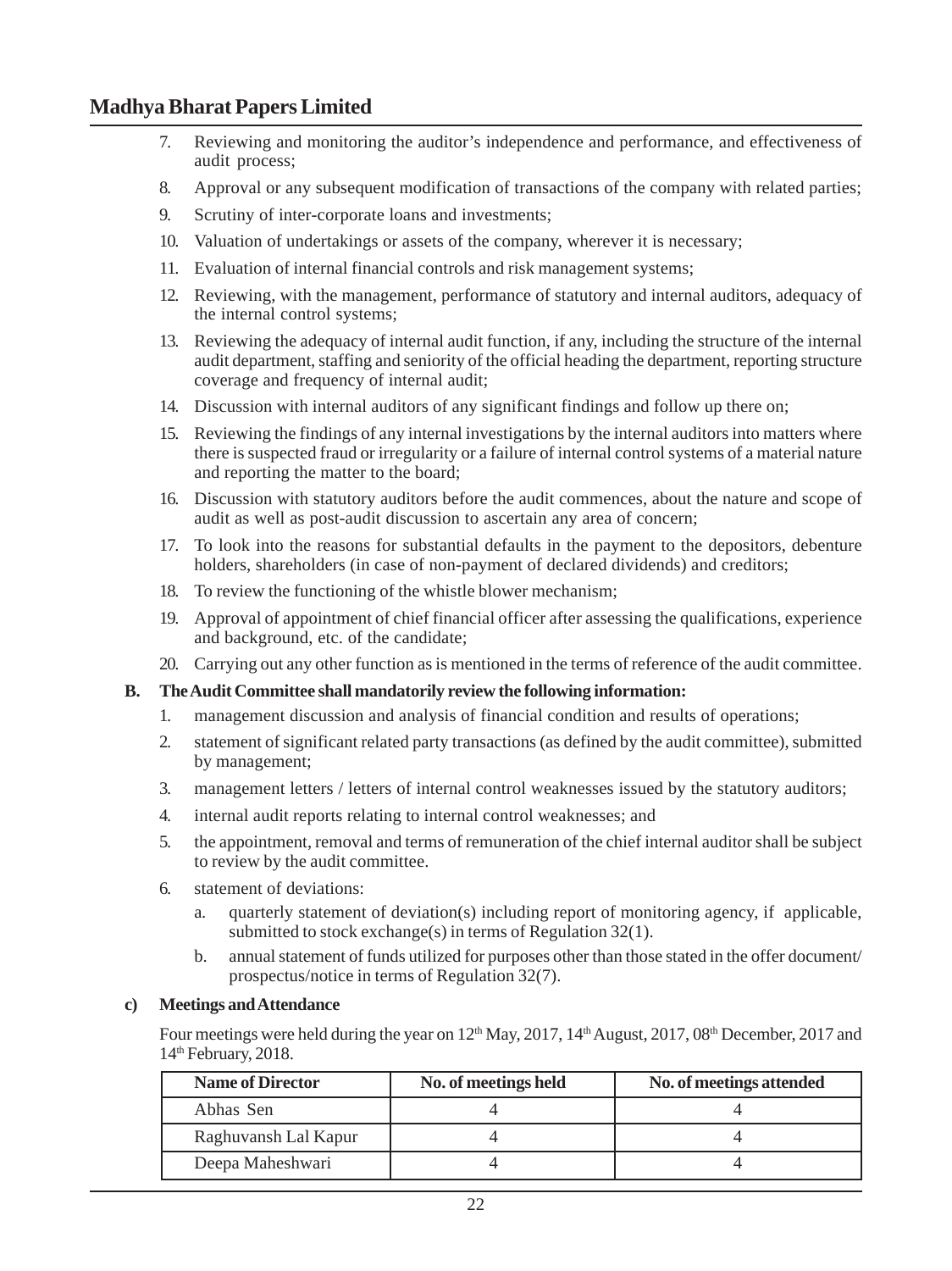

#### **4. Nomination and Remuneration Committee**

#### **a) Composition:**

The Nomination and Remuneration Committee comprises of Mr. Abhas Sen, Non-Executive Independent Director and Chairman of the Committee, Mr. Raghuvansh Lal Kapur, Non-Executive Independent Director and Mrs. Deepa Maheshwari, Non-Executive Woman Director.

- **b) Brief Description of Terms of Reference of the Nomination and Remuneration Committee as per Regulation 19(4) read with Schedule II, Part D of SEBI Regulations, which shall inter alia include:**
	- 1. Formulation of the criteria for determining qualifications, positive attributes and independence of a director and recommend to the Board of Directors a policy relating to, the remuneration of the Directors, Key Managerial Personnel and other employees;
	- 2. Formulation of criteria for evaluation of performance of independent directors and the board of directors;
	- 3. Devising a policy on diversity of board of directors;
	- 4. Identifying persons who are qualified to become directors and who may be appointed in senior management in accordance with the criteria laid down, and recommend to the Board of Directors their appointment and removal.
	- 5. Whether to extend or continue the term of appointment of the independent director, on the basis of the report of performance evaluation of independent directors.

#### **c) Meetings and Attendance:**

There was no meeting during the year.

#### **d) Performance Evaluation criteria for Independent Directors:**

The following are the evaluation criteria for the Performance Evaluation of the Independent Directors:

- Compliance with Articles of Association, Companies Act & other laws
- Compliance with ethical standards & code of conduct of Company
- Assistance in implementing corporate governance practices
- Rendering independent, unbiased opinion
- Attendance & presence in meetings of Board & Committees
- Attendance & presence in general meetings
- Disclosure of independence, if exists
- Review of integrity of financial information & risk management
- Safeguard of stakeholders' interests
- Updation of skills and knowledge (Awareness program through presentation at the Board and Committee meetings)
- Information regarding external environment
- Raising of concerns to the Board
- Safeguarding interest of whistle blowers under vigil mechanism
- Reporting of frauds, violation etc.
- Safeguard of confidential information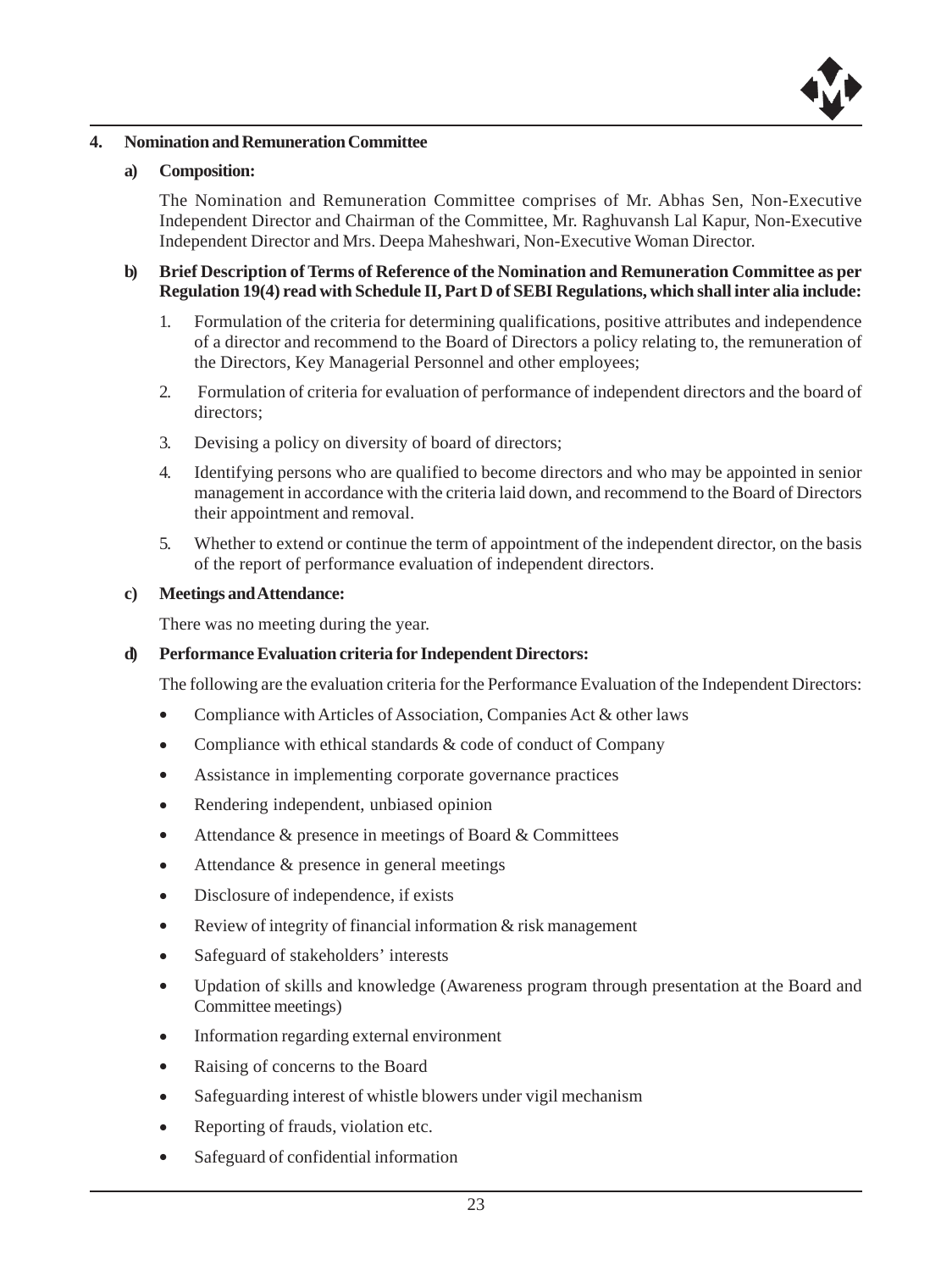| <b>Name of Directors</b> | <b>Basic</b><br>Salary $(\overline{\tau})$ | Perquisites/<br>Allowances $(₹)$ | <b>Sitting Fees</b><br>(₹) | <b>Total</b><br>(₹) |
|--------------------------|--------------------------------------------|----------------------------------|----------------------------|---------------------|
| Jaydeep Chitlangia       | 3369012                                    | 665538                           |                            | 4034550             |
| Abhas Sen                |                                            |                                  | 70000                      | 70000               |
| Raghuvansh Lal Kapur     |                                            |                                  | 70000                      | 70000               |
| Deepa Maheshwari         |                                            |                                  | 70000                      | 70000               |
| Vinod Kumar Khanna       | 2172000                                    | 430223                           |                            | 2602223             |

#### **Details of remuneration to Directors per annum:**

**Notes**:

- (a) The company does not pay any commission or performance linked incentives to any of its Directors.
- (b) Non Executive directors are paid only sitting fees to attend Board/ Committee meetings.

#### **5. Performance Evaluation of Board:**

Pursuant to the provisions of the Companies Act, 2013 and as per requirement of Regulation 17(10) of SEBI Regulations, the Board has adopted the criteria for evaluation of its own performance, its committees and individual directors and carried out the required annual evaluation.

In respect of each of the evaluation factors, various aspects covering general parameters in respect of all the directors and its committees have been considered.

Self-appraisal by the directors, based on their delegated specific responsibilities has also been carried out.

#### **6. Stakeholders Relationship Committee**

#### **a) Composition**

The Stakeholders Relationship Committee consists of Mr. Abhas Sen, Non-Executive Independent Director and Chairman of the Committee, Mr. Raghuvansh Lal Kapur, Non-Executive Independent Director and Mr. Jaydeep Chitlangia, Managing Director.

#### **b) Terms of Reference:**

The Committee performs amongst other the role/functions as set out in SEBI Regulations and includes:

- 1. To consider, review and redress grievances of shareholders, debenture-holders and other security holders of the Company;
- 2. To consider and resolve the grievances of the Shareholders / Investors like transfer of shares, debentures, non receipt of annual report, non receipt of declared dividends;
- 3. To deal with all aspects relating to issue and allotment of shares and debentures and / or other securities of the Company;
- 4. To consider and approve subdivision, consolidation, transfer and issue of duplicate shares and debenture certificate;
- 5. To delegate any of the powers mentioned above to the Company Executives;
- 6. Authority to take a decision in any other matter in relation to the above functions/powers;
- 7. To do such other acts, deeds and things as may be directed by the Board and required to comply with the applicable laws.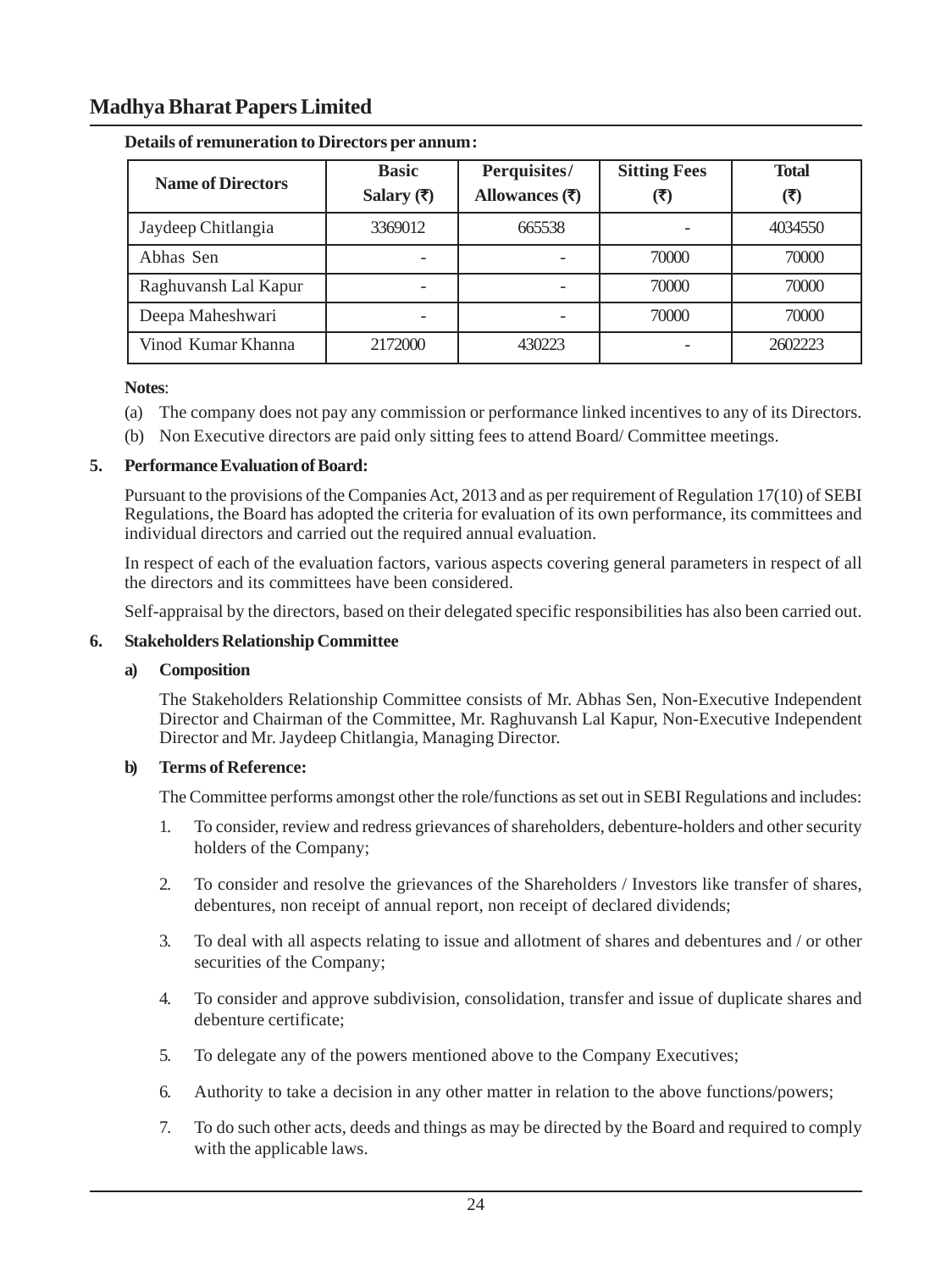

#### **c) Meetings and Attendance**

There were two meetings held on  $14<sup>th</sup>$  September, 2017 and 23<sup>rd</sup> November, 2017 and attended by all 3 members.

#### **Compliance Officer**

Mr. Vinod Kumar Khanna, Executive Director & Company Secretary is the Compliance Officer.

#### **Shareholders' Complaints**

There was no complaint from its shareholders during the year.

#### **7. Annual General Meeting**

Details of last three Annual General Meetings (AGMs):

| Year    | <b>Location</b>                                                                        | Date and Time                                  | <b>Special Resolution passed</b>                           |
|---------|----------------------------------------------------------------------------------------|------------------------------------------------|------------------------------------------------------------|
| 2014-15 | Village Birgahni, Rly & Post<br>Champa-495 671, Dist. Janjgir-<br>Champa, Chhattisgarh | 24 <sup>th</sup> September,<br>2015 11.00 a.m. | Adoption of new Articles of<br>Association of the Company. |
| 2015-16 | Same as above                                                                          | $23rd$ September,<br>2016 11.00 a.m.           |                                                            |
| 2016-17 | Same as above                                                                          | $21st$ September,<br>2017 11.00 a.m.           |                                                            |

- No Special Resolution was passed by the Company last year through Postal Ballot.
- No Special Resolution is proposed to be conducted through Postal Ballot in the ensuing Annual General Meeting.

#### **8. Disclosures**

- a) The Company has entered into a few transactions with the related parties, the details whereof have been given in notes to the accounts and which have been reviewed by the Audit Committee of the Company. However, these are not prejudicial to the interest of the Company. The Company has framed a policy to deal with Related Party Transactions (RPTs) which has been posted on the Company's website www.mbpl.in.
- b) There are no pecuniary relationships or transactions of Non-Executive Directors vis-à-vis the Company which has potential conflict with the interest of the Company at large.
- c) Senior Management has made the disclosures to the Board and confirmed that they had no material, financial and commercial transactions that could have a potential conflict with the interest of the company at large.
- d) No penalties or strictures have been imposed on the Company by any Stock Exchange or SEBI or any other statutory authority for non-compliance of any matter relating to capital markets during the last three years.
- e) The Company has adopted whistle blower policy which has been posted on the Company's website. No personnel has been denied access to the audit committee. The detailed policy is available in company's website: www.mbpl.in
- f) The Company has followed the applicable guidelines of Accounting Standards as specified under section 133 of the Companies Act, 2013, read with Rule 7 of the Companies (Accounts) Rules, 2014.
- g) All Board members are experienced and professionals, acquainted with business knowledge, obviating the need for formal training. However, with respect to Executive Directors and KMPs the Company arranged need-based training to help them discharge their responsibilities in the most effective way.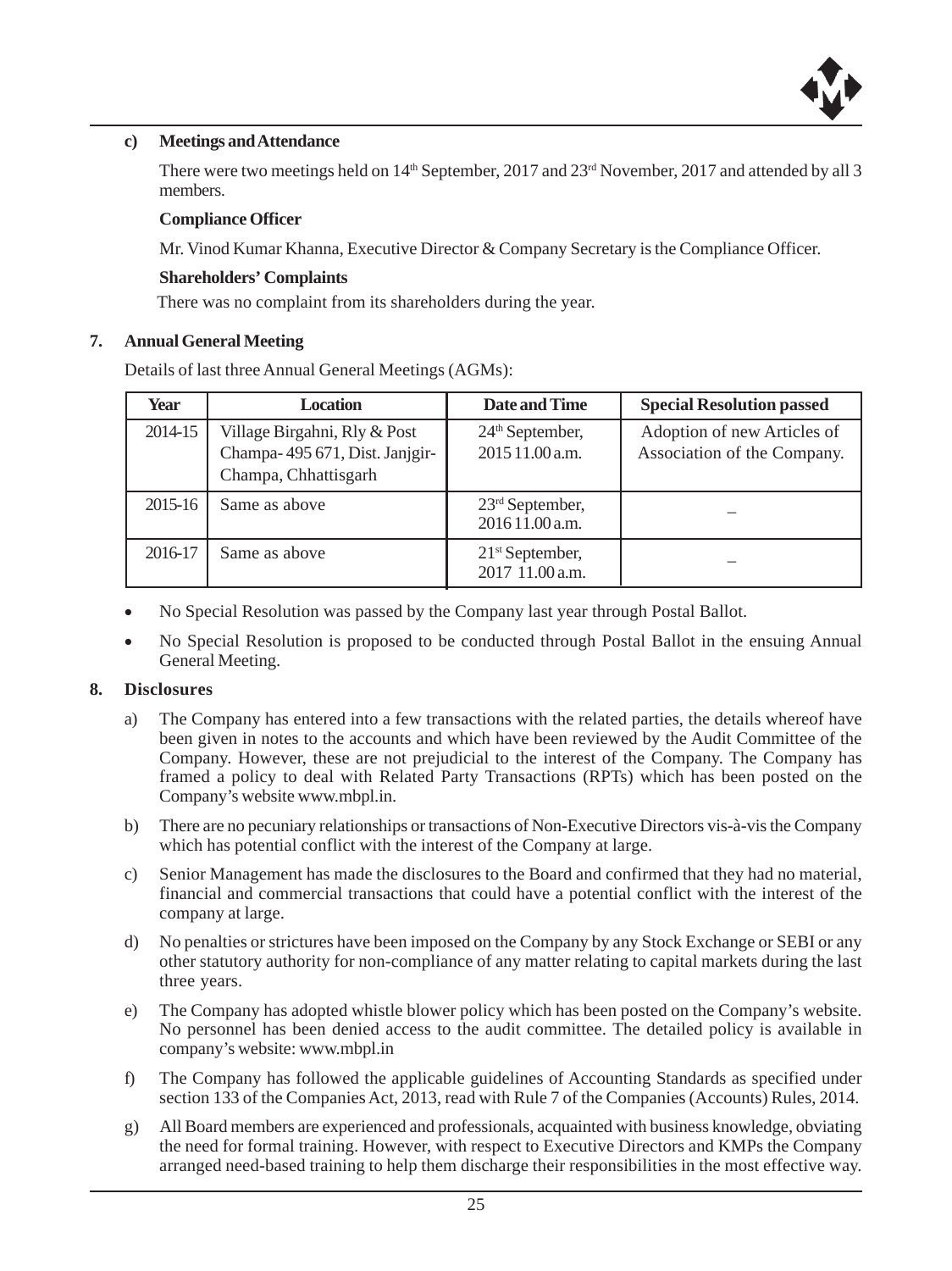- h) The status of compliance with the discretionary requirements under the Listing Regulations is provided below:
	- **Shareholder Rights:** The quarterly, half-yearly and annual financial results of the Company are published in newspapers and are also posted on the Company's website. The complete Annual Report is sent to every shareholder of the Company.
	- **Audit Opinion:** The Auditor has observed that "The Company has recognized Deferred Tax Assets amounting to Rs 643.28 lakhs, even though there is no virtual certainty of future taxable profits. This has resulted in understatement of Accumulated Losses by aforesaid amount and overstatement of Deferred Tax assets to the same extent." However on the said statement of the Auditors, the Directors are confident of utilizing the Deferred Tax Assets.

#### **9. Means of Communication**

- a) Quarterly results are normally published in Financial Express in English and Dainik Bhaskar in Hindi.
- b) Latest quarterly financial results are displayed on its website www.mbpl.in
- c) No presentations were made to institutional investors or analysts.

#### **10. General Shareholder Information**

#### I. **Annual General Meeting**

| Date and Time | : $28^{\text{th}}$ September, 2018 at 11.00 a.m. |
|---------------|--------------------------------------------------|
| Venue         | : Village Birgahni, Rly & Post Champa-495 671,   |
|               | Dist. Janjgir-Champa, Chhattisgarh.              |

#### II. **Financial Calendar for the year 2018-19 (tentative)**

|    | Results for first quarter        | $\therefore$ 2 <sup>nd</sup> week of August                                    |
|----|----------------------------------|--------------------------------------------------------------------------------|
|    | Results for second quarter       | $: 2nd$ week of November                                                       |
|    | Results for third quarter        | $\therefore$ 2 <sup>nd</sup> week of February                                  |
|    | <b>Annual Audited Results</b>    | : Last week of May                                                             |
|    | <b>III. Book Closure Date</b>    | : $22nd$ September, 2018 to $28th$ September, 2018<br>(both days inclusive).   |
|    | IV. Dividend Payment Date        | $:$ Not Applicable                                                             |
| V. | <b>Listing on Stock Exchange</b> | The Calcutta Stock Exchange Ltd., Kolkata.<br>7, Lyons Range, Kolkata-700 001. |

The Company has paid the listing fees for the year 2018-19

#### VI**. Stock Code Details**

| Name of Stock Exchange           | <b>Stock Code</b> |  |
|----------------------------------|-------------------|--|
| The Calcutta Stock Exchange Ltd. | 10023013          |  |

#### VII. **Market Price Data**

No transactions were recorded at the aforesaid Stock Exchange during the year.

#### VIII. **Share Transfer System**

Maheshwari Datamatics Pvt.Ltd. are the Share Transfer Agents/Registrars (both for physical as well as demat segments) of the Company. The Company follows a fortnightly cycle for processing and updating share transfers and accordingly all valid transfers are effected within a fortnight.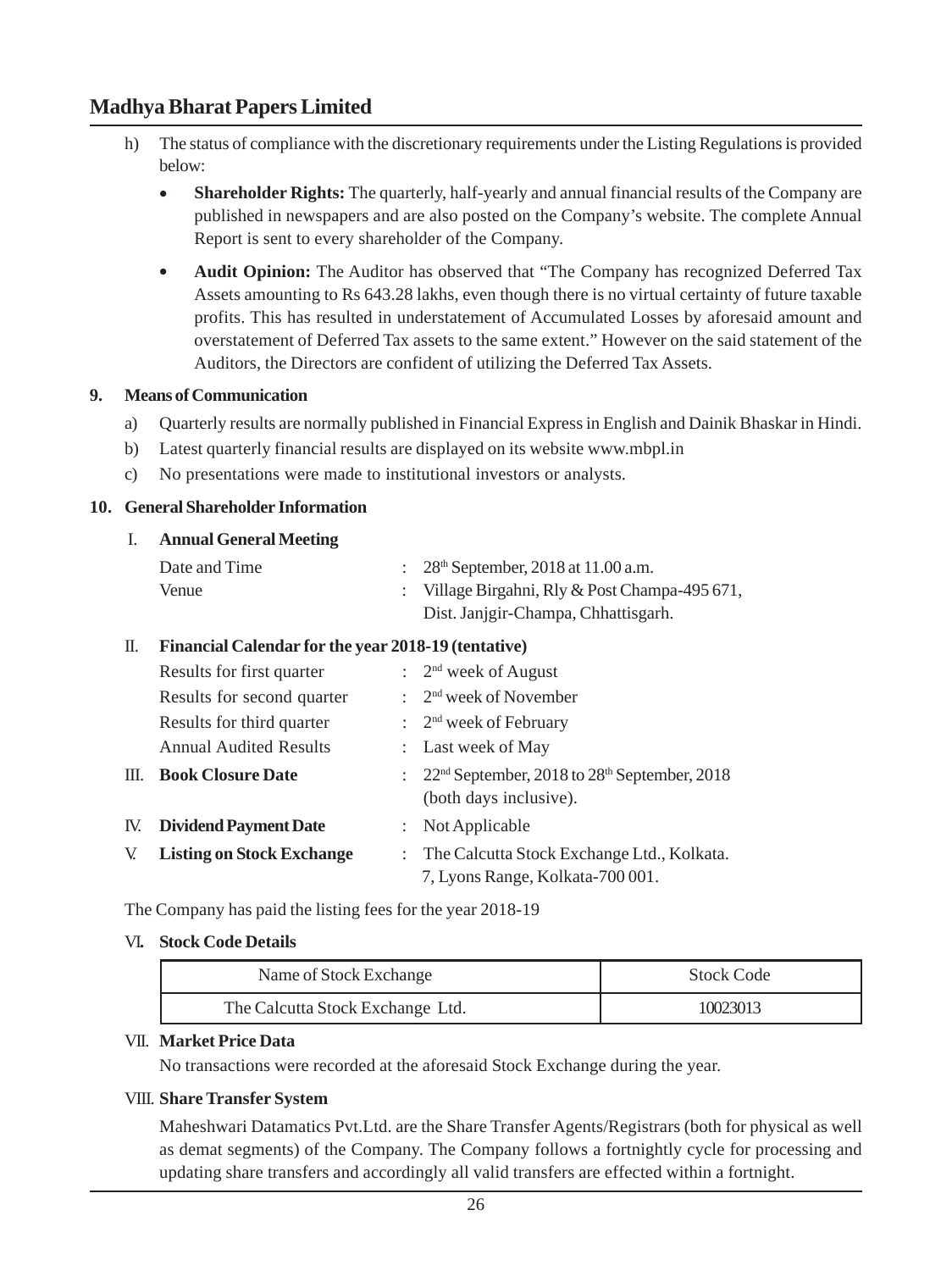

| No. of shares<br>of ₹10 each | No. of<br><b>Shareholders</b> | $%$ of<br>shareholders | No. of shares<br>Held | Shareholding<br>$\%$ |
|------------------------------|-------------------------------|------------------------|-----------------------|----------------------|
| $1 - 500$                    | 211                           | 80.2281                | 34787                 | 1.0201               |
| $501 - 1000$                 | 16                            | 6.0837                 | 13050                 | 0.3827               |
| $1001 - 2000$                | 6                             | 2.2814                 | 9614                  | 0.2819               |
| $2001 - 4000$                | 6                             | 2.2814                 | 16600                 | 0.4868               |
| $4001 - 5000$                | 2                             | 0.7605                 | 10000                 | 0.2933               |
| $5001 - 10000$               | 3                             | 1.1407                 | 26556                 | 0.7788               |
| 10001 & above                | 19                            | 7.2243                 | 3299393               | 96.7564              |
| Total                        | 263                           | 100.00                 | 3410000               | 100.00               |

#### IX. **Distribution of Shareholding as on 31st March, 2018**

## X. **Categories of Shareholding as on 31st March, 2018**

| Categories of Shareholders          | No.of shares Held | Shareholding % |
|-------------------------------------|-------------------|----------------|
| <b>Indian Promoters</b>             | 1948393           | 57.1376        |
| <b>Banks/Financial Institutions</b> | 1255856           | 36.8286        |
| Private Corporate Bodies            | 78300             | 2.2962         |
| Indian Public                       | 127451            | 3.7376         |
| Total                               | 3410000           | 100.00         |

#### XI. **Dematerialisation of Equity Shares**

**Regd. Office :**

The Company's shares are available for dematerialization with NSDL and CDSL. The ISIN allotted to the Company's equity shares is INE697E01017. As on 31.03.2018, 97.76% of total equity share capital is held in dematerialised form with NSDL and CDSL.

#### XII. **Outstanding GDR/Warrants and Convertible Instruments**: Not Applicable.

| <b>XIII. Plant Location</b> |                                   |                      | Village Birgahni, Rly & Post Champa-495 671<br>Dist. Janjgir-Champa, Chhattisgarh.                               |
|-----------------------------|-----------------------------------|----------------------|------------------------------------------------------------------------------------------------------------------|
|                             | XIV. Address for Correspondence:  |                      |                                                                                                                  |
| Registrar                   |                                   | ٠                    | Maheshwari Datamatics Pvt. Ltd.,<br>23, R.N. Mukherjee Road, Kolkata-700 001.<br>e-mail: mdpldc@yahoo.com        |
|                             | Company-Registered Office         |                      | Madhya Bharat Papers Ltd.,<br>Village Birgahni, Rly & Post Champa-495 671<br>Dist. Janjgir-Champa, Chhattisgarh. |
|                             | E-mail id for investor grievances | $\ddot{\phantom{a}}$ | mbplcal@vsnl.net                                                                                                 |

On behalf of the Board

Village Birgahni, Rly & Post Champa- **R.L. KAPUR JAYDEEP CHITLANGIA** Chhattisgarh. *Director Managing Director* L21012CT1980PLC001682 (DIN: 00002483) (DIN: 00094002) **Dated: 13th August, 2018**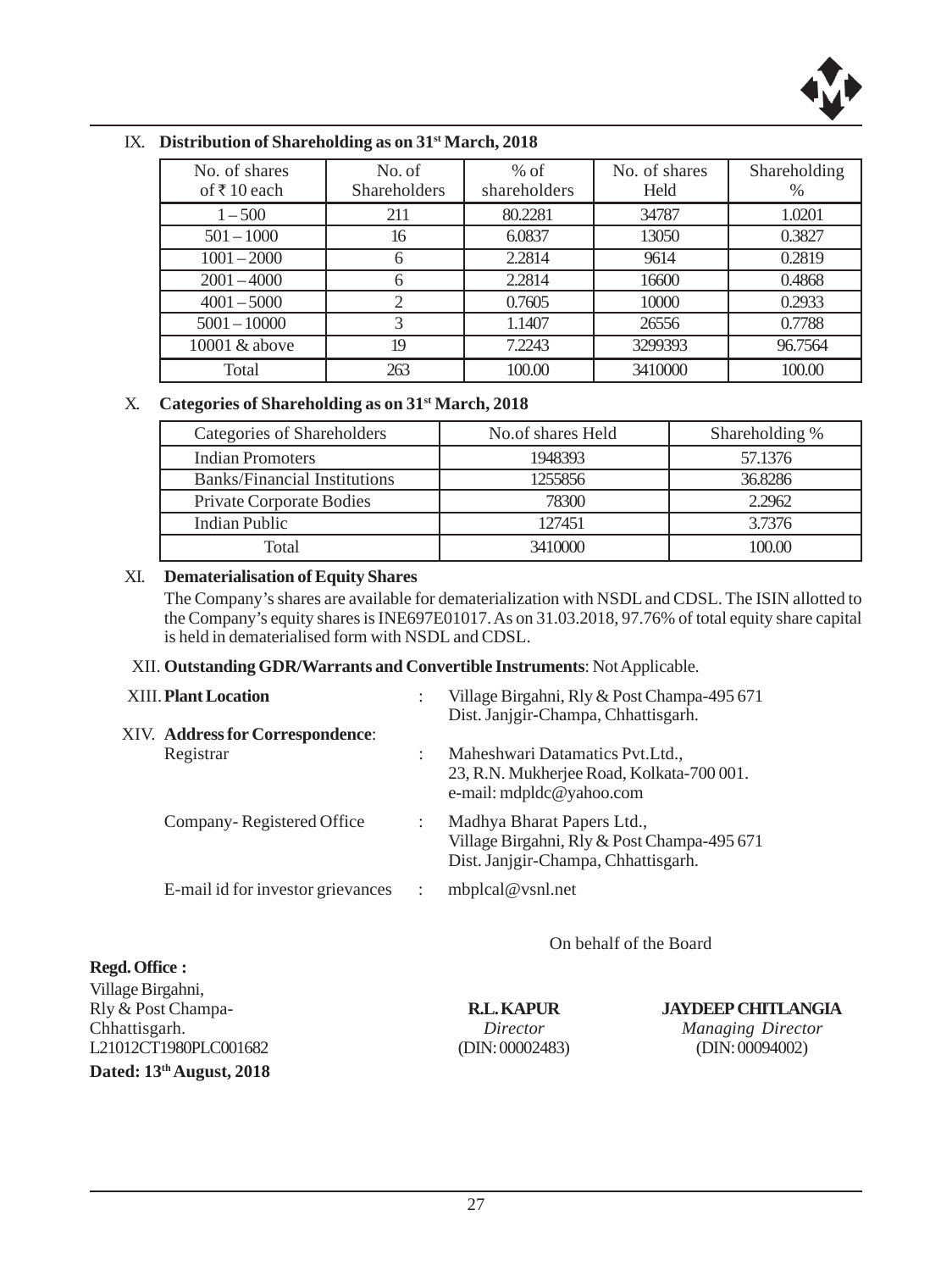## **Annexure 7**

## **AUDITOR'S CERTIFICATE ON CORPORATE GOVERNANCE**

#### **To the Members of Madhya Bharat Papers Limited**

We have examined the compliance of conditions of Corporate Governance by Madhya Bharat Papers Limited for the year ended 31<sup>st</sup> March, 2018, as stipulated in clause 49 of the Listing Agreement of the said Company with the Stock Exchanges for the period from 1<sup>st</sup> April, 2017 to 31<sup>st</sup> March, 2018 and the relevant provisions of chapter IV of the Securities and Exchange Board of India (Listing Obligations and Disclosure Requirements) Regulations, 2015 ('Listing Regulations') for the period from  $1<sup>st</sup>$  April, 2017 to 31<sup>st</sup> March, 2018.

The compliance of conditions of Corporate Governance is the responsibility of the management. Our examination was limited to procedures and implementation thereof, adopted by the Company for ensuring the compliance of the conditions of the Corporate Governance. It is neither an audit nor an expression of opinion on the financial statements of the Company.

In our opinion and to the best of our information and according to the explanations given to us and the representations made by the Directors and the Management, we certify that the Company has complied with the conditions of Corporate Governance as stipulated in above-mentioned Listing Agreement/Listing Regulations as applicable.

As required by the Guidance Note issued by the Institute of Chartered Accountant of India, we have to state that as per the records maintained, there was no Investor's Grievances remaining unattended/pending for more than 30 days as at  $31<sup>st</sup>$  March, 2018 except those under litigation, disputes or court orders.

We further state that such compliance is neither an assurance as to future viability of the Company nor the efficiency or effectiveness with which the management has conducted the affairs of the Company.

> **For G. P. AGRAWAL & CO.** Chartered Accountants (F.R.No. 302082E)

**CA. RAKESH KUMAR SINGH** Place: Kolkata Partner Partner Partner Partner Partner Partner Partner Partner Partner Partner Partner Partner Dated:  $13<sup>th</sup>$  August, 2018 Membership No. 066421

#### **Annexure 8**

#### **DECLARATION REGARDING COMPLIANCE BY BOARD MEMBERS AND SENIOR MANANAGEMENT PERSONNEL WITH THE COMPANY'S CODE OF CONDUCT**

This is to confirm that the Board has adopted a Code of Conduct for its Directors and Senior Management of the Company and the same is available on the Company's website.

I confirm that the Company has received from the Senior Management team of the Company and the Members of the Board a declaration of compliance with the Code of Conduct, as applicable to them, during the financial year ended 31st March, 2018

Kolkata, *Managing Director*

**JAYDEEP CHITLANGIA**

Dated: 28<sup>th</sup> May, 2018 (DIN: 00094002)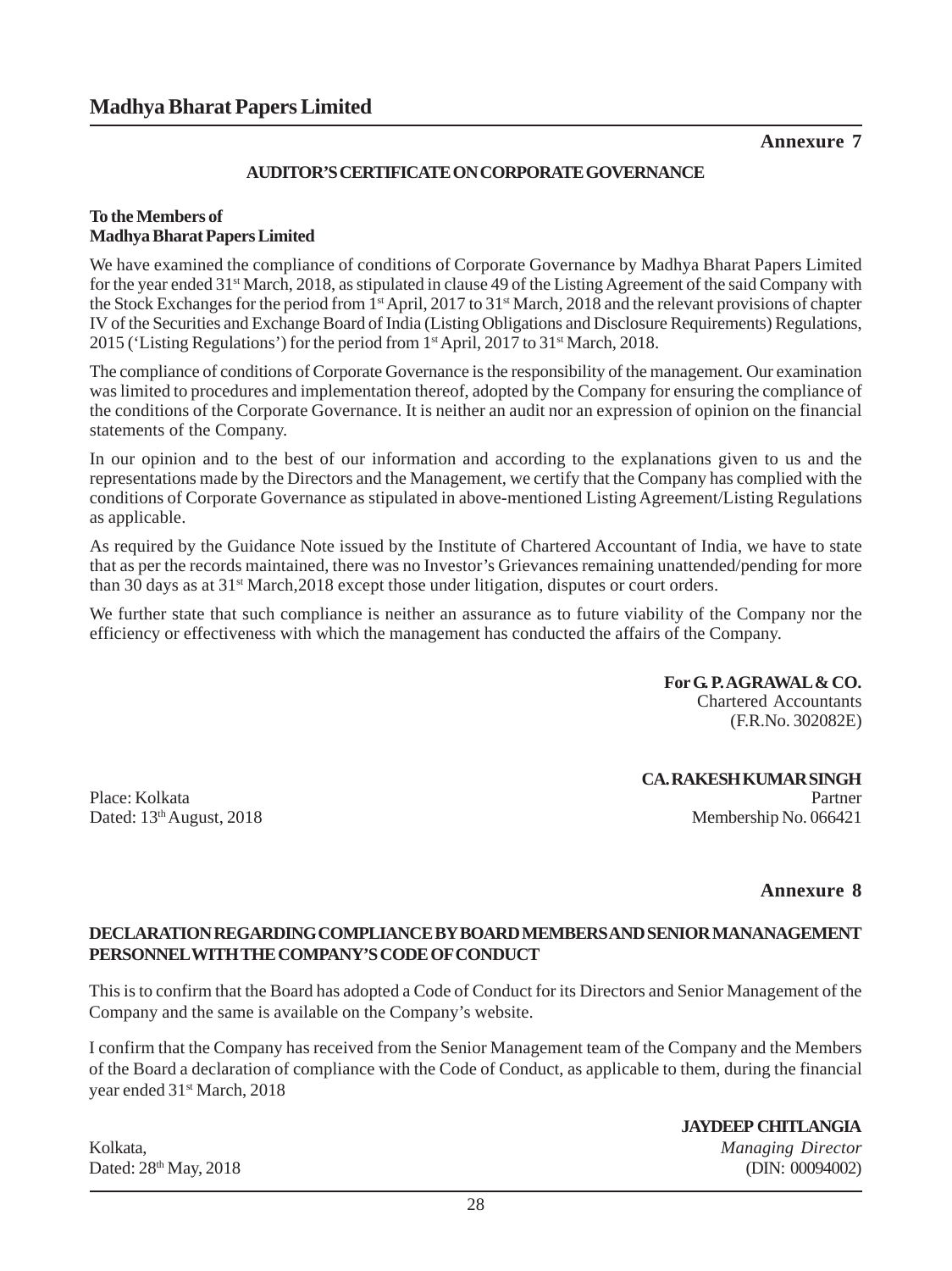

# *Certificate under Regulation 17(8) of the SEBI (Listing Obligations and Disclosure Requirements) Regulations, 2015*

# **CERTIFICATION**

Pursuant to Regulation 17(8) of the SEBI (Listing Obligations and Disclosure Requirements) Regulations, 2015 we hereby certify that:

- A. We have reviewed financial statements and the cash flow statement for the financial year ended March 31, 2018 and that to the best of our knowledge and belief, we state that:
	- 1. These statements do not contain any materially untrue statement or omit any material fact or contain statements that might be misleading;
	- 2. These statements together present a true and fair view of the Company's affairs and are in compliance with existing accounting standards, applicable laws and regulations.
- B. We hereby declare that all the members of the Board of Directors and Executive Committee have confirmed compliance with the Code of Business Conduct as adopted by the Company.
- C. We are responsible for establishing and maintaining internal controls for financial reporting and that we have evaluated the effectiveness of internal control systems of the Company pertaining to financial reporting of the Company and have disclosed to the Auditors and the Audit committee, deficiencies in the design or operation of such internal controls, if any, of which we are aware and the steps we have taken or proposed to take to rectify these deficiencies.
- D. We have indicated, based in our most recent evaluation, wherever applicable, to the Auditors and the Audit Committee:
	- 1. Significant changes, if any, in internal control over financial reporting during the year;
	- 2. Significant changes, if any, in accounting policies during the year and that the same has been disclosed in the notes to the financial statements; and
	- 3. Instances of significant fraud of which we have become aware and the involvement therein, if any, of the management or an employee having significant role in the Company's internal control system over financial reporting.

For **Madhya Bharat Papers Limited**

## **JAYDEEP CHITLANGIA** Managing Director

(DIN: 00094002)

Place: Kolkata **JAGDISH DUA**

**Date: 28<sup>th</sup> May, 2018** Chief Financial Officer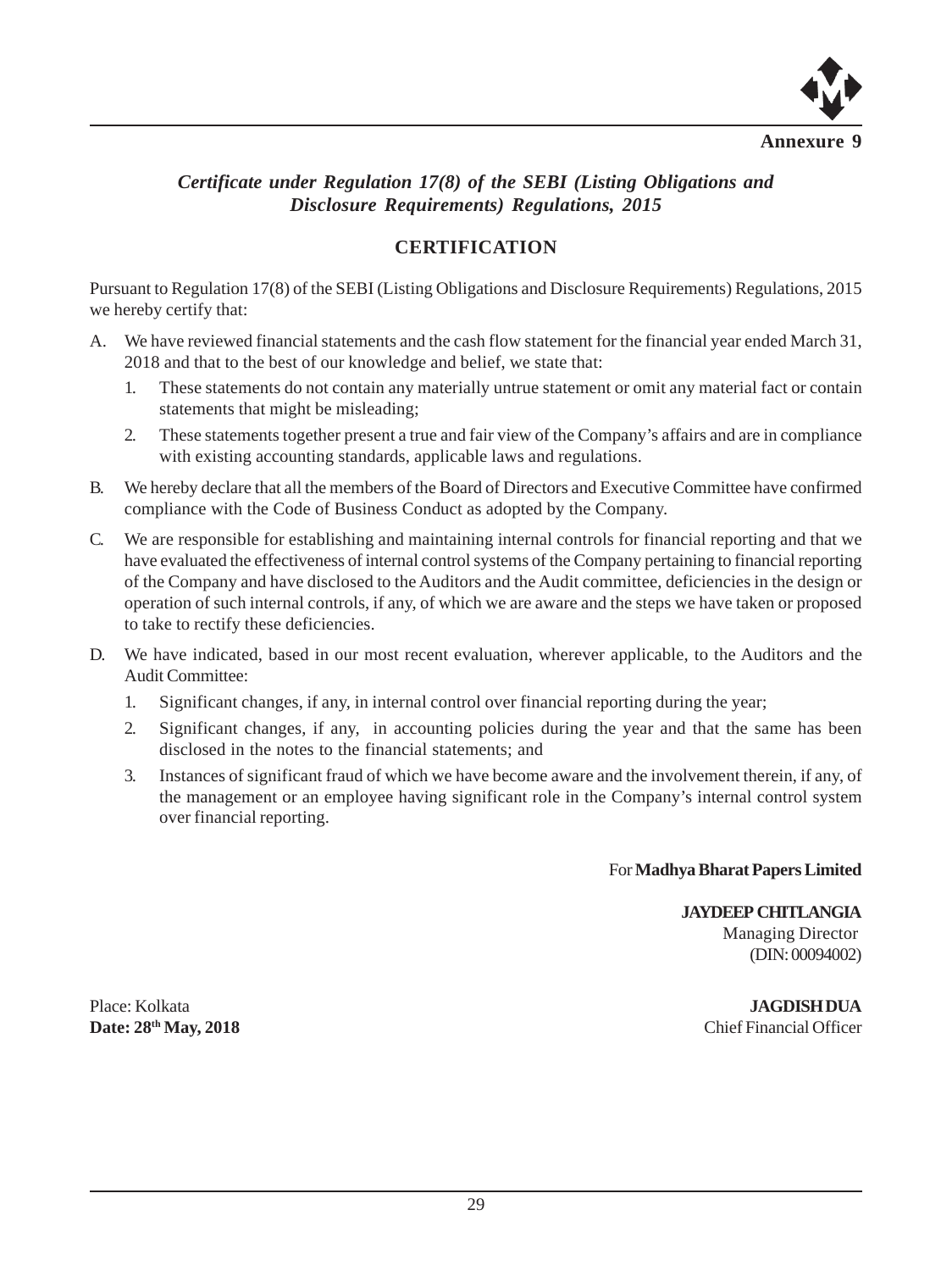# **Annexure 10**

# **SECRETARIAL AUDIT REPORT FOR THE FINANCIAL YEAR ENDED 31.03.2018**

*[Pursuant to Section 204(1) of the Companies Act, 2013 and Rule No. 9 of the Companies (Appointment and Remuneration of Managerial Personnel) Rules, 2014]*

**To The Members, Madhya Bharat Papers Limited** Vill. – Birgahni, Rly & Post - Champa Dist. – Janjgir-Champa Chhattisgarh Pin- 495671

We have conducted the secretarial audit of the compliance of applicable statutory provisions and the adherence to good corporate practices by *Madhya Bharat Papers Limited* having its Registered Office at Vill. – Birgahni, Rly & Post – Champa, Dist. – Janjgir-Champa, Chhattisgarh, Pin- 495671 (hereinafter called the Company). Secretarial Audit was conducted in a manner that provided us a reasonable basis for evaluating the corporate conducts/statutory compliances and expressing our opinion thereon.

Based on our verification of the books, papers, minute books, forms and returns filed and other records maintained by the Company and also the information provided by the Company, its officers, agents and authorized representatives during the conduct of secretarial audit, we hereby report that in our opinion, the Company has, during the audit period covering the financial year ended 31.03.2018 complied with the statutory provisions listed hereunder and also that the Company has proper Board-processes and compliance-mechanism in place to the extent, in the manner and subject to the reporting made hereinafter.

## **Auditors' Responsibility**

Maintenance of Secretarial Records is the responsibility of the management of the Company. Our responsibility is to express an opinion on existence of adequate Board process and compliance management system, commensurate to the size of the Company, based on these secretarial records as shown to us during the said audit and also based on the information furnished to us by the officers' and the agents of the Company during the said audit.

We have followed the audit practices and processes as were appropriate to the best of our understanding to obtain reasonable assurance about the correctness of the contents of the secretarial records. The verification was done on test basis to ensure that correct facts are reflected in secretarial records. We believe that the processes and practices, we followed, provide a reasonable basis for our opinion.

We have not verified the correctness, appropriateness and bases of financial records, books of accounts and decisions taken by the Board and by various committees of the Board during the period under scrutiny. We have checked the Board process and compliance management system to understand and to form an opinion as to whether there is an adequate system of seeking approval of respective committees of the Board, of the Board, of the members of the Company and of other authorities as per the provisions of various statues as mentioned hereinafter.

Wherever required we have obtained the management representation about the compliance of the laws, rules and regulations and happening of events, etc.

The Compliance of the provisions of Corporate and other applicable laws, rules, regulations and standards is the responsibility of the management. Our examination was limited to the verification of compliance procedures on test basis.

Our report is neither an assurance as to the future viability of the Company nor of the efficacy or effectiveness or accuracy with which the management has conducted the affairs of the Company.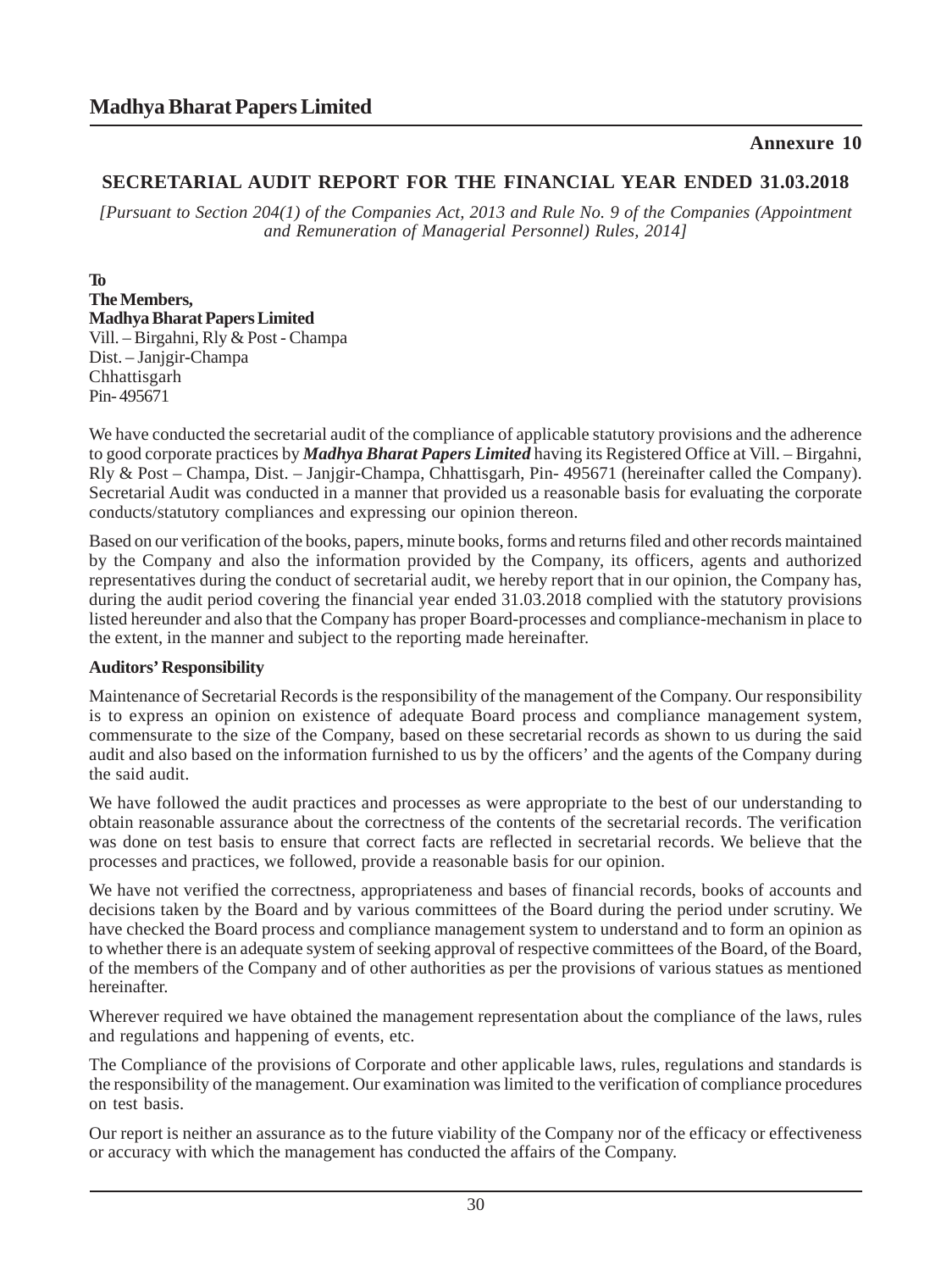

*We report that*, we have examined the books, papers, minute books, forms and returns filed and other records maintained by the Company for the financial year ended 31.03.2018 according to the provisions of:

- (i) The Companies Act, 2013 (the Act) and the rules made there under;
- (ii) Secretarial Standards as issued by The Institute of Company Secretaries of India;
- (iii) The Securities Contracts (Regulation) Act, 1956 and the rules made there under;
- (iv) The Depositories Act, 1996 and the Regulations and Bye-laws framed there under;
- (v) Foreign Exchange Management Act, 1999 and the rules and regulation made there under to the extent of Foreign Direct Investment, Overseas Direct Investment and External Commercial Borrowings;
- (vi) The following Regulations and Guidelines prescribed under the Securities and Exchange Board of India Act, 1992:
	- (a) The Securities and Exchange Board of India (Substantial Acquisition of Shares and Takeovers) Regulation, 2011;
	- (b) The Securities and Exchange Board of India (Prohibition of Insider Trading) Regulations, 2015;
	- (c) The Securities and Exchange Board of India (Registrars to an Issue and Share Transfer Agents) Regulations, 1993 regarding the Companies Act and dealing with client;
	- (d) The Securities and Exchange Board of India (Listing Obligations and Disclosure Requirements) Regulations, 2015.

**We further report that,** having regard to the compliance system prevailing in the Company and on examination of the relevant documents and records in pursuance thereof, on test-check basis, the Company has specifically complied with the provisions of the following Acts:

- 1. Chemical Accidents (Emergency Planning, Preparedness and Response) Rules, 1996;
- 2. Indian Boilers Act, 1923;
- 3. The Hazardous Waste (Management, Handling and Transboundary Movement) Rules, 2008;
- 4. The Petroleum Act, 1934 and The Petroleum Rules, 2002; and
- 5. Explosives Act, 1884

to the extent of their applicability to the Company during the financial year ended 31.03.2018 and our examination and reporting is based on the documents, records and files as produced and shown to and the information and explanations as provided to us by the Company and its management and to the best of our judgment and understanding of the applicability of the different enactments upon the Company. Further, to the best of our knowledge and understanding there are adequate systems and processes in the Company commensurate with its size and operation to monitor and ensure compliances with applicable laws including general laws, labour laws, competition law, environmental laws, etc.

During the period under review the Company has complied with the provisions of the Act, Rules, Regulations, Guidelines, Standards, etc. as mentioned above.

During the period under review, provisions of the following regulations/guidelines/standards were not applicable to the Company:

- (i) The Securities and Exchange Board of India (Buyback of Securities) Regulations, 1998;
- (ii) The Securities and Exchange Board of India (Share Based Employee Benefits) Regulations, 2014;
- (iii) The Securities and Exchange Board of India (Issue and Listing of Debt Securities) Regulations, 2008;
- (iv) The Securities and Exchange Board of India (Issue of Capital and Disclosure Requirements) Regulation, 2009;
- (v) The Securities and Exchange Board of India (Delisting of Equity Shares) Regulations, 2009.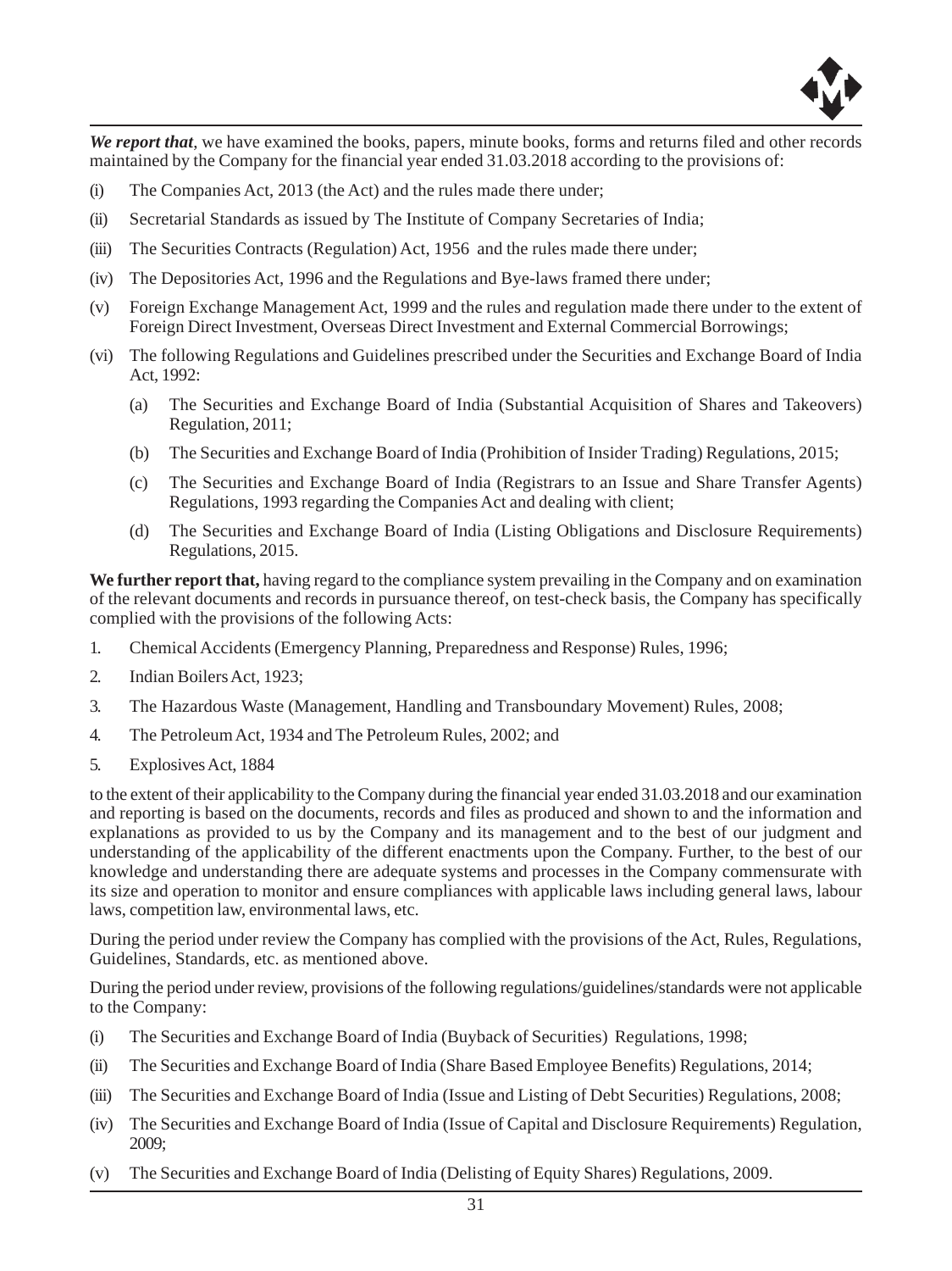#### **We further report that :**

- (a) The Board of Directors of the Company is duly constituted with proper balance of Executive Directors, Non-Executive Directors and Independent Directors. The changes in the composition of the Board of Directors that took place, if any, during the period under review were carried out in compliance with the provisions of the Act.
- (b) Adequate notice is given to all directors to schedule the Board Meetings, agenda and detailed notes on agenda were sent at least seven days in advance, and a system exists for seeking and obtaining further information and clarifications on the agenda items before the meeting and for meaningful participation at the meeting.
- (c) Majority decision is carried through while the dissenting members' views are captured and recorded as part of the minutes.
- (d) There are adequate systems and processes in the company commensurate with the size and operations of the company to monitor and ensure compliance with applicable laws, rules, regulations and guidelines.

# For **A. K. LABH & Co.**

Company Secretaries

#### **( CS A. K. LABH )**

Practicing Company Secretary Place : Kolkata<br>
FCS – 4848 / CP No. - 3238 Dated : 28.05.2018  $FCS - 4848 / CPN$ o. - 3238

## **Annexure 11**

# **MANAGEMENT DISCUSSION AND ANALYSIS REPORT**

#### **Overall Review**

Accounting year 2017-18 was a difficult year for our Company. The Company continues to be affected by adverse factors due to environmental laws, shortfall in working capital and capital expenditure for switchover to 100% recycled waste paper.

#### **Industry Structure & Development**

The consumption of paper is closely linked to the economic development of a country. In India, the government's sustained focus on literacy and expansion in organized retail are expected to positively affect paper consumption and demand. The per capita paper consumption in India stands a little above 13 kgs compared with average global consumption of 57 kgs. India's paper consumption has grown at an average rate of 7% in the last 5 years. The industry accounts for approximately 4% of the world's production of paper.

During the year, Company has achieved only 43.83% capacity utilization.

## **Opportunities**

- (a) Pan India presence.
- (b) Close proximity of the plant to the collieries of South Eastern Coalfields Ltd. for procurement of coal.
- (c) Government's thrust for improving education and literacy in the country.
- (d) Strong customer base and dealers/distributors network.
- (e) Scope of export of paper due to shortage/ manufacturing restrictions in China

#### **Threats**

- (a) Increasing coal and logistic cost
- (b) Increasing competition from electronic media and digital communication alternatives.
- (c) Sourcing of waste paper majority of waste paper is imported and efforts needed to increase collection through awareness in the country to make industry self sufficient.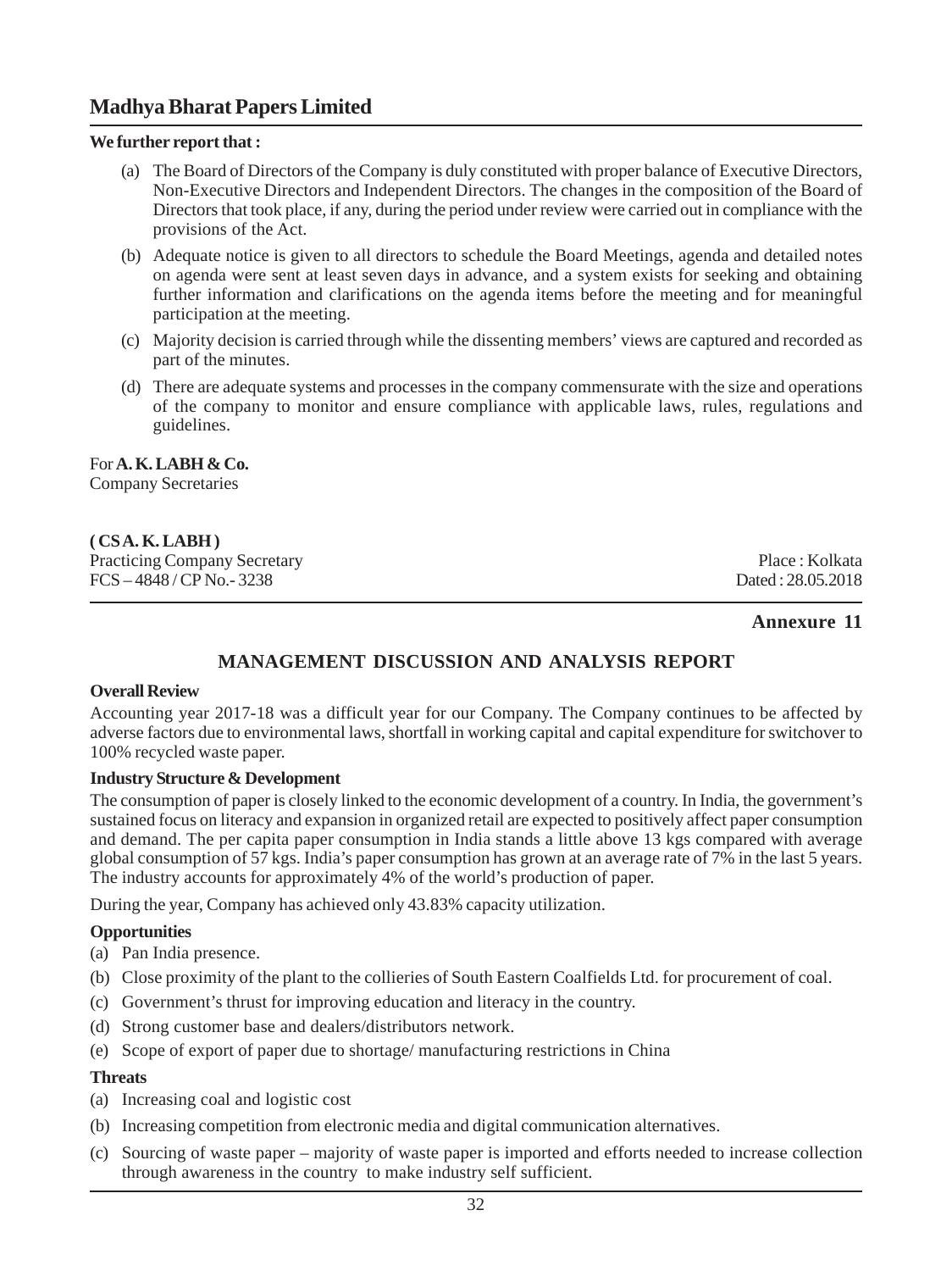

` in lakhs

#### **Performance**

During the year 2017-18, revenue decreased from  $\bar{z}$  3863.04 lakhs to  $\bar{z}$  3547.40 lakhs i.e. decrease of 8.17% and incurred loss of  $\bar{\tau}$  1683.12 lakhs before tax adjustments compared with previous year's loss of  $\bar{\tau}$  1297.29 lakhs.

#### **Outlook**

The consumption of paper continues to grow in the developing economy of India and therefore, the Company's outlook for future growth is reasonably good on implementation of project based on recycled waste paper.

#### **Risks and Concerns:**

The Company has implemented Risk Mitigation Policy which is being monitored from time to time at all operational levels.

#### **Internal Financial Control systems and their adequacy**

The Company has in place adequate internal control procedures commensurate with its size and operations. The Board of Directors, responsible for the internal control system, sets the guidelines, verifying its adequacy, effectiveness and application. The Audit Committee of the Company periodically reviews the existing internal control systems and takes necessary steps for updation / modification of the same as and when considered necessary.

The Company's internal control framework is designed to ensure management efficiency, measurability and verifiability, reliability of accounting and management information and compliance with all applicable laws and regulations.

#### **Financial Performance & Analysis highlights**

| <b>Particulars</b>           | 2017-18   | 2016-17   |
|------------------------------|-----------|-----------|
| <b>Sales</b>                 | 3547.40   | 3863.04   |
| <b>PBIDT</b>                 | (1089.61) | (832.92)  |
| Interest                     | 486.56    | 357.06    |
| Profit/(Loss) after Interest | (1576.18) | (1189.98) |
| Depreciation                 | 106.94    | 107.31    |
| Other Comprehensive Income   | (25.68)   | (2.01)    |
| Provision for Taxation       |           |           |
| - Deferred Tax               | (643.28)  | (445.05)  |
| Net Profit / (Loss)          | (1065.52) | (854.25)  |

#### **Human Resource Development/Industrial Relations**

The Company firmly believes that Human Resources are invaluable assets for any Organization. The effective deployment of capital and furtherance of Company's business are intimately dependent on the quality of human resources. There is, therefore, a continuous review by the Management of the potentiality of the people employed and enhancement of their contribution to the Company through training and development programmes. Industrial relations with the employees remain cordial throughout the year under review. The total manpower strength as on  $31<sup>st</sup> March$ , 2018 was 217.

#### **Cautionary Statement**

Statement in the "Management's Discussion and Analysis" section describing the Company's objectives, projections, estimates, expectations or predictions may be "forward looking statements" within the meaning of applicable securities laws and regulations. Actual results could differ materially from those expressed or implied. Important factors that could make a difference to the Company's operations include global and Indian demand supply conditions, finished goods prices, raw material availability and prices, cyclical demand and pricing in the Company's principal markets, changes in Government regulation, tax regimes, economic developments within India and other factors such as litigation and labour negotiations.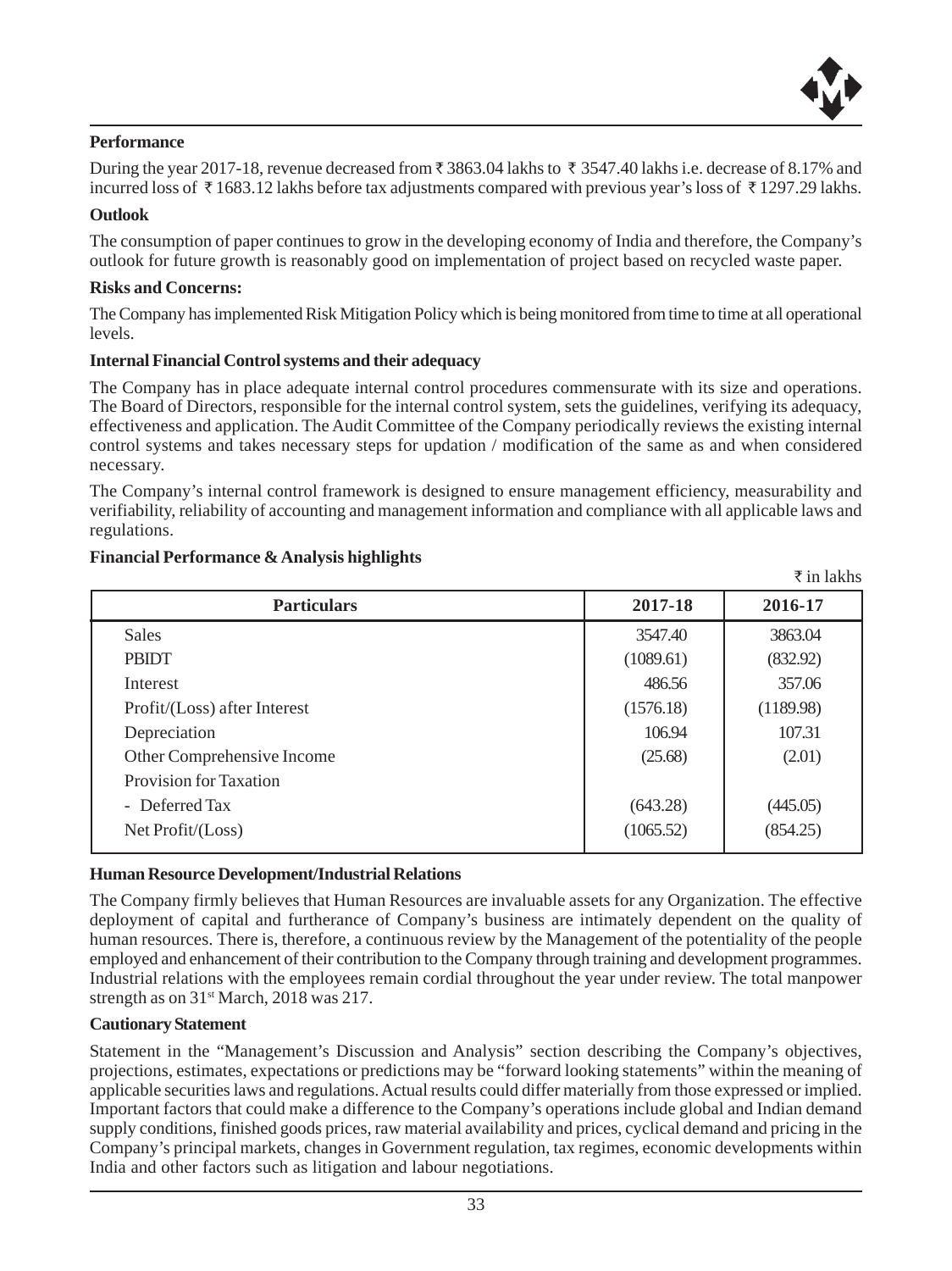## **INDEPENDENT AUDITORS' REPORT**

To the Members of Madhya Bharat Papers Limited

#### **Report on the Ind AS Financial Statements**

We have audited the accompanying Ind AS financial statements of **Madhya Bharat Papers Limited**("the Company"), which comprise the Balance Sheet as at 31st March, 2018, and the Statement of Profit and Loss (including Other Comprehensive Income), the Cash Flow Statement and the Statement of Changes in Equity for the year then ended, and a summary of the significant accounting policies and other explanatory information.

#### **Management's Responsibility for the Ind AS Financial Statements**

The Company's Board of Directors is responsible for the matters stated in Section 134(5) of the Companies Act, 2013 ("the Act") with respect to the preparation of theseInd AS financial statements that give a true and fair view of the financial position, financial performance including other comprehensive income, cash flows and changes in equity of the Company in accordance with the accounting principles generally accepted in India, including the Indian Accounting Standards (Ind AS) prescribed under Section 133 of the Act.

This responsibility also includes maintenance of adequate accounting records in accordance with the provisions of the Act for safeguarding the assets of the Company and for preventing and detecting frauds and other irregularities; selection and application of appropriate accounting policies; making judgements and estimates that are reasonable and prudent; and design, implementation and maintenance of adequate internal financial controls, that were operating effectively for ensuring the accuracy and completeness of the accounting records, relevant to the preparation and presentation of the Ind AS financial statements that give a true and fair view and are free from material misstatement, whether due to fraud or error.

#### **Auditor's Responsibility**

Our responsibility is to express an opinion on these Ind AS financial statements based on our audit.

In conducting our audit, we have taken into account the provisions of the Act,the accounting and auditing standards and matters which are required to be included in the audit report under the provisions of the Act and the Rules made thereunder.

We conducted our audit of the Ind AS financial statementsin accordance with the Standards on Auditing specified under Section 143(10) of the Act. Those Standards require that we comply with ethical requirements and plan and perform the audit to obtain reasonable assurance about whether the Ind AS financial statements are free from material misstatement.

An audit involves performing procedures to obtain audit evidence about the amounts and the disclosures in the Ind AS financial statements.The procedures selected depend on the auditor's judgement, including the assessment of the risks of material misstatement of the Ind AS financial statements whether due to fraud or error. In making those risk assessments, the auditor considers internal financial control relevant to the Company's preparation of the Ind AS financial statementsthat give a true and fair view in order to design audit procedures that are appropriate in the circumstances. An audit also includes evaluating the appropriateness of the accounting policies used and the reasonableness of the accounting estimates made by the Company's Directors, as well as evaluating the overall presentation of the Ind AS financial statements.

We believe that the audit evidence we have obtained is sufficient and appropriate to provide a basis for our audit opinion on the Ind AS financial statements.

## **Opinion**

In our opinion and to the best of our information and according to the explanations given to us, the aforesaid Ind AS financial statements give the information required by the Act in the manner so required and give a true and fair view in conformity with the accounting principles generally accepted in India, of the financial position of the Company as at 31st March, 2018, and its loss, total comprehensive income, its cash flows and the changes in equity for the year ended on that date.

## **Basis for Qualified Opinion**

Refer Note no. 6 of the financial statement regarding recognized Deferred Tax Assets for the year amounting to Rs. 643.28. lacs, even though there is no virtual certainty of future taxable profits. This has resulted in understatement of Accumulated losses by aforesaid amount and overstatement of Deferred Tax Assets to the same extent.

## **Qualified Opinion**

In our opinion and to the best of our information and according to the explanations given to us, except for the possible effects of the matters described in the Basis for Qualified Opinion paragraph, the aforesaid Ind AS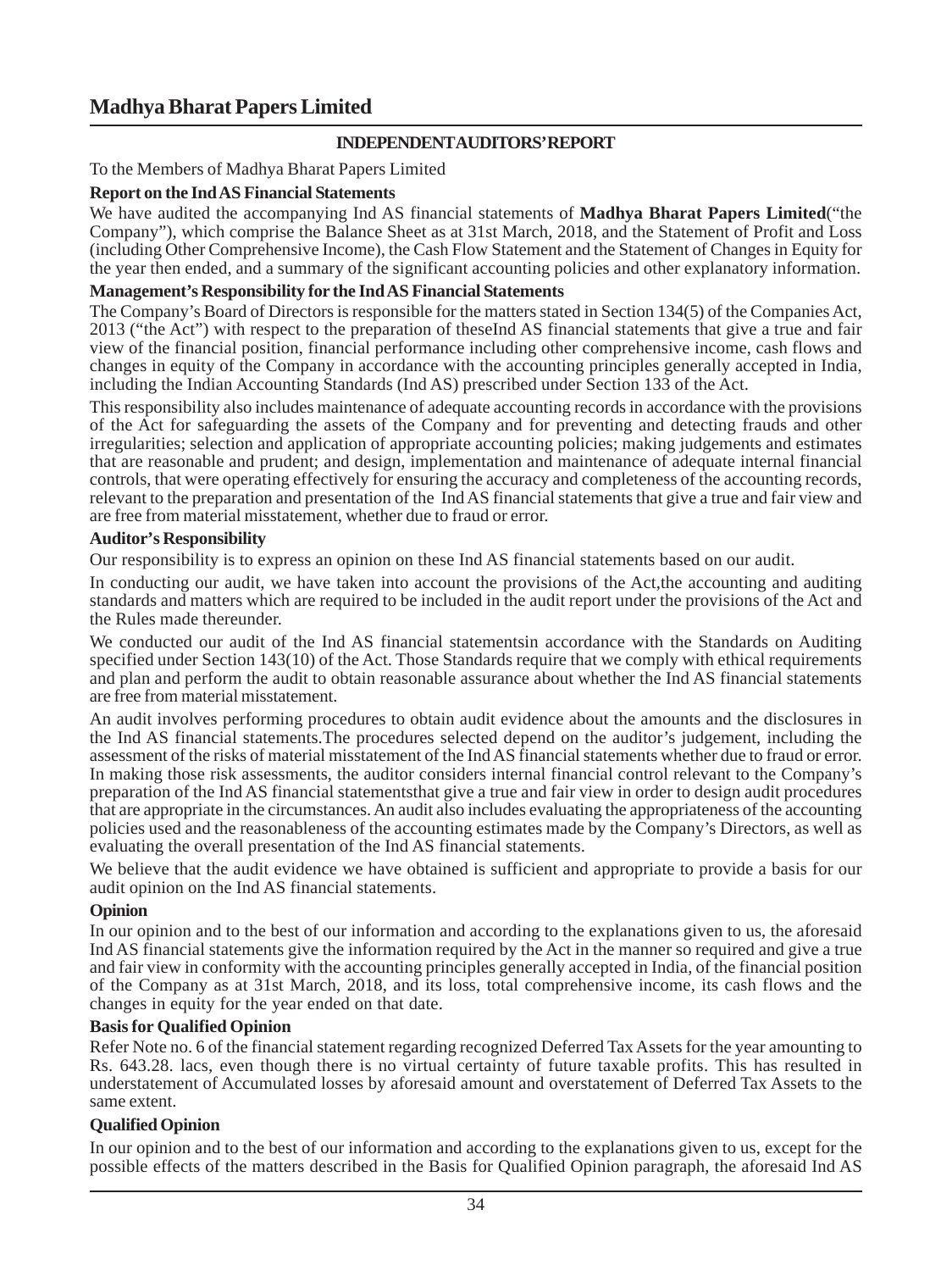

financial statements give the information required by the Act in the manner so required and give a true and fair view in conformity with the accounting principles generally accepted in India, of the financial position of the Company as at 31<sup>st</sup> March, 2018, and its loss, total comprehensive income, its cash flows and the changes in equity for the year ended on that date.

#### **Other Matters**

The comparative financial information of the Company for the year ended 31st March, 2017 and the transition date opening Balance Sheet as at 1st April, 2016 included in these Ind AS financial statements, are based on the audited financial statements prepared in accordance with the Companies (Accounting Standards) Rules, 2006 audited by the previous auditors whose report for the year ended 31st March, 2017 and 31st March, 2016 dated 12th May, 2017 and 25th May, 2016 respectively expressed an unmodified opinion on those financial statements, as adjusted for the differences in the accounting principles adopted by the Company on transition to the Ind AS, which have been audited by us. Our opinion on the Ind AS financial statements and our report on Other Legal and Regulatory Requirements below is not modified in respect of these matters.

#### **Report on other Legal and Regulatory requirements**

- 1. As required by the Companies (Auditor's Report) Order, 2015 ("the Order") issued by the Central Government of India in terms of sub-section (11) of section 143 of the Act, we give in the "Annexure A",a statement on the matters specified in paragraphs 3 and 4 of the Order.
- 2. As required by Section 143(3) of the Act, based on our audit, we report to the extent applicable that:
	- a) We have sought and obtained all the information and explanations which to the best of our knowledge and belief were necessary for the purposes of our audit.
	- b) In our opinion, proper books of accounts as required by law have been kept by the Company so far as it appears from our examination of those books.
	- c) The Balance Sheet, the Statement of Profit and Loss including Other Comprehensive Income, the Cash Flow Statement and Statement of Changes in Equity dealt with by this Report are in agreement with the relevant books of accounts.
	- d) Except for the possible effects of the matter described in above Para of Basis for Qualified Opinion, in our opinion, the aforesaid Ind AS financial statements comply with the Indian Accounting Standards prescribed under Section 133 of the Act, read with relevant rules issued thereunder.
	- e) On the basis of the written representations received from the Directors as on 31st March, 2018 taken on record by the Board of Directors, none of the Directors is disqualified as on 31st March, 2018 from being appointed as a director in terms of Section 164(2) of the Act.
	- f) With respect to the adequacy of the internal financial controls over financial reporting of the Company and the operating effectiveness of such controls, refer to our separate report in "Annexure B". Our report expresses an unmodified opinion on the adequacy and operating effectiveness of the Company's internal financial controls over financial reporting.
	- g) With respect to the other matters to be included in the Auditor's Report in accordance with the Rule 11 of the Companies (Audit and Auditors) rules, 2014,as amended, in our opinion and to the best of our information and according to the explanations given to us:
		- i. The Company has disclosed the impact of pending litigations on its financial position in it'sInd AS financial statements - Refer Note 31 (1) to the financial statements.
		- ii. The Company has made provision, as required under the applicable law or accounting standards, for material foreseeable losses on long term contracts including derivative contracts.
		- iii. There has been no delay in transferring amounts, which were required to be transferred to the Investor education and Protection Fund by the Company.

For G.P. Agrawal & Co. Chartered Accountants Firm's Registration No .302082E

> (CA. Rakesh Kumar Singh) Partner Membership No. 066421

Date: 28th day of May, 2018 Place of Signature: Kolkata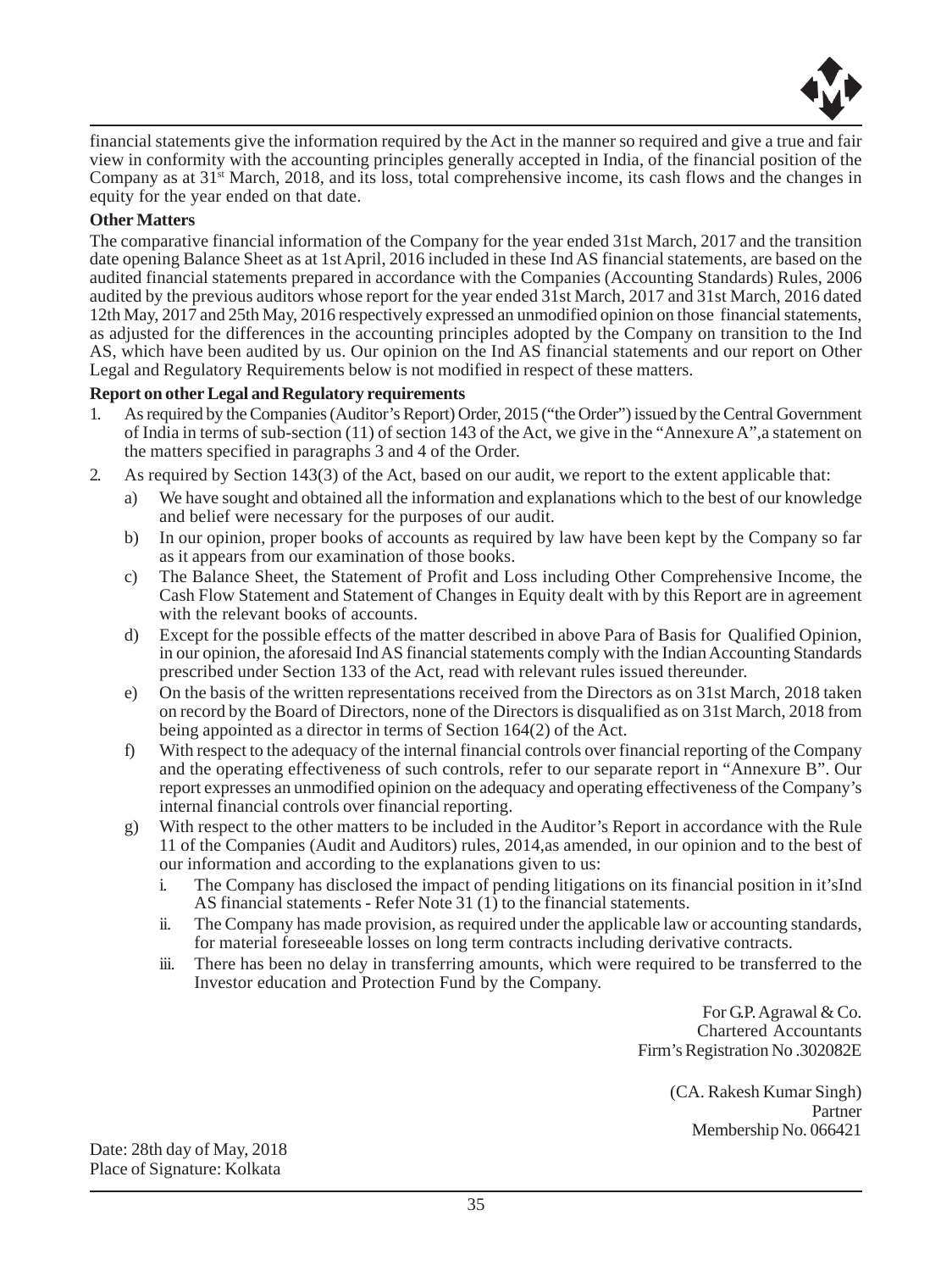# **"Annexure A" to the Independent Auditors' Report**

Statement referred to in paragraph 'Report on Other Legal and Regulatory Requirements' of our report of even date to the members of **Madhya Bharat Papers Limited**on the Ind AS financial statements for the year ended 31st March, 2018.

- (i) (a) The Company has maintained proper records showing full particulars, including quantitative details and situation of fixed assets.
	- (b) The Company has a regular programme of physical verification of its fixed assets by which all fixed assets are verified in a phased manner over a period of three years. In accordance with this programme, certain fixed assets were verified during the year and no material discrepancies were noticed on such verification. In our opinion, this periodicity of physical verification is reasonable having regard to the size of the Company and the nature of its assets.
	- (c) According to the information and explanations given to us and the records examined by us including registered title deeds, we report that, the title deeds, comprising all the immovable properties of land and buildings which are freehold, are held in the name of the Company as at the Balance Sheet date. In respect of immovable properties of land and building that have been taken on lease and disclosed as property, plant and equipment in the financial statements, the lease agreements are in the name of the Company, where the Company is the lessee in the agreement.
- (ii) According to the information and explanations given to us, the inventories have been physically verified during the year by the management. In our opinion, no material discrepancies were noticed on such physical verification.
- (iii) The Company has not granted any loan, secured or unsecured, to companies, firms or other parties covered in the register maintained under section 189 of the Act. Therefore, clauses (iii) (a), (iii)(b) and (iii) (c) of paragraph 3 of the said order are not applicable to the Company.
- (iv) In our opinion and according to the information and explanations given to us, the Company has complied with the provision of section 185 & 186 of the Act, with respect to the loans and investment made.
- (v) The Company has not accepted any deposit within the meaning of section 73 to 76 or any other relevant provisions of the Act and the rules framed there under. The directives issued by the Reserve Bank of India are not applicable to the Company.
- (vi) To the best of our knowledge and according to the information given to us, the Central Government has prescribed maintenance of cost records under section 148(1) of the Act for the products of the Company. We have broadly reviewed the cost records maintained by the Company pursuant to the Companies (Cost Records and Audit) Rules, 2014, as amended prescribed by the Central Government under sub-section (1) of Section 148 of the Companies Act, 2013, and are of the opinion that, prima facie, the prescribed cost records have been made and maintained.
- (vii) (a) The Company has generally been regular in depositing undisputed statutory dues, including Provident Fund, Employees' State Insurance, Income Tax, Sales Tax, Service Tax, Customs Duty, Excise Duty, Value Added Tax, Goods and Service Tax, Cess and other statutory dues to the appropriate authorities during the year. There were no undisputed amounts payable in respect of Provident Fund, Employees' State Insurance, Income Tax, Sales Tax, Service Tax, Customs Duty, Excise Duty, Value Added Tax, Goods and Service Tax, Cessand other statutory dues in arrears as at 31st March, 2018 for a period of more than six months from the date they became payable.
	- (b) According to the information and explanation given to us and the records of the Company examined by us, there are no statutory dues as at  $31<sup>st</sup>$  March, 2018 which have not been deposited on account of dispute.
- (viii) In our opinion and according to the information and explanations given to us, the Company has not defaulted during the year in repayment of loans or borrowings to financial institutions, bankers and the government. The Company did not have any outstanding debentures during the year.
- (ix) The Company did not raise any money by way of initial public offer and further public offer (including debt instrument). To the best of our knowledge and belief and according to the information and explanations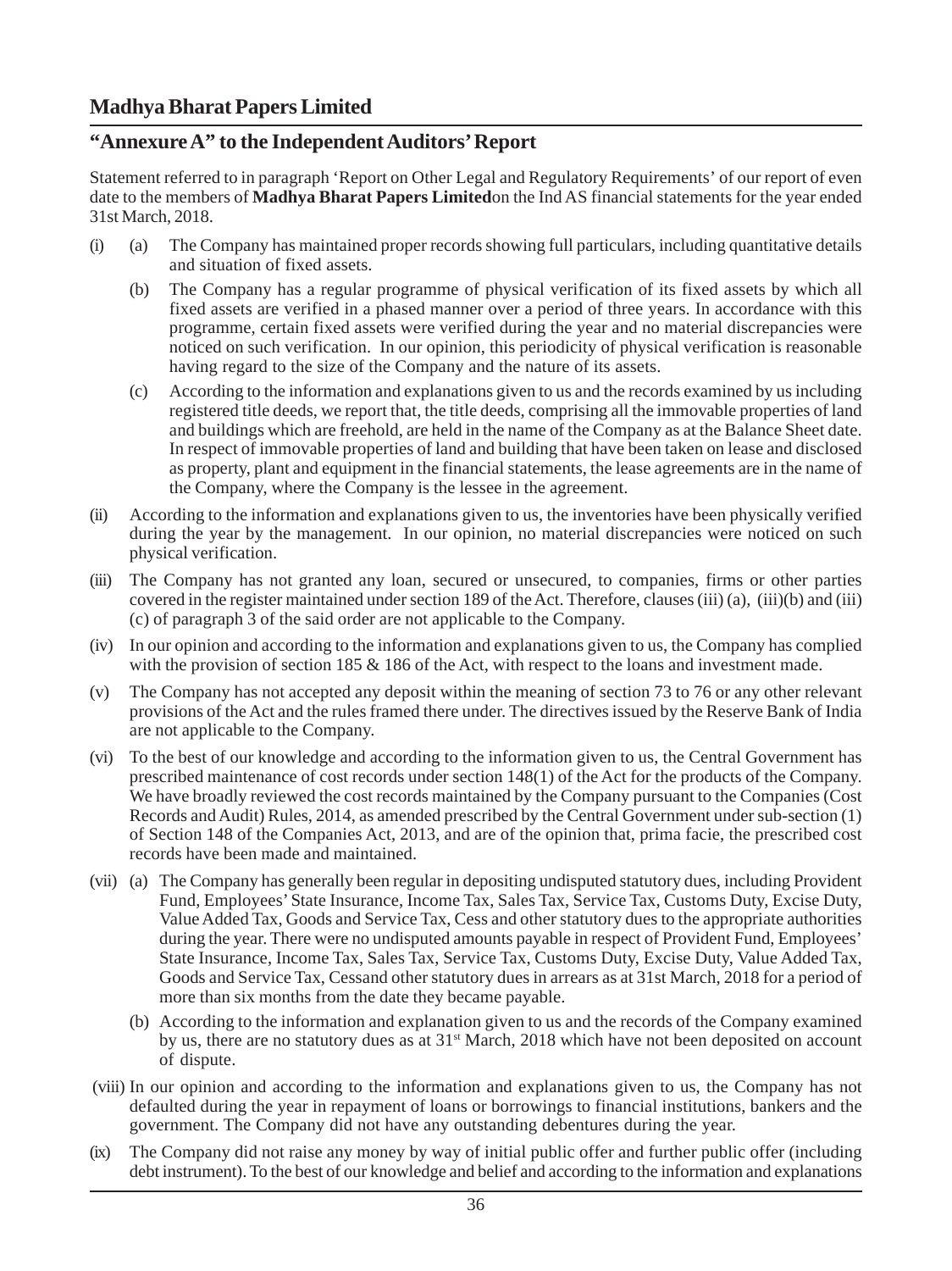

given to us, term loans availed by the company were applied for the purpose for which the loans were obtained.

- (x) To the best of our knowledge and according to the information and explanations given to us, no fraud by the Company and no fraud on the Company by its officers or employees has been noticed or reported during the year.
- (xi) According to the information and explanations given to us, the company has paid/ provided for managerial remunerations in accordance with the requisite approvals mandated by the provisions of Sec. 197 read with Schedule V to the Act.
- (xii) In our opinion and according to the information and explanations given to us, the Company is not a Nidhi company. Accordingly, paragraph 3 (xii) of the Order is not applicable.
- (xiii) According to the information and explanations given to us and based on our examination of the records of the Company, transactions with the related parties are in compliance with sections 177 and 188 of the Act where applicable and details of such transactions have been disclosed in the Ind AS Financial Statements as required by the applicable Indian Accounting Standards.
- (xiv) According to the information and explanations given to us and based on our examination of the records, the company has not made any preferential allotment or private placement of shares or fully or partly convertible debentures during the year.
- (xv) According to the information and explanations given to us and based on our examination of the records of the Company, the Company has not entered into non-cash transactions with directors or persons connected with them.Accordingly, paragraph 3 (xv) of the Order is not applicable.
- (xvi) According to information and explanations given to us, the Company is not required to be registered under Section 45 IA of the Reserve Bank of India Act, 1934.Accordingly, paragraph 3 (xvi) of the Order is not applicable.

For G.P. Agrawal & Co. Chartered Accountants Firm's Registration No .302082E

> (CA. Rakesh Kumar Singh) Partner Membership No. 066421

Date: 28th day of May, 2018 Place of Signature: Kolkata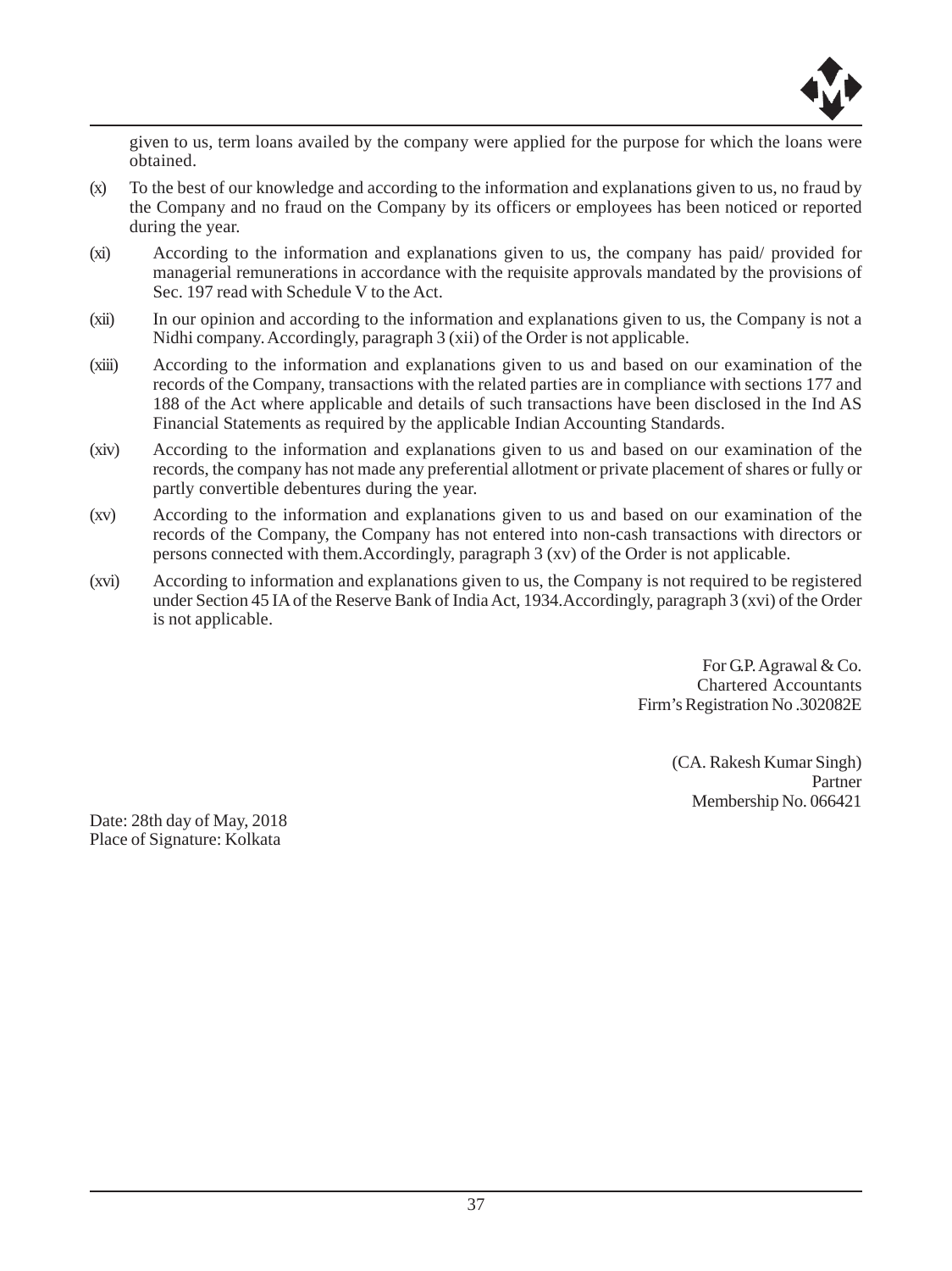# **Annexure - B to the Independent Auditor's Report**

(Referred to in paragraph 1(f) under 'Report on Other Legal and Regulatory Requirements' Section of our report of even date)

Report on the Internal Financial Controls Over Financial Reporting under Clause (i) of Sub-section 3 of Section 143 of the Companies Act, 2013 ("the Act").

We have audited the internal financial controls over financial reporting of Madhya Bharat Papers Limited ("the Company") as of 31st March, 2018 in conjunction with our audit of the Ind AS financial statements of the Company for the year ended on that date.

#### **Management's Responsibility for Internal Financial controls**

The Company's management is responsible for establishing and maintaining internal financial controlsbased on the internal control over financial reporting criteria established by the Company considering theessential components of internal control stated in the Guidance Note on Audit of Internal Financial ControlsOverFinancial Reporting issued by the Institute of Chartered Accountants of India.These responsibilities include the design, implementation and maintenance of adequate internal financial controls that were operating effectively for ensuring the orderly and efficient conduct of its business, including adherence to company's policies, the safeguarding of its assets, the prevention and detection of frauds and errors, the accuracy and completeness of the accounting records, and the timely preparation of reliable financial information, as required under the Companies Act, 2013.

#### **Auditor's Responsibility**

Our responsibility is to express an opinion on the Company's internal financial controls over financial reporting based on our audit. We conducted our audit in accordance with the Guidance Note on Audit of Internal Financial Controls over Financial Reporting (the "Guidance Note") issued by the Institute of Chartered Accountants of India and the Standards on Auditing, prescribed under Section 143(10) of the Companies Act, 2013, to the extent applicable to an audit of internal financial controls. Those Standards and the Guidance Note require that we comply with ethical requirements and plan and perform the audit to obtain reasonable assurance about whether adequate internal financial controls over financial reporting was established and maintained and if such controls operated effectively in all material respects.

Our audit involves performing procedures to obtain audit evidence about the adequacy of the internal financial controls system over financial reporting and their operating effectiveness. Our audit of internal financial controls over financial reporting included obtaining an understanding of internal financial controls over financial reporting, assessing the risk that a material weakness exists, and testing and evaluating the design and operating effectiveness of internal control based on the assessed risk. The procedures selected depend on the auditor's judgement, including the assessment of the risks of material misstatement of the financial statements, whether due to fraud or error.

We believe that the audit evidence we have obtained is sufficient and appropriate to provide a basis for our audit opinion on the Company's internal financial controls system over financial reporting.

### **Meaning of Internal Financial Controls over Financial Reporting**

A company's internal financial control over financial reporting is a process designed to provide reasonable assurance regarding the reliability of financial reporting and the preparation of financial statements for external purposes in accordance with generally accepted accounting principles. A company's internal financial control over financial reporting includes those policies and procedures that:

- (1) Pertain to the maintenance of records that, in reasonable detail, accurately and fairly reflect the transactions and dispositions of the assets of the company;
- (2) Provide reasonable assurance that transactions are recorded as necessary to permit preparation of financial statements in accordance with generally accepted accounting principles, and that receipts and expenditures of the company are being made only in accordance with authorizations of management and directors of the company; and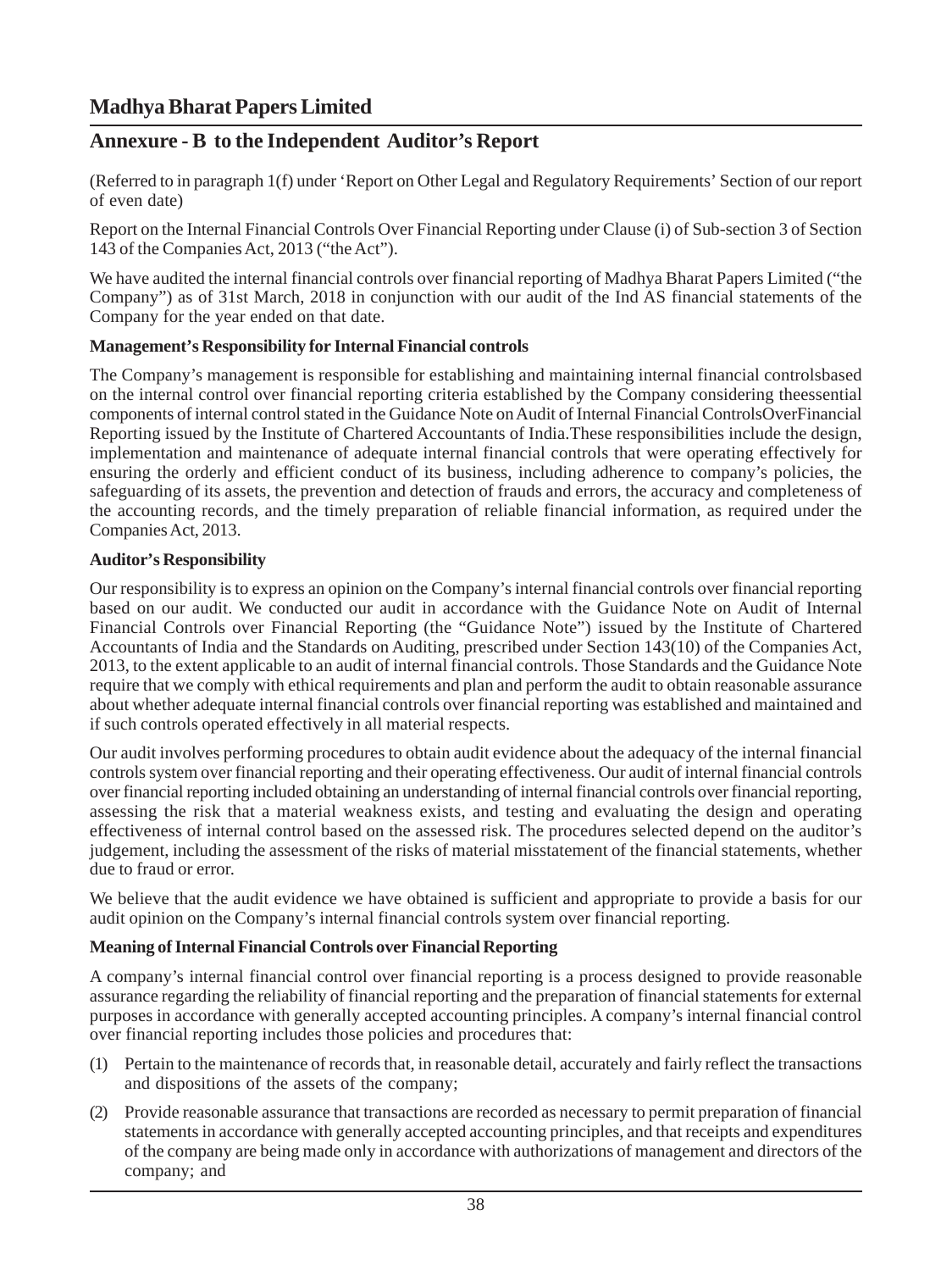

(3) Provide reasonable assurance regarding prevention or timely detection of unauthorized acquisition, use, or disposition of the Company's assets that could have a material effect on the financial statements.

# **Inherent Limitations of Internal Financial Controls over Financial Reporting**

Because of the inherent limitations of internal financial controls over financial reporting, including the possibility of collusion or improper management override of controls, material misstatements due to error or fraud may occur and not be detected. Also, projections of any evaluation of the internal financial controls over financial controls over financial reporting to future periods are subject to the risk that the internal financial control over financial reporting may become inadequate because of changes in conditions, or that the degree of compliance with the policies or procedures may deteriorate.

### **Opinion**

In our opinion, the Company has, in all material respects, an adequate internal financial controls system over financial reporting and such internal financial controls over financial reporting were operating effectively as at 31st March 2018, based on the internal control over financial reporting criteria established by the Companyconsidering the essential components of internal control stated in the Guidance Note on Audit ofInternal Financial Controls Over Financial Reporting issued by the Institute of Chartered Accountants of India.

> For G.P. Agrawal & Co. Chartered Accountants Firm's Registration No .302082E

> > (CA. Rakesh Kumar Singh) Partner Membership No. 066421

Date: 28th day of May, 2018 Place of Signature: Kolkata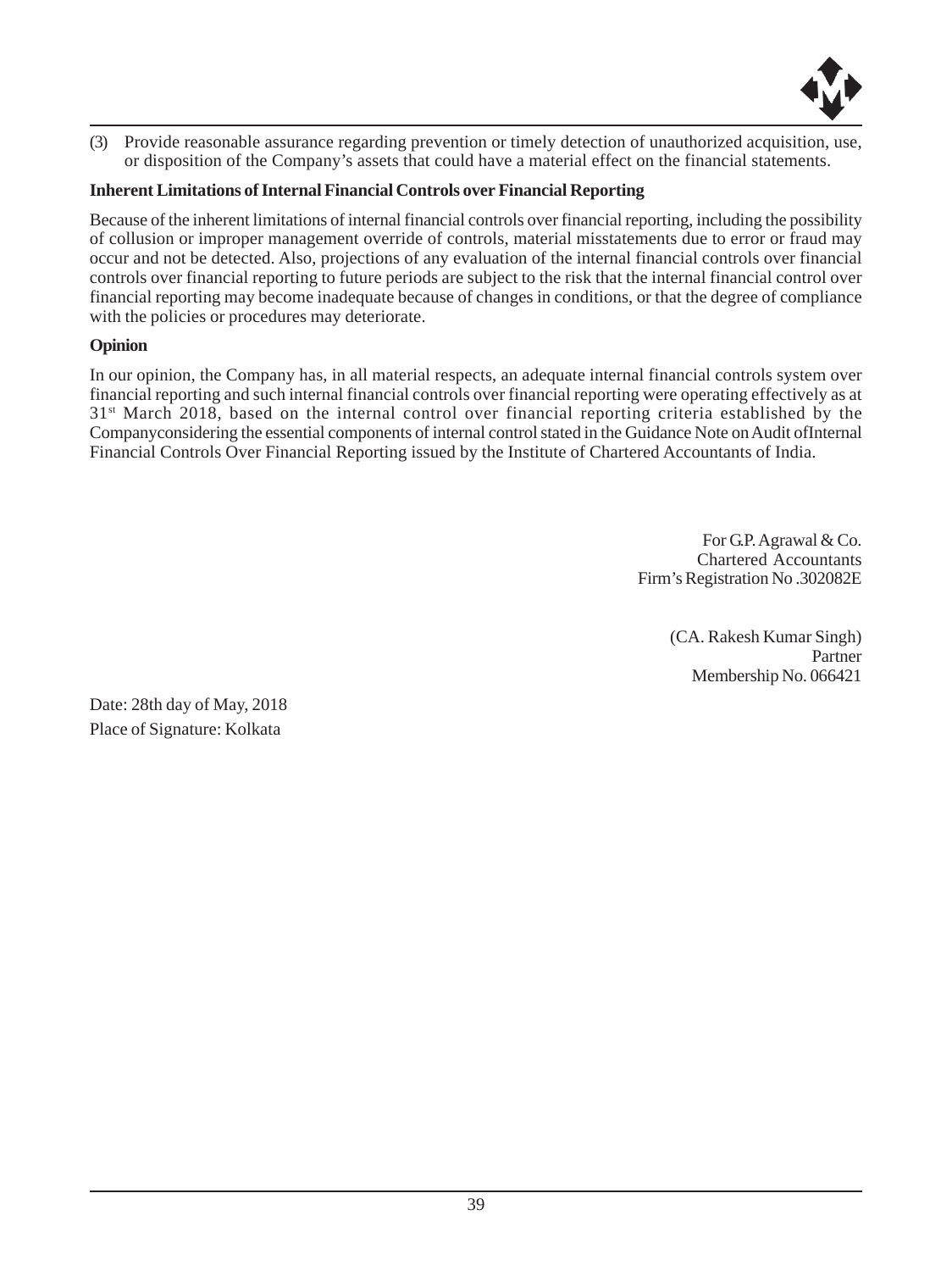#### **Balance Sheet as at 31st March, 2018 Sl. Note As at 31st As at 31st As at 1st No. Particulars No. March, 2018 March, 2017 April, 2016 I ASSETS (1) Non - current assets** (a) Property, plant and equipment  $\begin{array}{ccc} 4 & 6116.28 & 6171.61 & 6103.92 \\ 61 & 6103.92 & 79.10 & 79.10 & 79.10 \end{array}$  $(b)$  Capital work-in-progress (c) Financial assets (i) Investments 5 55.78 101.00 31.82<br>Deferred tax assets (net) 6 449.23 6700.38 - 6,351.71 -(d) Deferred tax assets (net)  $\qquad 6 \quad 449.23 \quad 6700.38 \qquad -6,351.71 \qquad -6,214.84$ **(2) Current assets** (a) Inventories 7 1076.22 1082.70 800.86 (b) Financial assets (i) Trade and other receivables 8 156.46 77.66 25.48<br>
(ii) Cash and cash equivalents 9 4.40 14.92 15.02 (ii) Cash and cash equivalents  $9$  4.40 14.92 (iii) Bank balances other than cash and cash equivalents 10 30.25 41.16 35.21<br>Other financial assets 11 187.72 270.61 236.69 (iv) Other financial assets 11 187.72 270.61 236.69<br>Other current assets 12 92.30 1547.35 75.89 1562.94 36.69 (c) Other current assets 12 92.30 1547.35 75.89 1562.94 36.69 1,149.95 **Total Assets 8247.73 7914.65 7364.79 II. EQUITY AND LIABILITIES (1) Equity** (a) Share capital 13 341.00 341.00 341.00 341.00<br>
(b) Other equity 14 513.72 854.72 1579.24 1920.24 2433.49 (b) Other equity 14 513.72 854.72 1579.24 1920.24 2433.49 2774.49 **Liabilities (2) Non - current liabilities** (a) Financial liabilities (i) Borrowings 15(i) 2895.38 2066.45 1250.12<br>
(ii) Other financial liabilities 16 1270.10 1299.56 915.86 (ii) Other financial liabilities 16 1270.10 1299.56 915.86<br>Provisions 17 29.86 24.21 1.60 (b) Provisions 17 29.86 24.21 1.60<br>
(c) Deferred tax liabilities (net) 6 - 207.64 653.76 Deferred tax liabilities (net) 6<br>Other non-current liabilities 18 188.69 4384.03 (d) Other non-current liabilities 18 188.69 4384.03 - 3597.86 - 2821.34  **(3) Current liabilities** (a) Financial liabilities<br>(i) Borrowings (i) Borrowings 15(ii) 696.66 730.58 563.93<br>
(ii) Trade and other payables 19 1221.26 942.93 667.41 (ii) Trade and other payables 19 1221.26 942.93 667.41<br>
(iii) Other financial liabilities 16(ii) 243.78 179.88 121.10 (iii) Other financial liabilities  $16(ii)$  243.78<br>Other current liabilities  $20$  837.22 (b) Other current liabilities 20 837.22 535.93 381.59 (c) Provisions 23(ii) 10.06 3008.98 7.23 2396.55 34.93 1768.96 **Total Equity and Liabilities 8247.73 7914.65 7364.79** Corporate information 1 Significant accounting policies and estimates 2-3<br>Other disclosures 2-3 Other disclosures The accompanying notes 1 to 31 are an integral part of the financial statements. ` **in lakhs**

# **Madhya Bharat Papers Limited**

As per our report of even date attached.

#### **For G. P. AGRAWAL & CO.**

*Chartered Accountants* Firm's Registration No. - 302082E

**(CA. Rakesh Kumar Singh) Jagdish Dua V. K. Khanna R. L. Kapur Jaydeep Chitlangia** *Partner Chief Financial Officer Executive Director & Director Managing Director* Membership No. 066421 *Company Secretary* DIN - 00002483 DIN - 00094002

DIN - 00123393

For and on behalf of the Board of Directors

**Place of Signature: Kolkata Date: 28th May, 2018**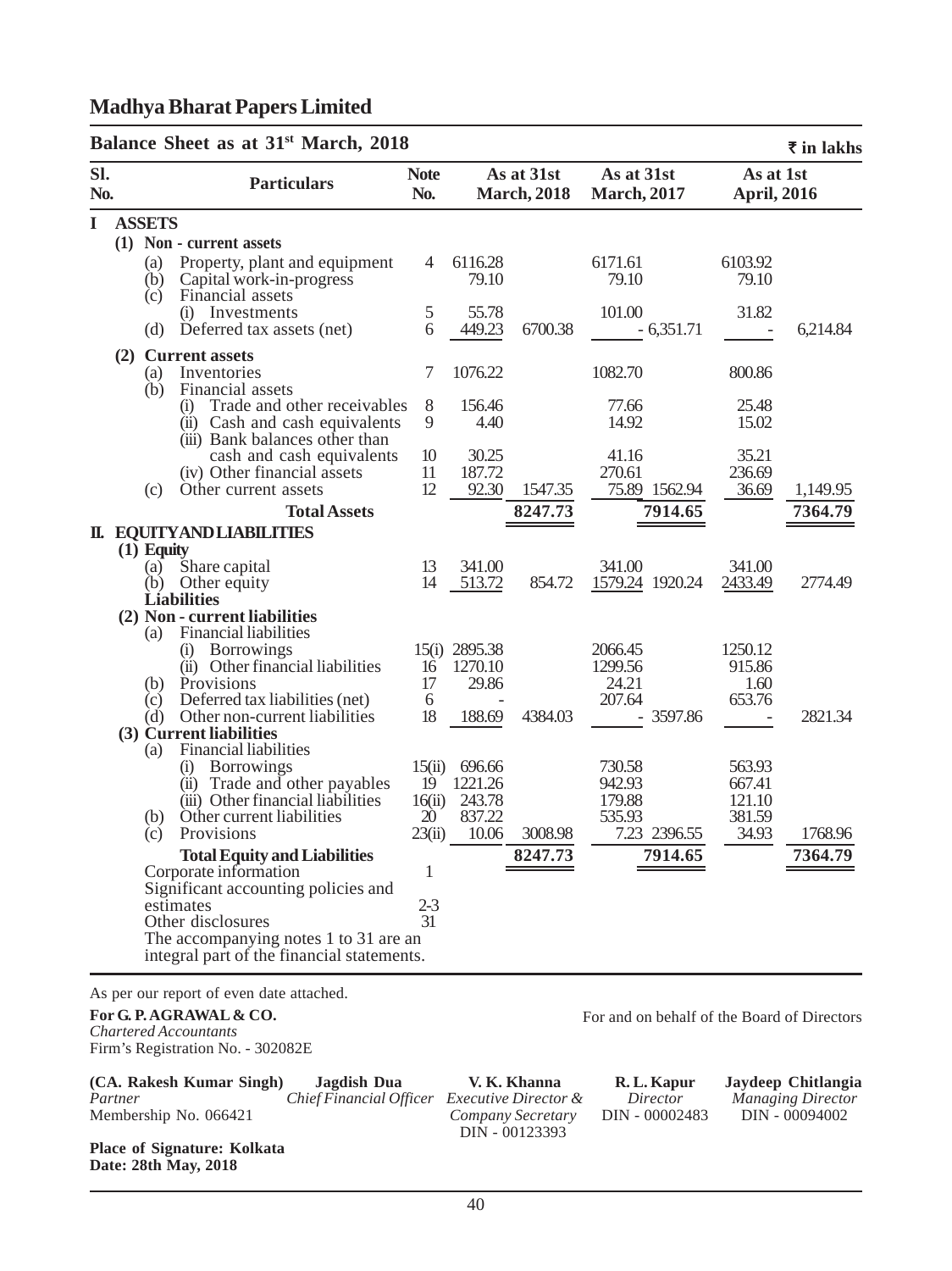

|              | Statement of Profit & Loss for the year ended 31 <sup>34</sup> March, 2018                                             |                    |                     | ₹ in lakhs                                             |
|--------------|------------------------------------------------------------------------------------------------------------------------|--------------------|---------------------|--------------------------------------------------------|
| SI.<br>No.   | <b>Particulars</b>                                                                                                     | <b>Note</b><br>No. | <b>March</b> , 2018 | Year ended 31st Year ended 31st<br><b>March</b> , 2017 |
| I            | Revenue from operations                                                                                                | 21                 | 3547.40             | 3863.04                                                |
| Π.           | Other income                                                                                                           | 22                 | 51.41               | 117.60                                                 |
| Ш.           | Total income (I+II)                                                                                                    |                    | 3598.81             | 3980.64                                                |
| IV.          | <b>Expenses:</b>                                                                                                       | 23                 | 2400.47             | 2512.93                                                |
|              | Cost of materials consumed<br>Excise duty on sale of goods                                                             |                    | 28.14               | 233.74                                                 |
|              | Changes in inventories of finished goods and                                                                           |                    |                     |                                                        |
|              | work-in-progress                                                                                                       | 24                 | (55.14)             | (226.70)                                               |
|              | Employee benefits expense                                                                                              | 25                 | 509.01              | 432.36                                                 |
|              | Finance costs                                                                                                          | 26                 | 486.56              | 357.07                                                 |
|              | Depreciation and amortisation expense                                                                                  | 27<br>28           | 106.94<br>1805.95   | 107.31<br>1861.22                                      |
|              | Other expenses                                                                                                         |                    |                     |                                                        |
|              | <b>Total expense</b>                                                                                                   |                    | 5281.93             | 5277.93                                                |
| $\mathbf{V}$ | Loss before exceptional items and tax (III-IV)<br>VI. Exceptional items                                                |                    | (1683.12)           | (1297.29)                                              |
|              | VII. Loss before tax (V-VI)                                                                                            |                    | (1683.12)           | (1297.29)                                              |
|              | <b>VIII.</b> Tax expense                                                                                               | 29                 |                     |                                                        |
|              | Current tax                                                                                                            |                    |                     |                                                        |
|              | Deferred tax                                                                                                           |                    | (643.28)            | (445.05)                                               |
|              |                                                                                                                        |                    | (643.28)            | (445.05)                                               |
|              | IX. Loss for the year (VII-VIII)                                                                                       |                    | (1039.84)           | (852.24)                                               |
| X.           | Other comprehensive income                                                                                             | 30                 |                     |                                                        |
|              | Items that will not be reclassified to profit or loss<br>(i)                                                           |                    | (39.27)             | (3.08)                                                 |
|              | (ii)<br>Income tax relating to items that will not be.<br>reclassified to profit or loss                               |                    | 13.59               | 1.06                                                   |
|              | Total other comprehensive income                                                                                       |                    | (25.68)             | (2.01)                                                 |
|              | <b>XI.</b> Total comprehensive income for the year $(IX + X)$                                                          |                    |                     |                                                        |
|              | (Comprising of loss and other comprehensive income                                                                     |                    |                     |                                                        |
|              | for the year)                                                                                                          |                    | (1065.52)           | (854.25)                                               |
|              | <b>XII.</b> Earnings per equity share ( <i>Nominal value per share</i> $\bar{\tau}$ 10/-)<br>[Refer Note No. $31(1)$ ] |                    |                     |                                                        |
|              | - Basic $(\vec{z})$                                                                                                    |                    | (30.49)             | (24.99)                                                |
|              | - Diluted $(\bar{\tau})$                                                                                               |                    | (30.49)             | (24.99)                                                |
|              | Number of shares used in computing earnings per share                                                                  |                    |                     |                                                        |
|              | - Basic                                                                                                                |                    | 3410000             | 3410000                                                |
|              | - Diluted<br>Corporate information                                                                                     | 1                  | 3410000             | 3410000                                                |
|              | Significant accounting policies and estimates                                                                          | $2 - 3$            |                     |                                                        |
|              | Other disclosures                                                                                                      | 31                 |                     |                                                        |
|              | The accompanying notes 1 to 31 are an integral part of the                                                             |                    |                     |                                                        |
|              | financial statements.                                                                                                  |                    |                     |                                                        |

**Statement of Profit & Loss for the year ended 31st March, 2018**

As per our report of even date attached.

**For G. P. AGRAWAL & CO.** *Chartered Accountants* Firm's Registration No. - 302082E

**(CA. Rakesh Kumar Singh) Jagdish Dua V. K. Khanna R. L. Kapur Jaydeep Chitlangia** Membership No. 066421

*Partner Executive Director & Director Managing Director Company Secretary DIN - 00002483 DIN - 00094002* DIN - 00123393

For and on behalf of the Board of Directors

**Place of Signature: Kolkata Date: 28th May, 2018**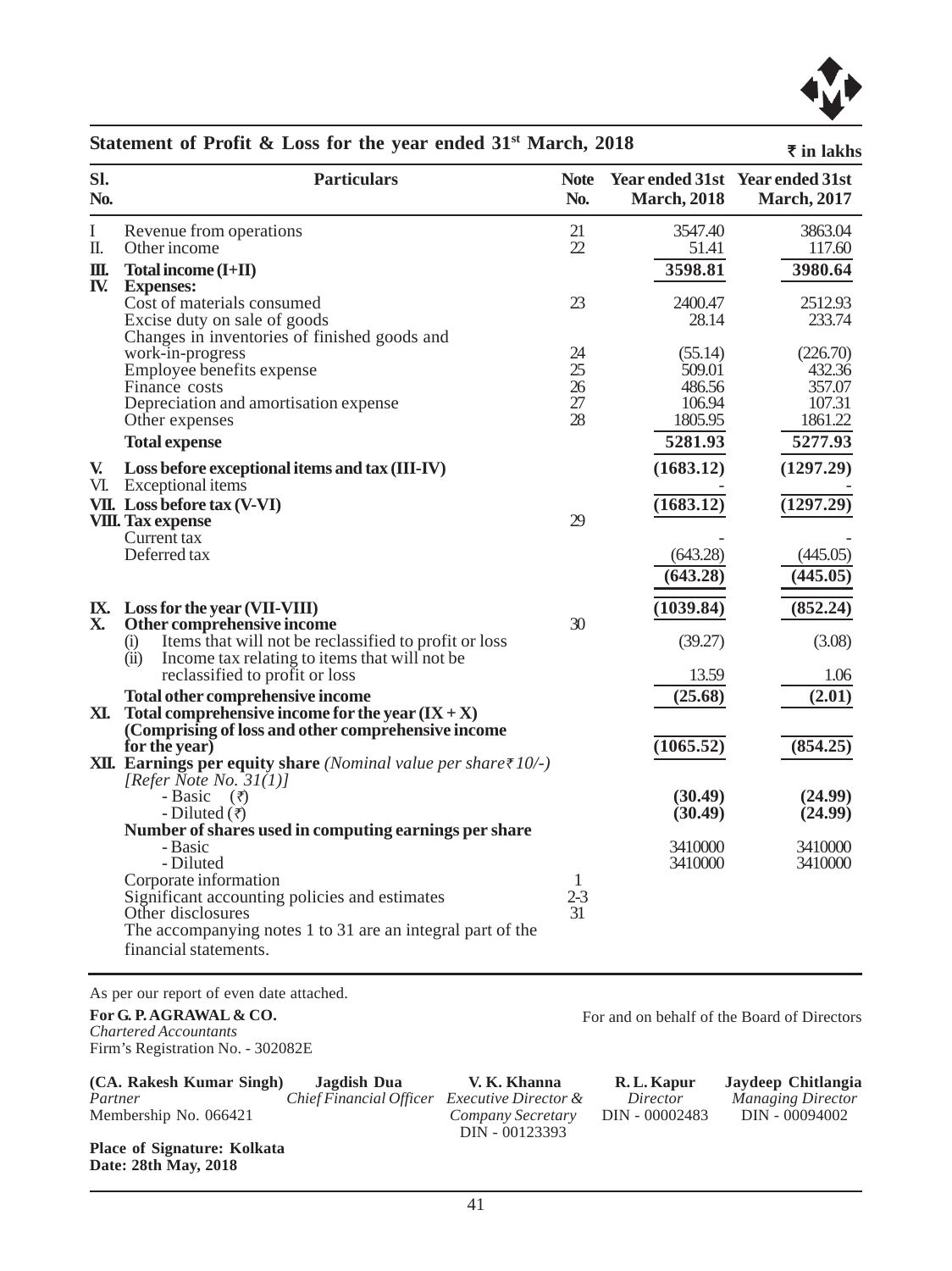|             | Cash Flow Statement for the year ended 31 <sup>st</sup> March, 2018                                                                                                                                                                                                                                                                                                                                                                                                                                                                                                                                                                                                                                                                                                      |                                                                                                          |                                               |                                                                                                    | ₹ in lakhs                             |
|-------------|--------------------------------------------------------------------------------------------------------------------------------------------------------------------------------------------------------------------------------------------------------------------------------------------------------------------------------------------------------------------------------------------------------------------------------------------------------------------------------------------------------------------------------------------------------------------------------------------------------------------------------------------------------------------------------------------------------------------------------------------------------------------------|----------------------------------------------------------------------------------------------------------|-----------------------------------------------|----------------------------------------------------------------------------------------------------|----------------------------------------|
|             | <b>Particulars</b>                                                                                                                                                                                                                                                                                                                                                                                                                                                                                                                                                                                                                                                                                                                                                       |                                                                                                          | <b>Year ended 31st</b><br><b>March</b> , 2018 |                                                                                                    | Year ended 31st<br><b>March</b> , 2017 |
| <b>A.</b>   | Cash flow from operating activities<br>Profit/(loss) before exceptional items and extra ordinary<br>items and tax<br>Adjustments to reconcile profit before exceptional<br>items and extra ordinary items and tax to net cash flow                                                                                                                                                                                                                                                                                                                                                                                                                                                                                                                                       |                                                                                                          | (1683.12)                                     |                                                                                                    | (1297.29)                              |
|             | provided by operating activities :<br>Finance costs<br>Depreciation and amortisation expense<br>Loss on sale/discard of property, plant and equipment<br>Fair value loss/(gain) on financial instruments through<br>profit or loss<br>Dividend income<br>Profit on sale of non-current investment<br>Interest income                                                                                                                                                                                                                                                                                                                                                                                                                                                     | 486.56<br>106.94<br>0.75<br>44.74<br>(50.18)                                                             |                                               | 357.07<br>107.31<br>(69.20)<br>(0.01)<br>(4.80)<br>(9.30)                                          |                                        |
|             | Operating profit before working capital changes<br>Adjustments to reconcile operating profit to cash flow<br>provided by changes in working capital :<br>Increase /(decrease) in trade and other payables<br>Decrease/(increase) in non current financial assets<br>Increase /(decrease) in non current other financial liabilities<br>Increase /(decrease) in other current financial liabilities<br>Increase /(decrease) in other non current liabilities<br>Increase / (decrease) in other current liabilities<br>Increase /(decrease) in provision for employee benefits<br>Decrease/(increase) in inventories<br>Decrease/(increase) in trade and other receivables<br>Decrease/(increase) in other financial assets<br>Decrease/(increase) in other current assets | 278.33<br>0.48<br>(29.46)<br>63.90<br>188.69<br>301.30<br>(30.79)<br>6.48<br>(78.80)<br>77.37<br>(16.41) | 588.81<br>(1094.31)                           | 275.54<br>4.82<br>383.70<br>58.78<br>154.34<br>(8.17)<br>(281.84)<br>(52.18)<br>(26.30)<br>(39.20) | 381.07<br>(916.22)                     |
|             | Cash used in operations<br>Tax expense<br>Cash flow before exceptional and extraordinary items<br>Exceptional item                                                                                                                                                                                                                                                                                                                                                                                                                                                                                                                                                                                                                                                       |                                                                                                          | 761.09<br>(333.22)<br>(333.22)                |                                                                                                    | 469.49<br>(446.73)<br>(446.73)         |
| B           | Net cash used in operating activities<br>(A)<br><b>CASH FLOW FROM INVESTING ACTIVITIES</b><br>Additions to fixed assets<br>Sale of fixed assets<br>Fixed deposits redeemed from bank<br>Fixed deposits made with bank<br>Dividend income<br>Interest received<br>Net cash generated from/(used in) investing activities (B)                                                                                                                                                                                                                                                                                                                                                                                                                                              | (56.14)<br>3.78<br>10.91<br>55.70                                                                        | (333.22)<br>14.25                             | (175.00)<br>(5.95)<br>0.01<br>1.66                                                                 | (446.73)<br>(179.28)                   |
| $\mathbf C$ | CASH FLOW FROM FINANCING ACTIVITIES<br>Proceeds from long-term borrowings<br>Repayment of long-term borrowings<br>Proceeds/(repayment) of short-term borrowings (net)<br>Interest paid<br>Other borrowing costs<br>Net cash generated from financing activities                                                                                                                                                                                                                                                                                                                                                                                                                                                                                                          | 832.21<br>(3.28)<br>(33.92)<br>(482.86)<br>(3.70)                                                        | 308.45                                        | 819.32<br>(2.99)<br>166.65<br>(354.45)<br>(2.62)                                                   | 625.91                                 |
|             | (C)<br>$(A+B+C)$<br>Net decrease in cash and cash equivalents<br>Opening cash and cash equivalents<br>Closing cash and cash equivalents for the<br>purpose of Cash Flow Statement                                                                                                                                                                                                                                                                                                                                                                                                                                                                                                                                                                                        |                                                                                                          | (10.52)<br>14.92<br>4.40                      |                                                                                                    | (0.10)<br>15.02<br>14.92               |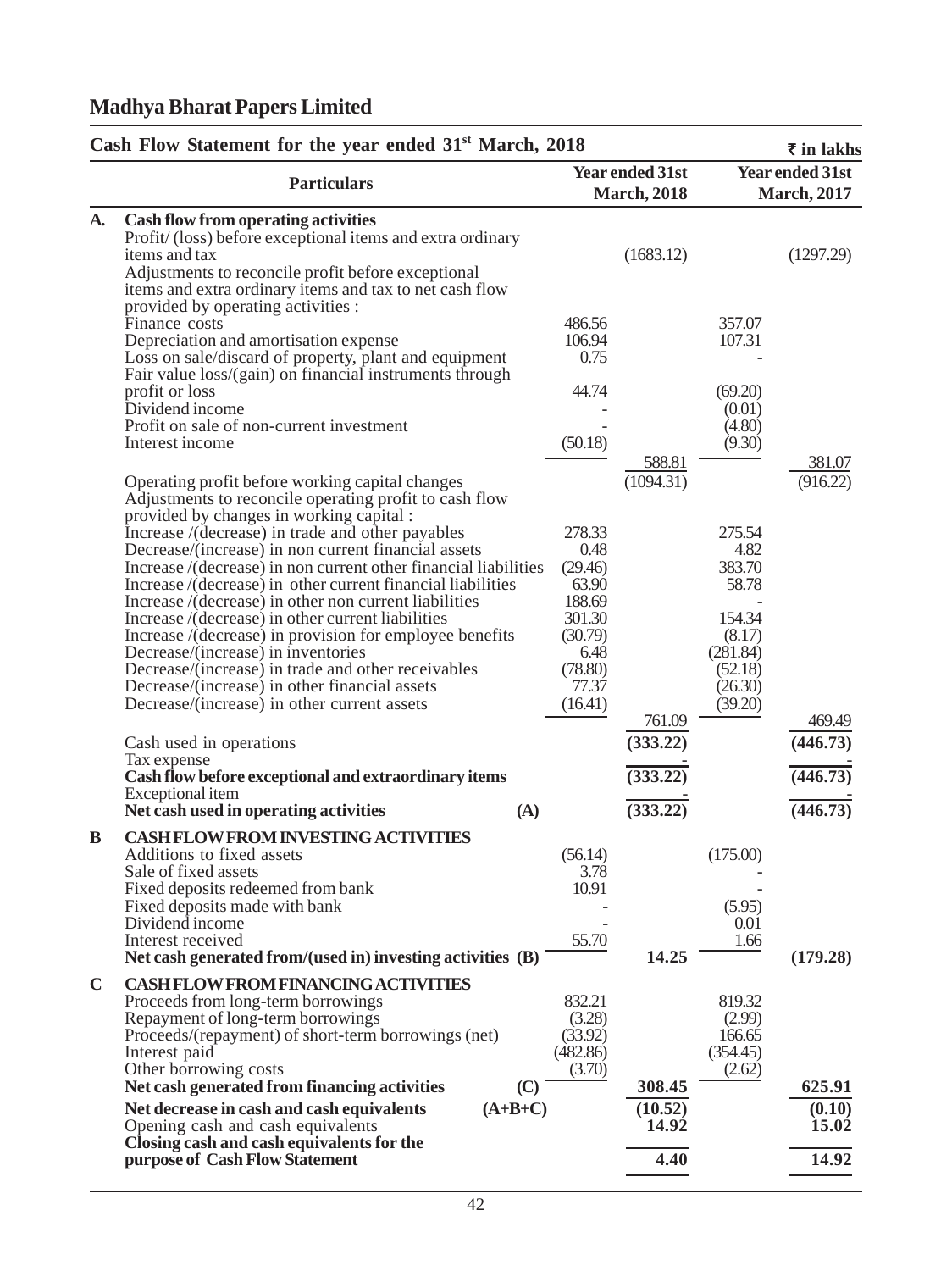

**Notes:**

- 1) The above Cash Flow Statement has been prepared under the '' Indirect Method '' as set out in the Indian Accounting Standard (IND AS) 7 on Statement of Cash Flows.
- 2) Proceeds/(repayment) of/from Commercial paper and other Short-term borrowings qualify for disclosure on net basis.
- 3) Cash and cash equivalents do not include any amount which is not available to the Company for its use.
- 4) Cash and cash equivalents as at the Balance Sheet date consists of:

 **(**` **in lakhs) As at 31st As at 31st March, 2018 March, 2017** a) Balance with banks on current accounts 2.40 2.40 12.82 b) Cash on hand  $2.00$   $2.10$ **Closing cash and cash equivalents for the purpose of Cash Flow Statement 4.40 14.92**

- 5) As breakup of Cash and cash equivalents is also available in Note No. 9, reconciliation of items of Cash and cash equivalents as per Cash Flow Statement with the respective items reported in the Balance Sheet is not required and hence not provided.
- 6) Figure in brackets represent cash outflow from respective activities.

The accompanying notes 1 to 31 are an integral part of the financial statements.

As per our report of even date attached. **For G. P. AGRAWAL & CO.**

*Chartered Accountants* Firm's Registration No. - 302082E

**(CA. Rakesh Kumar Singh) Jagdish Dua V. K. Khanna R. L. Kapur Jaydeep Chitlangia Partner** *Chief Financial Officer Executive Director & Director* Membership No. 066421 *Company Secretary* DIN - 00002483 DIN - 00094002 DIN - 00123393

**Place of Signature: Kolkata Date: 28th May, 2018**

For and on behalf of the Board of Directors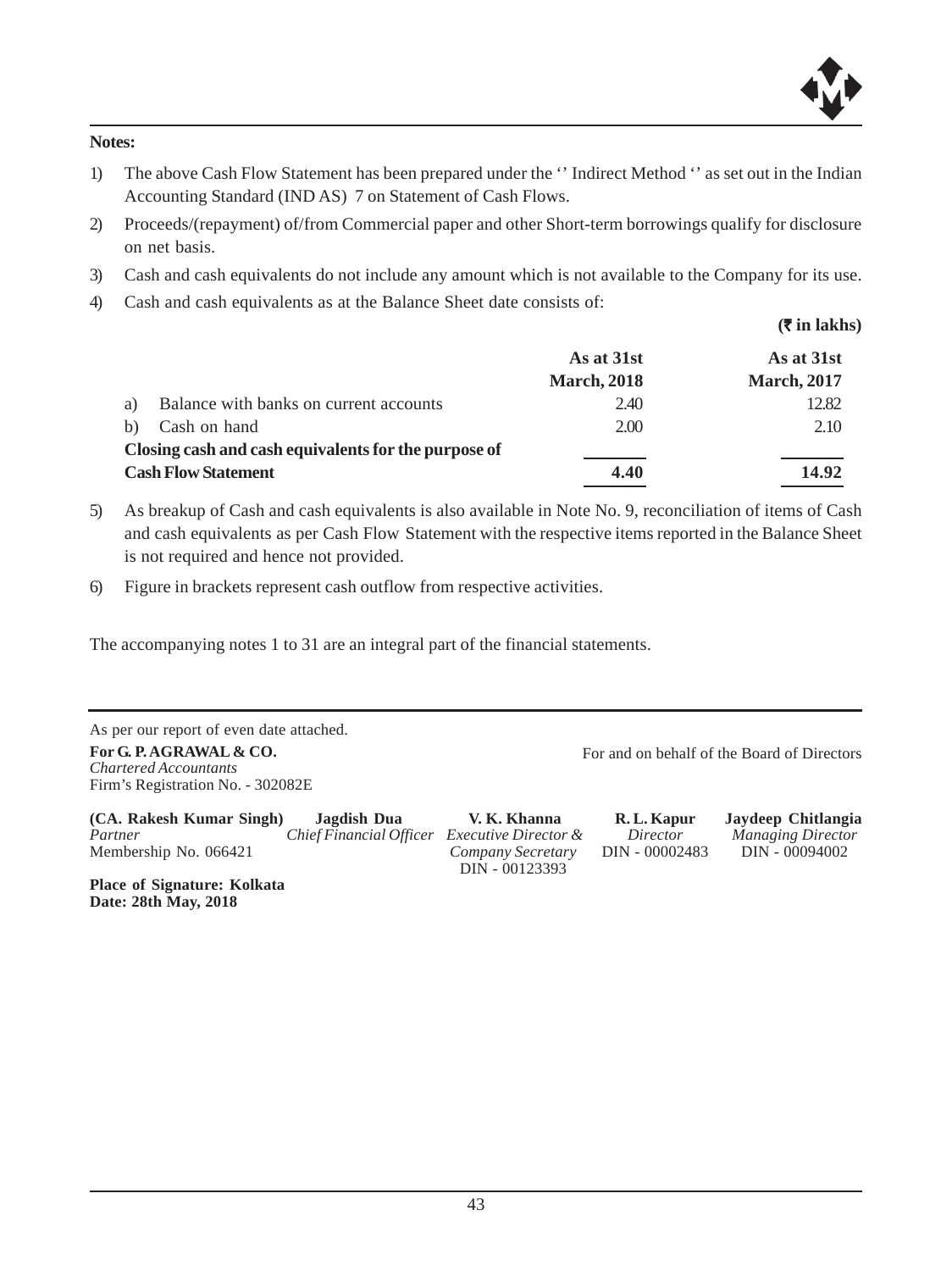| I                                                              |
|----------------------------------------------------------------|
|                                                                |
|                                                                |
|                                                                |
|                                                                |
|                                                                |
|                                                                |
|                                                                |
|                                                                |
|                                                                |
|                                                                |
|                                                                |
|                                                                |
| ١                                                              |
|                                                                |
| <b>A SALE AND A SECOND CARD OF A SALE AND A REPORT OF CARD</b> |
|                                                                |
|                                                                |
|                                                                |
|                                                                |
|                                                                |
|                                                                |
|                                                                |
|                                                                |
|                                                                |
|                                                                |
|                                                                |
|                                                                |
|                                                                |
|                                                                |
|                                                                |
|                                                                |
|                                                                |

# (a) Equity share capital

|                        | (a) Equity share capital                                                                                                          |                                                          |                                   |                                                                           |                                  |                                         |                                                       |                                                         |
|------------------------|-----------------------------------------------------------------------------------------------------------------------------------|----------------------------------------------------------|-----------------------------------|---------------------------------------------------------------------------|----------------------------------|-----------------------------------------|-------------------------------------------------------|---------------------------------------------------------|
|                        | For the year ended 31st March,                                                                                                    | 2018                                                     | $(\bar{x})$ in lakhs)             |                                                                           |                                  | For the year ended 31st March, 2017     |                                                       | ₹ in lakhs)                                             |
|                        | 1st April, 2017<br>Balance as at                                                                                                  | share capital during<br>Changes in equity<br>the year    | 31st March, 2018<br>Balance as at |                                                                           | 1st April, 2016<br>Balance as at |                                         | share capital during<br>Changes in equity<br>the year | 31st March, 2017<br>Balance as at                       |
|                        | 341.00                                                                                                                            | $\mathbf I$                                              | 341.00                            |                                                                           | 341.00                           |                                         |                                                       | 341.00                                                  |
| $\widehat{\mathbf{e}}$ | Other equity                                                                                                                      |                                                          |                                   |                                                                           |                                  |                                         |                                                       | $($ ₹ in lakhs)                                         |
|                        |                                                                                                                                   |                                                          |                                   |                                                                           | Reserves and surplus             |                                         | Comprehensive<br><b>Other</b>                         | <b>Total other</b><br>equity                            |
|                        |                                                                                                                                   | Particulars                                              |                                   |                                                                           |                                  |                                         | Income                                                |                                                         |
|                        |                                                                                                                                   |                                                          | reserves<br>Capital               | redemption<br>reserve<br>Capital                                          | General<br>reserve               | earnings<br>Retained                    | Re-measurement<br>benefit plan<br>of defined          |                                                         |
|                        | Balance as at 1st April, 2017                                                                                                     | Changes in equity during the year ended 31st March, 2018 | 0.03                              | 450.00                                                                    | 594.06                           | 535.15                                  |                                                       | 1579.24                                                 |
|                        | Profit for the year                                                                                                               |                                                          |                                   |                                                                           |                                  | (1039.84)                               |                                                       | (1039.84)                                               |
|                        |                                                                                                                                   | Other comprehensive income/(loss) for the year           |                                   |                                                                           |                                  | (25.68)                                 |                                                       | (25.68)                                                 |
|                        | Balance as at 31st March, 2018                                                                                                    |                                                          | 0.03                              | 450.00                                                                    | 594.06                           | 530.37                                  | J.                                                    | 513.72                                                  |
|                        | Balance as at 1st April, 2016                                                                                                     |                                                          | 0.03                              | 450.00                                                                    | 594.06                           | 1389.40                                 |                                                       | 2433.49                                                 |
|                        | Profit for the year                                                                                                               | Changes in equity during the year ended 31st March, 2016 |                                   |                                                                           |                                  | (852.24)                                |                                                       | (852.24)                                                |
|                        |                                                                                                                                   | Other comprehensive income/(loss) for the year           |                                   |                                                                           |                                  | (2.01)                                  |                                                       | (2.01)                                                  |
|                        | Balance as at 31st March, 2017                                                                                                    |                                                          | 0.03                              | 450.00                                                                    | 594.06                           | 535.15                                  | ٠                                                     | 1579.24                                                 |
|                        | The accompanying notes 1 to 31                                                                                                    | are an integral part of the financial statements.        |                                   |                                                                           |                                  |                                         |                                                       |                                                         |
|                        | As per our report of even date attached.<br>Firm's Registration No. - 302082E<br>For G. P. AGRAWAL & CO.<br>Chartered Accountants |                                                          |                                   |                                                                           |                                  |                                         | For and on behalf of the Board of Directors           |                                                         |
|                        | Place of Signature: Kolkata<br>(CA. Rakesh Kumar Singh)<br>Membership No. 066421<br>Date: 28th May, 2018<br>Partner               | Chief Financial Officer<br>Jagdish Dua                   |                                   | Executive Director &<br>Company Secretary<br>DIN-00123393<br>V. K. Khanna |                                  | DIN-00002483<br>R. L. Kapur<br>Director |                                                       | Jaydeep Chitlangia<br>Managing Director<br>DIN-00094002 |

# **Madhya Bharat Papers Limited**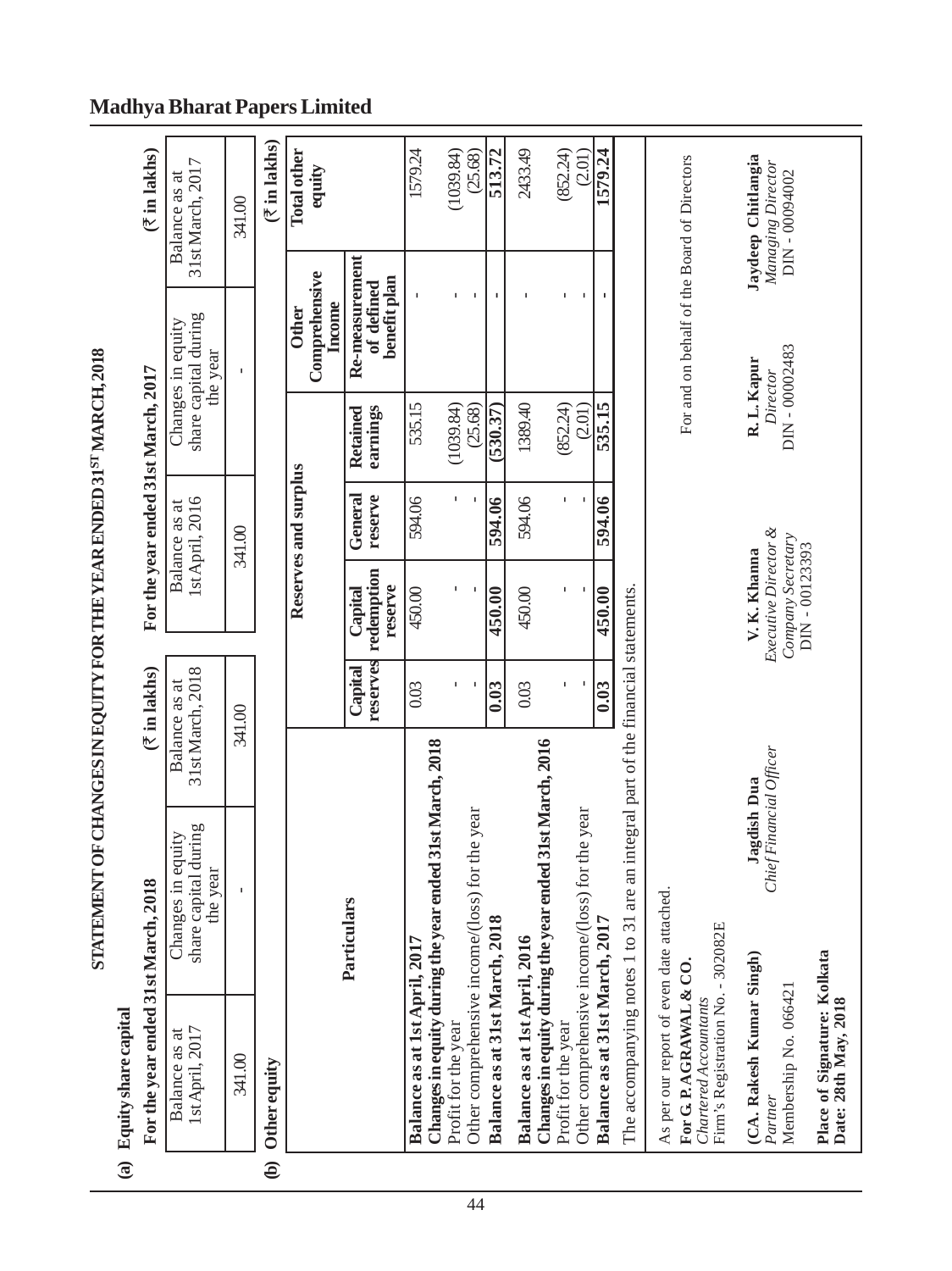

# **NOTES FORMING PART OF THE FINANCIAL STATEMENTS FOR THE YEAR ENDED 31ST MARCH, 2018**

#### **NOTES ON ACCOUNTS**

#### **1 CORPORATE INFORMATION:**

Madhya Bharat Papers Limited ('the Company") is a Public Company Limited by shares incorporated in India and is engaged in the business of manufacture of Writing and Printing Papers based on Rice Straw and Waste paper as its main raw material.

The Company's shares are listed on The Calcutta Stock Exchange Ltd.

Its registered office is situated at Village Birgahni, Champa - 495671, Chhattisgarh (India). The financial statements for the year ended March 31, 2018 were approved for issue by the Board of Directors on 28th May, 2018.

### **2 SIGNIFICANT ACCOUNTING POLICIES:**

### **2.1 Statement of Compliance with Ind AS**

These financial statements have been prepared in accordance with Indian Accounting Standards (Ind AS) notified under Section 133 of the Companies Act, 2013. The financial statements have also been prepared in accordance with the relevant presentation requirements of the Companies Act, 2013. The Company adopted Ind AS from 1st April, 2017. Up to the year ended 31st March, 2017, the Company prepared its financial statements in accordance with the requirements of previous Generally Accepted Accounting Principles (GAAP), which includes Standards notified under the Companies (Accounting Standards) Rules, 2006. These are the Company's first Ind AS financial statements. The date of transition to Ind AS is 1st April, 2016. Details of the exceptions and optional exemptions availed by the Company and principal adjustments along with related reconciliations are detailed in Note 35 (17) (First-time Adoption).

#### **2.2 Basis of preparation**

The financial statements are prepared in accordance with the historical cost convention, except for certain items that are measured at fair values, as explained in the accounting policies. Historical cost is generally based on the fair value of the consideration in exchange for goods and services.

Fair Value is the price that would be received to sell an asset or paid to transfer a liability in an orderly transaction between market participants at the measurement date, regardless of whether that price is directly observable or estimated using another valuation technique. In estimating the fair value of an asset or a liability, the Company takes into account the characteristics of the asset or liability if market participants would take those characteristics into account when pricing the asset or liability at the measurement date.

All amount disclosed in the financial statements including notes thereon have been rounded off to the nearest rupees in lakh as per the requirement of Schedule III to the Act, unless stated otherwise.

### **2.3 Use of estimates**

The preparation of financial statements in conformity with Ind AS requires management to make judgements, estimates and assumptions that affect the application of the accounting policies and the reported amounts of assets and liabilities, the disclosure of contingent assets and liabilities at the date of the financial statements, and the reported amounts of revenues and expenses during the year. Actual results could differ from those estimates. The estimates and underlying assumptions are reviewed on an ongoing basis. Revisions to accounting estimates are recognised in the period in which the estimate is revised if the revision affects only that period; they are recognised in the period of the revision and future periods if the revision affects both current and future periods.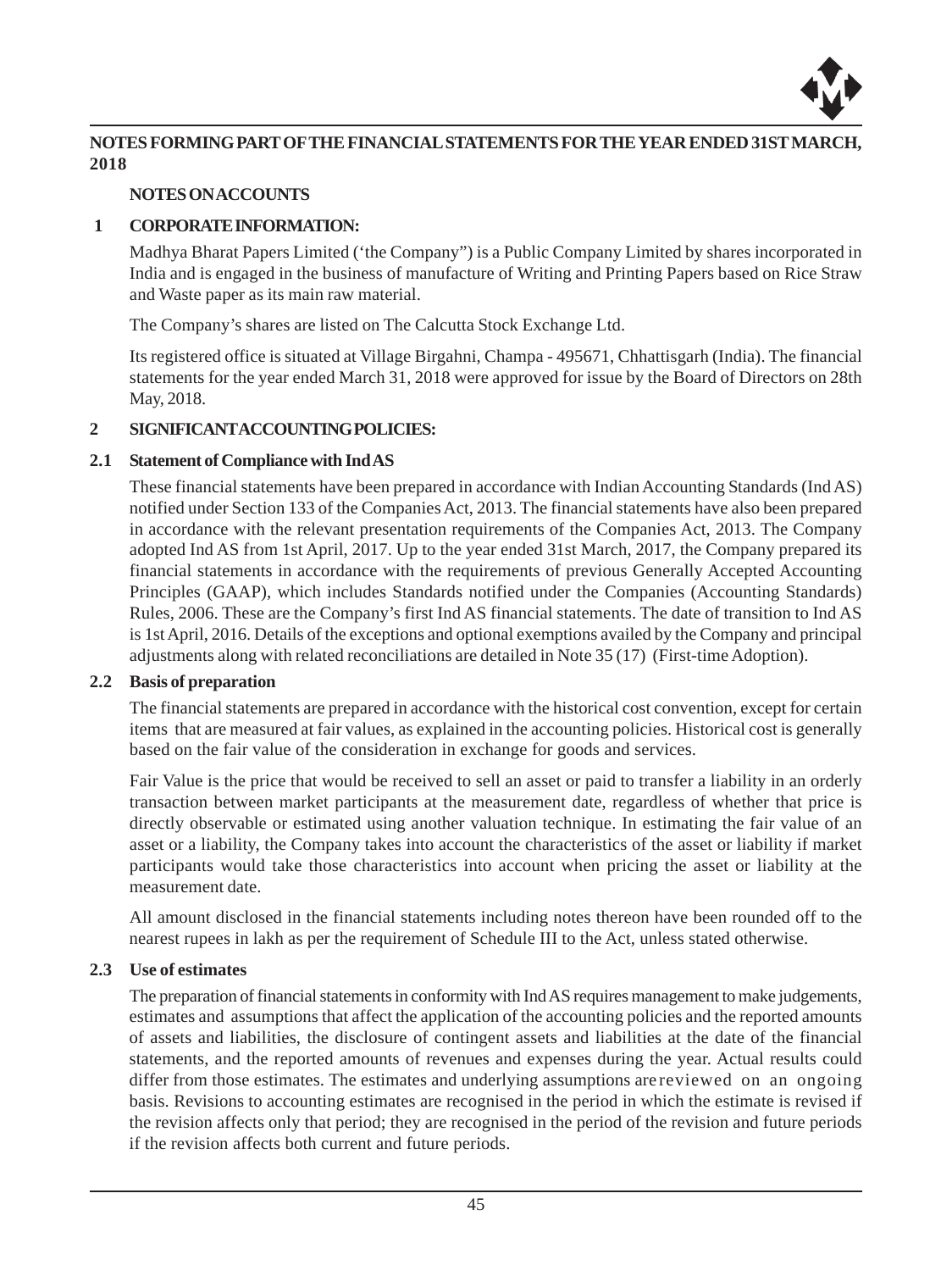### **2.4 Operating Cycle**

All assets and liabilities have been classified as current or non-current as per the Company's normal operating cycle and other criteria set out in the Schedule III to the Companies Act, 2013 and Ind AS 1 – Presentation of Financial Statements. Based on the for the purpose of current or non-current classification of assets and liabilities. nature of products and their realization in cash and cash equivalents, the company has ascertained operating cycles as 12 months for its manufacturing business.

#### **2.5 Revenue recognition**

Revenue is recognised to the extent it is probable that economic benefits would flow to the Company and the revenue can be reliably measured, regardless of when the revenue proceeds is received from customers.

Revenue is measured at the fair value of the consideration received/receivable taking into account contractually defined terms of payment and excluding taxes or duties collected on behalf of the Government.

The financial statements of the Company have been prepared on the concept of going concern and on accrual basis except the Excise and other claims / refunds which are being adjusted in the books as and when settled.

Sales value is inclusive of Excise Duty but exclusive of Sales Tax/VAT.

### **2.6 Property, plant and equipment (PPE) and Capital work-in-progress (CWIP)**

 Property, plant and equipment are stated at cost of acquisition or construction less accumulated depreciation and impairment, if any. For this purpose, cost includes deemed cost which represents the carrying value of PPE recognised as at 1st April, 2016 measured as per the previous GAAP

Impairment losses, if any, are recognised when carrying amount of asset exceeds its recoverable amount. Reversal of such loss is also accounted whenever situation so warrants, in accordance with the Indian Accounting Standard .

Capital work in Progress be assessed, reviewed and diminutioned adequately from time to time.

Pre-operative expenses relating to expansion / new projects are capitalised and allocated to building, plant & machinery, etc. on value basis.

Depreciation of these assets commences when the assets are ready for their intended use which is generally on commissioning. Depreciation on items of PPE is provided on a straight line method to allocate their cost, net of their residual value over the estimated useful life of the respective asset as specified in Schedule II to the Companies Act, 2013.

The estimated useful lives of PPE of the Company are as follows:

| (i) | Building                       | $30-60$ years |
|-----|--------------------------------|---------------|
|     | (ii) Plant and equipment       | 15 years      |
|     | (iii) Furniture and fixtures   | 10 years      |
|     | (iv) Vehicles                  | 8 years       |
|     | (v) Office equipment           | 5 years       |
|     | (vi) Computers & Audio visuals | 3 years       |
|     | (v) Electrical installations   | 10 years      |

Depreciation on revaluation of Fixed Assets has been reduced from Revaluation Reserve account.

Each item of PPE individually costing  $\bar{\tau}$  5,000/- or less is depreciated over a period of one year from the date the said assets is available for use.

The residual value of an item of PPE is not more than 5% of the original cost of the respective asset.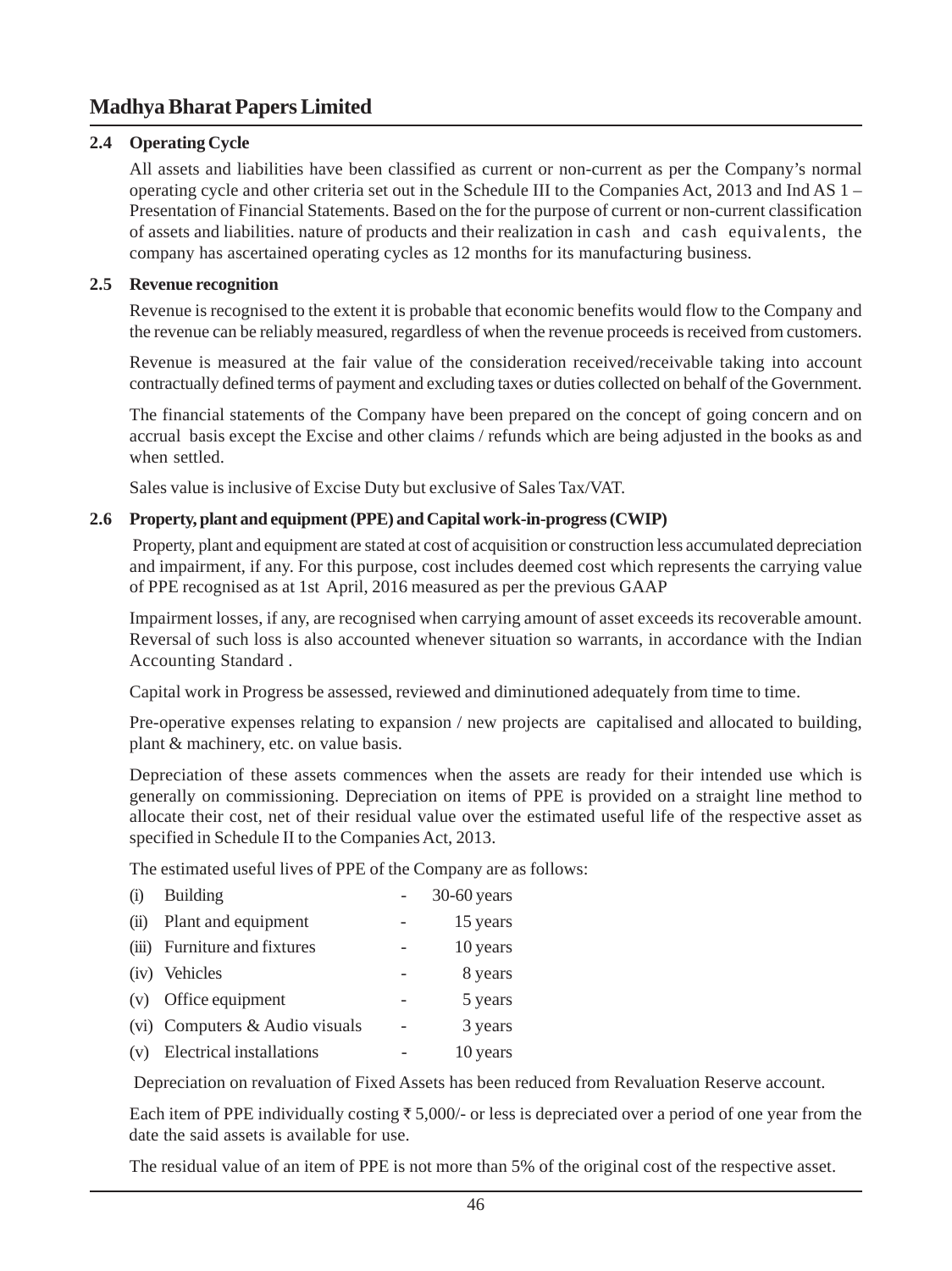

Assets taken on lease other than leasehold land and building are not capitalised. Lease rentals are charged to revenue.

Right to use the Resorts is considered as Leasehold building and amount paid is amortised over the tenure of the right. Lease hold building are depreciated over the tenure of the lease hold right. Lease hold land are depreciated over the tenure of the lease hold right.

#### **2.7 Investments**

Investments have been stated at cost and provision for diminution in the value of long term Investments is made only if such a decline is other than temporary in the opinion of the management.

#### **Inventories**

Inventories are valued at lower of cost and net realisable value. For this purpose cost has been arrived at on the basis of weighted average cost formula. The cost of finished goods, WIP comprise all costs of purchase, cost of conversion and other costs incurred in bringing the inventories to their present location and condition.

Provision for obsolescence is made wherever necessary.

#### **2.8 Foreign currency transactions**

Foreign currency transactions in respect of current assets and current/long term liabilities other than those incurred for acquisition of fixed assets, the overall net loss, if any, on conversion at the exchange rates prevailing on the date of the Balance Sheet, is charged to revenue but the overall net gain, if any, is not accounted for. In respect of liabilities incurred for acquisition of fixed assets, the net gain or loss on such conversion, is adjusted in the carrying value of the related assets.

#### **2.9 Employee Benefits**

Post retirement employee benefits:

Post retirement benefits like Provident Fund and Defined Contribution Superannuation schemes, in the nature of defined contribution plans, are maintained by the Company. Contributions required are recognised in the Statement of Profit & Loss on an accrual basis and funded with recognised funds set up for the purpose.

Defined Benefit plan like Gratuity is also maintained by the Company. Liabilities under the defined benefit schemes are determined through independent year end actuarial valuation and charge is recognised in the books. For schemes, where recognised funds have been set up, annual contributions determined as payable in the actuarial valuation report are contributed. Actuarial gains and losses are recognised in the Statement of Profit & Loss.

The Company recognises in the Statement of Profit & Loss, gains or losses on curtailment or settlement of a defined benefit plan as and when the curtailment or settlement occurs.

#### Other Employee Benefits:

Other employee benefits are accounted for on accrual basis. Liabilities for compensated absence are determined based on independent year end actuarial valuation and charge is recognised in the Statement of Profit & Loss. Short term employee benefits are recognised on an undiscounted basis whereas long term employee benefits are recognised on a discounted basis.

### **2.10 Borrowing Costs**

Borrowing Costs, attributable to the acquisition of qualifying assets upto the date it is ready to put to use, are capitalised. Other borrowing costs are charged to statement of profit and loss.

#### **2.11 Government Grants**

Government Grants of the nature of project subsidy are credited to Capital Reserves as it is not specified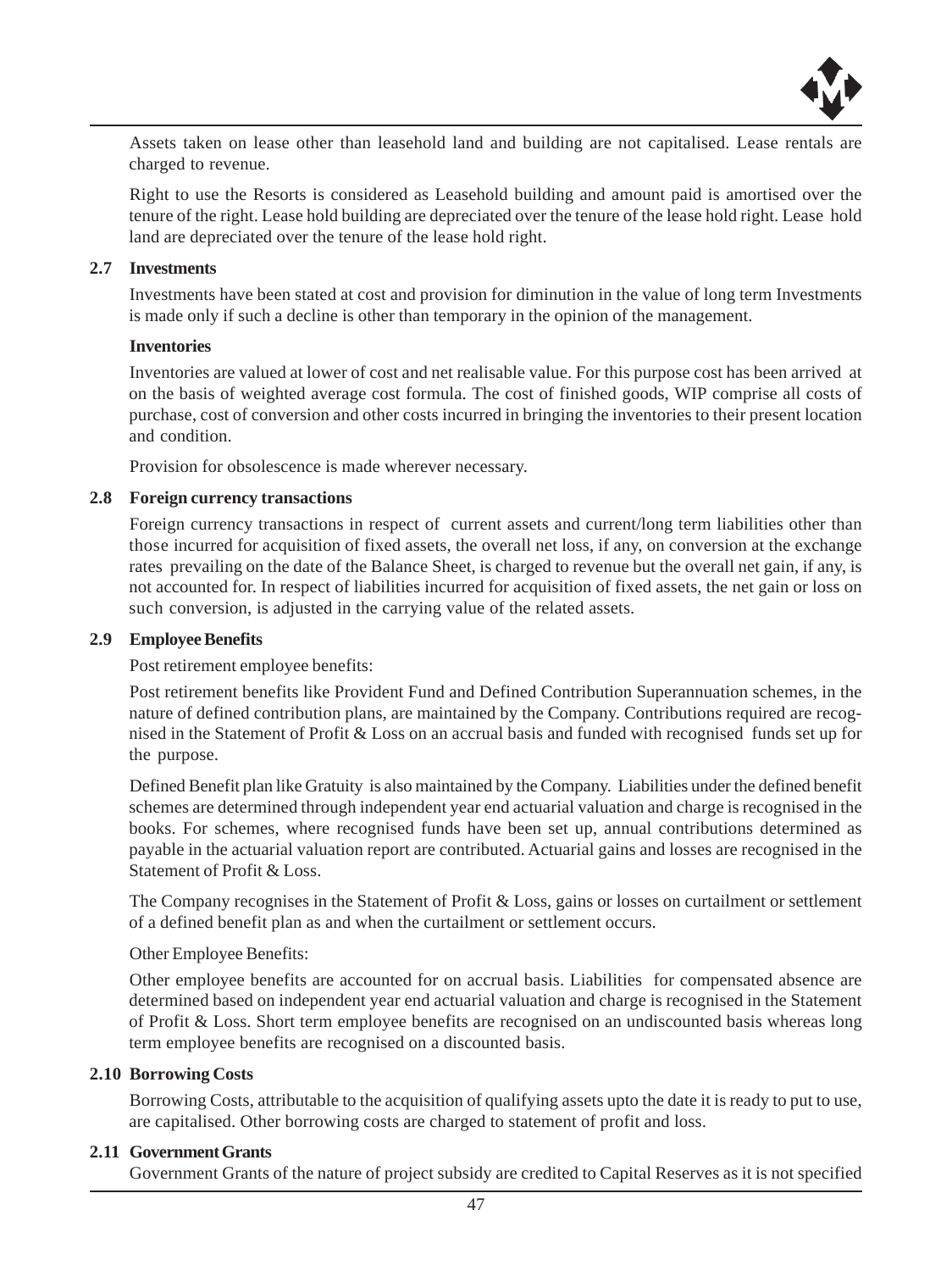to particular item / asset. In the case where any grant received in relation to specified Item / asset, such amount is adjusted with the specified item / asset, other government grants which are revenue nature, credited to Statement of Profit & Loss under the the head "Other Income".

# **2.12 Taxes**

Taxes on income comprises of current taxes and deferred taxes.

Current tax in the Statement of Profit and Loss is provided as the amount of tax payable in respect of taxable income for the period using tax rates and tax laws enacted during the period, together with any adjustment to tax payable in respect of previous years.

Deferred tax is recognised on temporary differences between the carrying amounts of assets and liabilities and the amounts used for taxation purposes (tax base), at the tax rates and tax laws enacted or substantively enacted by the end of the reporting period.

Deferred tax assets are recognized for deductible temporary differences, the carry forward of unused tax credits and any unused tax losses to the extent that it is probable that taxable profit will be available against which the deductible temporary differences, and the carry forward of unused tax credits and unused tax losses can be utilised.

The carrying amount of deferred tax assets is reviewed at each balance sheet date and reduced to the extent that it is no longer probable that sufficient taxable profit will be available to allow all or part of the deferred tax assets to be utilised.

Income tax, in so far as it relates to items disclosed under other comprehensive income or equity, are disclosed separately under other comprehensive income or equity, as applicable.

# **2.13 Operating Lease**

Leases where the lessor effectively retains substantially all the risks and benefits of ownership of the leased asset are classified as operating lease. Operating lease charges are recognised as an expense in the Statement of Profit and Loss on a straight line basis over the lease term or on another systematic basis if it is more representative of the time pattern of the user's benefit.

# **2.14 Provisions, Contingent Liabilities and Contingent Assets**

Provision is recognised in the accounts when there is a present obligation as a result of past events and it is probable that an outflow of resources will be required is settled the obligation and a reliable estimate can be made. Provisions are not discounted to their present value and are determined based on the best estimates required to settle the obligation at the reporting date. This estimates are reviewed at each reporting date and adjusted to reflect the current best estimates. Contingent liabilities are disclosed unless the possibility of outflow of resources is remote. Contingent Assets are neither recognised nor disclosed in the financial statements.

# **3 USE OF CRITICAL ESTIMATES, JUDGEMENTS AND ASSUMPTIONS:**

The preparation of the financial statements requires the use of accounting estimates, which, by definition would seldom equal the actual results. Management also needs to exercise judgement and make certain assumptions in applying the Company's accounting policies and preparation of financial statements.

The use of such estimates, judgements and assumptions affect the reported amounts of revenue, expenses, assets and liabilities including the accompanying disclosures and the disclosure of contingent liabilities. Uncertainty about these assumptions and estimates could result in outcomes that require a material adjustment to the carrying amount of assets or liabilities affected in the future periods.

Estimates and judgements are continuously evaluated. They are based on historical experience and other factors including expectations of future events that may have a financial impact on the Company and that are believed to be reasonable under the circumstances.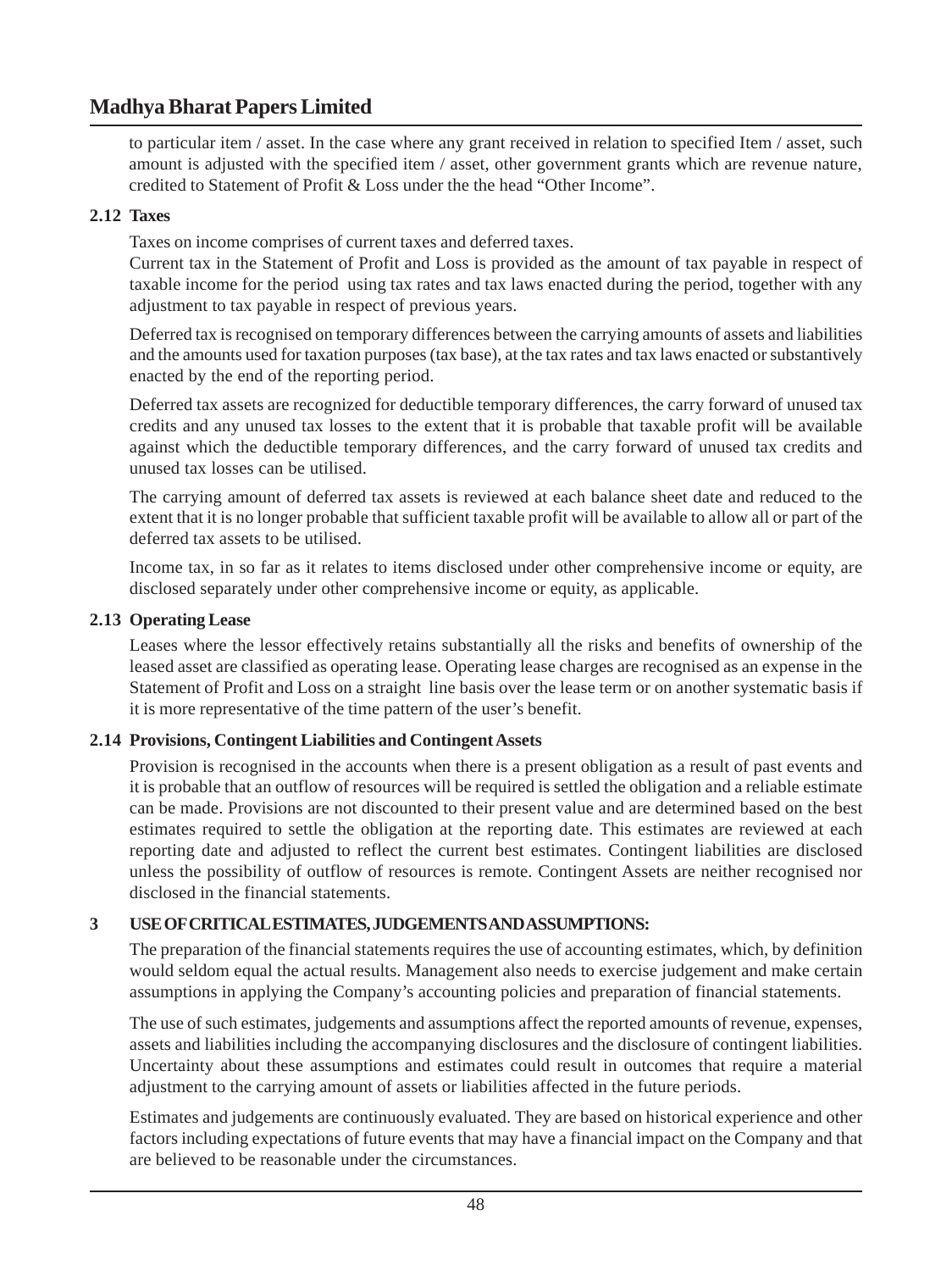

#### **Estimates and assumptions**

The key assumptions concerning the future and other key sources of estimation uncertainty at the balance sheet date that have a significant risk of causing a material adjustment to the carrying amounts of assets and liabilities within the next financial year are described below.

The Company based its assumptions and estimates on parameters available when the financial statements were prepared. Existing circumstances and assumptions about future developments, however, may change due to market changes or circumstances arising that are beyond the control of the Company. Such changes are reflected in the assumptions when they occur.

In the process of applying the Company's accounting policies, management has made the following judgements, which have most significant effect on the amounts recognised in the financial statements.

### **(i) Estimated useful life of Property, plant and equipment**

PPE represent a significant proportion of the asset base of the Company. The charge in respect of periodic depreciation is derived after determining an estimate of an asset's expected useful life and the expected residual value at the end of its life. The useful lives and residual value of the asset are determined by the management when the asset is acquired and reviewed periodically including at each financial year end. The lives are based on historical experience with similar assets as well as anticipation of future events, which may impact their lives, such as change in technology.

### **(ii) Recognition of deferred tax assets for carried forward tax losses and unused tax credit**

Deferred tax assets are recognised for unused losses (carry forward of prior years' losses) and unused tax credit to the extent that it is probable that taxable profit would be available against which the losses could be utilised. Significant management judgment is required to determine the amount of deferred tax assets that can be recognised, based upon the likely timing and the level of future taxable profits together with future tax planning strategies.

### **(iii) Estimation of Defined benefit obligations**

The cost of the defined benefit gratuity plan and the present value of the gratuity obligation are determined using actuarial valuations. An actuarial valuation involves making various assumptions that may differ from actual developments in the future. These include the determination of the discount rate, future salary increases and mortality rates. Due to the complexities involved in the valuation and its long-term nature, a defined benefit obligation is highly sensitive to changes in these assumptions. All assumptions are reviewed at each financial year end.

The parameter most subject to change is the discount rate. In determining the appropriate discount rate for plans, the actuary considers the interest rates of government bonds.

The mortality rate is based on publicly available mortality tables. Those mortality tables tend to change only at interval in response to demographic changes. Future salary increases and gratuity increases are based on expected future inflation rates.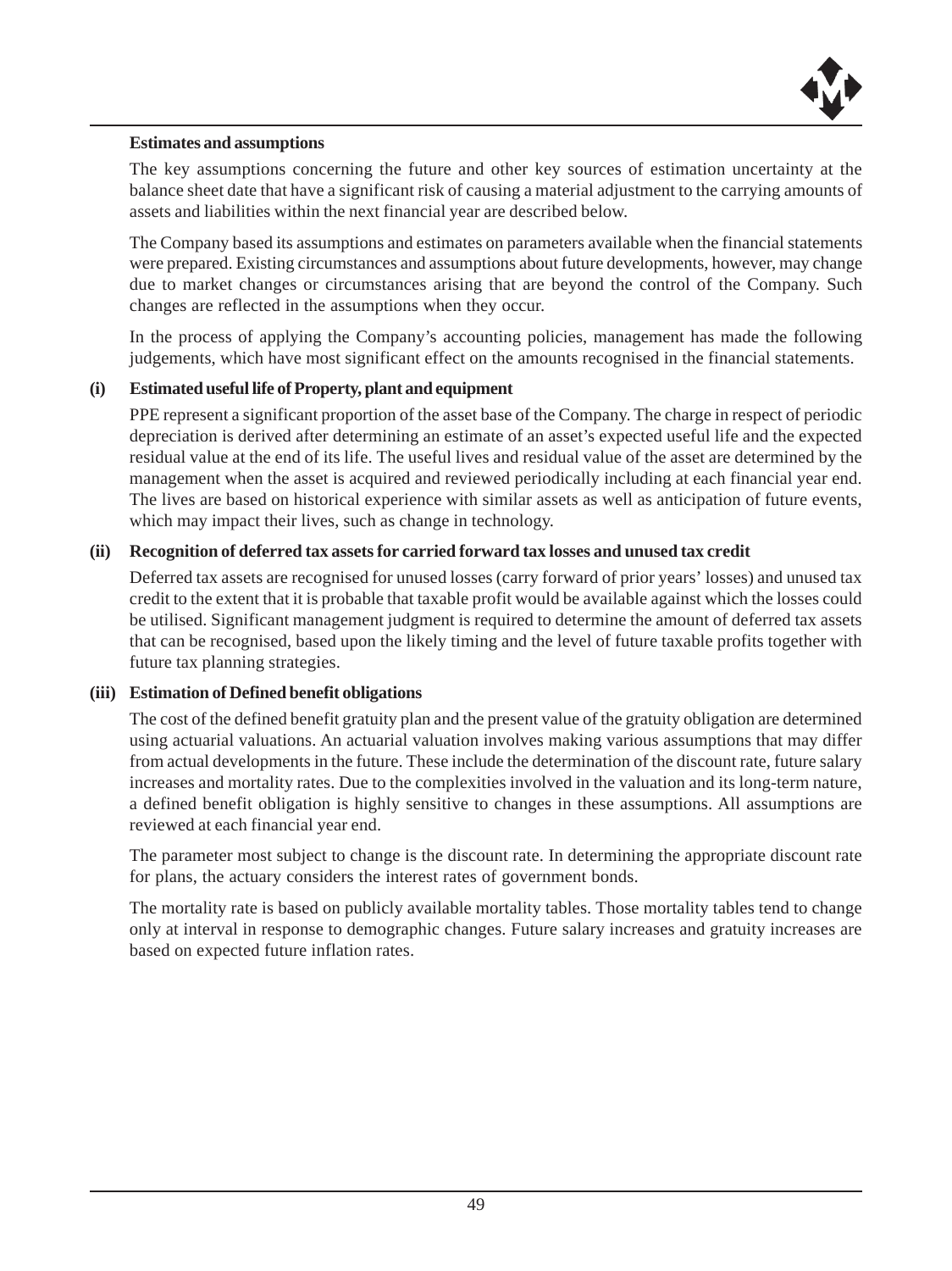| l          |
|------------|
| l          |
|            |
|            |
| I          |
|            |
| j          |
| i          |
|            |
| ļ          |
| i          |
|            |
|            |
|            |
|            |
|            |
| l<br>l     |
| ١          |
|            |
|            |
|            |
| l          |
|            |
|            |
|            |
|            |
| ĺ<br>ׇ֚֘֝֬ |
|            |
|            |
|            |
|            |
|            |
|            |
|            |
|            |
|            |
| ١          |
| i<br>ı     |
| l<br>ï     |
|            |
|            |
|            |
|            |

| progress <sup>@</sup><br>work-in-<br>$\sim$ 1 $\sim$ 1<br>$\mathbf{I}$<br>$\mathbf{r}$<br>t.<br>$\mathbf{1}$<br>79.10<br>79.10<br>79.10<br>79.10<br>79.10<br>79.10<br>79.10<br>Capital<br>6116.28<br>6278.92<br>6103.92<br>6278.92<br>56.14<br>(7.79)<br>107.31<br>106.94<br>(3.26)<br>6103.92<br>175.00<br>107.31<br>210.99<br>107.31<br>6327.27<br>6171.61<br>Total<br>Computers<br>0.49<br>3.82<br>0.58<br>3.45<br>0.49<br>4.03<br>4.03<br>0.49<br>0.09<br>$3.82$<br>0.21<br>4.03<br>3.54<br>equipment<br>$^{620}_{620}$<br>$\mathfrak{t}$<br>$\,$<br>1.58<br>4.32<br>0.79<br>4.32<br><b>Office</b><br>0.79<br>$4.32$<br>0.85<br>5.17<br>3.59<br>4.32<br>3.53<br>0.86<br>2.52<br>17.14<br>5.50<br>$2.52$<br>$1.60$<br>(3.26)<br>17.14<br>2.52<br>17.14<br>(7.79)<br>14.85<br>13.99<br>17.14<br>14.62<br>Vehicles<br>Furniture &<br>2.55<br>2.55<br>0.14<br>2.41<br>2.41<br>2.41<br>2.41<br>$\frac{1}{2}$<br>Fixtures<br>equipment<br>49.65<br>Plant and<br>85.39<br>85.15<br>1562.32<br>173.10<br>85.39<br>1735.42<br>170.54<br>1735.42<br>85.39<br>1562.32<br>1785.07<br>1614.53<br>1650.03<br>37.35<br>450.18<br>451.87<br>414.52<br>450.18<br>451.87<br>18.08<br>451.87<br>18.08<br>1.69<br>18.08<br>433.79<br><b>Buildings</b><br>$\mathfrak{t}$<br>0.08<br>3.15<br>$\,$<br>3.23<br>3.23<br>0.04<br>0.04<br>3.19<br>3.23<br>3.23<br>0.04<br>0.04<br>3.23<br>(Lease hold)<br>Land<br>(Free hold)<br>$\mathcal{A}$<br>$\sim$<br>$\mathbf{u} = \mathbf{u} + \mathbf{u}$<br>4060.51<br>4060.51<br>4060.51<br>4060.51<br>4060.51<br>4060.51<br>4060.51<br>Land<br>2017<br>Accumulated depreciation / amortisation / impairment<br>ಷ<br>ment<br>Net carrying amount as at 1st April, 2016<br>Accumulated depreciation / amortisation<br>Accumulated depreciation / amortisation / impair<br>carrying amount as at 31st March<br>Gross carrying amount as at 31st March, 2018<br>Gross carrying amount as at 31st March, 2017<br>impairment as at 31st March, 2017<br>Gross carrying amount as at 1st April, 2016<br>Gross carrying amount as at 1st April, 2017<br>Net carrying amount as at 31st March, 2018<br>Accumulated depreciation / amortisation<br>Depreciation /amortisation/ impairment<br>Depreciation /amortisation/ impairment<br>Depreciation/ amortisation for the year<br>Depreciation/ amortisation for the year<br>Disposals/deductions during the year<br>Disposals/deductions during the year<br>Disposals/deductions during the year<br>Disposals/deductions during the year<br>Reclassification made during the year<br>Reclassification made during the year<br>Reclassification made during the year<br>Reclassification made during the year<br>Gross block (Deemed cost)<br>Gross block (Deemed cost)<br>Additions during the year<br>Additions during the year<br>Impairment for the year<br>Impairment for the year<br>s at 31st March, 2018<br>as at 1st April, 2016<br>as at 1st April, 2017<br>Particulars<br>Net | Property, plant and eq |  | Property, Plant and Equipment |  |  |  | $($ ₹ in lakhs) |
|----------------------------------------------------------------------------------------------------------------------------------------------------------------------------------------------------------------------------------------------------------------------------------------------------------------------------------------------------------------------------------------------------------------------------------------------------------------------------------------------------------------------------------------------------------------------------------------------------------------------------------------------------------------------------------------------------------------------------------------------------------------------------------------------------------------------------------------------------------------------------------------------------------------------------------------------------------------------------------------------------------------------------------------------------------------------------------------------------------------------------------------------------------------------------------------------------------------------------------------------------------------------------------------------------------------------------------------------------------------------------------------------------------------------------------------------------------------------------------------------------------------------------------------------------------------------------------------------------------------------------------------------------------------------------------------------------------------------------------------------------------------------------------------------------------------------------------------------------------------------------------------------------------------------------------------------------------------------------------------------------------------------------------------------------------------------------------------------------------------------------------------------------------------------------------------------------------------------------------------------------------------------------------------------------------------------------------------------------------------------------------------------------------------------------------------------------------------------------------------------------------------------------------------------------------------------------------------------------------------------------------------------------------------------------------------------------------------------------------------------------------------------------------------------------------------------------------------------------------------------------------------------------------------------------------------------------|------------------------|--|-------------------------------|--|--|--|-----------------|
|                                                                                                                                                                                                                                                                                                                                                                                                                                                                                                                                                                                                                                                                                                                                                                                                                                                                                                                                                                                                                                                                                                                                                                                                                                                                                                                                                                                                                                                                                                                                                                                                                                                                                                                                                                                                                                                                                                                                                                                                                                                                                                                                                                                                                                                                                                                                                                                                                                                                                                                                                                                                                                                                                                                                                                                                                                                                                                                                                    |                        |  |                               |  |  |  |                 |
|                                                                                                                                                                                                                                                                                                                                                                                                                                                                                                                                                                                                                                                                                                                                                                                                                                                                                                                                                                                                                                                                                                                                                                                                                                                                                                                                                                                                                                                                                                                                                                                                                                                                                                                                                                                                                                                                                                                                                                                                                                                                                                                                                                                                                                                                                                                                                                                                                                                                                                                                                                                                                                                                                                                                                                                                                                                                                                                                                    |                        |  |                               |  |  |  |                 |
|                                                                                                                                                                                                                                                                                                                                                                                                                                                                                                                                                                                                                                                                                                                                                                                                                                                                                                                                                                                                                                                                                                                                                                                                                                                                                                                                                                                                                                                                                                                                                                                                                                                                                                                                                                                                                                                                                                                                                                                                                                                                                                                                                                                                                                                                                                                                                                                                                                                                                                                                                                                                                                                                                                                                                                                                                                                                                                                                                    |                        |  |                               |  |  |  |                 |
|                                                                                                                                                                                                                                                                                                                                                                                                                                                                                                                                                                                                                                                                                                                                                                                                                                                                                                                                                                                                                                                                                                                                                                                                                                                                                                                                                                                                                                                                                                                                                                                                                                                                                                                                                                                                                                                                                                                                                                                                                                                                                                                                                                                                                                                                                                                                                                                                                                                                                                                                                                                                                                                                                                                                                                                                                                                                                                                                                    |                        |  |                               |  |  |  |                 |
|                                                                                                                                                                                                                                                                                                                                                                                                                                                                                                                                                                                                                                                                                                                                                                                                                                                                                                                                                                                                                                                                                                                                                                                                                                                                                                                                                                                                                                                                                                                                                                                                                                                                                                                                                                                                                                                                                                                                                                                                                                                                                                                                                                                                                                                                                                                                                                                                                                                                                                                                                                                                                                                                                                                                                                                                                                                                                                                                                    |                        |  |                               |  |  |  |                 |
|                                                                                                                                                                                                                                                                                                                                                                                                                                                                                                                                                                                                                                                                                                                                                                                                                                                                                                                                                                                                                                                                                                                                                                                                                                                                                                                                                                                                                                                                                                                                                                                                                                                                                                                                                                                                                                                                                                                                                                                                                                                                                                                                                                                                                                                                                                                                                                                                                                                                                                                                                                                                                                                                                                                                                                                                                                                                                                                                                    |                        |  |                               |  |  |  |                 |
|                                                                                                                                                                                                                                                                                                                                                                                                                                                                                                                                                                                                                                                                                                                                                                                                                                                                                                                                                                                                                                                                                                                                                                                                                                                                                                                                                                                                                                                                                                                                                                                                                                                                                                                                                                                                                                                                                                                                                                                                                                                                                                                                                                                                                                                                                                                                                                                                                                                                                                                                                                                                                                                                                                                                                                                                                                                                                                                                                    |                        |  |                               |  |  |  |                 |
|                                                                                                                                                                                                                                                                                                                                                                                                                                                                                                                                                                                                                                                                                                                                                                                                                                                                                                                                                                                                                                                                                                                                                                                                                                                                                                                                                                                                                                                                                                                                                                                                                                                                                                                                                                                                                                                                                                                                                                                                                                                                                                                                                                                                                                                                                                                                                                                                                                                                                                                                                                                                                                                                                                                                                                                                                                                                                                                                                    |                        |  |                               |  |  |  |                 |
|                                                                                                                                                                                                                                                                                                                                                                                                                                                                                                                                                                                                                                                                                                                                                                                                                                                                                                                                                                                                                                                                                                                                                                                                                                                                                                                                                                                                                                                                                                                                                                                                                                                                                                                                                                                                                                                                                                                                                                                                                                                                                                                                                                                                                                                                                                                                                                                                                                                                                                                                                                                                                                                                                                                                                                                                                                                                                                                                                    |                        |  |                               |  |  |  |                 |
|                                                                                                                                                                                                                                                                                                                                                                                                                                                                                                                                                                                                                                                                                                                                                                                                                                                                                                                                                                                                                                                                                                                                                                                                                                                                                                                                                                                                                                                                                                                                                                                                                                                                                                                                                                                                                                                                                                                                                                                                                                                                                                                                                                                                                                                                                                                                                                                                                                                                                                                                                                                                                                                                                                                                                                                                                                                                                                                                                    |                        |  |                               |  |  |  |                 |
|                                                                                                                                                                                                                                                                                                                                                                                                                                                                                                                                                                                                                                                                                                                                                                                                                                                                                                                                                                                                                                                                                                                                                                                                                                                                                                                                                                                                                                                                                                                                                                                                                                                                                                                                                                                                                                                                                                                                                                                                                                                                                                                                                                                                                                                                                                                                                                                                                                                                                                                                                                                                                                                                                                                                                                                                                                                                                                                                                    |                        |  |                               |  |  |  |                 |
|                                                                                                                                                                                                                                                                                                                                                                                                                                                                                                                                                                                                                                                                                                                                                                                                                                                                                                                                                                                                                                                                                                                                                                                                                                                                                                                                                                                                                                                                                                                                                                                                                                                                                                                                                                                                                                                                                                                                                                                                                                                                                                                                                                                                                                                                                                                                                                                                                                                                                                                                                                                                                                                                                                                                                                                                                                                                                                                                                    |                        |  |                               |  |  |  |                 |
|                                                                                                                                                                                                                                                                                                                                                                                                                                                                                                                                                                                                                                                                                                                                                                                                                                                                                                                                                                                                                                                                                                                                                                                                                                                                                                                                                                                                                                                                                                                                                                                                                                                                                                                                                                                                                                                                                                                                                                                                                                                                                                                                                                                                                                                                                                                                                                                                                                                                                                                                                                                                                                                                                                                                                                                                                                                                                                                                                    |                        |  |                               |  |  |  |                 |
|                                                                                                                                                                                                                                                                                                                                                                                                                                                                                                                                                                                                                                                                                                                                                                                                                                                                                                                                                                                                                                                                                                                                                                                                                                                                                                                                                                                                                                                                                                                                                                                                                                                                                                                                                                                                                                                                                                                                                                                                                                                                                                                                                                                                                                                                                                                                                                                                                                                                                                                                                                                                                                                                                                                                                                                                                                                                                                                                                    |                        |  |                               |  |  |  |                 |
|                                                                                                                                                                                                                                                                                                                                                                                                                                                                                                                                                                                                                                                                                                                                                                                                                                                                                                                                                                                                                                                                                                                                                                                                                                                                                                                                                                                                                                                                                                                                                                                                                                                                                                                                                                                                                                                                                                                                                                                                                                                                                                                                                                                                                                                                                                                                                                                                                                                                                                                                                                                                                                                                                                                                                                                                                                                                                                                                                    |                        |  |                               |  |  |  |                 |

# **Notes :**

- (a) The Company has entered into various agreements in respect of land under finance lease arrangements. The lease agreements include renewal and escalation clause and and on provide the Company a right to sub-lease. For m do not provide the Company a right to sub-lease. For most of lease agreements, original lease term is 30 years subject to maximum of 90 years from the date of (a) The Company has entered into various agreements in respect of land under finance lease arrangements. The lease agreements include renewal and escalation clause and inception. These leasehold land have been mortgaged in favour of banks and other entities for securing the borrowings.
- (b) For Property, plant and equipment exixting as on 1st April, 2016 i.e. date of transition to Ind As, the Company has used GAAP carring value as deemed cost. (b) For Property, plant and equipment exixting as on 1st April, 2016 i.e. date of transition to Ind As, the Company has used GAAP carring value as deemed cost.

# **Madhya Bharat Papers Limited**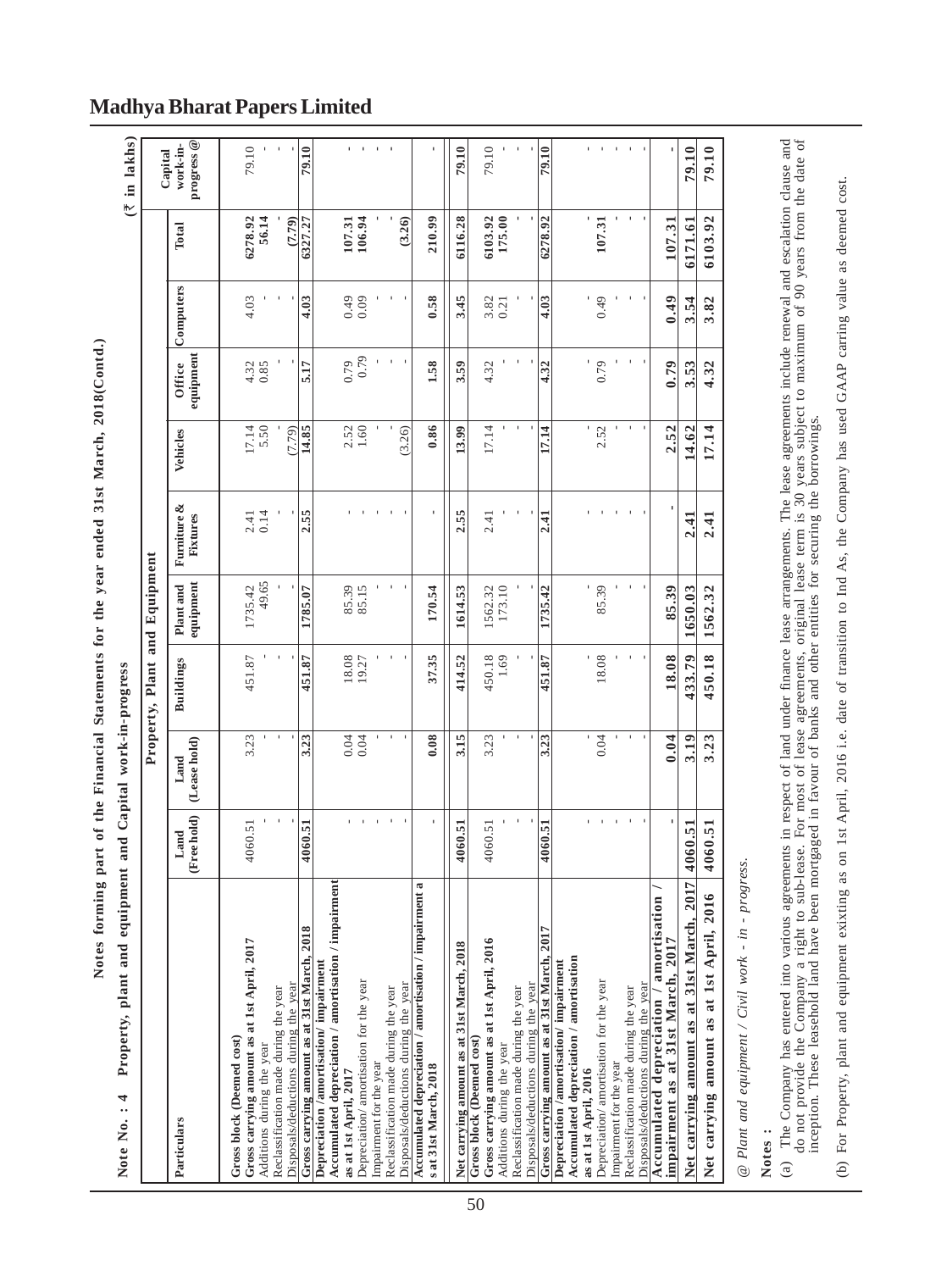| Notes forming part of the Financial Statements for the year ended 51st March, 2010(Contd.).                                            |                                |                     |                           |                     |                           |             |                                 |  |
|----------------------------------------------------------------------------------------------------------------------------------------|--------------------------------|---------------------|---------------------------|---------------------|---------------------------|-------------|---------------------------------|--|
| ents<br>Note No.: 5 Non - current investm                                                                                              |                                |                     |                           |                     |                           |             | $(\bar{z}$ in lakhs)            |  |
| Particulars                                                                                                                            | Face<br>value                  | Shares<br>Number of | March, 2018<br>As at 31st | Shares<br>Number of | As at 31st<br>March, 2017 | Number of   | As at 1st<br>Shares April, 2016 |  |
| Designated at fair value through profit or loss Fully paid up :<br>(i) Equity instruments<br>Quoted                                    |                                |                     |                           |                     |                           |             |                                 |  |
| Sarda Plywood Industries Ltd.                                                                                                          | $\overline{\overline{\xi}}$ 10 | 55,100              | 55.65                     | 55,100              | 100.37                    | 55,100      | 27.44                           |  |
| Total $(A)$<br>Pro Sports Management Ltd.<br>Simplex Infrastructures Ltd.                                                              | $\overline{\xi}$ 10<br>71000   |                     | 55.65                     | 50                  | 0.50<br>100.87            | 1,500<br>50 | 0.50<br>3.75<br>31.69           |  |
| authorities)<br>(ii) Post Office National Saving Certificates<br>Deposited with government<br>(Measured at amortised cost)<br>Unquoted |                                |                     | 0.13                      |                     | 0.13                      |             | 0.13                            |  |
| Total (B)                                                                                                                              |                                |                     | 0.13                      |                     | 0.13                      |             | 0.13                            |  |
| Total $C = (A + B)$                                                                                                                    |                                |                     | 55.78                     |                     | 101.00                    |             | 31.82                           |  |
| investments<br>Aggregate amount of quoted investments<br>Aggregate market value of quoted                                              |                                |                     | 23.39<br>55.65            |                     | 23.89<br>100.87           |             | 24.02<br>31.69                  |  |
| Aggregate investment designated at fair value through<br>Aggregate investment carried at amortized cost                                |                                |                     | 0.13                      |                     | 0.13                      |             | 0.13                            |  |
| profit or loss                                                                                                                         |                                |                     | 55.65                     |                     | 100.87                    |             | 31.69                           |  |
|                                                                                                                                        |                                |                     |                           |                     |                           |             |                                 |  |

Notes forming part of the Financial Statements for the vear ended  $3$  [st March, 2018(Contd.) **Notes forming part of the Financial Statements for the year ended 31st March, 2018(Contd.)**

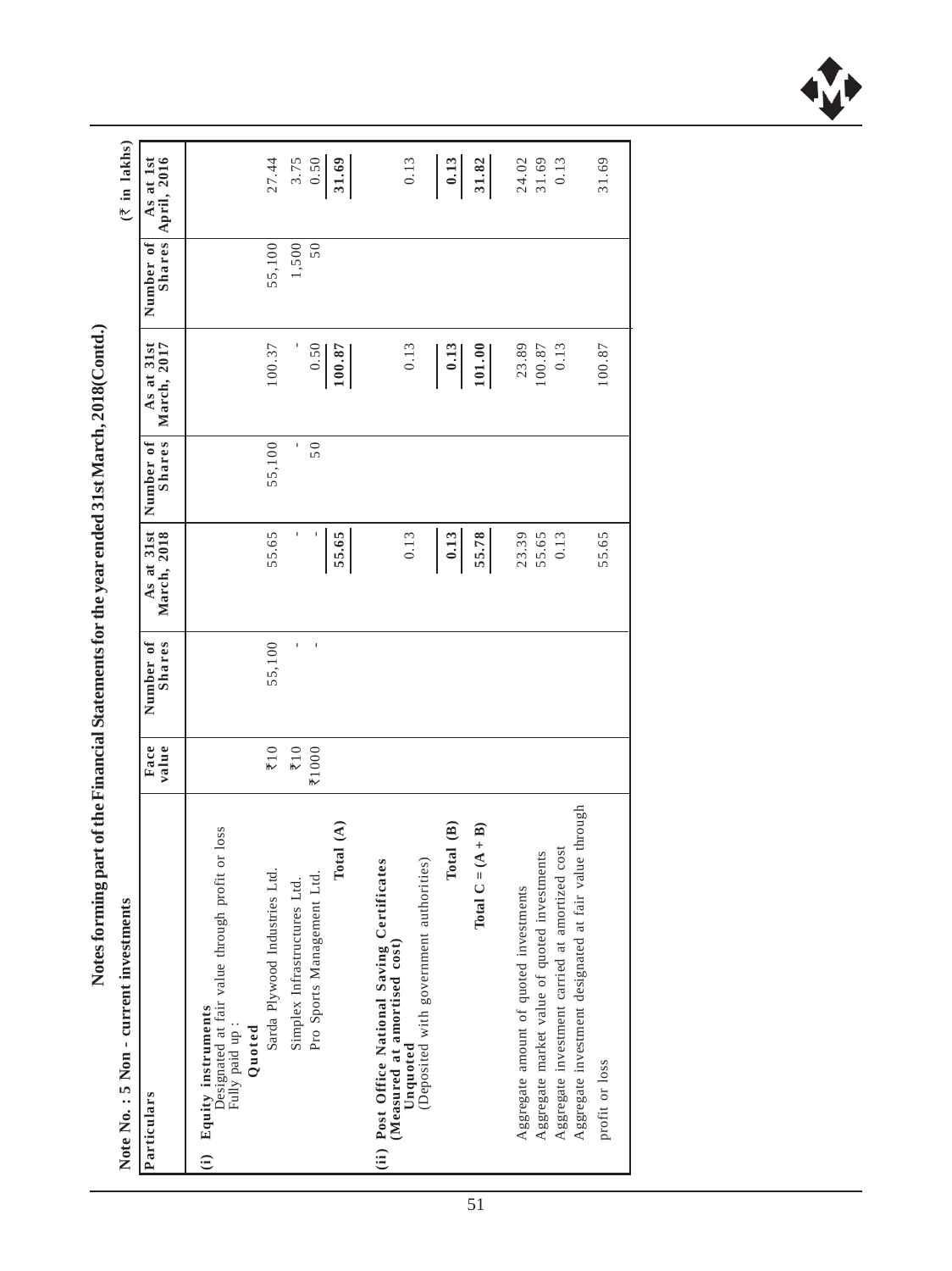#### **Notes forming part of the Financial Statements for the year ended 31st March, 2018(Contd.)**

**Note No. : 6 Deferred tax Assets (net)**

**As at 31st March, 2018**

|                                                                                          |                           |                  |                                                                 |                                                   | $(\bar{z}$ in lakhs)      |
|------------------------------------------------------------------------------------------|---------------------------|------------------|-----------------------------------------------------------------|---------------------------------------------------|---------------------------|
| <b>Particulars</b>                                                                       | Opening<br><b>Balance</b> | Recognized in    | Reclassified<br>profit or loss from equity to<br>profit or loss | Recognized in<br>other<br>comprehensive<br>income | Closing<br><b>Balance</b> |
| Tax effect of items constituting<br>deferred tax assets                                  |                           |                  |                                                                 |                                                   |                           |
| Carried forward tax losses /<br>unabsorbed depreciation<br>Expenses allowable on payment | 1418.38                   | 573.71           |                                                                 |                                                   | 1992.09                   |
| <b>basis</b><br>Others                                                                   | 18.70                     | (32.29)<br>29.30 |                                                                 | 13.59                                             | 29.30                     |
|                                                                                          | 1437.08                   | 570.72           |                                                                 | 13.59                                             | 2021.39                   |
| Tax effect of items constituting<br>deferred tax liabilities                             |                           |                  |                                                                 |                                                   |                           |
| Property, plant and equipment                                                            | 1609.88                   | (41.07)          |                                                                 |                                                   | 1568.81                   |
| Investment                                                                               | 23.95                     | (23.95)          |                                                                 |                                                   |                           |
| Others                                                                                   | 10.89                     | (7.54)           |                                                                 |                                                   | 3.35                      |
|                                                                                          | 1644.72                   | (72.56)          |                                                                 |                                                   | 1572.16                   |
| Net deferred tax liabilities / assets                                                    | (207.64)                  | 643.28           |                                                                 | (13.59)                                           | 449.23                    |

#### **As at 31st March, 2017**

|                                                                                          |                           |               |                                                                 |                                                   | $(\bar{z}$ in lakhs)      |
|------------------------------------------------------------------------------------------|---------------------------|---------------|-----------------------------------------------------------------|---------------------------------------------------|---------------------------|
| <b>Particulars</b>                                                                       | Opening<br><b>Balance</b> | Recognized in | Reclassified<br>profit or loss from equity to<br>profit or loss | Recognized in<br>other<br>comprehensive<br>income | Closing<br><b>Balance</b> |
| Tax effect of items constituting<br>deferred tax assets                                  |                           |               |                                                                 |                                                   |                           |
| Carried forward tax losses /<br>unabsorbed depreciation<br>Expenses allowable on payment | 955.38                    | 463.00        |                                                                 |                                                   | 1418.38                   |
| basis                                                                                    | 21.62                     | (3.98)        |                                                                 | 1.07                                              | 18.70                     |
|                                                                                          | 977.00                    | 459.02        |                                                                 | 1.07                                              | 1437.08                   |
| Tax effect of items constituting<br>deferred tax liabilities                             |                           |               |                                                                 |                                                   |                           |
| Property, plant and equipment                                                            | 1618.10                   | (8.22)        |                                                                 | ٠                                                 | 1609.88                   |
| Investment                                                                               | 0.56                      | 23.39         |                                                                 |                                                   | 23.95                     |
| Others                                                                                   | 12.10                     | (1.21)        |                                                                 |                                                   | 10.89                     |
|                                                                                          | 1630.76                   | 13.97         |                                                                 | $\overline{\phantom{a}}$                          | 1644.72                   |
| Net deferred tax assets /                                                                |                           |               |                                                                 |                                                   |                           |
| (liabilities)                                                                            | (653.76)                  | 445.05        |                                                                 | 1.07                                              | (207.64)                  |

In assessing the realisability of the deferred tax assets, management cosniders whether some portion or all of the deferred tax assets will not be realized.

The ultimate realisation of the deferred tax assets, carried forward losses and unused tax credits is dependent upon the generation of future taxable income during the periods in which the temporary difference become deductible. Management considers the scheduled reversals of deferred tax liabilities, projected future taxable income and the planning strategies in making this assessment. Based on the historical taxable income and projection of future taxable income over the periods in which the deferred tax assets are deductible, management believes that the Company will realise the benefits of those recognised deductible differences carried forward losses and portion of unused tax credits.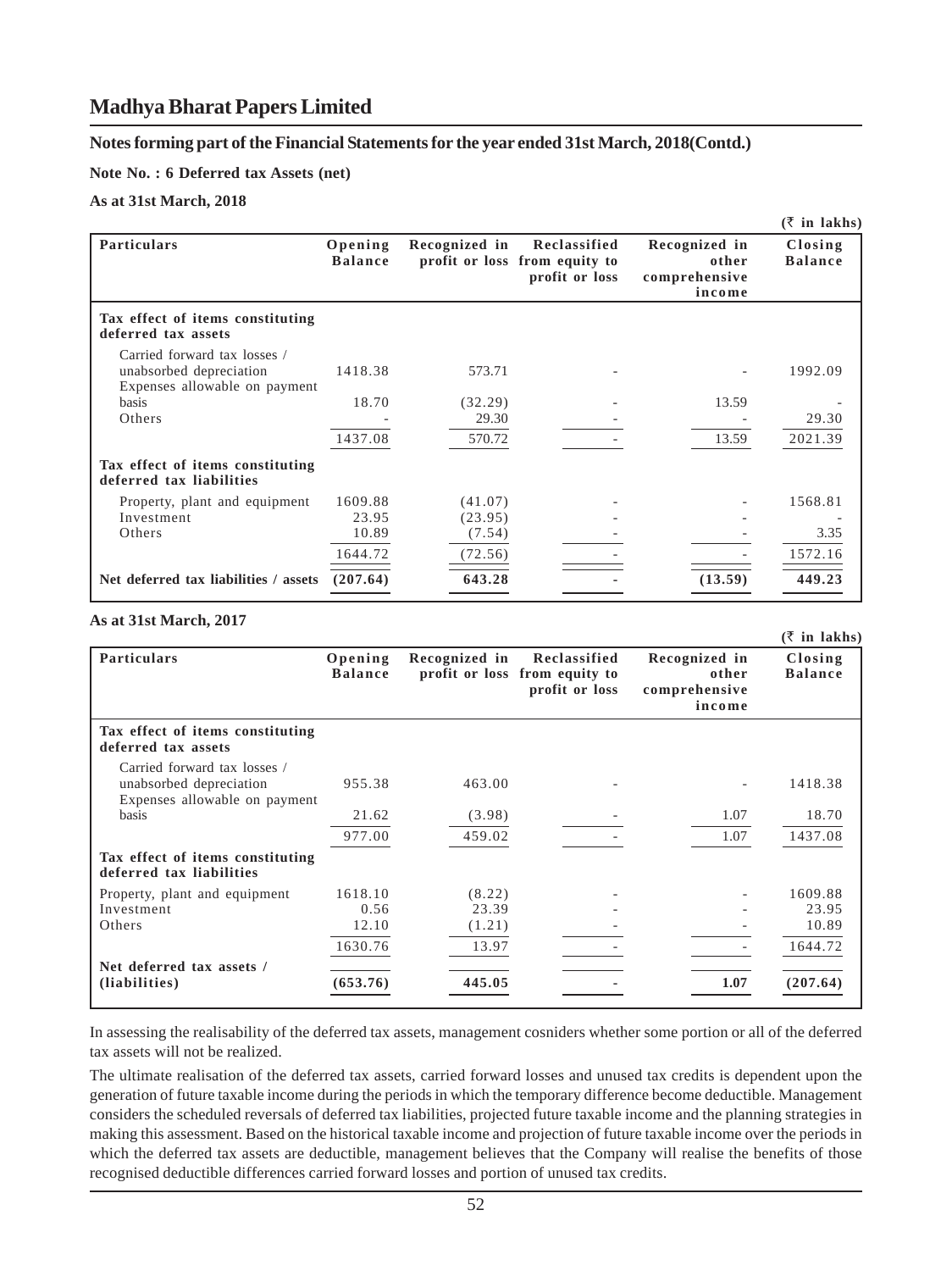

| Note No. | <b>Particulars</b>                                                                                                                                                                        |               | As at 31st<br><b>March</b> , 2018 |                | As at 31st<br>March, 2017 |               | As at 1st<br>April, 2016 |
|----------|-------------------------------------------------------------------------------------------------------------------------------------------------------------------------------------------|---------------|-----------------------------------|----------------|---------------------------|---------------|--------------------------|
|          |                                                                                                                                                                                           |               |                                   |                |                           |               |                          |
| 7        | <b>Inventories (Valued at lower</b><br>of cost and net realisable value,                                                                                                                  |               |                                   |                |                           |               |                          |
|          | unless stated otherwise)                                                                                                                                                                  |               |                                   |                |                           |               |                          |
|          | (a) Raw materials                                                                                                                                                                         | 264.92        |                                   | 319.22         |                           | 252.57        |                          |
|          | Add: Goods-in-transit                                                                                                                                                                     |               | 264.92                            | 10.02          | 329.24                    | 9.65          | 262.23                   |
|          | (b) Work-in-progress<br>Writing $\&$ printing papers                                                                                                                                      |               | 100.99                            |                | 141.90                    |               | 41.39                    |
|          | (c) Finished goods<br>Writing & printing papers                                                                                                                                           |               | 518.94                            |                | 422.89                    |               | 296.70                   |
|          | (d) Stores and spares                                                                                                                                                                     | 191.37        |                                   | 185.24         |                           | 194.23        |                          |
|          | Add: Goods-in-transit                                                                                                                                                                     |               | 191.37                            | 3.42           | 188.67                    | 6.32          | 200.55                   |
|          |                                                                                                                                                                                           |               | 1076.22                           |                | 1082.70                   |               | 800.86                   |
| 8        | Trade and other receivables<br>(carried at amortized cost)                                                                                                                                |               |                                   |                |                           |               |                          |
|          | Current (Unsecured, considered good)                                                                                                                                                      |               |                                   |                |                           |               |                          |
|          | Trade receivables                                                                                                                                                                         |               | 156.46                            |                | 77.66                     |               | 25.48                    |
|          |                                                                                                                                                                                           |               | 156.46                            |                | 77.66                     |               | 25.48                    |
| 9        | Cash and cash equivalents<br>(a) Balances with banks                                                                                                                                      |               |                                   |                |                           |               |                          |
|          | On current accounts                                                                                                                                                                       |               | 2.40                              |                | 12.82                     |               | 12.74                    |
|          | (b) Cash on hand                                                                                                                                                                          |               | 2.00                              |                | 2.10                      |               | 2.28                     |
|          |                                                                                                                                                                                           |               | 4.40                              |                | 14.92                     |               | 15.02                    |
| 10       | Bank balances other than cash and<br>cash equivalents<br>Fixed deposits pledged with excise authorities<br>and bank<br>Current portion of original maturity period<br>more than 12 months |               | 30.25                             |                | 41.16                     |               | 35.21                    |
|          |                                                                                                                                                                                           |               | 30.25                             |                | 41.16                     |               | 35.21                    |
| 11       | Other financial assets                                                                                                                                                                    |               |                                   |                |                           |               |                          |
|          | (i) Current (Unsecured, considered good)<br>Carried at amortized cost                                                                                                                     |               |                                   |                |                           |               |                          |
|          | (a) Advances to employees                                                                                                                                                                 |               | 2.10                              |                | 1.30                      |               | 1.50                     |
|          | (b) Advance to others                                                                                                                                                                     |               | 155.91                            |                | 224.78                    |               | 204.65                   |
|          | (c) Security deposits                                                                                                                                                                     |               | 23.35                             |                | 32.67                     |               | 26.30                    |
|          | (d) Interest accrued but not due on                                                                                                                                                       |               | 6.36                              |                | 11.87                     |               | 4.23                     |
|          |                                                                                                                                                                                           |               | 187.72                            |                | 270.61                    |               | 236.69                   |
| 12       | Other current assets<br>(Unsecured, considered good)                                                                                                                                      |               |                                   |                |                           |               |                          |
|          | (a) Advances other than capital advances<br>Other advances                                                                                                                                |               |                                   |                |                           |               |                          |
|          | Advances to suppliers and others<br>Cenvat, Vat and other taxes / duties                                                                                                                  | 85.15<br>2.10 | 87.25                             | 58.18<br>11.10 | 69.28                     | 7.08<br>14.99 | 22.07                    |
|          | (b) Others                                                                                                                                                                                |               |                                   |                |                           |               |                          |
|          | Prepaid expenses                                                                                                                                                                          |               | 5.05                              |                | 6.61                      |               | 8.38                     |
|          | Others                                                                                                                                                                                    |               |                                   |                |                           |               | 6.24                     |
|          |                                                                                                                                                                                           |               | 92.30                             |                | 75.89                     |               | 36.69                    |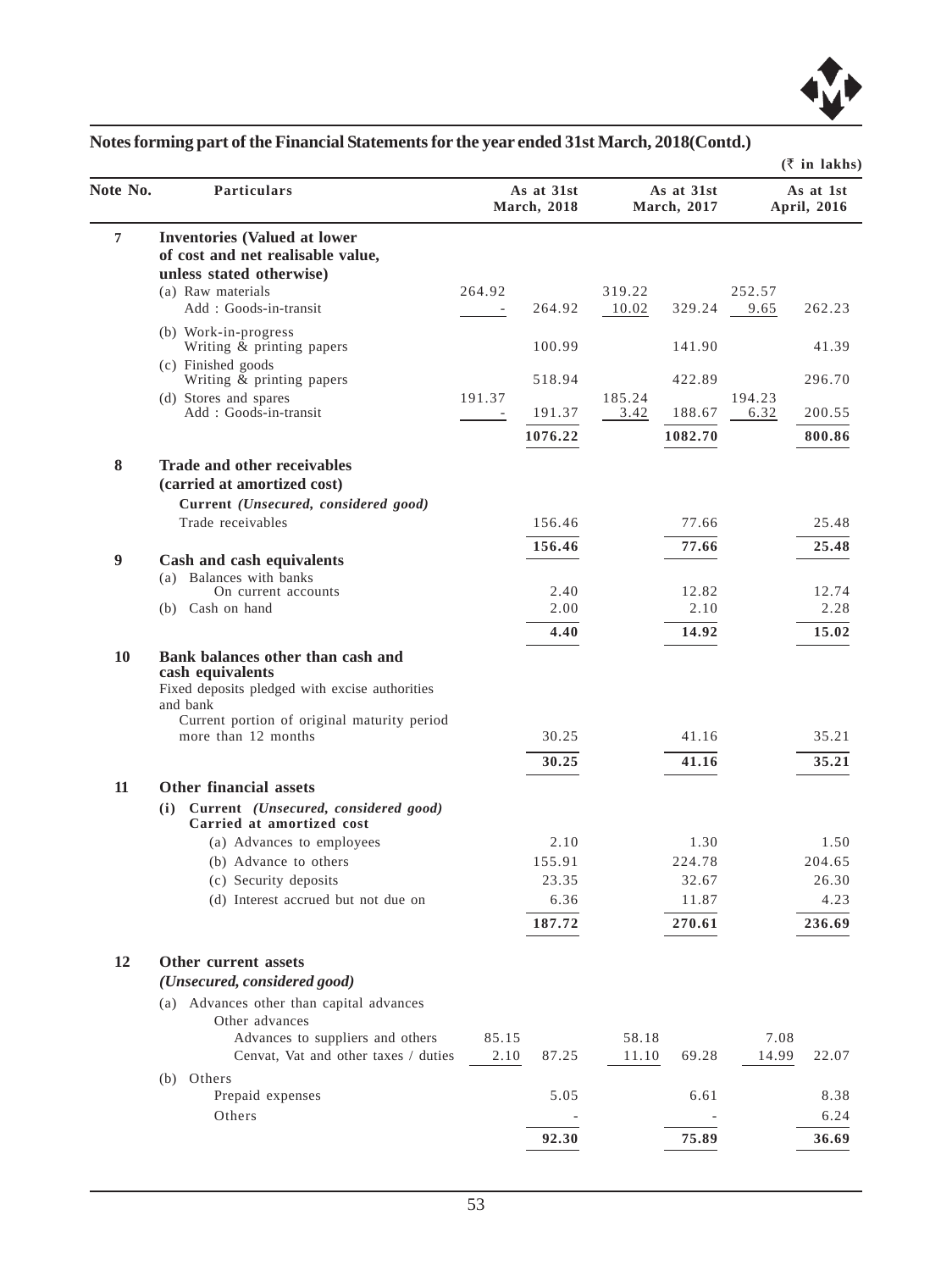#### **Notes forming part of the Financial Statements for the year ended 31st March, 2018(Contd.)**

#### **Note No. : 13 Share capital**

|     | <b>Particulars</b>                   |                                                                                                                          | As at 31st<br><b>March, 2018</b> |          | As at 31st<br><b>March</b> , 2017 |          | As at 1st<br>April, 2016 |
|-----|--------------------------------------|--------------------------------------------------------------------------------------------------------------------------|----------------------------------|----------|-----------------------------------|----------|--------------------------|
|     |                                      | <b>No.</b> of shares $(\bar{\xi})$ in lakhs) No. of shares $(\bar{\xi})$ in lakhs) No. of shares $(\bar{\xi})$ in lakhs) |                                  |          |                                   |          |                          |
| (a) | Authorised                           |                                                                                                                          |                                  |          |                                   |          |                          |
|     | Equity shares of par value           |                                                                                                                          |                                  |          |                                   |          |                          |
|     | ₹ 10/- each                          | 25000000                                                                                                                 | 2500.00                          | 25000000 | 2500.00                           | 25000000 | 2500.00                  |
|     | Preference shares of par             |                                                                                                                          |                                  |          |                                   |          |                          |
|     | value ₹ 10/- each                    | 5000000                                                                                                                  | 500.00                           | 5000000  | 500.00                            | 5000000  | 500.00                   |
|     |                                      |                                                                                                                          | 3000.00                          |          | 3000.00                           |          | 3000.00                  |
| (b) | Issued, subscribed and fully paid up |                                                                                                                          |                                  |          |                                   |          |                          |
|     | Equity shares of par value           |                                                                                                                          |                                  |          |                                   |          |                          |
|     | ₹ 10/- each                          | 3410000                                                                                                                  | 341.00                           | 3410000  | 341.00                            | 3410000  | 341.00                   |
|     |                                      |                                                                                                                          | 341.00                           |          | 341.00                            |          | 341.00                   |

#### **(c) Reconciliation of number and amount of equity shares outstanding:**

| <b>Particulars</b>           | As at 31st March, 2018   |        | As at 31st March, 2017                                                      |        |
|------------------------------|--------------------------|--------|-----------------------------------------------------------------------------|--------|
|                              |                          |        | No. of shares $(\bar{\tau}$ in lakhs) No. of shares $(\bar{\tau}$ in lakhs) |        |
| At the beginning of the year | 3410000                  | 341.00 | 3410000                                                                     | 341.00 |
| Add:<br>Shares issued        | ٠                        |        | $\overline{\phantom{a}}$                                                    |        |
| Less:<br>Buyback of shares   | $\overline{\phantom{a}}$ |        | ٠                                                                           |        |
| At the end of the year       | 3410000                  | 341.00 | 3410000                                                                     | 341.00 |

- **(d)** The Company has only one class of equity shares. The Company declares and pays dividend in Indian rupees. The holders of equity shares are entitled to receive dividend as declared from time to time and are entitled to one vote per share.
- **(e)** In the event of liquidation of the Company, the holders of equity shares will be entitled to receive remaining assets of the Company, after distribution of all preferential dues. The distribution will be in proportion to the number of equity shares held by the shareholders.
- **(f)** Shareholders holding more than 5 % of the equity shares in the Company :

|                           | As at 31st March, 2018 |                   | As at 31st March, 2017 |                       | As at 1st April, 2016 |                   |
|---------------------------|------------------------|-------------------|------------------------|-----------------------|-----------------------|-------------------|
| Name of the shareholder   | No. of<br>shares held  | $%$ of<br>holding | shares held            | No. of $%$ of holding | No. of<br>shares held | $%$ of<br>holding |
| Sudeep Chitlangia         | 490000                 | 14.37             | 490000                 | 14.37                 | 490000                | 14.37             |
| Jaydeep Chitlangia        | 430000                 | 12.61             | 430000                 | 12.61                 | 430000                | 12.61             |
| Sheela Chitlangia         | 274737                 | 8.06              | 274737                 | 8.06                  | 274737                | 8.06              |
| Archana Chitlangia        | 250000                 | 7.33              | 250000                 | 7.33                  | 250000                | 7.33              |
| Nikhilesh Chitlangia      | 190000                 | 5.57              | 190000                 | 5.57                  | 190000                | 5.57              |
| <b>IDBI Bank Limited</b>  | 562937                 | 16.51             | 562937                 | 16.51                 | 562937                | 16.51             |
| <b>IFCI</b> Limited       | 277436                 | 8.14              | 277436                 | 8.14                  | 277436                | 8.14              |
| <b>ICICI Bank Limited</b> | 227150                 | 6.66              | 227150                 | 6.66                  | 227150                | 6.66              |
|                           | 2702260                | 79.25             | 2702260                | 79.25                 | 2702260               | 79.25             |

(g) During the period of five years immediately preceding the reporting date:

(i) No shares were issued for consideration other than cash.

- (ii) No bonus shares were issued.
- (iii) No shares were brought back/forfeited.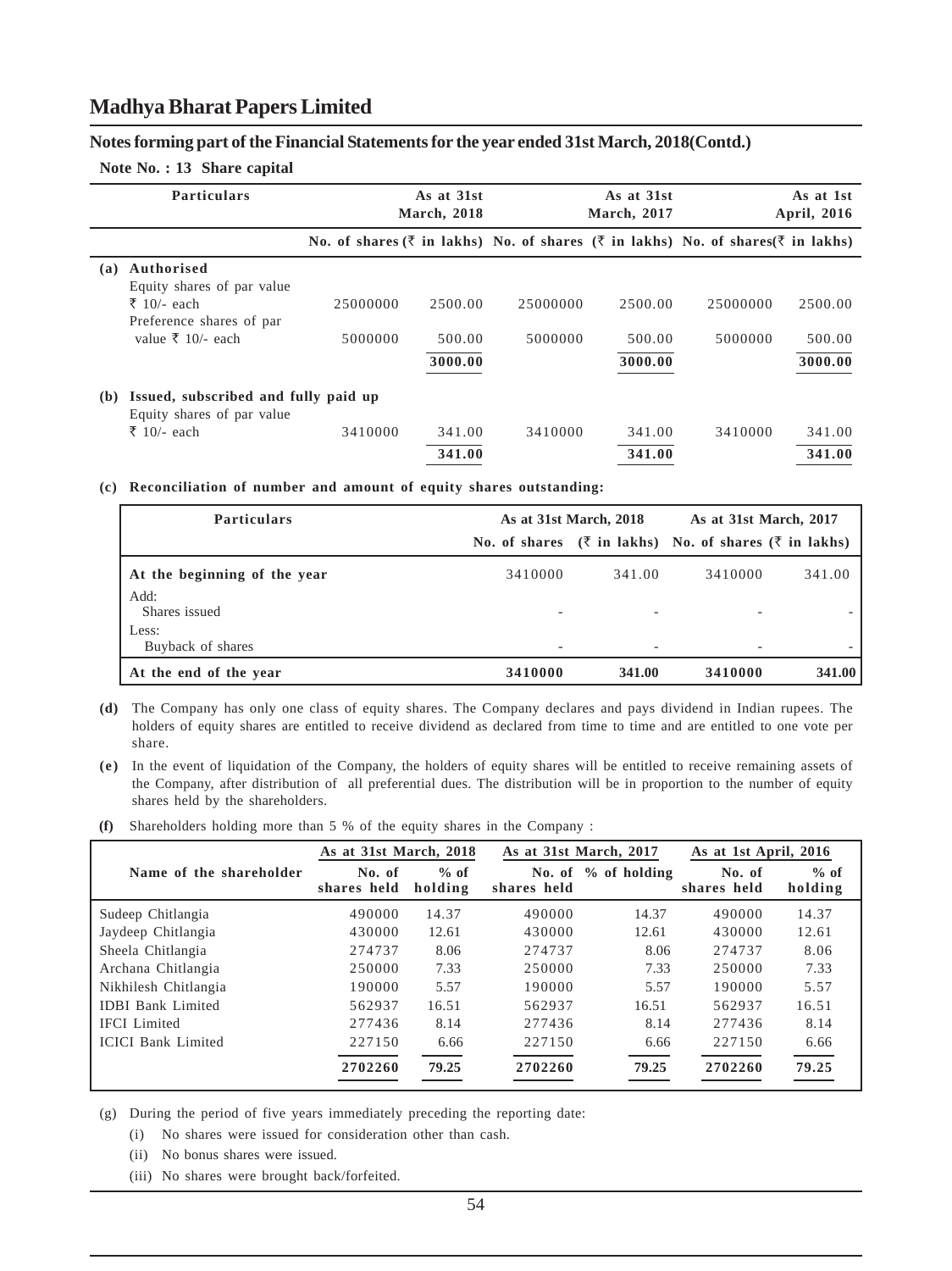

|          |                                 |                                   |                           | $\sqrt{2}$ in maning     |
|----------|---------------------------------|-----------------------------------|---------------------------|--------------------------|
| Note No. | <b>Particulars</b>              | As at 31st<br><b>March</b> , 2018 | As at 31st<br>March, 2017 | As at 1st<br>April, 2016 |
| 14       | Other equity                    |                                   |                           |                          |
|          | (a) Capital reserves            |                                   |                           |                          |
|          | Balance as per last account     | 0.03                              | 0.03                      | 0.03                     |
|          | (b) Capital redemption reserve  |                                   |                           |                          |
|          | Balance as per last account     | 450.00                            | 450.00                    | 450.00                   |
|          | (c) General reserve             |                                   |                           |                          |
|          | Balance as per last account     | 594.06                            | 594.06                    | 594.06                   |
|          | (d) Retained earnings           |                                   |                           |                          |
|          | Balance as per last account     | 535.15                            | 1389.40                   | 1389.40                  |
|          | Add: Net loss for the year      | (1039.84)                         | (852.24)                  |                          |
|          | Add: Other comprehensive income |                                   |                           |                          |
|          | (net of tax) for the year       | (530.37)<br>(25.68)               | 535.15<br>(2.01)          | $-1389.40$               |
|          |                                 | 513.72                            | 1579.24                   | 2433.49                  |
|          |                                 |                                   |                           |                          |

**Notes:**

i) General reserve is primarily created to comply with the requirements of section 123(1) of the Companies Act, 2013. This is a free reserve and can be utilised for any general purpose like issue of bonus shares, payment of dividend, buy back of shares etc.

#### **15 Borrowings**

|     |                                | 2895.38  | 2066.45  | 1250.12  |
|-----|--------------------------------|----------|----------|----------|
|     | Unsecured                      | 2,895.38 | 2,066.45 | 1,246.83 |
|     | From entities other than banks |          |          |          |
|     | Secured*                       | -        |          | 3.29     |
|     | From bank                      |          |          |          |
|     | Term loans                     |          |          |          |
|     | Carried at amortized cost      |          |          |          |
| (i) | Non-Current                    |          |          |          |
|     |                                |          |          |          |

 **\*** Excludes current maturities of long which is disclosed under "Current maturities of long - term debt" in note no. 16.

#### **a) Nature of securities:**

Hire purchase loan secured against vehicles.

#### **b) Repayment terms:**

(i) From ICICI Bank repayable equal monthly installments of  $\bar{\tau}$  29,252/- at rate of Interest 10.49% p.a.

(ii) From entities other than bank- Bullet payment as on 1st April, 2023 (rate of interest between 9% p.a to 15% p.a.).

| (11) | Current<br>Carried at amortized cost<br>Loans repayable on demand                   |        |        |        |
|------|-------------------------------------------------------------------------------------|--------|--------|--------|
|      | Working capital loans                                                               |        |        |        |
|      | From banks                                                                          |        |        |        |
|      | Secured                                                                             | 457.30 | 638.99 | 430.31 |
|      | Other loans and advances<br>Working capital loans<br>From entities other than banks |        |        |        |
|      | Unsecured                                                                           | 239.36 | 91.59  | 133.62 |
|      |                                                                                     | 696.66 | 730.58 | 563.93 |

#### **Nature of securities :**

Hypothecation of the Company's present & future stocks of raw material, consumable stores, finished & semi-finished goods & book debts, personal guarantee of managing director of the Company & also second charge on the fixed assets of the company.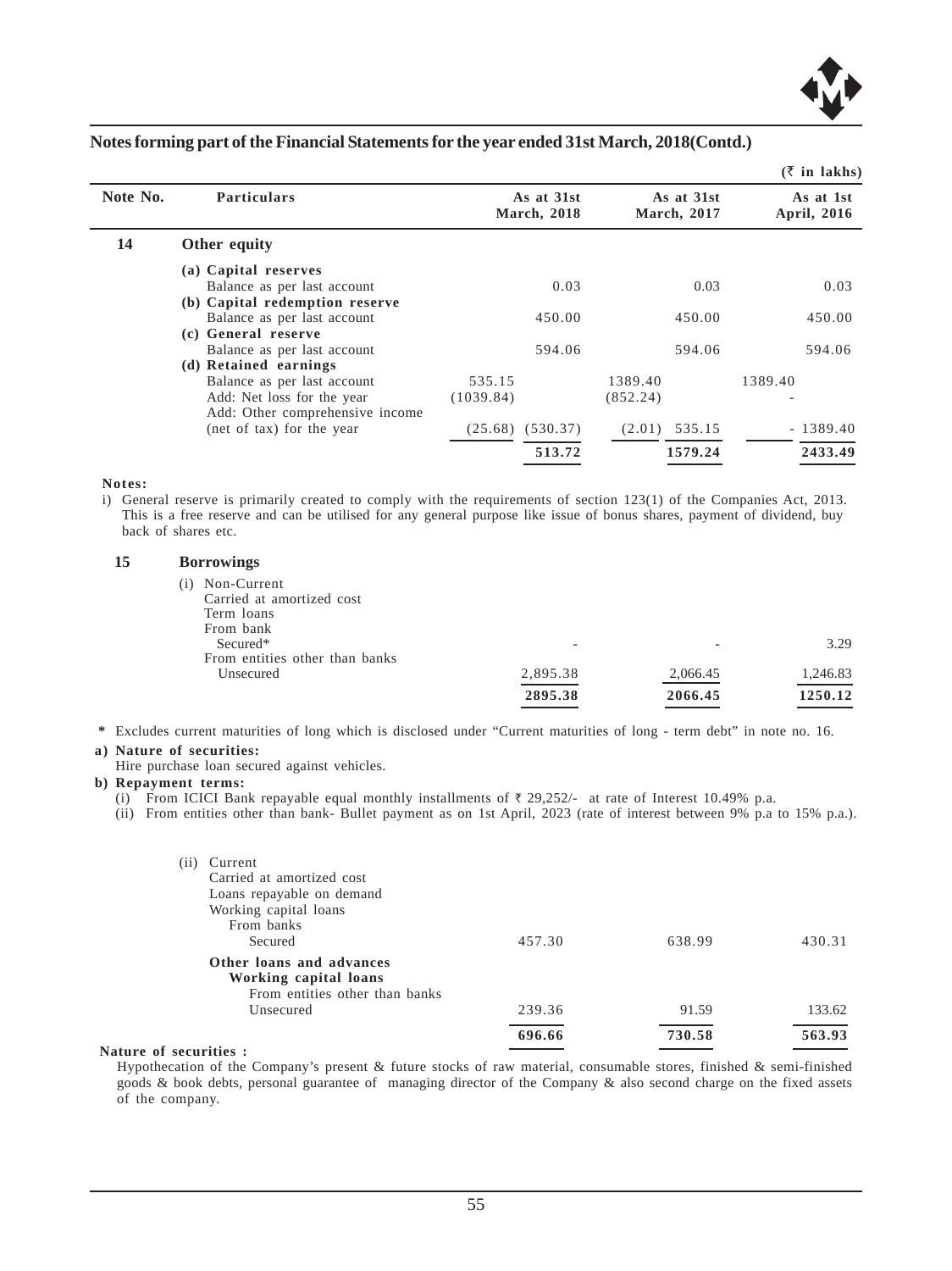|          |                                                                                           |             |                     | $(\bar{z}$ in lakhs) |
|----------|-------------------------------------------------------------------------------------------|-------------|---------------------|----------------------|
| Note No. | <b>Particulars</b>                                                                        | As at 31st  | As at 31st          | As at 1st            |
|          |                                                                                           | March, 2018 | <b>March</b> , 2017 | April, 2016          |
| 16       | <b>Other financial liabilities</b>                                                        |             |                     |                      |
|          | (i) Non-current                                                                           |             |                     |                      |
|          | Carried at amortized cost                                                                 |             |                     |                      |
|          | Security deposit and others                                                               | 1270.10     | 1299.56             | 915.86               |
|          |                                                                                           | 1270.10     | 1299.56             | 915.86               |
|          | (ii) Current                                                                              |             |                     |                      |
|          | Carried at amortized cost                                                                 |             |                     |                      |
|          | (a) Current maturities of long - term debt *                                              |             | 3.28                | 2.99                 |
|          | (b) Other payables<br>Unpaid salaries and other payroll dues                              | 243.78      | 176.60              | 118.11               |
|          |                                                                                           |             |                     |                      |
|          |                                                                                           | 243.78      | 179.88              | 121.10               |
| ∗        | Refer note no. 15 (a) & (b) for nature of securities and terms of repayment respectively. |             |                     |                      |
| 17       | <b>Provisions</b>                                                                         |             |                     |                      |
|          | (i) Non-current                                                                           |             |                     |                      |
|          | Provision for employee benefits - unavailed leave<br>[Refer Note No. $31(9)$ ]            | 29.86       | 24.21               | 1.60                 |
|          |                                                                                           | 29.86       | 24.21               | 1.60                 |
|          | (ii) Current                                                                              |             |                     |                      |
|          | Provision for employee benefits - unavailed leave 10.06<br>[Refer Note No. $31(9)$ ]      |             | 7.23                | 34.93                |
|          |                                                                                           | 10.06       | 7.23                | 34.93                |
| 18       | <b>Other Non-current liabilities</b>                                                      |             |                     |                      |
|          | Deferred gain on changes in fair value of                                                 |             |                     |                      |
|          | financial assets                                                                          | 188.69      |                     |                      |
|          |                                                                                           | 188.69      |                     |                      |
| 19       | Trade and other payables                                                                  |             |                     |                      |
|          | Current                                                                                   |             |                     |                      |
|          | Trade payables<br>(a) Total outstanding dues of micro and small enterprises 10.09         |             | 38.89               | 1.96                 |
|          | [Refer Note No. 31(7)]                                                                    |             |                     |                      |
|          | (b) Total outstanding dues of creditors other than                                        |             |                     |                      |
|          | micro and small enterprises                                                               | 1211.17     | 904.04              | 665.45               |
|          |                                                                                           | 1221.26     | 942.93              | 667.41               |
|          |                                                                                           |             |                     |                      |
| 20       | <b>Other Current liabilities</b>                                                          |             |                     |                      |
|          | (a) Other advances                                                                        |             |                     |                      |
|          | Advances from customers and others                                                        | 747.90      | 504.70              | 366.02               |
|          | (b) Deferred gain on changes in fair value of                                             |             |                     |                      |
|          | financial assets                                                                          | 47.17       |                     |                      |
|          | (c) Others<br>Statutory liabilities                                                       | 42.15       | 31.23               | 15.57                |
|          |                                                                                           |             |                     |                      |
|          |                                                                                           | 837.22      | 535.93              | 381.59               |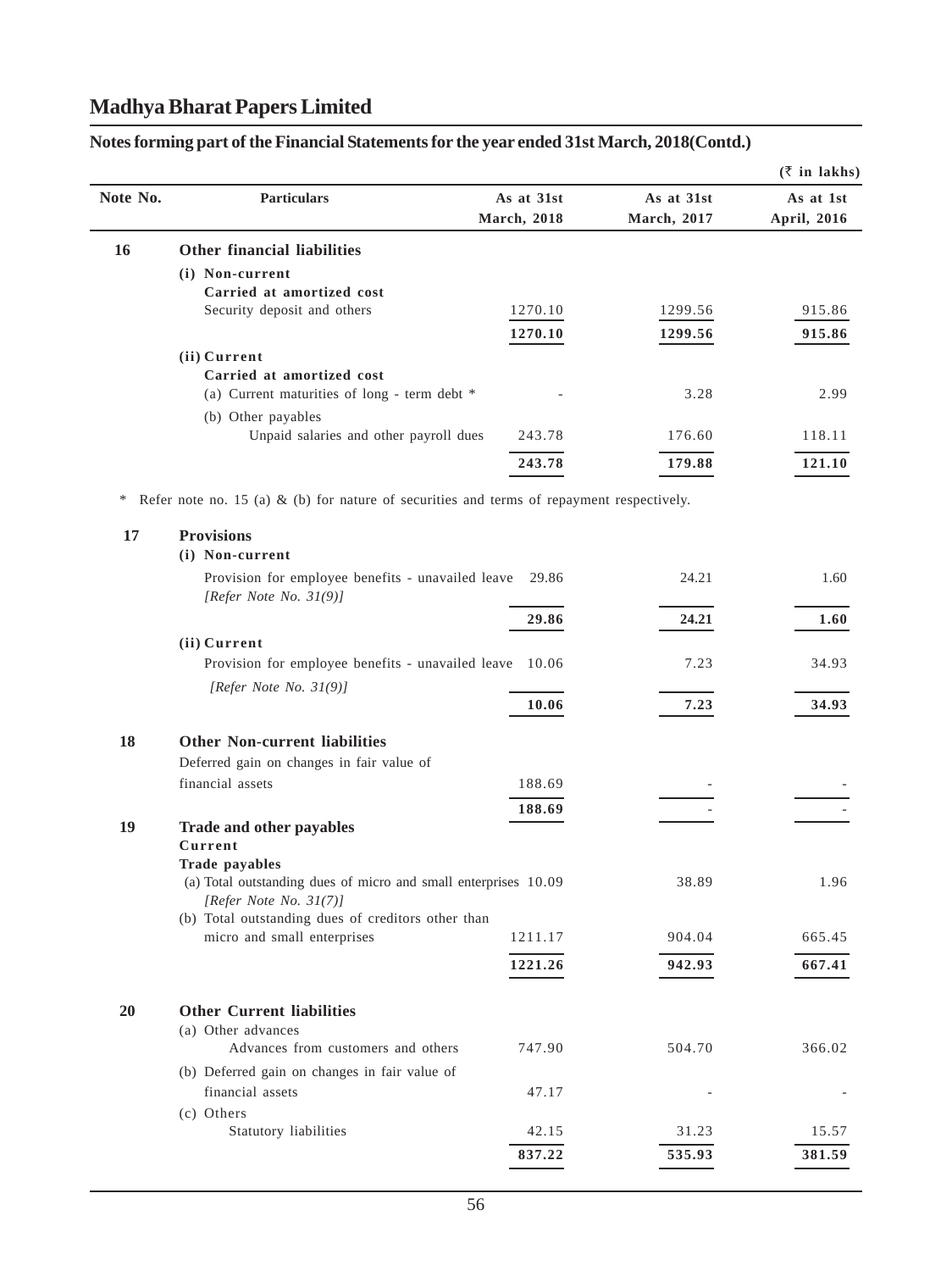

|          |                                                                                      |                                           | $(\bar{z}$ in lakhs)              |
|----------|--------------------------------------------------------------------------------------|-------------------------------------------|-----------------------------------|
| Note No. | <b>Particulars</b>                                                                   | Year<br>ended 31st<br><b>March</b> , 2018 | Year<br>ended 31st<br>March, 2017 |
| 21       | <b>Revenue from operations</b>                                                       |                                           |                                   |
|          | Sale of goods                                                                        |                                           |                                   |
|          | Writing & printing papers                                                            | 3,547.40                                  | 3,863.04                          |
|          | Revenue from operations                                                              | 3547.40                                   | 3863.04                           |
| 22       | Other income<br>(a) Interest income on financial assets carried at<br>amortized cost |                                           |                                   |
|          | Deposit with banks and others                                                        | 50.18                                     | 9.30                              |
|          | (b) Dividend income<br>(c) Profit on sale of non-current investment                  |                                           | 0.01<br>4.80                      |
|          | (d) Fair value loss on financial instruments                                         |                                           | 69.20                             |
|          | (e) Other non-operating income                                                       |                                           |                                   |
|          | Miscellaneous                                                                        | 1.23                                      | 34.29                             |
|          |                                                                                      | 51.41                                     | 117.60                            |
| 23       | Cost of materials consumed                                                           |                                           |                                   |
|          | Waste paper                                                                          | 2400.47                                   | 2512.93                           |
|          |                                                                                      | 2400.47                                   | 2512.93                           |
| 24       | Changes in inventories of finished goods and<br>work-in-progress                     |                                           |                                   |
|          | Finished goods                                                                       |                                           |                                   |
|          | Opening stock<br>Writing & printing papers                                           | 422.89                                    | 296.70                            |
|          | Less : Closing stock<br>Writing & printing papers                                    | 518.94                                    | 422.89                            |
|          | Total $(A)$                                                                          | (96.05)                                   | (126.19)                          |
|          | Work-in-progress                                                                     |                                           |                                   |
|          | Opening stock                                                                        |                                           |                                   |
|          | Writing & printing papers                                                            | 141.90                                    | 41.39                             |
|          | Less : Closing stock                                                                 |                                           |                                   |
|          | Writing & printing papers                                                            | 100.99                                    | 141.90                            |
|          | Total (B)                                                                            | 40.91                                     | (100.50)                          |
|          | Total $(A+B)$                                                                        | (55.14)                                   | (226.70)                          |
| 25       | <b>Employee benefits expense</b>                                                     |                                           |                                   |
|          | (a) Salaries and wages                                                               | 404.12                                    | 366.75                            |
|          | (b) Contribution to provident and other funds                                        | 77.95                                     | 42.72                             |
|          | (c) Staff welfare expense                                                            | 26.94                                     | 22.89                             |
|          |                                                                                      | 509.01                                    | 432.36                            |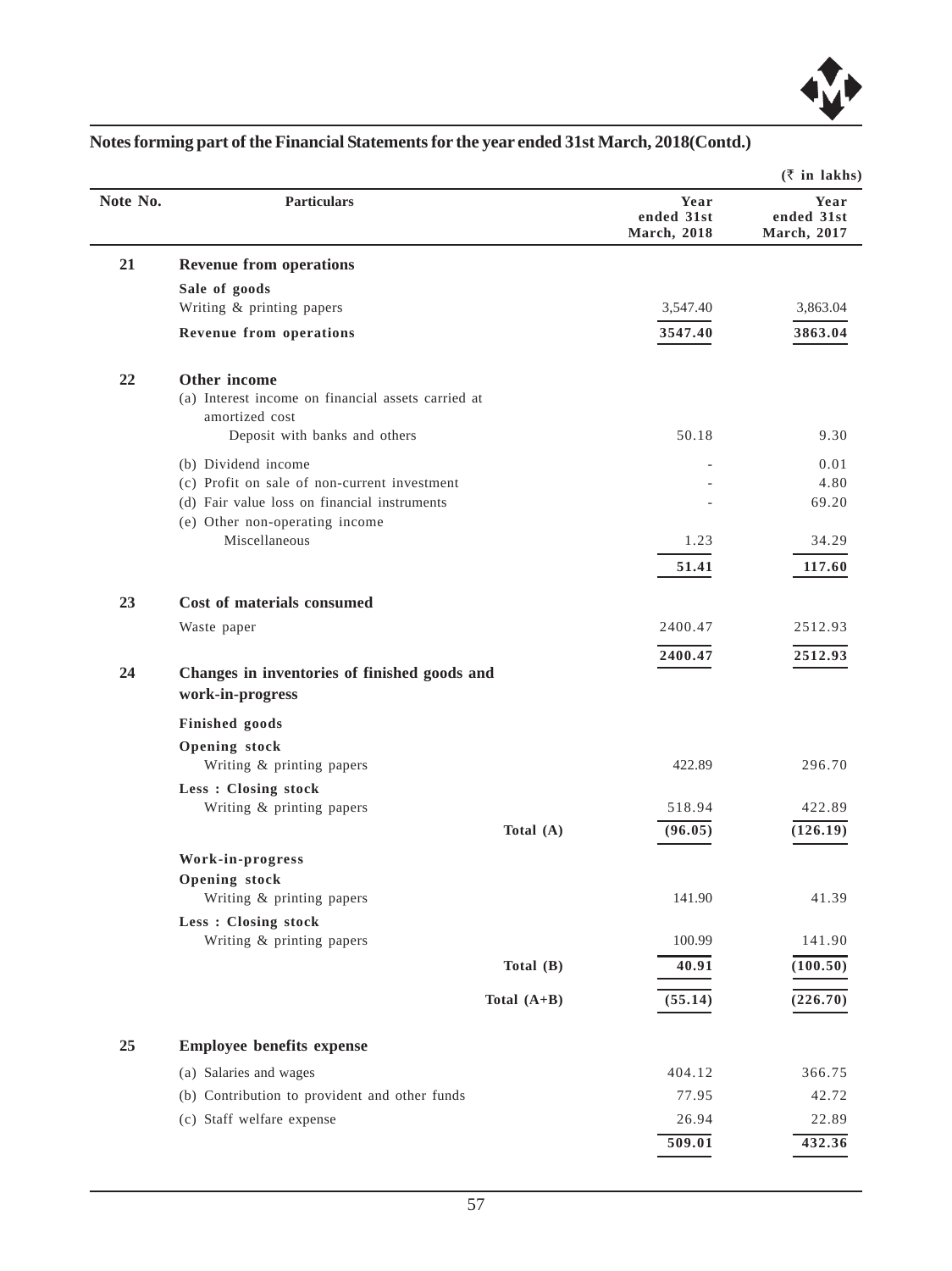# **(**` **in lakhs) Note No.** Particulars **Year** Year **Year** Year *Year* **ended 31st ended 31st March, 2018 March, 2017 26 Finance costs** (a) Interest expense On long term borrowings 279.76 232.45 On short term borrowings 113.08 119.64 Others 90.03 482.86 2.36 354.45 (b) Other borrowing costs 3.70 2.62 **486.56 357.07 27 Depreciation and amortisation expense** Depreciation and amortisation of property, plant and equipment *[Refer Note No. 4]* 106.94 107.31 **106.94 107.31 28 Other expenses** (a) Consumption of stores and spare parts 45.56 45.07 (b) Dyes & chemicals 295.59 320.23 (c) Power and fuel 741.73 794.82 (d) Rent 2.67 2.82 (e) Repairs Buildings 20.28 Machinery 98.84 105.40 Others 10.10 116.53 14.89 140.58 (f) Insurance 19.32  $\overline{19.32}$  18.67 (g) Rates and taxes (excluding taxes on income) 199.59 143.31 (h) Legal and professional expenses 109.67 80.36 (i) Payments to auditor As auditor for statutory audit 1.80 1.70 For taxation matters 0.25 2.05 0.25 1.95 (j) Travelling expenses  $21.20$   $12.53$ (k) Charity and donation  $0.35$  0.12 (l) Directors' fees (m) Vehicle running expenses 22.28 22.16 (n) Miscellaneous expenses 82.28 110.26 (o) Loss on sale/discard of property, plant and equipment (net) 0.75 (p) Packing expenses 57.74 83.53 (q) Freight  $\&$  cartage outward 17.88 58.68 (r) Sale commission  $\&$  incentives 26.02 26.02 26.13 (s) Fair value loss on financial instruments at fair value through profit or loss 44.74 **1805.95 1861.22**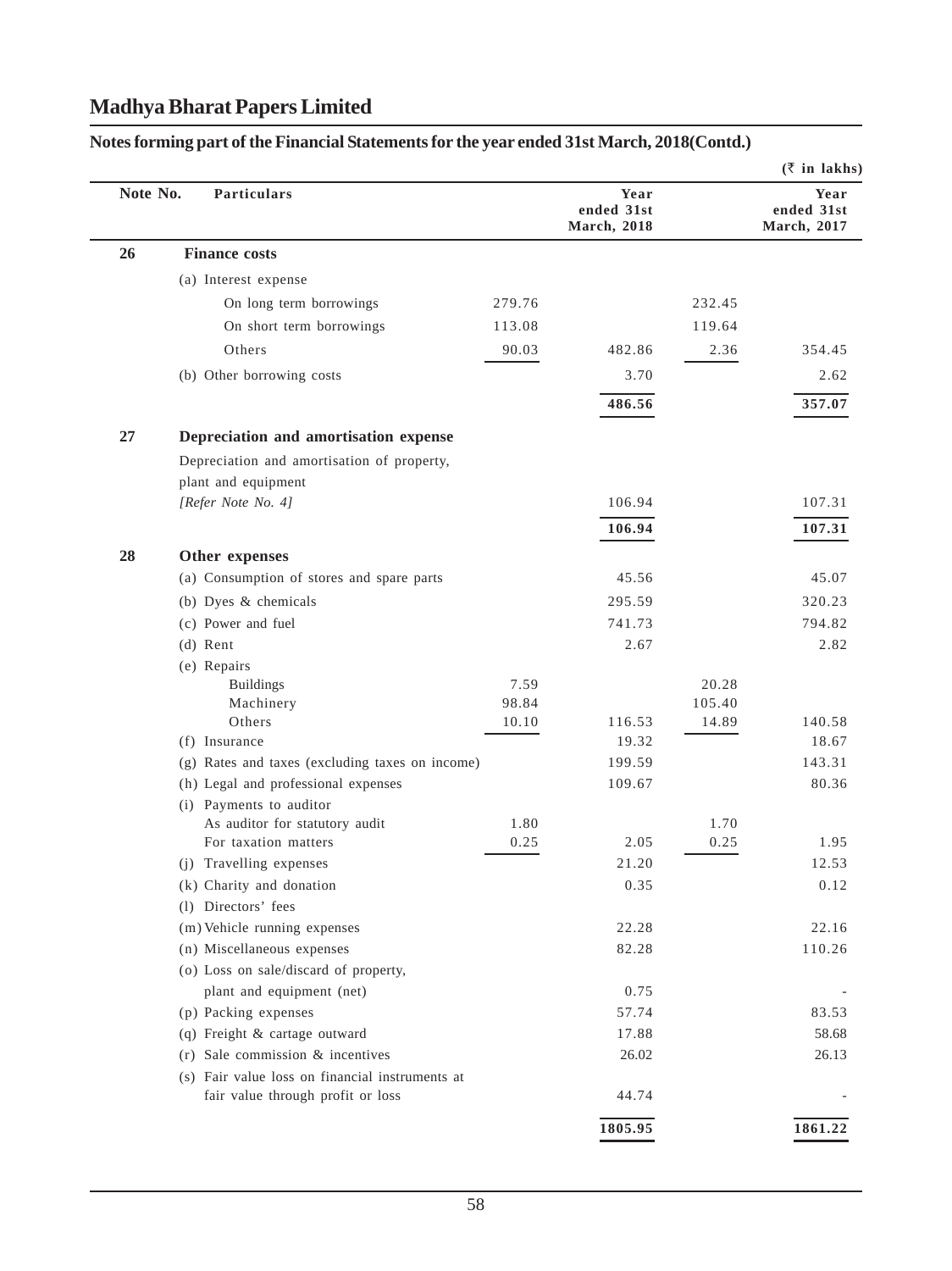

|          |                                                                                                                                                           |     |                                           | $(\bar{z}$ in lakhs)              |
|----------|-----------------------------------------------------------------------------------------------------------------------------------------------------------|-----|-------------------------------------------|-----------------------------------|
| Note No. | <b>Particulars</b>                                                                                                                                        |     | Year<br>ended 31st<br><b>March</b> , 2018 | Year<br>ended 31st<br>March, 2017 |
| 29       | Tax expense                                                                                                                                               |     |                                           |                                   |
|          | Current tax<br>Deferred tax [Refer Note No. 24]                                                                                                           |     | (643.28)                                  | (445.05)                          |
|          | <b>Reconciliation of Tax Expense</b><br>Profit before tax<br>Applicable tax rate                                                                          |     | (643.28)                                  | (445.05)                          |
|          | Computed tax expense                                                                                                                                      | (A) |                                           |                                   |
|          | <b>Adjustments for:</b><br>(a) Utilization of unabsorbed loss and depreciation                                                                            |     | 41.07                                     | 8.02                              |
|          | (b) Effect of carry forward tax losses/unobserved<br>deprication                                                                                          |     | (573.71)                                  | (463.00)                          |
|          | (c) Other temporary differences                                                                                                                           |     | (110.64)                                  | 9.93                              |
|          | Net adjustments                                                                                                                                           | (B) | (643.28)                                  | (445.05)                          |
|          | <b>Tax Expense</b>                                                                                                                                        |     | (643.28)                                  | (445.05)                          |
| 30       | Other comprehensive income                                                                                                                                |     |                                           |                                   |
|          | Items that will not be reclassified to profit or loss<br>Re-measurements of defined benefit plans<br>Less: Income tax relating to items that will not be. |     | (39.27)                                   | (3.08)                            |
|          | reclassified to profit or loss                                                                                                                            |     | 13.59                                     | 1.06                              |
|          |                                                                                                                                                           |     | (25.68)                                   | (2.01)                            |

#### **Note No. 31 Other disclosures**

#### 1 **Contingent liabilities and commitments (to the extent not provided for) A. Contingent liabilities**  $(\bar{\tau}$  in lakhs)

Particulars **Particulars** As at 31st As at 31st As at 31st As at 1st As at 1st As at 1st As at 1st As at 1st As at 1st As at 1st As at  $\frac{1}{2016}$ **March, 2018**  (i) Claims against the Company not acknowledged as debts : (a) Demand raised by Government Authorities in respect of Taxes and Duties, Procurement of Renewable Energy Certificate  $\begin{array}{|l} \hline \text{68.22} \end{array}$  68.22  $\begin{array}{|l} \hline \text{68.23} \end{array}$  32.52 (b) Others - under appeal/litigation - Recovery Suit filed by suppliers 72.50 72.50 72.50 - Arbitration award received by the Company against Insurance Claim and contest by Oriental Insurance Company Ltd. 69.95 69.95 (ii) Guarantee issued by Company's bankers on behalf of the Company  $\vert$  37.27  $\vert$  37.27  $\vert$  27.87 (Margin money of  $\overline{\xi}$  7.45 lakhs, 31st March, 2017  $\overline{\xi}$  7.45 lakhs and 1st April, 2016 ₹ 14.44 lakhs).

The amounts shown in (i) above represent the best possible estimates arrived at on the basis of available information. The uncertainties and timing of the cash flows are dependent on the outcome of different legal processes which have been invoked by the Company or the claimants, as the case may be and, therefore, cannot be estimated accurately. The Company does not expect any reimbursement in respect of above contingent liabilities.

In the opinion of the management, no provision is considered necessary for the disputes mentioned above on the ground that there are fair chances of successful outcome of the appeals.

#### **B. Commitments :**

There is no amount of contracts remaining to be executed end of the year.

2 Section 80 IA of Income Tax Act is not applicable under the prevailing circumstances to the Company and in view of the same the Management has decided not to maintain separate records for Power Division.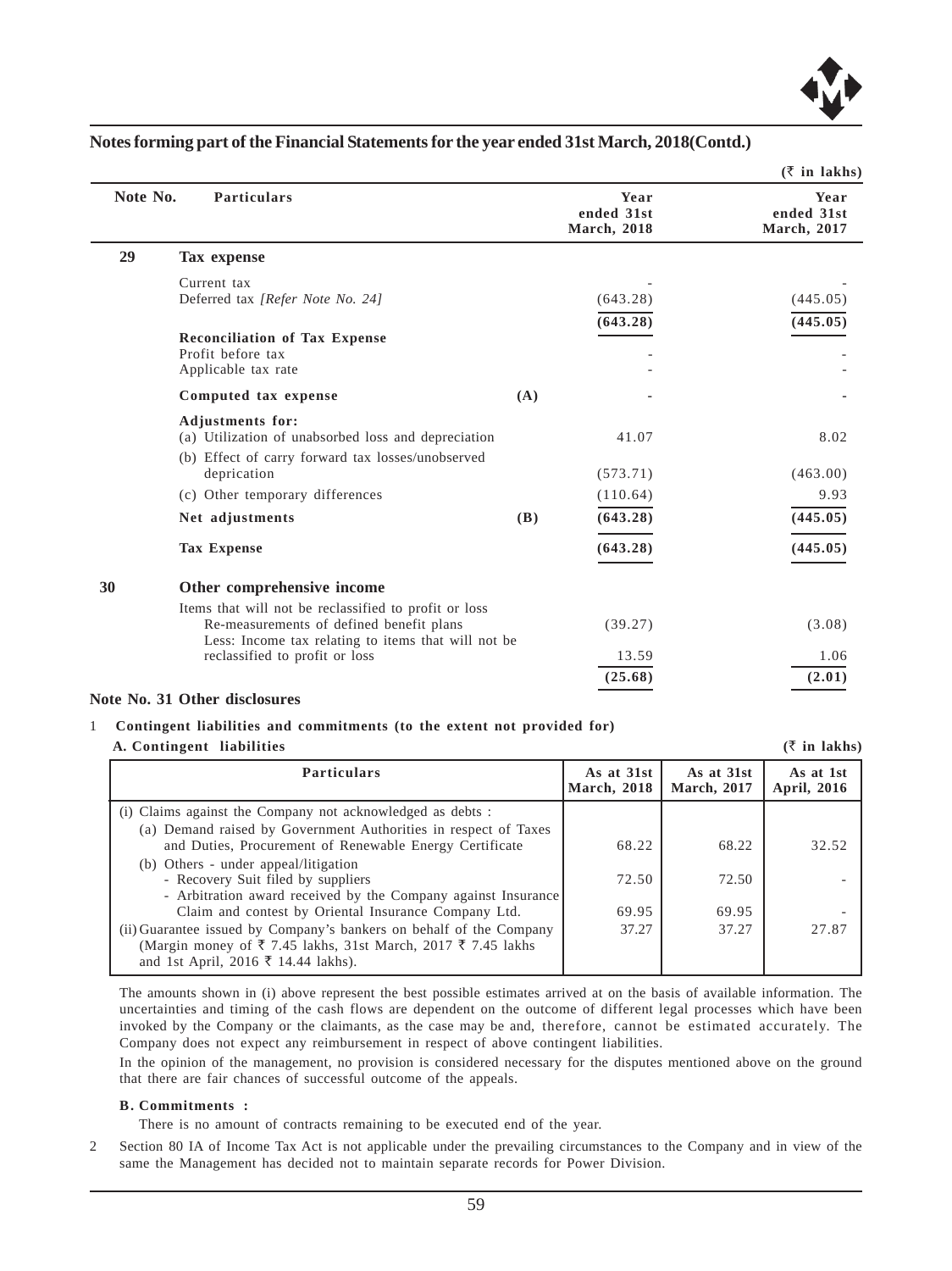#### **Notes forming part of the Financial Statements for the year ended 31st March, 2018(Contd.)**

3 **Earning per Share (EPS) -The numerators and denominators used to calculate Basic / Diluted earnings per share :**

| <b>Particulars</b>                                                                          | Year ended<br>31st March, 2018 | Year ended<br>31st March, 2017 |
|---------------------------------------------------------------------------------------------|--------------------------------|--------------------------------|
| Amount used as the numerator ( $\bar{\tau}$ in lakh)<br>(a)<br>Profit/(loss) after Tax      | (1,039.84)                     | (893.20)                       |
| (b) Number of equity shared used as denominator for<br>Calculating Earning per Share        | 3,410,000                      | 3,410,000                      |
| Weighted average number of equity shares<br>(c)<br>used as denominator for calculating EPS. | 3,410,000                      | 3,410,000                      |
| Nominal Value per share (Rs.)<br>(d)                                                        | 10                             |                                |
| Basic Earning per share (Rs.)<br>(e)                                                        | (30.49)                        | (26.19)                        |
| Diluted Earning per share (Rs.)<br>(f)                                                      | (30.49)                        | (26.19)                        |

#### 4 **Disclosures as required by Indian Accounting Standard (Ind AS) 37 Provisions, Contingent liabilities and Contingent assets :**

No provisions for Liabilities was made during the year and no provision was outstanding at the beginning and at the end of the year.

#### 5 **Segment information**

The Company's business activity primarily falls within a single business segment i.e. manufacture of writing and printing papers, in term of Ind AS 108 on Operating Segment.

#### 6 **Related party disclosure**

#### **a) Name of the related parties and description of relationship :**

| (I)  | Enterprises over which KMP and his relatives | Chitperi Farm Pvt. Ltd.                      |
|------|----------------------------------------------|----------------------------------------------|
|      | have significant influence                   | Kinship Commercial Pvt. Ltd.                 |
|      |                                              | Limelight Housing Pvt. Ltd.                  |
|      |                                              | Poushali Sales Pvt. Ltd.                     |
|      |                                              | Pro Sports Management Ltd.                   |
|      |                                              | Sanskriti Trade Link Pvt. Ltd.               |
|      |                                              | Sarda Plywood Industries Ltd.                |
| (ii) | Key Management Personnel                     | Sri Jaydeep Chitlangia (Managing Director)   |
|      |                                              | Sri Vinod Kumar Khanna (Whole time Director) |

#### **b) Transactions with Related parties : (**` **in lakhs)**

| <b>Particulars</b>             | Year ended       | Year ended       |
|--------------------------------|------------------|------------------|
|                                | 31st March, 2018 | 31st March, 2017 |
| (a) Rent Received              |                  |                  |
| Sarda Plywood Industries Ltd.  | 0.12             | 0.12             |
| (b) Purchase (raw material)    |                  |                  |
| Sanskriti Trade Link Pvt. Ltd. | 160.20           | 1.73             |
| Sarda Plywood Industries Ltd.  | 10.46            |                  |
| (c) Purchase (fixed assets)    |                  |                  |
| Sarda Plywood Industries Ltd.  | 5.50             |                  |
| (d) Rent Paid                  |                  |                  |
| Sarda Plywood Industries Ltd.  | 0.74             | 0.66             |
| (e) Interest Paid              |                  |                  |
| Chitperi Farm Pvt. Ltd.        | 22.50            | 13.37            |
| Kinship Commercial Pvt. Ltd.   | 7.72             | 5.64             |
| Limelight Housing Pvt. Ltd.    | 4.46             | 5.12             |
| Poushali Sales Pvt. Ltd.       | 92.91            | 82.56            |
| Sanskriti Trade Link Pvt. Ltd. | 15.76            | 1.91             |
| (f) Remuneration of KMP        |                  |                  |
| Sri Jaydeep Chitlangia         | 40.35            | 36.03            |
| Sri Vinod Kumar Khanna         | 26.02            | 26.02            |
| (g) Loans refuded              |                  |                  |
| Chitperi Farm Pvt. Ltd.        | 2.25             | 29.60            |
| Kinship Commercial Pvt. Ltd.   | 21.77            | 20.56            |
| Limelight Housing Pvt. Ltd.    | 16.45            | 15.51            |
| Poushali Sales Pvt. Ltd.       | 122.56           | 100.85           |
| Sanskriti Trade Link Pvt. Ltd. | 409.40           | 36.09            |
| (h) Loans taken                |                  |                  |
| Chitperi Farm Pvt. Ltd.        | 60.00            | 90.00            |
| Kinship Commercial Pvt. Ltd.   | 62.92            | 10.00            |
| Limelight Housing Pvt. Ltd.    | 26.39            | 20.00            |
| Poushali Sales Pvt. Ltd.       | 113.02           | 118.85           |
| Sanskriti Trade Link Pvt. Ltd. | 446.53           | 81.90            |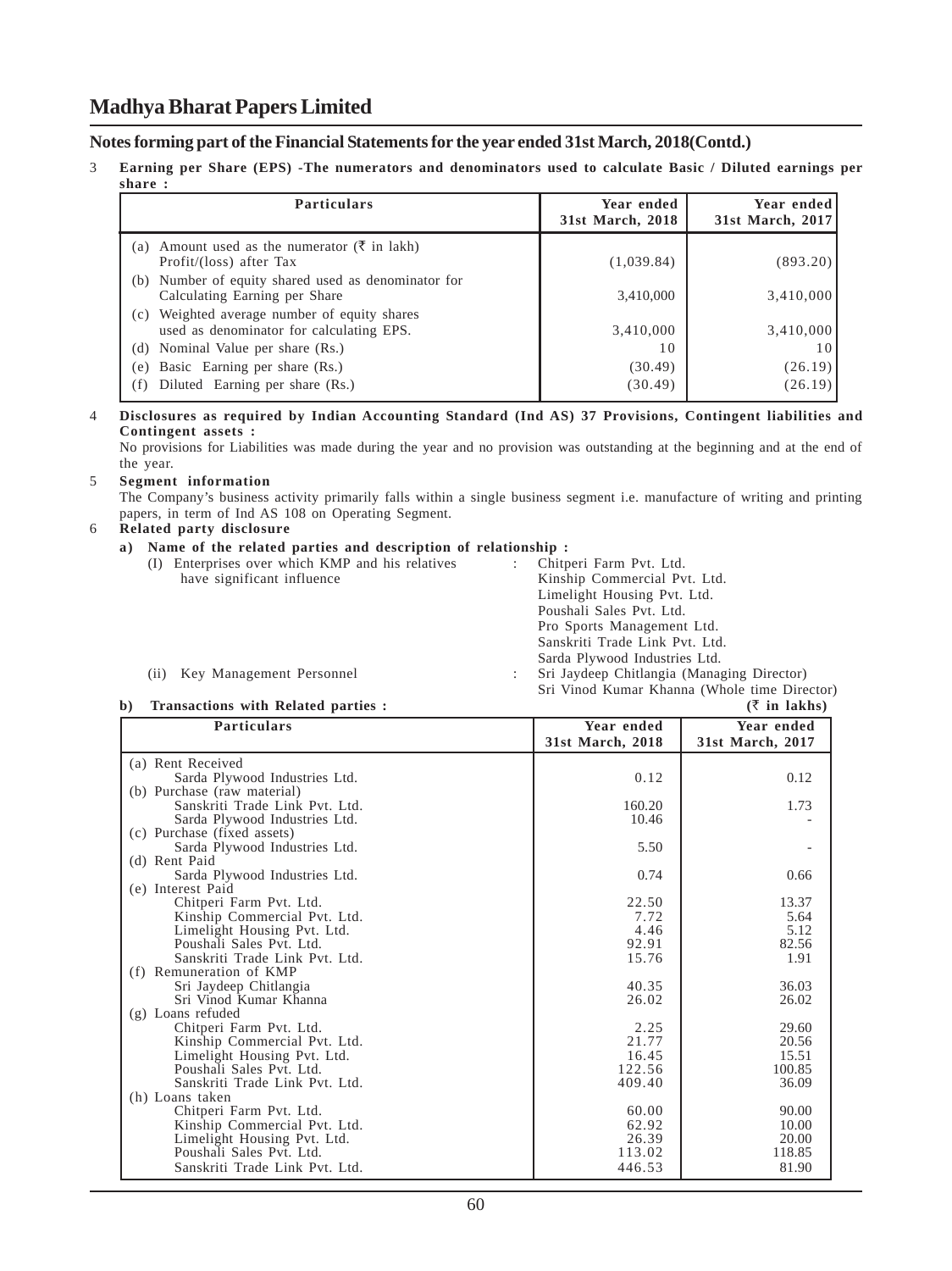

**(d) Balance Outstanding at year end :**

|     |                                |                           |                           | $($ ₹ in lakhs)          |
|-----|--------------------------------|---------------------------|---------------------------|--------------------------|
|     | <b>Particulars</b>             | As at<br>31st March, 2018 | As at<br>31st March, 2017 | As at<br>1st April, 2016 |
| (a) | Pavable                        |                           |                           |                          |
|     | Chitperi Farm Pvt. Ltd.        | 262.28                    | 182.03                    | 108.26                   |
|     | Kinship Commercial Pvt. Ltd.   | 83.95                     | 35.08                     | 40.00                    |
|     | Limelight Housing Pvt. Ltd.    | 44.01                     | 29.61                     | 20.00                    |
|     | Poushali Sales Pvt. Ltd.       | 872.76                    | 789.39                    | 688.83                   |
|     | Sanskriti Trade Link Pvt. Ltd. | 120.62                    | 67.72                     | 20.00                    |
|     | Sarda Plywood Industries Ltd.  | 10.46                     |                           |                          |
|     | Jaydeep Chitlangia             | 46.48                     | 26.78                     | 9.59                     |
|     | Vinod Kumar Khanna             | 24.65                     | 17.37                     | 7.50                     |
|     | (b) Investment in Shares       |                           |                           |                          |
|     | Sarda Plywood Industries Ltd.  | 23.39                     | 23.39                     | 23.39                    |
|     | Pro Sports Management Ltd.     |                           | 0.50                      | 0.50                     |

7 Based on the information/documents available with the Company, information as per the requirement of section 22 of the Micro, Small and Medium Enterprises Development Act, 2006 with respect to trade payables is as follows:  $(\bar{z}$  in lakhs)

|                                                                                                                                                                                                                                                                                                                                                    |                     | (у пі такиз)        |
|----------------------------------------------------------------------------------------------------------------------------------------------------------------------------------------------------------------------------------------------------------------------------------------------------------------------------------------------------|---------------------|---------------------|
| <b>Particulars</b>                                                                                                                                                                                                                                                                                                                                 | 31st March,<br>2018 | 31st March,<br>2017 |
| (a) The principal amount remaining unpaid to suppliers as at the end of<br>accounting year *                                                                                                                                                                                                                                                       | 10.04               | 38.89               |
| (b) The interest due thereon remaining unpaid to suppliers as at the end of<br>accounting year                                                                                                                                                                                                                                                     | 0.05                |                     |
| The amount of interest paid by the Company in terms of section 16, of the<br>(c)<br>Micro, Small and Medium Enterprises Development Act, 2006, along with<br>the amount of payment made to the suppliers beyond the appointed day<br>during the year                                                                                               |                     |                     |
| (d) The amount of interest due and payable for the period of delay in making<br>payment (which have been paid but beyond the appointed day during the<br>year) but without adding the interest specified under Micro, Small and<br>Medium Enterprises Development Act, 2006                                                                        |                     |                     |
| (e) The amount of interest accrued during the year and remaining unpaid at the<br>end of the accounting year*                                                                                                                                                                                                                                      | 0.05                |                     |
| The amount of further interest remaining due and payable even in the<br>(f)<br>succeeding years, until such date when the interest dues as above are<br>actually paid to the small enterprise, for the purpose of disallowance of a<br>deductible expenditure under section 23 of the Micro, Small and Medium<br>Enterprises Development Act, 2006 |                     |                     |

#### **As at 1st April, 2015 (**` **in lakhs)**

| <b>Particulars</b>                                                                   | Amount |
|--------------------------------------------------------------------------------------|--------|
| (a) The principal amount remaining unpaid to suppliers as at the beginning of        |        |
| accounting year *                                                                    | 1.96   |
| (b) The amount of interest remaining unpaid at the beginning of the accounting year* |        |
| (c) The amount of further interest remaining due and payable even in the             |        |
| succeeding years, until such date when the interest dues as above are                |        |
| actually paid to the small enterprise, for the purpose of disallowance of a          |        |
| deductible expenditure under section 23 of the Micro, Small and Medium               |        |
| Enterprises Development Act, 2006                                                    |        |

\* Included in the line item "Total outstanding dues of micro enterprises and small enterprises" under note no. 19.

8 **Details of Loans given, investments made and guarantee given and security provided covered u/s 186(4) of the Companies Act, 2013:**

(i) Details of Loans given:

- The Company has not given any loan. (ii) Details of Investments made:
- 
- Investment made is given under the note no. 5. (iii) Details of Guarantee given:
- The Company has not given any Guarantee. (iv) Details of security provided:
- The Company has not provided any security.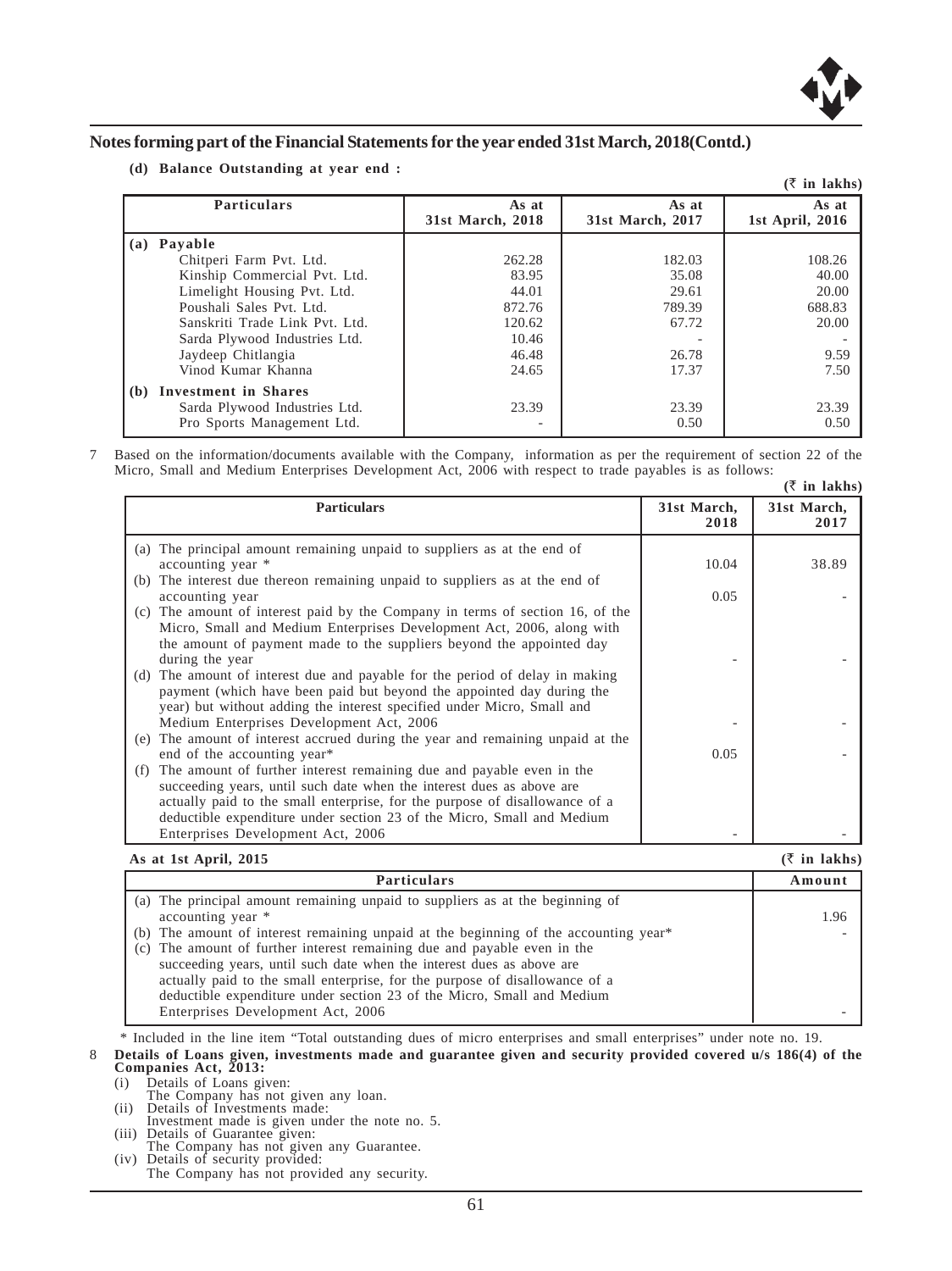#### **Notes forming part of the Financial Statements for the year ended 31st March, 2018(Contd.)**

#### **9 Employee Benefits :**

As per Indian Accounting Standard - 19 " Employee Benefits", the disclosures of Employee Benefits are as follows:

#### **Defined Contribution Plan :**

Employee benefits in the form of Provident Fund,Superannuation Fund, Employee State Insurance Corporation (ESIC) and Labour Welfare Fund are considered as defined contribution plan.

The contributions to the respective fund are made in accordance with the relevant statute and are recognised as expense when employees have rendered service entitling them to the contribution. The contributions to defined contribution plan, recognised as expense in the Statement of Profit and Loss are as under : **(**` **in lakhs)**

|                                                                                                                                                                                                          |                                  | $\cup$ in Iarns                |
|----------------------------------------------------------------------------------------------------------------------------------------------------------------------------------------------------------|----------------------------------|--------------------------------|
| Defined Contribution Plan                                                                                                                                                                                | Year ended<br>31st March, 2018   | Year ended<br>31st March, 2017 |
| Employer's Contribution to Provident Fund<br>Employer's Contribution to Pension Scheme<br>Employer's Contribution to Superannuation Fund<br>Employer's Contribution to Employees' State Insurance Scheme | 10.79<br>16.17<br>32.37<br>10.19 | 10.58<br>14.52<br>0.31<br>8.75 |

#### **Gratuity**

The gratuity plan is governed by the Payment of Gratuity Act, 1972. Under the said Act, an employee who has completed five years of service is entitled to specific benefit. The Gratuity plan provides a lumpsum payment to employees at retirement, death, incapacitation or termination of employment. The level of benefits provided depends on the member's length of service and salary at retirement age etc. The fund is in the form of a trust and is governed by the Board of Trustees who are responsible for the administration of the plan assets and for the investment of the plan. The Company contributes all ascertained liabilities towards gratuity to the trust.

The following tables summarise the components of net benefit expense recognised in the Statement of Profit and Loss and the funded status and amounts recognised in the Balance Sheet for the said plan:

#### **a) Details of funded post retirement plans are as follows :**

|    |                |                                                                             |                   |         |                                       | $(\bar{z}$ in lakhs) |
|----|----------------|-----------------------------------------------------------------------------|-------------------|---------|---------------------------------------|----------------------|
|    |                | <b>Particulars</b>                                                          | Gratuity (funded) |         | <b>Leave Encashment</b><br>(unfunded) |                      |
|    |                |                                                                             | 2017-18           | 2016-17 | 2017-18                               | 2016-17              |
| Ι. |                | Expenses recognised in the Statement of Profit and Loss:                    |                   |         |                                       |                      |
|    | $\mathbf{1}$   | Current service cost                                                        | 10.11             | 9.73    | 6.41                                  | 5.64                 |
|    | $\overline{c}$ | Past service cost                                                           |                   |         |                                       |                      |
|    | 3              | Net interest on the net defined benefit liability/asset                     | (4.98)            | (4.37)  | 2.15                                  | 2.49                 |
|    | 4              | Curtailment                                                                 |                   |         |                                       |                      |
|    | 5              | Settlement                                                                  |                   |         |                                       |                      |
|    | 6              | Net actuarial(gain)/Loss recognised in the period                           |                   |         | 7.29                                  | $-5.63$              |
|    |                | Expense recognised in the Statement of Profit and Loss                      | 5.13              | 5.36    | 15.84                                 | 2.49                 |
|    |                | II. Other comprehensive income                                              |                   |         |                                       |                      |
|    | 1              | Actuarial gain / (loss) arising from:                                       |                   |         |                                       |                      |
|    |                | - change in demographic assumptions                                         |                   |         |                                       |                      |
|    |                | - change in financial assumptions                                           | (2.05)            | 4.66    |                                       |                      |
|    |                | - changes in experience adjustments                                         | 40.12             | (0.75)  |                                       |                      |
|    |                | - others                                                                    |                   |         |                                       |                      |
|    |                | (Returns)/loss on plan assets excluding amounts included in interest income | 1.20              | (0.83)  |                                       |                      |
|    | $\mathcal{F}$  | Components of defined benefit costs recognised in Other                     |                   |         |                                       |                      |
|    |                | comprehensive income                                                        | 39.27             | 3.08    |                                       |                      |
|    |                | III. Change in present value of defined benefit obligation :                |                   |         |                                       |                      |
|    | 1              | Present value of defined benefit obligation at the beginning of the year    | 189.76            | 207.33  | 31.44                                 | 34.93                |
|    | $\overline{2}$ | Acquisition adjustment                                                      |                   |         |                                       |                      |
|    | 3              | Interest expense                                                            | 13.84             | 14.85   | 2.15                                  | 2.49                 |
|    | 4              | Past service cost                                                           |                   |         |                                       |                      |
|    | 5              | Current service cost                                                        | 10.11             | 9.73    | 6.41                                  | 5.64                 |
|    | 6              | Employees' contributions                                                    |                   |         |                                       |                      |
|    | 7              | Benefits paid                                                               | (20.48)           | (47.07) | $-7.36$                               | $-5.98$              |
|    | 8              | Actuarial gain / (loss) arising from:                                       |                   |         | 7.29                                  | $-5.63$              |
|    |                | - change in financial assumptions                                           | (2.05)            | 4.66    |                                       |                      |
|    |                | - changes in experience adjustments                                         | 40.12             | (0.75)  |                                       |                      |
|    |                | 9 Present value of Defined Benefit Obligation at the end of the year        | 230.29            | 188.76  | 39.92                                 | 31.44                |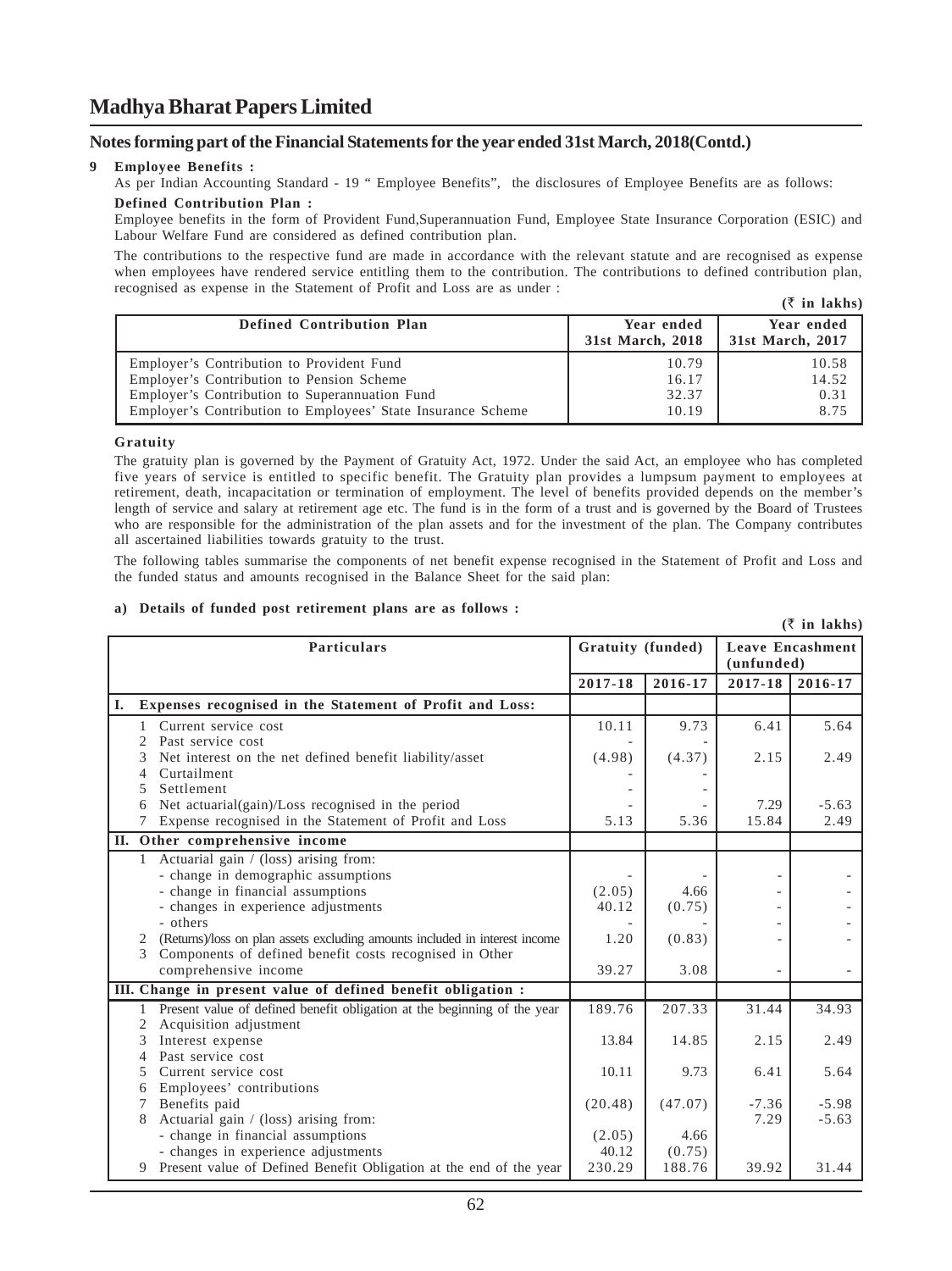

|  | Notes forming part of the Financial Statements for the year ended 31st March, 2018(Contd.) |
|--|--------------------------------------------------------------------------------------------|
|  |                                                                                            |

| Plan assets at the beginning of the year<br>1                                           | 242.80      | 269.81        |                     |                          |
|-----------------------------------------------------------------------------------------|-------------|---------------|---------------------|--------------------------|
| 2 Interest income                                                                       | 18.82       | 19.22         |                     |                          |
| Employees' contributions<br>3                                                           |             |               | 7.36                | 5.98                     |
| 4 Employers' contributions                                                              |             |               |                     |                          |
| 5 Benefits paid                                                                         | (20.48)     | 47.07         | 7.36                | 5.98                     |
| Settlement<br>6                                                                         |             |               |                     |                          |
| 7 Re-measurement (Returns on plan assets excluding amounts                              |             |               |                     |                          |
| included in interest income)                                                            | (1.20)      | 0.83          |                     |                          |
| 8 Administration expenses                                                               |             |               |                     |                          |
| 9 Fair Value of Plan Assets at the end of the year                                      | 239.94      | 242.80        |                     |                          |
| V. Net Asset / (Liability) recognised in the Balance Sheet as at the year end:          |             |               |                     |                          |
| 1 Present value of Defined Benefit Obligation                                           | 230.29      | 188.76        | 39.92               | 31.44                    |
| 2 Fair value of Plan Assets                                                             | 239.94      | 242.80        |                     |                          |
| 3 Funded Status [Surplus/(Deficit)]                                                     | 9.64        | 54.04         | (39.92)             | (31.44)                  |
| 4 Net Asset / (Liability) recognised in Balance Sheet                                   | 9.64        | 54.04         | (39.92)             | (31.44)                  |
| Current Liability (Short term)                                                          |             |               | 10.06               | 7.23                     |
| Non-Current Liability (Long term)                                                       |             |               | 29.86               | 24.21                    |
| VI. Actuarial Assumptions:                                                              |             |               |                     |                          |
| 1 Discount Rate (per annum) %                                                           | 7.75%       | 7.50%         | 7.75%               | 7.50%                    |
| Expected return on Plan Assets (per annum) %<br>2                                       | 7.75%       | 7.50%         | 0.00%               | 0.00%                    |
| 3 Expected Rate of Salary increase %                                                    | 6.00%       | 6.00%         | 6.00%               | 6.00%                    |
| Retirement/Superannuation Age (Year)<br>4                                               | 58          | 58            | 58                  | 58                       |
| 5 Mortality Rates                                                                       | <b>IALM</b> | <b>IALM</b>   | IALM                | IALM                     |
|                                                                                         | 2006-2008   | $2006 - 2008$ | 2006-2008 2006-2008 |                          |
|                                                                                         | Ultimate    | Ultimate      | Ultimate            | Ultimate                 |
| VII. Major Category of Plan Assets as a % of the Total Plan Assets as at the year end : |             |               |                     |                          |
| 1 Administered by Insurance Companies                                                   | 100.00%     | 100.00%       | 100.00%             | 100.00%                  |
| 2 Public Financial Institutions / Public Sector Companies bonds                         |             |               |                     |                          |
| 3 Central / State Government Securities                                                 |             |               |                     |                          |
| Private sector bonds<br>4                                                               |             |               |                     |                          |
|                                                                                         |             |               |                     |                          |
| 5 Others (Cash and cash equivalents)                                                    |             |               |                     |                          |
| VIII. Maturity Profile of Defined Benefit Obligation                                    |             |               |                     |                          |
| Expected cash flows (valued on undiscounted basis):                                     |             |               |                     |                          |
| Year 1                                                                                  | 8.99        | 34.53         |                     |                          |
| Year 2                                                                                  | 73.26       | 25.59         |                     |                          |
| Year 3                                                                                  | 30.66       | 15.32         |                     |                          |
| Year 4                                                                                  |             |               |                     |                          |
|                                                                                         | 51.98       | 28.40         |                     |                          |
| Year 5                                                                                  | 16.67       | 9.61          |                     |                          |
| Year 6                                                                                  | 17.31       | 8.89          |                     |                          |
| Year 7                                                                                  | 10.31       | 4.13          |                     |                          |
| Year 8                                                                                  | 26.49       | 123.92        |                     |                          |
| Year 9                                                                                  | 15.97       | 7.85          |                     |                          |
| Year 10                                                                                 | 15.62       | 42.06         |                     |                          |
| Total expected payments                                                                 | 70.79       | 146.55        |                     |                          |
| The average duration of the defined benefit plan obligation                             |             |               |                     |                          |
| at the end of the balance sheet date (in years)                                         | 4.59        | 5.12          |                     | $\overline{\phantom{a}}$ |
| IX. Sensitivity analysis on Present value of Defined Benefit Obligations:               |             |               |                     |                          |

obligation as a result of reasonable changes in key assumptions occurring as at the balance sheet date.

All sensitivities are calculated using the same actuarial method as for the disclosed present value of the defined benefits obligation at year end.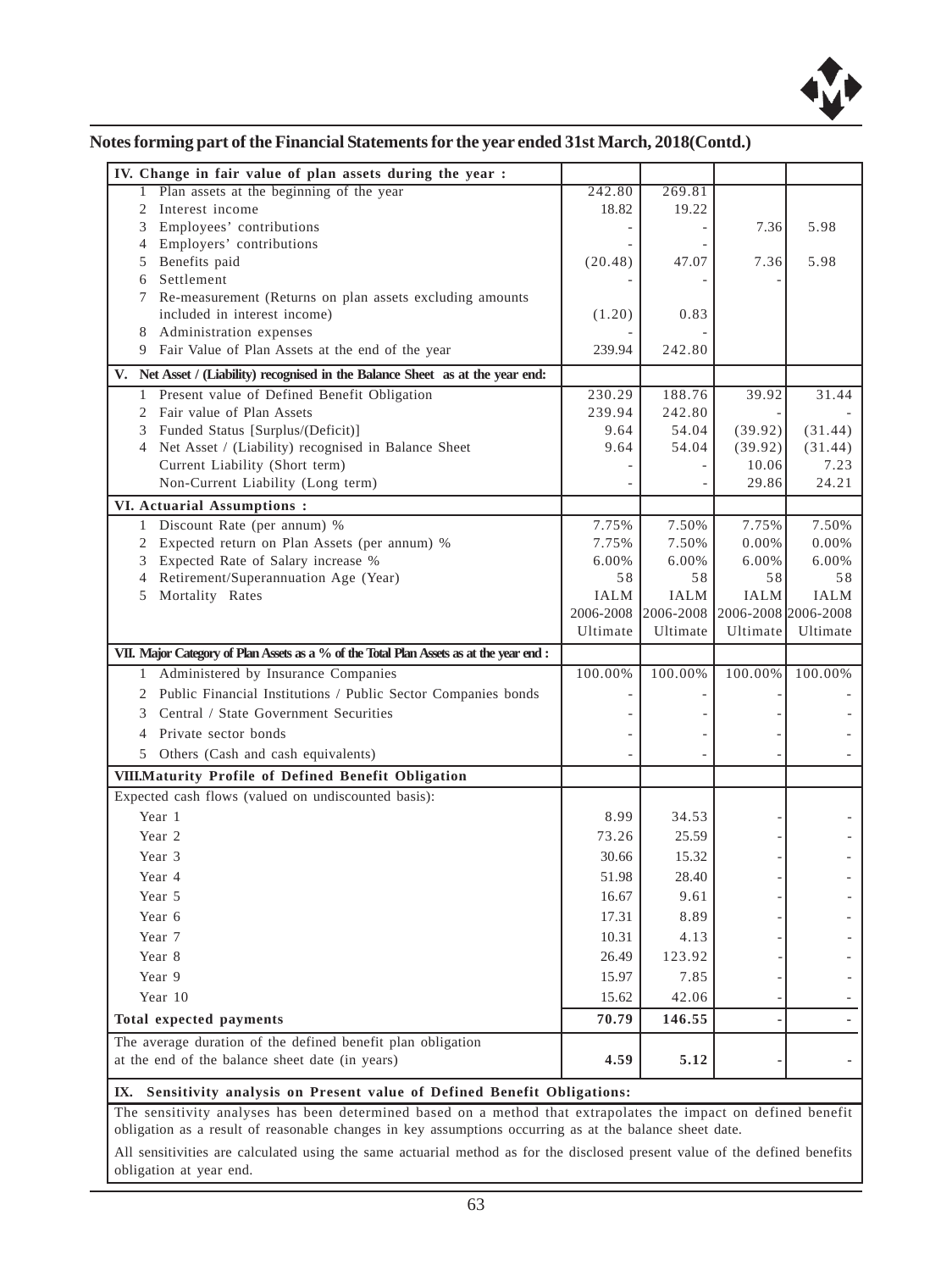#### **Notes forming part of the Financial Statements for the year ended 31st March, 2018(Contd.)**

|                                                                                                |                                  |                           | $(\bar{z}$ in lakhs)              |
|------------------------------------------------------------------------------------------------|----------------------------------|---------------------------|-----------------------------------|
| IX.<br>The history of experience adjustments for funded post retirement plans are as follows : |                                  |                           |                                   |
| <b>Particulars</b>                                                                             | As at 31st<br><b>March, 2016</b> | As at 31st<br>March, 2015 | As at 31st<br><b>March</b> , 2014 |
| Gratuity:                                                                                      |                                  |                           |                                   |
| Present value of Defined Benefit Obligation                                                    | 207.33                           | 212.65                    | 201.30                            |
| Fair value of Plan Assets                                                                      | 269.81                           | 274.59                    | 245.64                            |
| (Deficit)/Surplus                                                                              | (62.48)                          | (61.94)                   | (44.34)                           |
| Effects of Asset Ceiling, if any                                                               |                                  |                           |                                   |
| Net Asset / (Liability)                                                                        | (62.48)                          | (61.94)                   | (44.34)                           |
| <b>Leave Encashment</b>                                                                        |                                  |                           |                                   |
| Present value of Defined Benefit Obligation                                                    | 34.93                            | 36.39                     | 35.73                             |
| Fair value of Plan Assets                                                                      |                                  |                           |                                   |
| (Deficit)/Surplus                                                                              | (34.93)                          | (36.39)                   | (35.73)                           |
| Effects of Asset Ceiling, if any                                                               |                                  |                           |                                   |
| Net Asset / (Liability)                                                                        | (34.93)                          | (36.39)                   | (35.73)                           |

#### **c) Risks related to defined benefit plans:**

The main risks to which the Company is exposed in relation to operating defined benefit plans are :

- i) Mortality risk: The assumptions adopted by the Company make allowances for future improvements in life expectancy. However, if life expectancy improves at a faster rate than assumed, this would result in greater payments from the plans and consequently increases in the plan's liabilities. In order to minimise this risk, mortality assumptions are reviewed on a regular basis.
- ii) Market and liquidity risks: These are the risks that the investments do not meet the expected returns over the medium to long term. This also encompasses the mismatch between assets and liabilities. In order to minimise the risks, the structure of the portfolios is reviewed and asset-liability matching analysis are performed on a regular basis.

#### **d) Asset - liability management and funding arrangements**

The trustees are responsible for determining the investment strategy of plan assets. The overall investment policy and strategy for Company's funded defined benefit plan is guided by the objective of achieving an investment return which, together with the contribution paid is sufficient to maintain reasonable control over various funding risks of the plan.

#### **e) Other disclosures :**

- i) The following are the assumptions used to determine the benefit obligation:
- a) Discount rate: The yield of government bonds are considered as the discount rate. The tenure has been considered taking into account the past long term trend of employees' average remaining service life which reflects the average estimated term of the post - employment benefit obligations.
- b) Rate of escalation in salary : The estimates of rate of escalation in salary, considered in actuarial valuation, take into account inflation, seniority, promotion and other relevant factors including supply and demand in the employment market. The above information is certified by the actuary.
- c) Rate of return on plan assets: Rate of return for the year was the average yield of the portfolio in which Company's plan assets are invested over a tenure equivalent to the entire life of the related obligation.
- d) Attrition rate : Attrition rate considered is the management's estimate based on the past long- term trend of employee turnover in the Company.
- ii) The Gratuity and Provident Fund expenses have been recognised under "Contribution to Provident and Other Funds" and Leave Encashment under " Salaries and Wages" under Note No. 25.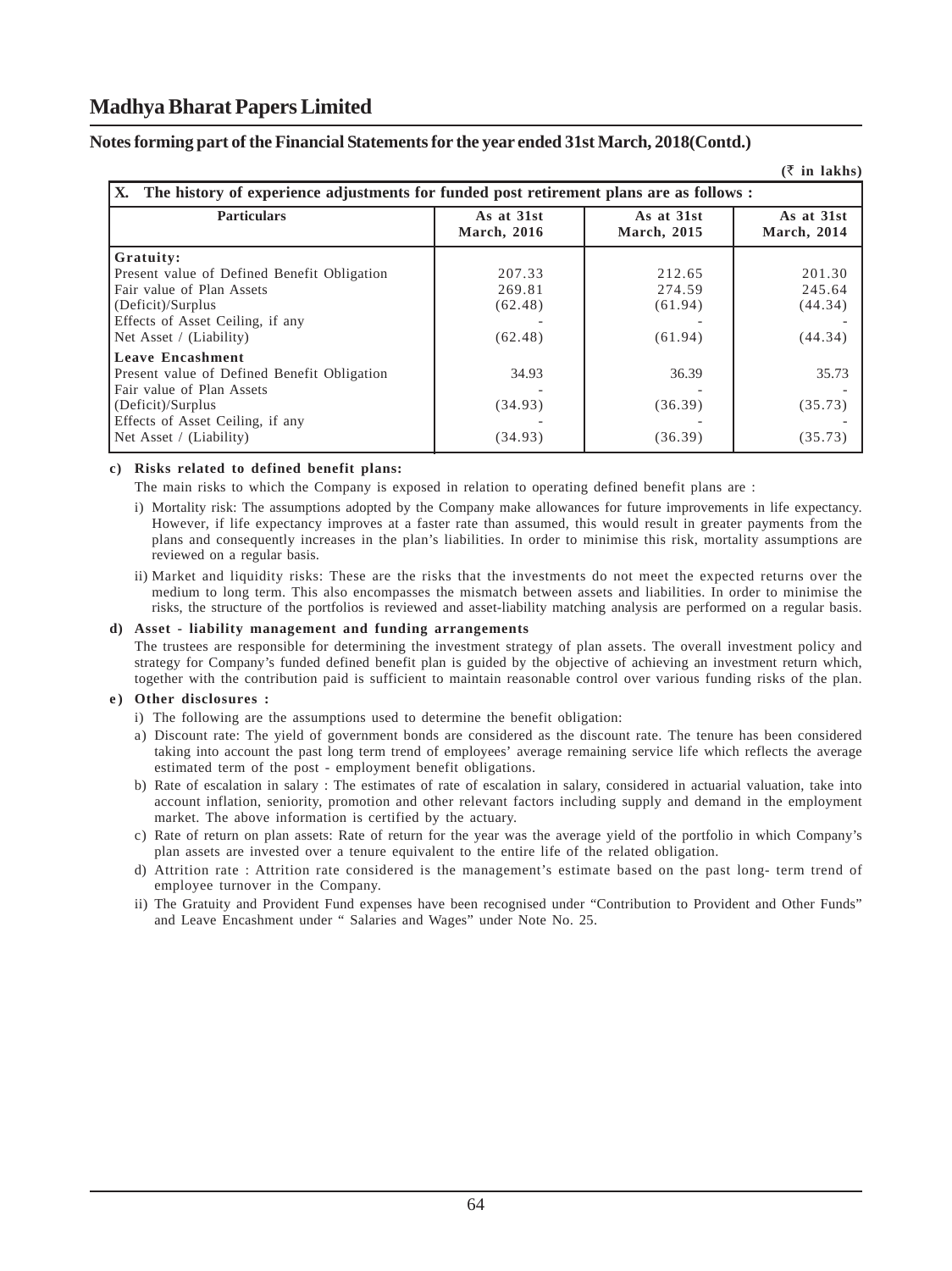

**Note No. : 31 Other disclosures (contd.)**

- **20. Financial instruments Accounting, Classification and Fair value measurements**
- **A. Financial instruments by category**

#### **As at 31st March, 2018**

|     | at 31st March, 2018<br>$(\bar{z}$ in lakhs) |              |                |                |              |              |  |
|-----|---------------------------------------------|--------------|----------------|----------------|--------------|--------------|--|
| SI. | <b>Particulars</b>                          | <b>Total</b> |                | Carrying value |              |              |  |
| No. |                                             | Fair Value I | Amortized cost | <b>FVTOCI</b>  | <b>FVTPL</b> | <b>Total</b> |  |
| (1) | <b>Financial assets</b>                     |              |                |                |              |              |  |
|     | Investments<br>(a)                          | 55.78        |                |                | 55.78        | 55.78        |  |
|     | Trade and other receivables<br>(b)          | 156.46       | 156.46         |                |              | 156.46       |  |
|     | Cash and cash equivalents<br>(c)            | 4.40         | 4.40           |                |              | 4.40         |  |
|     | Bank balances other than cash<br>(d)        |              |                |                |              |              |  |
|     | and cash equivalents                        | 30.25        | 30.25          |                |              | 30.25        |  |
|     | Other financial assets<br>(e)               | 187.72       | 187.72         |                |              | 187.72       |  |
|     | Total                                       | 434.61       | 378.84         |                | 55.78        | 434.61       |  |
| (2) | <b>Financial liabilities</b>                |              |                |                |              |              |  |
|     | <b>Borrowings</b><br>(a)                    | 3592.04      | 3592.04        |                |              | 3592.04      |  |
|     | Trade and other payables<br>(b)             | 1221.26      | 1221.26        |                |              | 1221.26      |  |
|     | Other financial liabilities<br>(c)          | 1513.89      | 1513.89        |                |              | 1513.89      |  |
|     | <b>Total</b>                                | 6327.19      | 6327.19        |                |              | 6327.19      |  |

#### **As at 31st March, 2017**

|     | at 31st March, 2017<br>$(5$ in lakhs) |                   |                |                |              |              |
|-----|---------------------------------------|-------------------|----------------|----------------|--------------|--------------|
| SI. | <b>Particulars</b>                    | <b>Total</b>      |                | Carrying value |              |              |
| No. |                                       | <b>Fair Value</b> | Amortized cost | <b>FVTOCI</b>  | <b>FVTPL</b> | <b>Total</b> |
| (1) | <b>Financial assets</b>               |                   |                |                |              |              |
|     | Investments<br>(a)                    | 101.00            |                |                | 101.00       | 101.00       |
|     | Trade and other receivables<br>(b)    | 77.66             | 77.66          |                |              | 77.66        |
|     | Cash and cash equivalents<br>(c)      | 14.92             | 14.92          |                |              | 14.92        |
|     | Bank balances other than cash<br>(d)  |                   |                |                |              |              |
|     | and cash equivalents                  | 41.16             | 41.16          |                |              | 41.16        |
|     | Other financial assets<br>(f)         | 270.61            | 270.61         |                |              | 270.61       |
|     | <b>Total</b>                          | 505.35            | 404.35         |                | 101.00       | 505.35       |
| (2) | <b>Financial liabilities</b>          |                   |                |                |              |              |
|     | <b>Borrowings</b><br>(a)              | 2797.03           | 2797.03        |                |              | 2797.03      |
|     | Trade and other payables<br>(b)       | 942.93            | 942.93         |                |              | 942.93       |
|     | Other financial liabilities<br>(c)    | 1479.44           | 1479.44        |                |              | 1479.44      |
|     | <b>Total</b>                          | 5219.40           | 5219.40        |                |              | 5219.40      |

#### **As at 1st April, 2016**

|     |                                      |                    |                |                |              | $\sqrt{2}$ in ianns |
|-----|--------------------------------------|--------------------|----------------|----------------|--------------|---------------------|
| SI. | <b>Particulars</b>                   | <b>Total</b>       |                | Carrying value |              |                     |
| No. |                                      | <b>Fair Valuel</b> | Amortized cost | <b>FVTOCI</b>  | <b>FVTPL</b> | <b>Total</b>        |
| (1) | <b>Financial assets</b>              |                    |                |                |              |                     |
|     | Investments<br>(a)                   | 31.82              |                |                | 31.82        | 31.82               |
|     | Trade and other receivables<br>(b)   | 25.48              | 25.48          |                |              | 25.48               |
|     | Cash and cash equivalents<br>(c)     | 15.02              | 15.02          |                |              | 15.02               |
|     | Bank balances other than cash<br>(d) |                    |                |                |              |                     |
|     | and cash equivalents                 | 35.21              | 35.21          |                |              | 35.21               |
|     | Other financial assets<br>(e)        | 236.69             | 236.69         |                |              | 236.69              |
|     | <b>Total</b>                         | 344.22             | 312.40         |                | 31.82        | 344.22              |
| (2) | <b>Financial liabilities</b>         |                    |                |                |              |                     |
|     | <b>Borrowings</b><br>(a)             | 1814.05            | 1814.05        |                |              | 1814.05             |
|     | Trade and other payables<br>(b)      | 667.41             | 667.41         |                |              | 667.41              |
|     | Other financial liabilities<br>(c)   | 1036.96            | 1036.96        |                |              | 1036.96             |
|     | <b>Total</b>                         | 3518.42            | 3518.42        |                |              | 3518.42             |

**(**` **in lakhs)**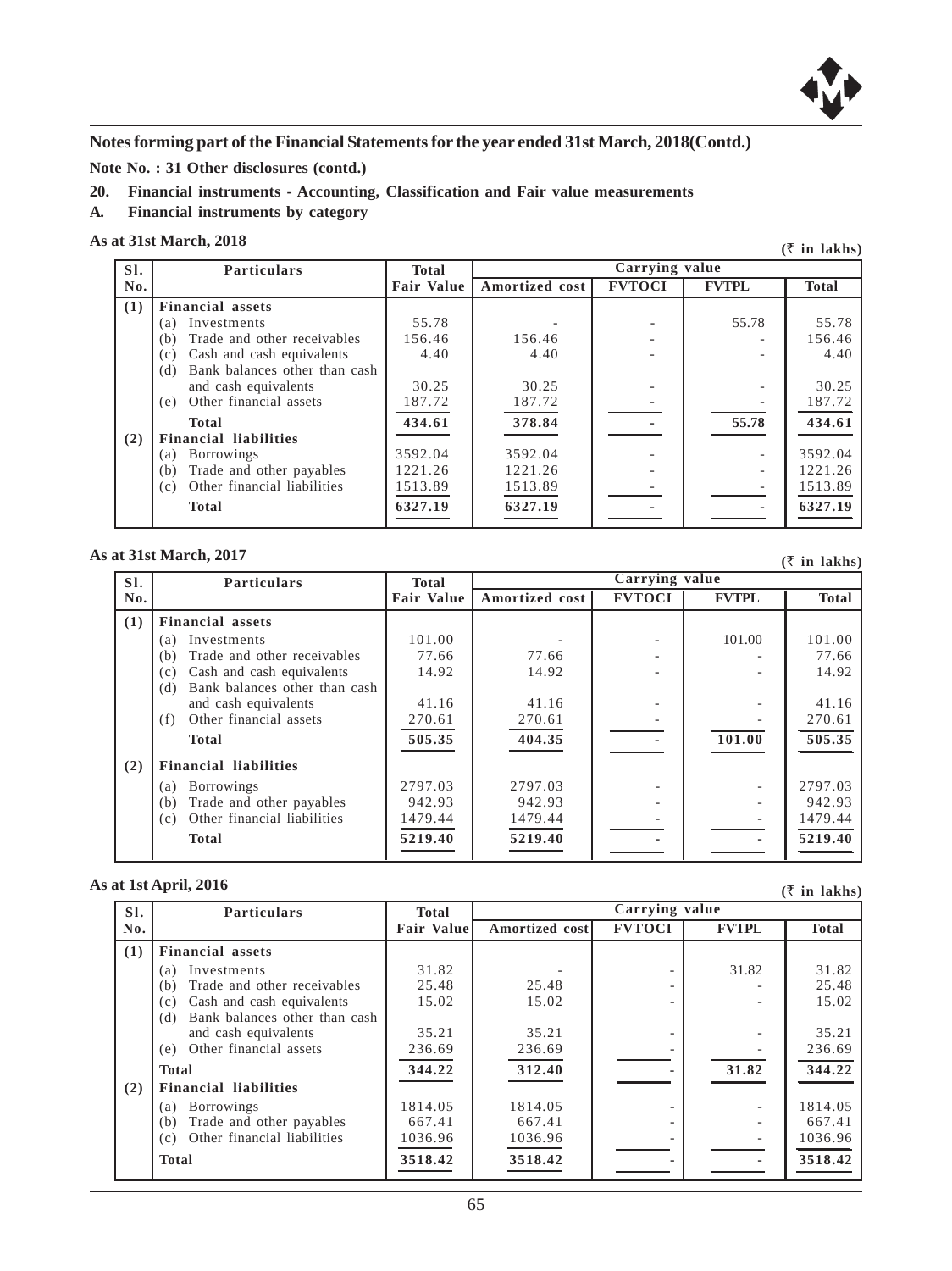#### **Notes forming part of the Financial Statements for the year ended 31st March, 2018(Contd.)**

#### **B. Fair value hierarchy**

The fair value of the financial assets and financial liabilities are included at the amount at which the instrument could be exchanged in a current transaction between willing parties, other than in a forced or liquidation sale.

The following methods and assumptions were used to estimate the fair values:

(i) Fair value of cash and cash equivalents, bank balances other than cash and cash equivalents, trade and other receivables, loans and other current financial assets, short term borrowings from banks and financial institutions, trade and other payables and other current financial liabilities approximate their carrying amounts due to the short-term maturities of these instruments.

The Company uses the following fair value hierarchy for determining and disclosing the fair value of financial instruments: Level 1: Quoted prices (unadjusted) in active markets for identical assets or liabilities.

Level 2: Inputs other than quoted prices included within Level 1 that are observable for the asset or liability, either directly or indirectly.

Level 3: Inputs for the assets or liabilities that are not based on observable market data (unobservable inputs).

The following tables provide the fair value hierarchy of the Company's assets and liabilities measured at fair value on a recurring basis:

(i) Financial assets and financial liabilities measured at fair value on a recurring basis as at 31st March, 2018:

**(**` **in lakhs)**

| SI.<br>No. | <b>Particulars</b>                                          | Level 1                                              | Level 2 | Level 3        | <b>Total</b>               |
|------------|-------------------------------------------------------------|------------------------------------------------------|---------|----------------|----------------------------|
| Α.         | <b>Financial assets</b><br><b>At FVTPL</b>                  |                                                      |         |                |                            |
|            | Investments in equity instruments<br>Total financial assets | $\overline{\phantom{a}}$<br>$\overline{\phantom{a}}$ | ٠       | 55.65<br>55.65 | 55.65<br>$\frac{1}{55.65}$ |

(ii) Financial assets and financial liabilities measured at fair value on a recurring basis as at 31st March, 2017:

**(**` **in lakhs)**

|                |                                                                                                           |         |                          |                  | $( \vee$ in iarns) |
|----------------|-----------------------------------------------------------------------------------------------------------|---------|--------------------------|------------------|--------------------|
| Sl.<br>No.     | <b>Particulars</b>                                                                                        | Level 1 | Level 2                  | Level 3          | <b>Total</b>       |
| $\mathbf{A}$ . | <b>Financial assets</b><br><b>At FVTPL</b><br>Investments in equity instruments<br>Total financial assets |         | $\overline{\phantom{a}}$ | 100.87<br>100.87 | 100.87<br>100.87   |

(iii) Financial assets and financial liabilities measured at fair value on a recurring basis as at 1st April, 2016:

**(**` **in lakhs)**

| SI.<br>No. | <b>Particulars</b>                | Level 1 | Level 2 | Level 3 | <b>Total</b> |
|------------|-----------------------------------|---------|---------|---------|--------------|
| A.         | <b>Financial assets</b>           |         |         |         |              |
|            | <b>At FVTPL</b>                   |         |         |         |              |
|            | Investments in equity instruments | -       | -       | 31.69   | 31.69        |
|            | Total financial assets            |         |         | 31.69   | 31.69        |

There have been no transfers between Level 1 and Level 2 either during the year ended 31st March, 2018 or during the year ended 31st March, 2017.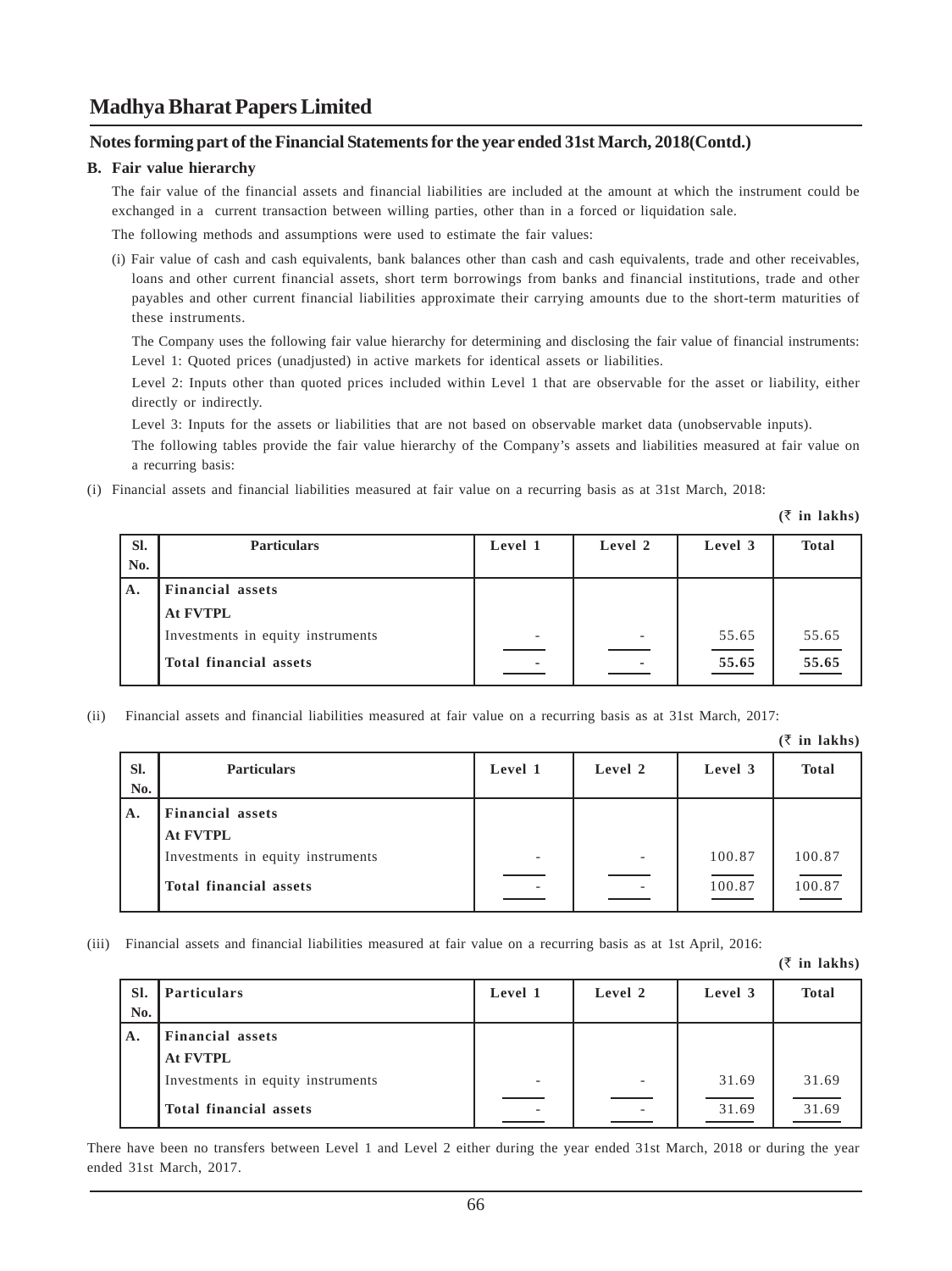

#### **Reconciliation of opening and closing balances for Level 3 fair value:**

|                                                                            | $(\bar{z}$ in lakhs)            |
|----------------------------------------------------------------------------|---------------------------------|
| <b>Particulars</b>                                                         | Investments in<br>equity shares |
| Balance as at $1st$ April, 2016                                            | 31.69                           |
| Net re-measurement gain recognised during the year                         | 65.43                           |
| Sold during the year                                                       | 3.75                            |
| Balance as at 31st March, 2017                                             | 100.87                          |
| Net re-measurement loss recognised during the year<br>Sold during the year | (45.72)<br>0.50                 |
| Balance as at 31st March, 2018                                             | 55.65                           |

#### **21. Financial risk management objectives and policies**

The Company's principal financial liabilities includes Borrowings, Trade payable and Other financial liabilities. The main purpose of these financial liabilities is to finance the Company's operations. The Company's principal financial assets include Trade receivables, Cash and cash equivalents and Other financial assets that derive directly from its operations.

The Company is exposed to credit risk, liquidity risk and market risk. The Company's senior management oversees the management of these risks and the appropriate financial risk governance framework for the Company. The senior management provides assurance that the Company's financial risk activities are governed by appropriate policies and procedures and that financial risks are identified, measured and managed in accordance with the Company's policies and risk objectives.

The Board of Directors reviewed policies for managing each of these risks, which are summarized below :

#### **(a) Market risk**

Market risk is the risk that the fair value of future cash flows of a financial instrument will fluctuate because of changes in market prices. Market risk comprises three types of risk: interest rate risk, currency risk and other risks, such as regulatory risk and commodity price risk.

#### **(i) Interest rate risk**

Interest rate risk is the risk that the fair value or future cash flows of a financial instrument will fluctuate because of changes in market interest rates. The Company's exposure to the risk of changes in market interest rates relates primarily to the Company's borrowings obligations with floating interest rates.

#### **(ii) Regulatory risk**

Paper industry is regulated both by central government as well as state government. Central and state governments policies and regulations affects the Paper industry and the Company's operations and profitability.

#### **(b) Credit risk**

Credit risk is the risk that counterparty will not meet its obligations under a financial instrument or customer contract, leading to a financial loss.

The impairment for financial assets are based on assumptions about risk of default and expected loss rates. The Company uses judgement in making these assumptions and selecting the inputs to the impairment calculation, based on the Company's past history, existing market conditions as well as forward looking estimates at the end of each balance sheet date.

Financial assets are written off when there is no reasonable expectation of recovery, however, the Company continues to attempt to recover the receivables. Where recoveries are made, these are recognised in the Statement of Profit and Loss.

#### **(i) Trade receivables**

Trade receivables are non-interest bearing and are generally on credit terms of 30 to 60 days.

An impairment analysis is performed at each balance sheet date on an individual basis for major clients. In addition, a large number of minor receivables are grouped into homogenous groups and assessed for impairment collectively.

The ageing analysis of the receivables has been considered from the date the invoice falls due:

|                                 |                                            |                           | $(\bar{\tau}$ in lakhs)                    |
|---------------------------------|--------------------------------------------|---------------------------|--------------------------------------------|
| <b>Particulars</b>              | As at 31st<br><b>March</b> , 2018          | As at 31st<br>March, 2017 | As at 1st<br>April, 2016                   |
| Upto 6 months<br>6 to 12 months | 145.10<br>11.36<br>$\frac{156.46}{156.46}$ | 76.48<br>1.18<br>77.66    | 24.17<br>1.31<br>$\hspace{0.1cm}$<br>25.48 |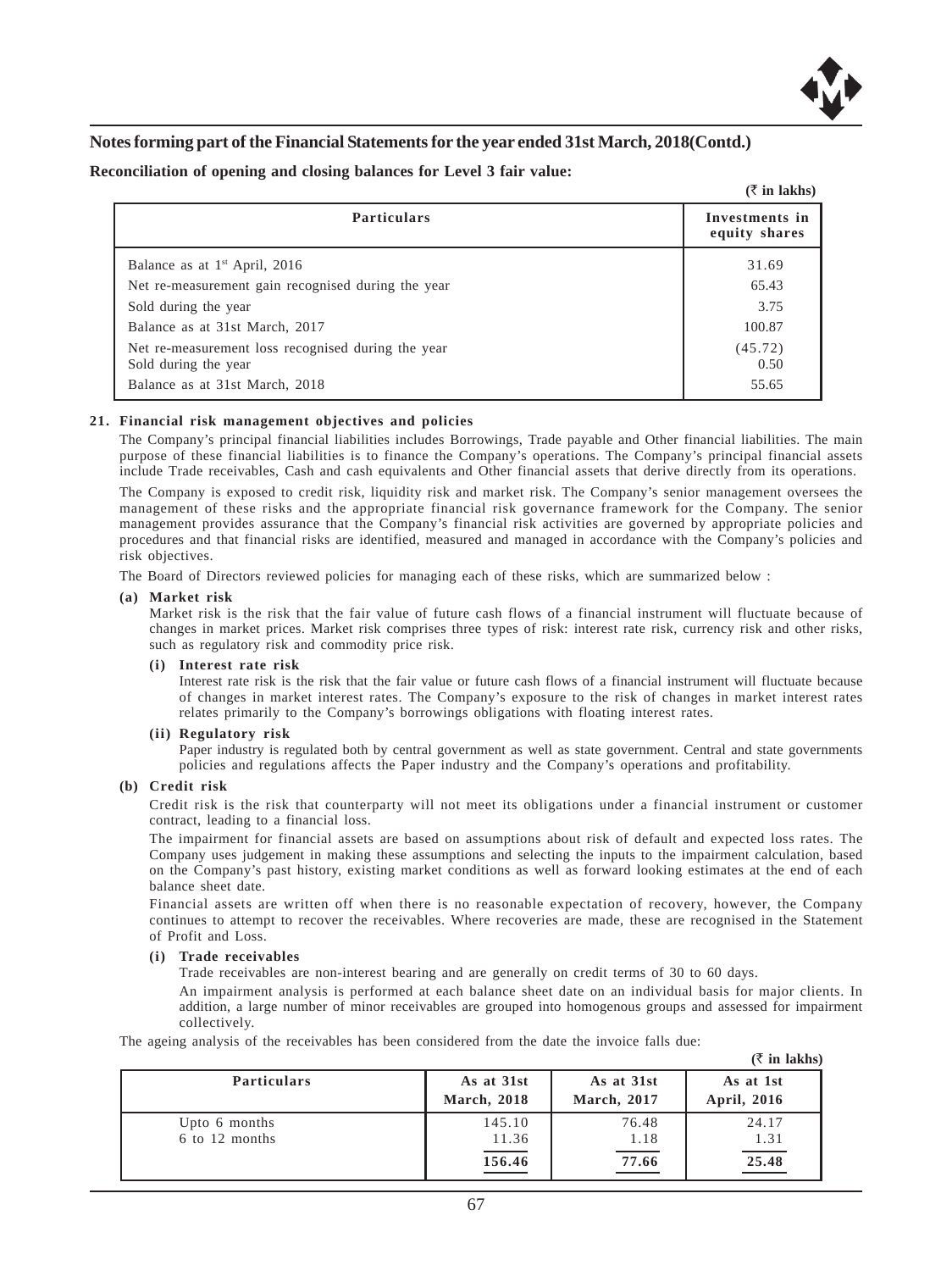#### **Notes forming part of the Financial Statements for the year ended 31st March, 2018(Contd.)**

**(ii)** The change in the loss allowances measured using life time expected credit loss model is nil. Also, no significant changes in estimation were made during the reported period.

#### **(iii) Balances with banks**

Credit risk from balances with banks is managed in accordance with the Company's policy.

The Company's maximum exposure to credit risk for the components of the balance sheet as at 1st April, 2016, 31st March, 2017 and 1st April, 2018 is the carrying amounts as stated under note no. 9 and 10.

#### **(c) Liquidity risk**

The Company's objective is to maintain a balance between continuity of funding and flexibility through the use of cash credit facilities, short term loans and commercial papers.

#### **(d) Lien**

- (i) The fair values of the fixed deposits under lien aggregated to  $\bar{\tau}$  29.80 lakhs ( $\bar{\tau}$  40.70 lakhs on 31st March, 2017,  $\bar{\xi}$  34.78 lakhs on 1st April, 2016) which was held as Margin Money against Bank Guarantee/Letter of credit.
- (ii) The fair values of the fixed deposits under lien aggregated to  $\bar{\tau}$  0.45 lakhs ( $\bar{\tau}$  0.45 lakhs on 31st March, 2017,  $\bar{\tau}$  0.43 lakhs on 1st April, 2016) which was pledged with Sales Tax Authorities.

#### **22. Capital Management**

#### **(a) Risk management**

For the purpose of the Company's capital management, capital includes issued equity capital and all other equity reserves attributable to the equity shareholders of the Company. The Company's objective when managing capital is to safeguard its ability to continue as a going concern so that it can continue to provide returns to shareholders and other stake holders. In order to achieve this overall objective, the Company's capital management, amongst other things, aims to ensure that it meets financial covenants attached to the interest-bearing loans and borrowings that define capital structure requirements. The Company has complied with these covenants and there have been no breaches in the financial covenants of any interest-bearing loans and borrowings.

No changes were made in the objectives, policies or processes for managing capital during the year ended 31st March, 2018 and 31st March, 2017.

#### **23. Explanation of transition to Ind AS**

These financial statements, for the year ended 31st March, 2018, are the first financial statements, the Company has prepared in accordance with Ind AS.

Accordingly, the Company has prepared financial statements which comply with Ind AS applicable for year ended 31st March, 2018, together with the comparative figures for the year ended 31st March, 2017, as described in the summary of significant accounting policies [Refer Note No.2].

In preparing these financial statements, the Company's opening balance sheet was prepared as at 1st April, 2016, i.e. the date of transition to Ind AS.

This note explains the principal adjustments made by the Company and an explanation on how the transition from the previous GAAP to Ind AS has affected its financial statements, including the Balance Sheet as at 1st April, 2016 and the financial statements for the year ended 31st March, 2017.

Set out below are the applicable Ind AS 101 optional exemptions and mandatory exceptions applied in the transition from the previous GAAP to Ind AS:

- (a) The Company has elected to continue with carrying value of all Property, plant and equipment under the previous GAAP as deemed cost as at the transition date i.e. 1st April, 2016. Under the previous GAAP, Property, plant and equipment were stated at their original cost (net of accumulated depreciation, amortization and impairment), if any, adjusted by revaluation of certain assets.
- (b) The Company has elected to continue with the carrying value of Capital work in progress as recognized under the previous GAAP as deemed cost as at the transition date.
- (f) Appendix C to Ind AS 17 requires an entity to assess whether a contract or arrangement contains a lease. In accordance with Ind AS 17, this assessment should be carried out at the inception of the contract or arrangement. However, the Company has used Ind AS 101 exemption and assessed all arrangements for embedded leases based on conditions in place as at the date of transition.
- (g) The Company has elected to apply previous GAAP carrying amount of its investment in its associate as deemed cost as at the date of transition.

Under Ind AS 109, at initial recognition of a financial asset, an entity may make an irrevocable election to present subsequent changes in the fair value of an investment in an equity instrument in other comprehensive income. Ind AS 101 allows such designation of previously recognized financial assets, as 'FVTOCI' on the basis of the facts and circumstances that existed at the date of transition to Ind AS.

Accordingly, the Company has designated its investments in certain equity instruments at fair value through profit and loss on the basis of the facts and circumstances that existed as at the date of transition to Ind AS. However, since, the fair valuation has been done based on level 3 inputs, difference in fair value and cost as on the date of transition has been deferred and has been considered and shown as "Deferred gain on changes in fair value of financial assets" under other noncurrent liabilities.

- (h) The estimates as at 1st April, 2016 and as at 31st March 2017 are consistent with those made for the same dates in accordance with Indian GAAP (after adjustments to reflect any differences in accounting policies).
- (j) Ind AS 101 requires the de-recognition requirements of Ind AS 109 to be applied prospectively to transactions occurring on or after the date of transition. Therefore, the Company has not recognized financial assets and liabilities under Ind AS which were derecognized under the previous GAAP as a result of a transaction that occurred before the date of transition.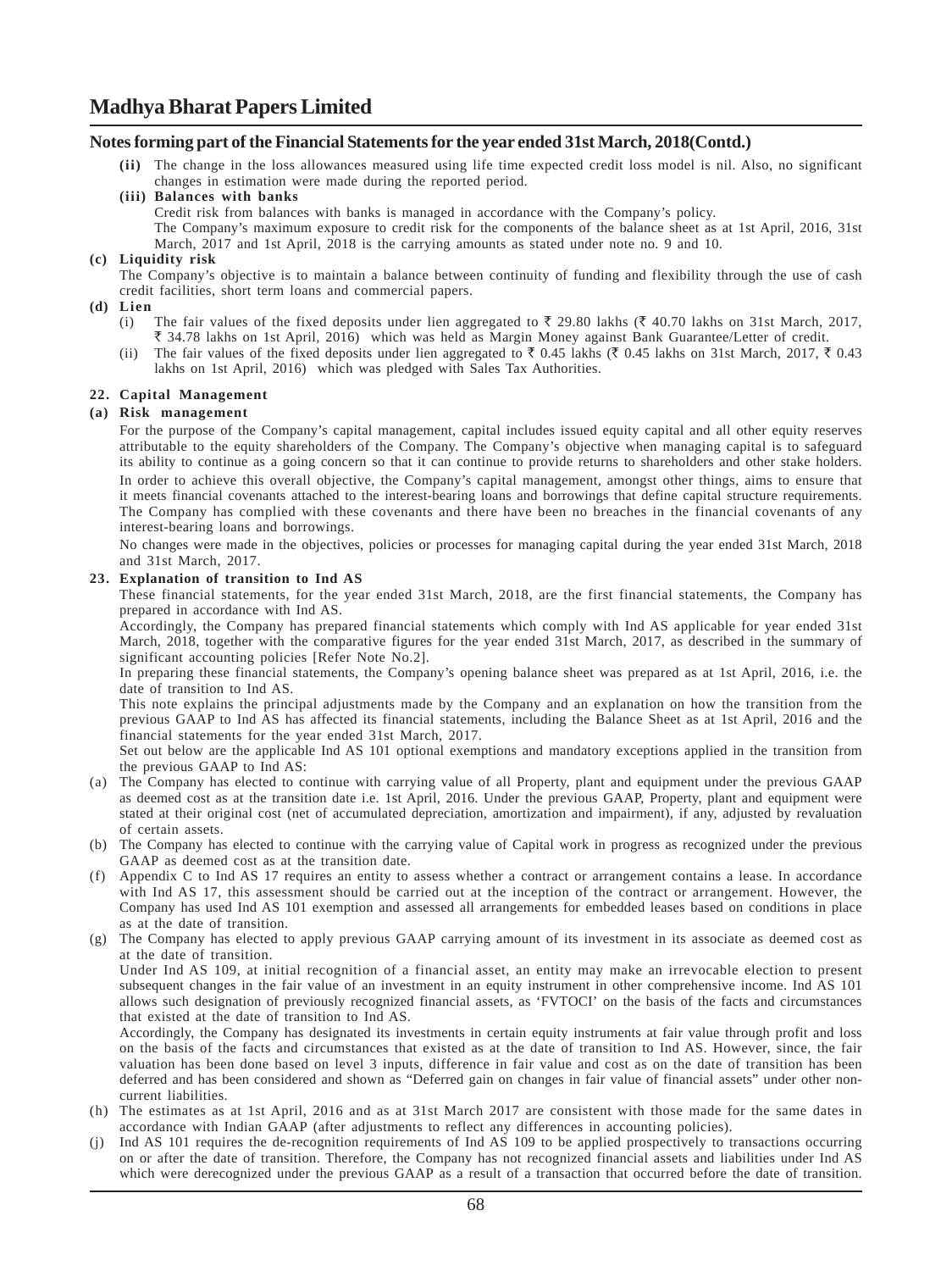

**24. Disclosures as required by Ind AS - 101 - First Time Adoption of Indian Accounting Standards - Reconciliation between Previous GAAP and Ind AS :**

**(a) Reconciliation of equity as at 1st April, 2016 (date of transition to Ind AS) :**

|    |                                                           |                 |                      |          |                    | $(\bar{z}$ in lakhs) |
|----|-----------------------------------------------------------|-----------------|----------------------|----------|--------------------|----------------------|
|    | <b>Particulars</b>                                        |                 | <b>Previous GAAP</b> |          | <b>Adjustments</b> | Ind AS               |
| L. | <b>ASSETS</b>                                             |                 |                      |          |                    |                      |
|    | (1) Non - current assets                                  |                 |                      |          |                    |                      |
|    | (a) Property, plant and equipment                         | 2087.91         |                      | 4,016.01 | 6103.92            |                      |
|    | Capital work-in-progress<br>(b)                           | 79.10           |                      |          | 79.10              |                      |
|    | (c) Financial assets                                      |                 |                      |          |                    |                      |
|    | (i) Investments                                           | 24.15           |                      | 7.67     | 31.82              |                      |
|    | (d) Deferred tax assets (net)                             | 738.76          | 2929.92              | (738.76) | 3284.91            | 6214.84              |
|    | (2) Current assets                                        |                 |                      |          |                    |                      |
|    | (a) Inventories                                           | 800.86          |                      |          | 800.86             |                      |
|    | (b) Financial assets                                      |                 |                      |          |                    |                      |
|    | Trade and other receivables<br>(i)                        | 25.48           |                      |          | 25.48              |                      |
|    | Cash and cash equivalents<br>(ii)                         | 15.02           |                      |          | 15.02              |                      |
|    | (iii) Bank balances other than cash                       |                 |                      |          |                    |                      |
|    | and cash equivalents                                      | 35.21           |                      |          | 35.21              |                      |
|    | Other financial assets<br>(v)<br>(c) Other current assets | 236.69<br>30.45 | 1143.71              | 6.24     | 236.69<br>6.24     | 1149.95              |
|    |                                                           |                 |                      |          | 36.69              |                      |
|    | <b>Total Assets</b>                                       |                 | 4073.63              |          | 3291.15            | 7364.79              |
|    | II. EQUITY AND LIABILITIES                                |                 |                      |          |                    |                      |
|    | $(1)$ Equity                                              |                 |                      |          |                    |                      |
|    | (a) Equity share capital                                  | 341.00          |                      |          | 341.00             |                      |
|    | (b) Other equity                                          | (203.92)        | 137.08               | 2637.41  | 2637.41 2433.49    | 2774.49              |
|    | <b>Liabilities</b>                                        |                 |                      |          |                    |                      |
|    | (2) Non - current liabilities                             |                 |                      |          |                    |                      |
|    | (a) Financial liabilities                                 |                 |                      |          |                    |                      |
|    | Borrowings<br>(i)                                         | 1250.12         |                      |          | 1250.12            |                      |
|    | Other financial liabilities<br>(ii)                       | 915.86          |                      |          | 915.86             |                      |
|    | (b) Provisions                                            | 1.60            |                      |          | 1.60               |                      |
|    | (c) Deferred tax liabilities (net)                        |                 | 2167.58              | 653.76   | 653.76 653.76      | 2821.34              |
|    | (3) Current liabilities                                   |                 |                      |          |                    |                      |
|    | (a) Financial liabilities                                 |                 |                      |          |                    |                      |
|    | Borrowings<br>(i)                                         | 563.93          |                      |          | 563.93             |                      |
|    | Trade and other payables<br>(ii)                          | 667.41          |                      |          | 667.41             |                      |
|    | (iii) Other financial liabilities                         | 121.10          |                      |          | 121.10             |                      |
|    | (b) Other current liabilities                             | 381.60          |                      |          | 381.59             |                      |
|    | (c) Provisions                                            | 34.93           | 1768.97              |          | 0.00<br>34.93      | 1768.96              |
|    | <b>Total Equity and Liabilities</b>                       |                 | 4073.63              |          | 3291.17            | 7364.79              |
|    |                                                           |                 |                      |          |                    |                      |
|    |                                                           |                 |                      |          |                    |                      |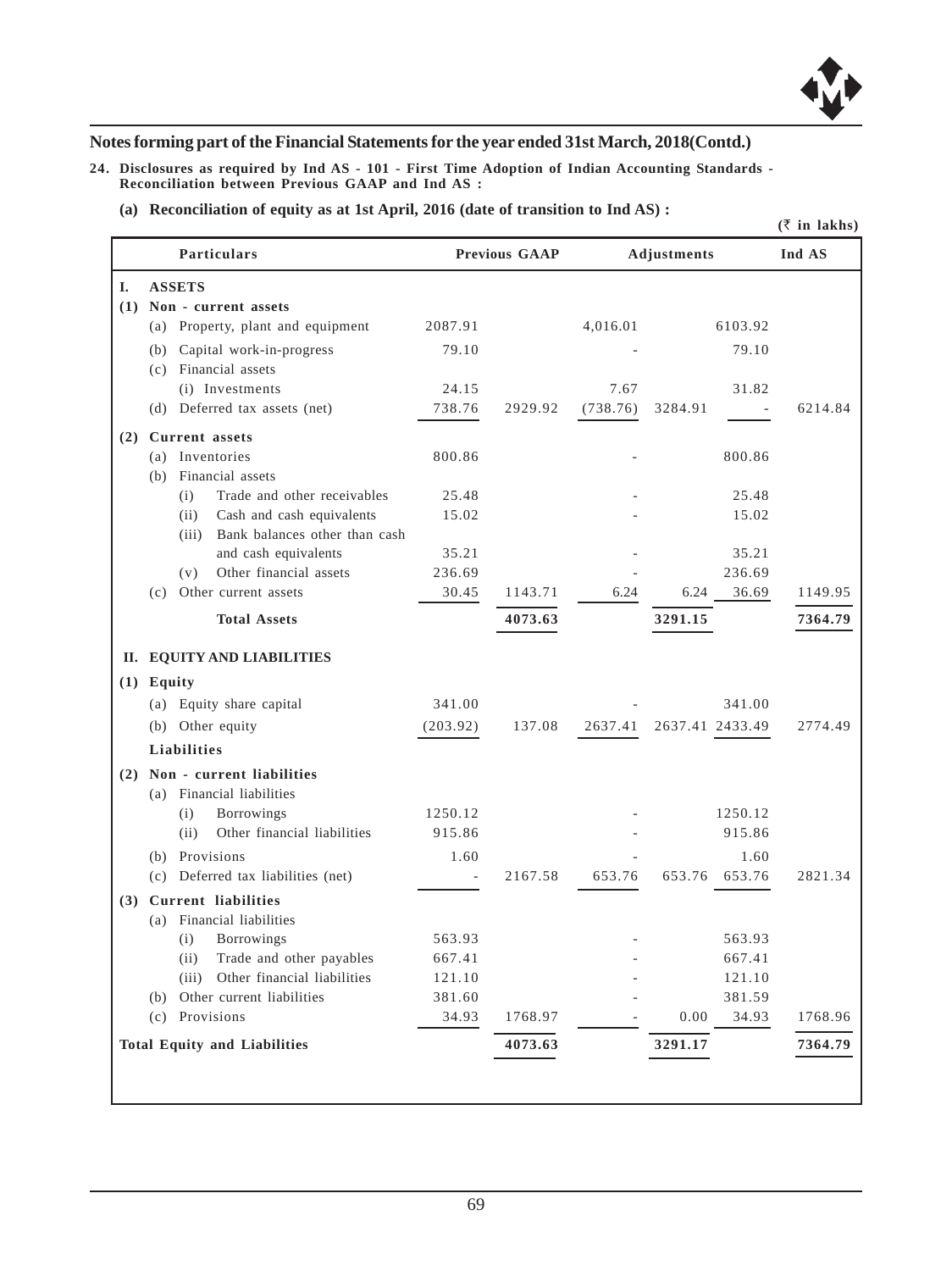**Notes forming part of the Financial Statements for the year ended 31st March, 2018(Contd.)**

**(b) Reconciliation of equity as at 31st March, 2017 :**

|     |                                                                                                          |                          |          |                    |                                     | $(\bar{z}$ in lakhs) |
|-----|----------------------------------------------------------------------------------------------------------|--------------------------|----------|--------------------|-------------------------------------|----------------------|
|     | <b>Particulars</b>                                                                                       | <b>Previous GAAP</b>     |          | <b>Adjustments</b> |                                     | Ind AS               |
| I.  | <b>ASSETS</b>                                                                                            |                          |          |                    |                                     |                      |
|     | (1) Non - current assets                                                                                 |                          |          |                    |                                     |                      |
|     | (a) Property, plant and equipment<br>(b) Capital work-in-progress<br>(c) Financial assets                | 2111.85<br>79.10         |          | 4,059.76           | 6171.61<br>79.10                    |                      |
|     | (i) Investments                                                                                          | 24.02                    |          | 76.98              | 101.00                              |                      |
|     | (d) Deferred tax assets (net)                                                                            | 1208.83                  | 3423.80  | (1208.83)          | 2927.91<br>$\overline{\phantom{a}}$ | 6351.70              |
| (2) | <b>Current</b> assets                                                                                    |                          |          |                    |                                     |                      |
|     | (a) Inventories<br>(b) Financial assets                                                                  | 1082.70                  |          |                    | 1082.70                             |                      |
|     | (i) Trade and other receivables<br>(ii) Cash and cash equivalents<br>(iii) Bank balances other than cash | 77.66<br>14.92           |          |                    | 77.66<br>14.92                      |                      |
|     | and cash equivalents<br>(iv) Other financial assets<br>(c) Other current assets                          | 41.16<br>270.61<br>68.08 | 1555.13  | 7.81               | 41.16<br>270.61<br>7.81<br>75.89    | 1562.94              |
|     |                                                                                                          |                          |          |                    |                                     |                      |
|     | <b>Total Assets</b>                                                                                      |                          | 4978.93  |                    | 2935.72                             | 7914.65              |
|     | II. EQUITY AND LIABILITIES                                                                               |                          |          |                    |                                     |                      |
|     | $(1)$ Equity                                                                                             |                          |          |                    |                                     |                      |
|     | (a) Equity share capital                                                                                 | 341.00                   |          |                    | 341.00                              |                      |
|     | (b) Other equity                                                                                         | (1143.40)                | (802.40) | 2722.64            | 2722.64 1579.24                     | 1920.24              |
|     | <b>Liabilities</b>                                                                                       |                          |          |                    |                                     |                      |
|     | (2) Non - current liabilities<br>(a) Financial liabilities                                               |                          |          |                    |                                     |                      |
|     | (i) Borrowings<br>(ii) Other financial liabilities                                                       | 2066.46<br>1299.56       |          |                    | 2066.45<br>1299.56                  |                      |
|     | (b) Provisions                                                                                           |                          |          | 24.21              | 24.21                               |                      |
|     | (c) Deferred tax liabilities (net)                                                                       |                          | 3366.02  | 207.64             | 231.85 207.64                       | 3597.86              |
| (3) | <b>Current liabilities</b>                                                                               |                          |          |                    |                                     |                      |
|     | (a) Financial liabilities<br>(i) Borrowings                                                              | 730.58                   |          |                    | 730.58                              |                      |
|     | (ii) Trade and other payables                                                                            | 942.93                   |          |                    | 942.93                              |                      |
|     | (iii) Other financial liabilities<br>(b) Government grants                                               | 179.88                   |          |                    | 179.88                              |                      |
|     | (c) Other current liabilities                                                                            | 530.48                   |          | 5.45               | 535.93                              |                      |
|     | (d) Provisions                                                                                           | 31.44                    | 2415.31  | (24.21)            | 7.23<br>(18.76)                     | 2396.55              |
|     | <b>Total Equity and Liabilities</b>                                                                      |                          | 4978.93  |                    | 2935.73                             | 7914.65              |
|     |                                                                                                          |                          |          |                    |                                     |                      |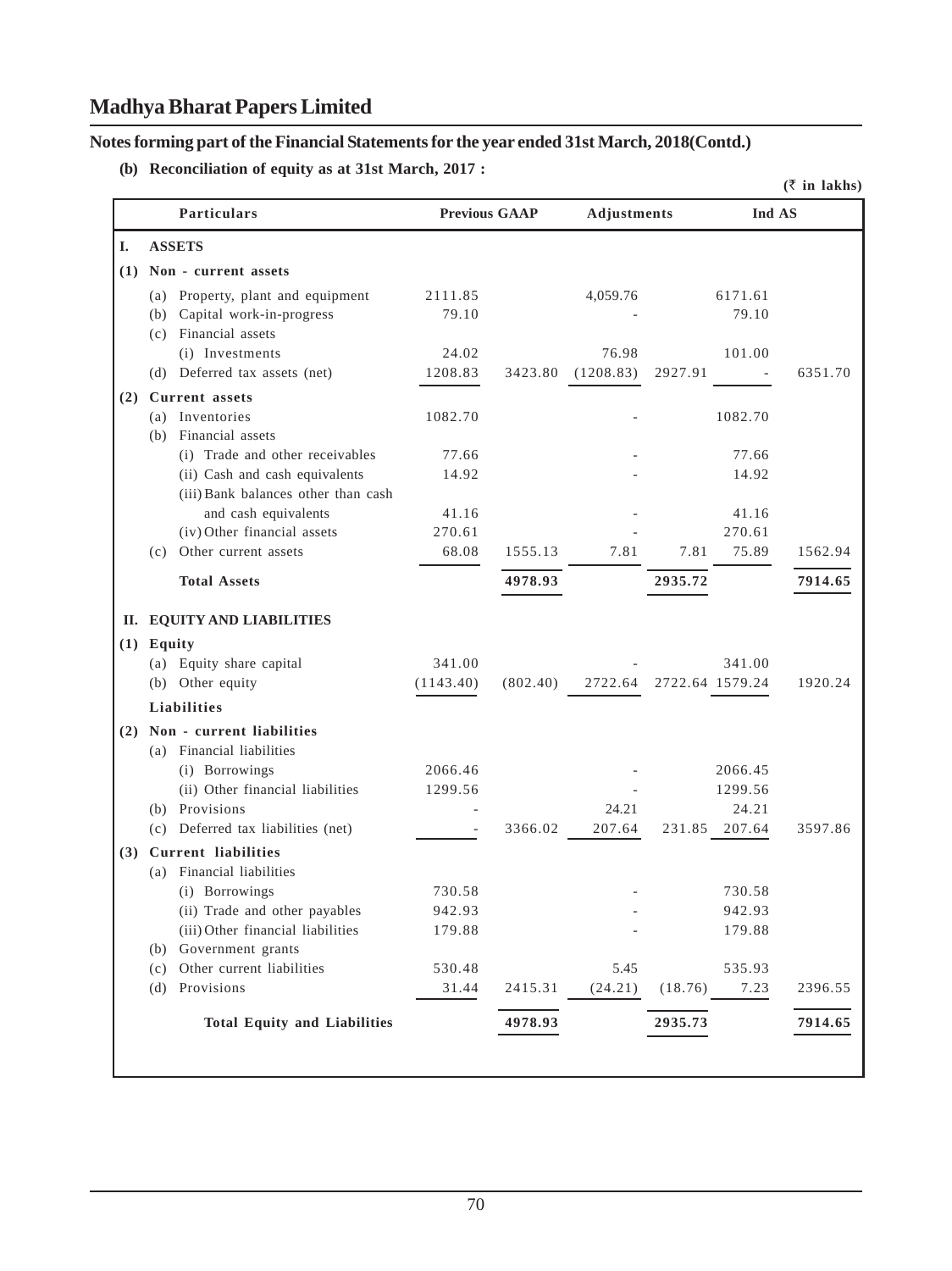

| (c) Reconciliation of Statement of Profit and Loss for the year ended 31st March, 2017 : |  |  |  |  |  |  |
|------------------------------------------------------------------------------------------|--|--|--|--|--|--|
|------------------------------------------------------------------------------------------|--|--|--|--|--|--|

|     |                                                                                                                 |                      |             | $(\bar{z}$ in lakhs) |
|-----|-----------------------------------------------------------------------------------------------------------------|----------------------|-------------|----------------------|
|     | Particulars                                                                                                     | <b>Previous GAAP</b> | Adjustments | Ind AS               |
| I.  | Revenue from operations                                                                                         | 3924.02              | (60.98)     | 3863.04              |
| II. | Other income                                                                                                    | 41.38                | 76.22       | 117.60               |
|     | III. Total income (I+II)                                                                                        | 3965.40              | 15.24       | 3980.64              |
|     | IV. Expenses:                                                                                                   |                      |             |                      |
|     | Cost of materials consumed                                                                                      | 2512.93              |             | 2512.93              |
|     | Excise duty on sale of goods                                                                                    | 233.74               |             | 233.74               |
|     | Changes in inventories of finished goods                                                                        |                      |             |                      |
|     | and work-in-progress                                                                                            | (226.70)             |             | (226.70)             |
|     | Employee benefits expense                                                                                       | 435.41               | (3.05)      | 432.36               |
|     | Finance costs                                                                                                   | 418.05               | (60.98)     | 357.07               |
|     | Depreciation and amortisation expense                                                                           | 104.79               | 2.52        | 107.31               |
|     | Other expenses                                                                                                  | 1850.45              | 10.77       | 1861.22              |
|     | Total expenses (IV)                                                                                             | 5328.67              | (50.75)     | 5277.93              |
| V.  | Profit before exceptional items and tax (III-IV)                                                                | (1363.27)            | 65.98       | (1297.29)            |
|     | VI. Exceptional items                                                                                           |                      |             |                      |
|     | VII. Profit before tax (V-VI)                                                                                   | (1363.27)            | 65.98       | (1297.29)            |
|     | VIII. Tax expense                                                                                               |                      |             |                      |
|     | Current tax                                                                                                     |                      |             |                      |
|     | Deferred tax                                                                                                    | (470.07)             | 25.02       | (445.05)             |
|     |                                                                                                                 | (470.07)             | 25.02       | (445.05)             |
|     | IX. Profit for the year (VII-VIII)                                                                              | (893.20)             | 40.96       | (852.24)             |
| X.  | Other comprehensive income                                                                                      |                      |             |                      |
|     | (i) Items that will not be reclassified to profit or loss<br>(ii) Income tax relating to items that will not be |                      | (3.08)      | (3.08)               |
|     | reclassified to profit or loss                                                                                  |                      | 1.06        | 1.06                 |
|     | Total other comprehensive income                                                                                |                      | (2.01)      | (2.01)               |
|     | XI. Total comprehensive income for the year $(IX + X)$                                                          |                      |             |                      |
|     | (Comprising of profit and other comprehensive                                                                   |                      |             |                      |
|     | income for the year)                                                                                            | (893.20)             | 38.95       | (854.25)             |

**(d) Notes to the reconciliation of equity as at 1st April, 2016 and 31st March, 2017 and Statement of Profit and Loss for the year ended 31st March, 2017:**

**A) Property, plant and equipment**

Under Ind AS, the Company has elected to opt for cost model with respect to property, plant and equipments, capital work in progress except land.

**B) Investments**

**(i) Investments in equity instruments**

Under the previous GAAP, investment in equity instruments were classified as long term investments or current investment based on the intended holding period and realisability. The Company accounted for long term investments in equity shares as investment measured at cost less provision for other than temporary diminution in the value of investments, if any.

Under Ind AS, the Company has the option to designate such investments as FVTPL investments.

#### **E) Capital Reserve**

Certain government grant were received by the Company in past years as grant in the nature of promoter's contribution and recognized under Capital reserve as required under the previous GAAP.

Ind AS does not permit recognition of government grant in the nature of promoter contribution to capital reserve.